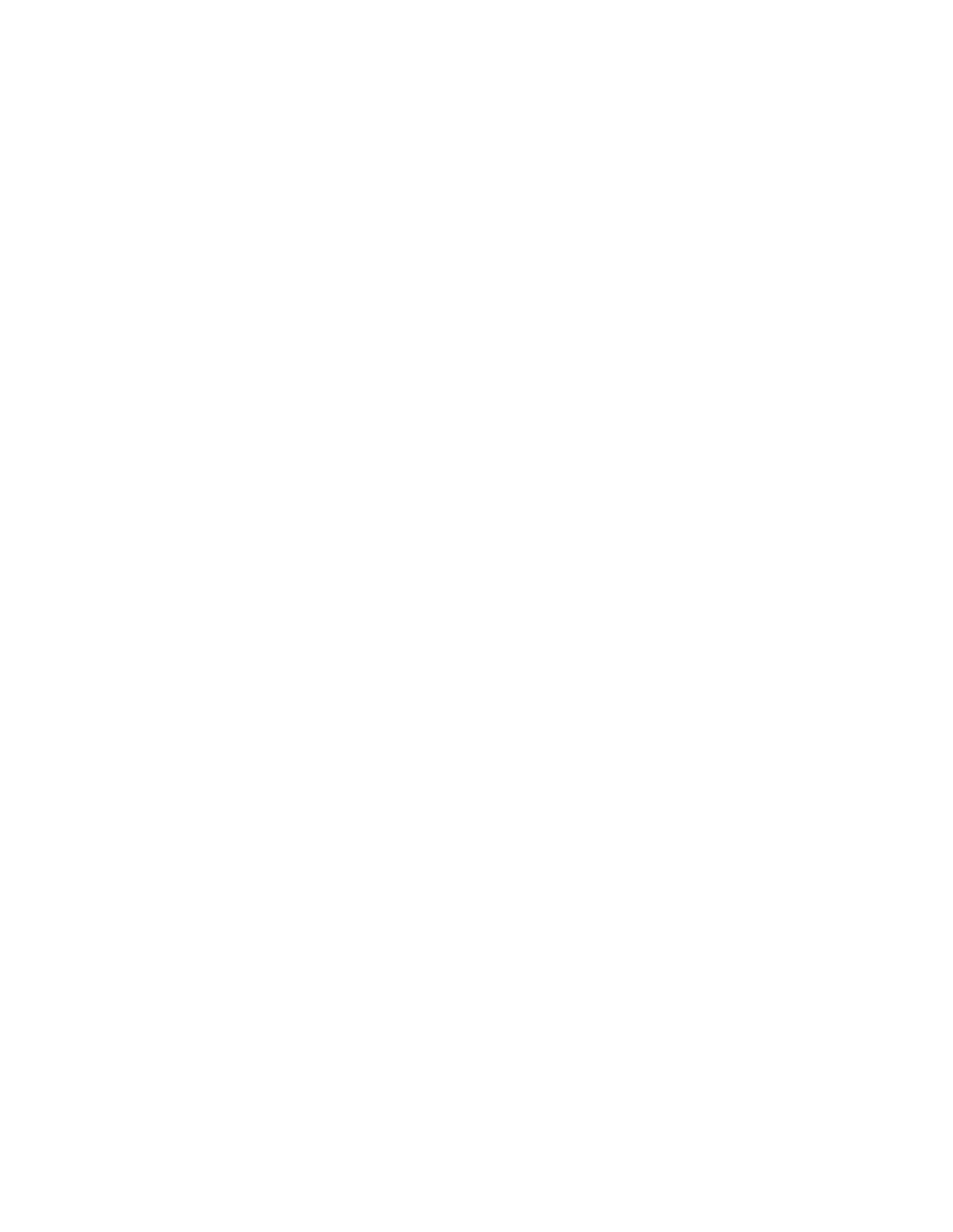By Marci M. Robinson, Harry J. Dowsett, Kevin M. Foley, and Christina R. Riesselman

Open-File Report 2018–1148

**U.S. Department of the Interior U.S. Geological Survey**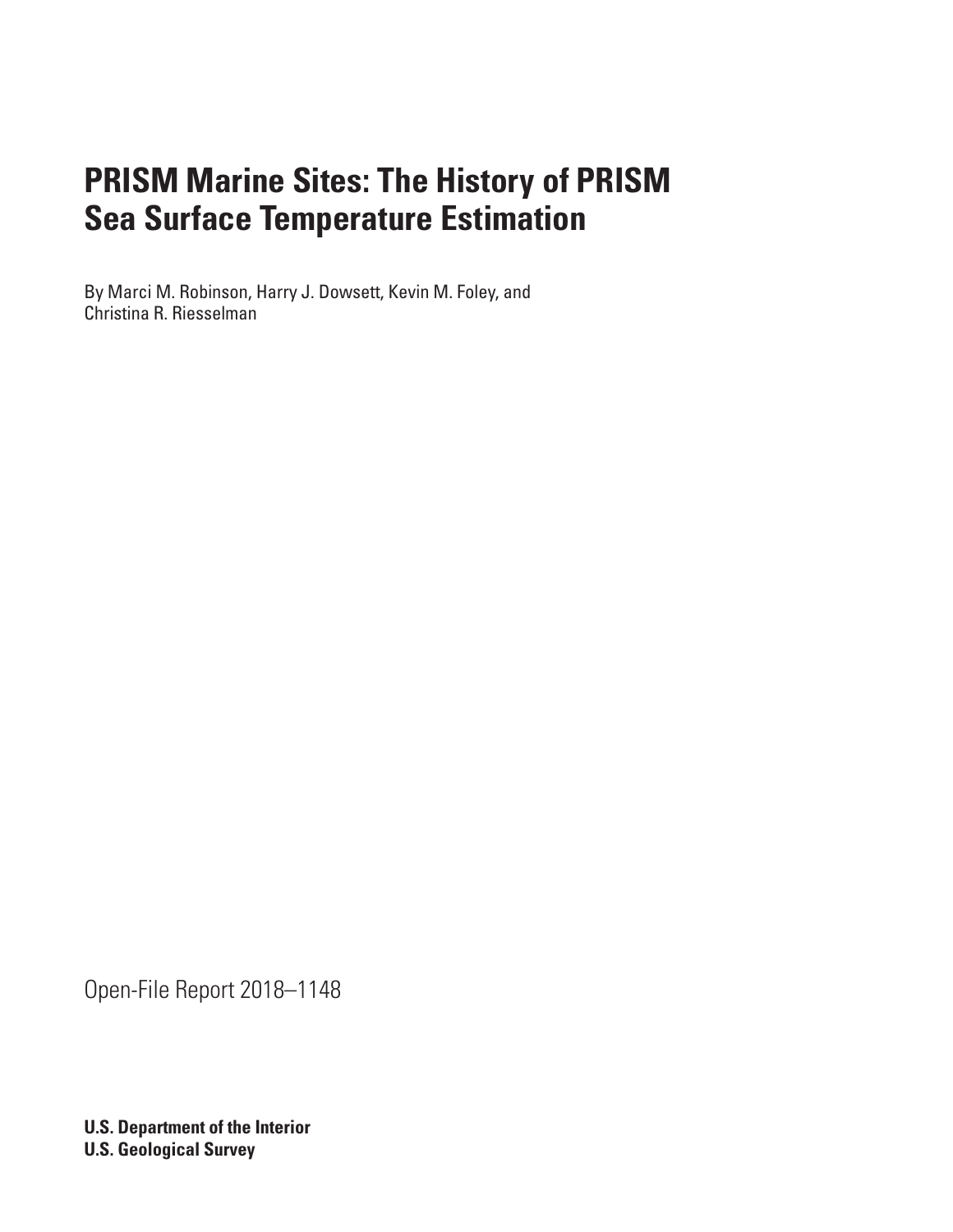## **U.S. Department of the Interior**

RYAN K. ZINKE, Secretary

## **U.S. Geological Survey**

James F. Reilly II, Director

U.S. Geological Survey, Reston, Virginia: 2018

For more information on the USGS—the Federal source for science about the Earth, its natural and living resources, natural hazards, and the environment—visit [https://www.usgs.gov](http://www.usgs.gov) or call 1–888–ASK–USGS.

For an overview of USGS information products, including maps, imagery, and publications, visit [https://store.usgs.gov.](http://store.usgs.gov)

Any use of trade, firm, or product names is for descriptive purposes only and does not imply endorsement by the U.S. Government.

Although this information product, for the most part, is in the public domain, it also may contain copyrighted materials as noted in the text. Permission to reproduce copyrighted items must be secured from the copyright owner.

Suggested citation:

Robinson, M.M., Dowsett, H.J., Foley, K.M., and Riesselman, C.R., 2018, PRISM3 marine sites—The history of PRISM sea surface temperature estimation: U.S. Geological Survey Open-File Report 2018–1148, 49 p., https://doi.org/10.3133/ofr20181148.

ISSN 2331-1258 (online)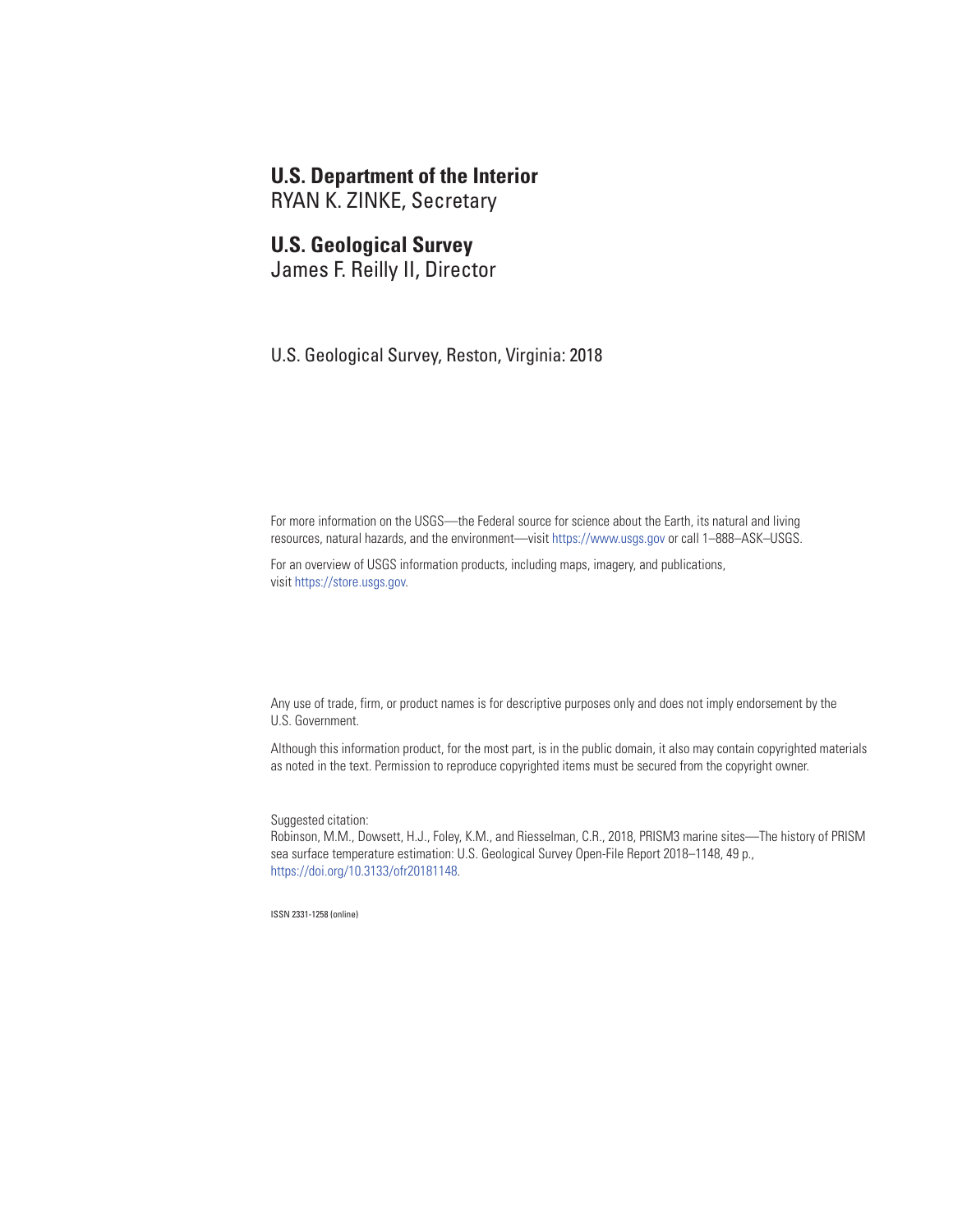# **Contents**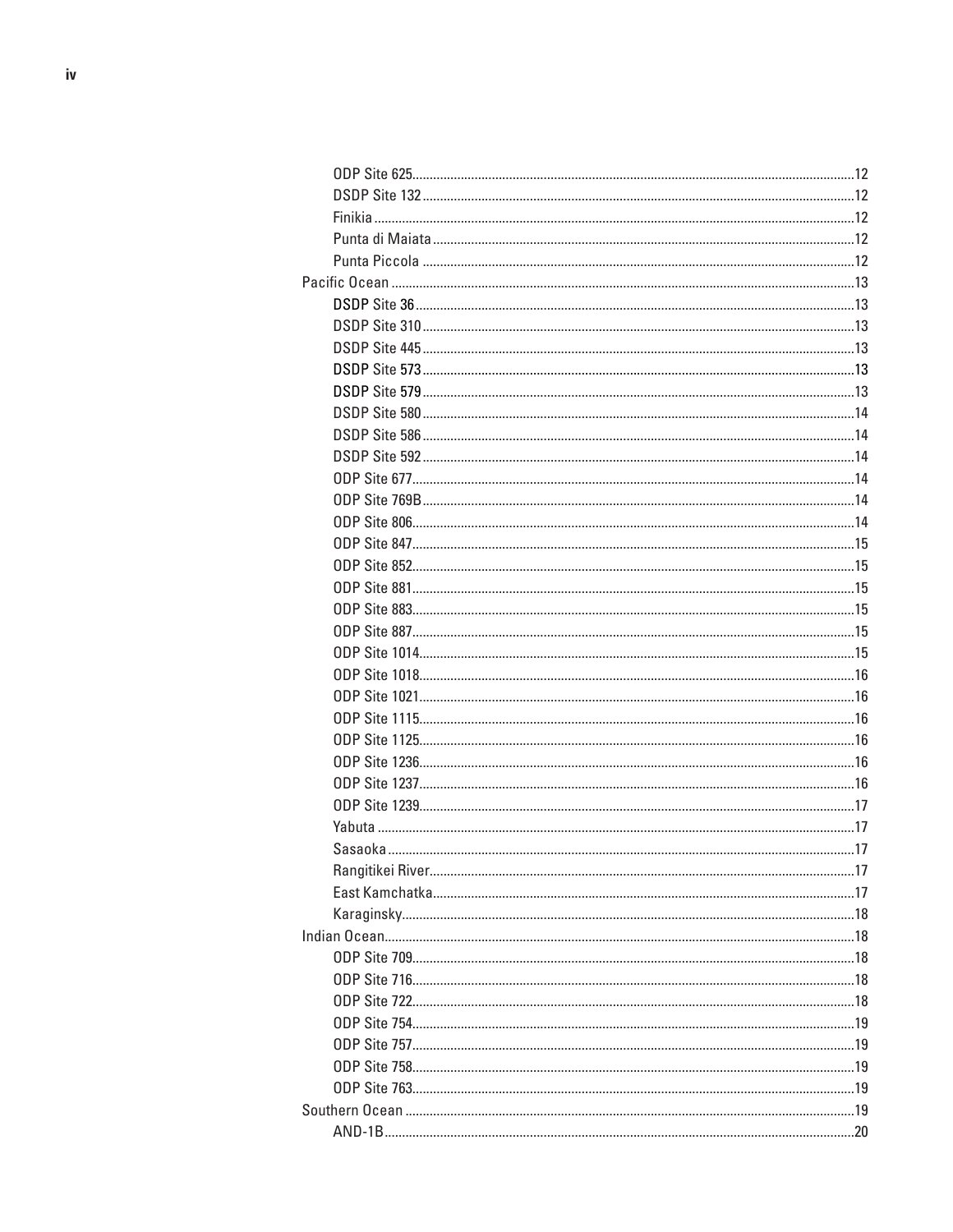# **Figures**

| 1. | Maps showing locations of and sea surface temperature estimates for the                                                                                                     |    |
|----|-----------------------------------------------------------------------------------------------------------------------------------------------------------------------------|----|
| 2. |                                                                                                                                                                             |    |
| 3. | Stratigraphic fidelity rubric showing rating by quality of age control and sampling<br>resolution to scale the utility of individual records in model experiments requiring | ΔД |
| 4. | Scoring rubric for estimates of confidence in the sea surface temperature                                                                                                   |    |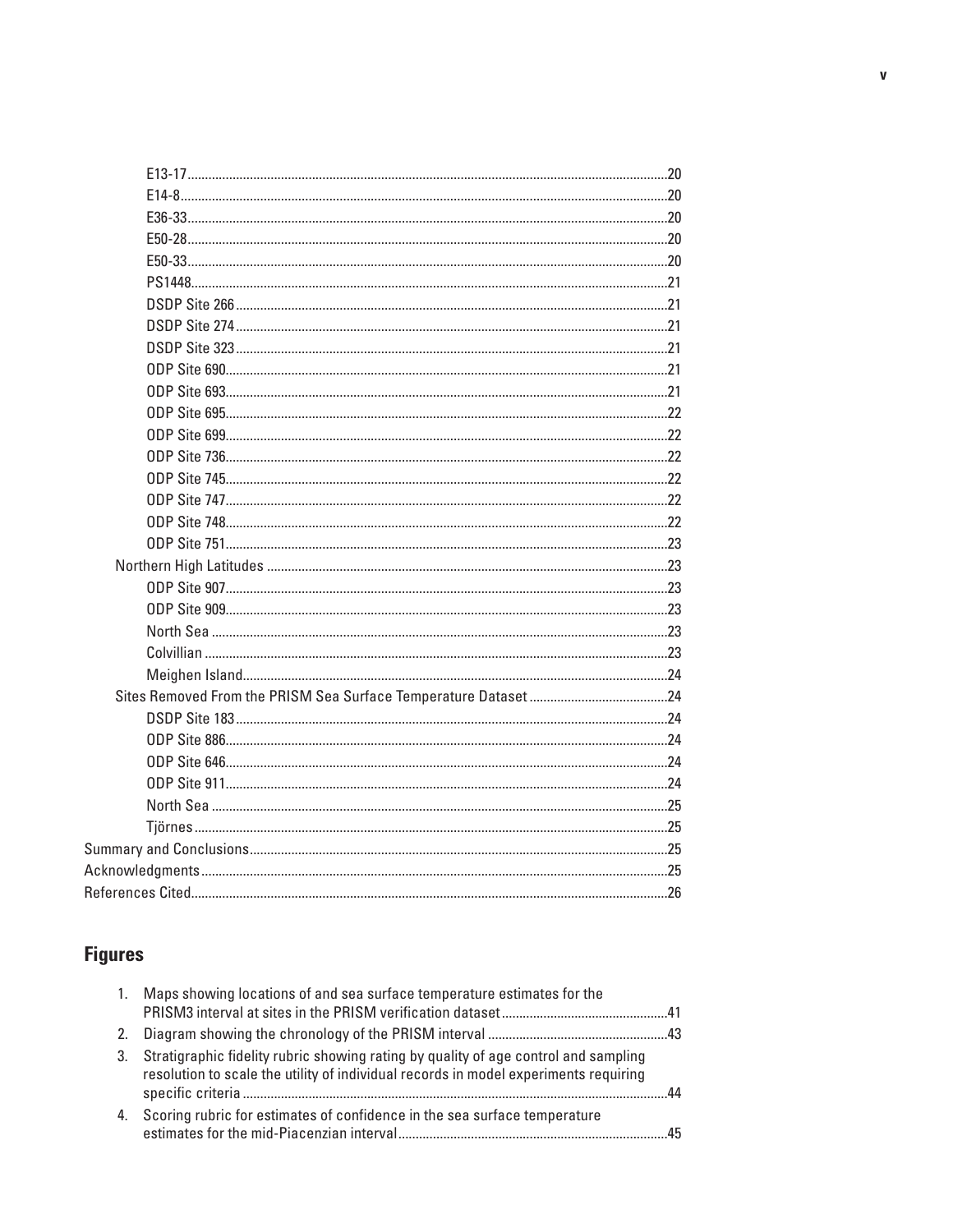## **Table**

1. [Mean annual sea surface temperature estimates for the mid-Piacenzian PRISM](#page-53-0)  [interval, measures of the confidence of the estimates, and stratigraphic fidelity](#page-53-0)  [for the sites in the PRISM verification dataset......................................................................46](#page-53-0)

# **Conversion Factors**

| <b>Multiply</b><br>By<br>Length                  | International System of Units to U.S. customary units |                 |        |                      |  |  |  |  |  |
|--------------------------------------------------|-------------------------------------------------------|-----------------|--------|----------------------|--|--|--|--|--|
|                                                  |                                                       |                 |        | To obtain            |  |  |  |  |  |
|                                                  |                                                       |                 |        |                      |  |  |  |  |  |
|                                                  |                                                       | centimeter (cm) | 0.3937 | inch (in.)           |  |  |  |  |  |
| 3.281<br>meter $(m)$<br>foot $(ft)$              |                                                       |                 |        |                      |  |  |  |  |  |
| 0.6214<br>mile $(mi)$<br>kilometer (km)          |                                                       |                 |        |                      |  |  |  |  |  |
| 0.5400<br>kilometer (km)                         |                                                       |                 |        | mile, nautical (nmi) |  |  |  |  |  |
| 1.094<br>$\gamma$ yard $(\gamma d)$<br>meter (m) |                                                       |                 |        |                      |  |  |  |  |  |

Temperature in degrees Celsius (°C) may be converted to degrees Fahrenheit (°F)

as  ${}^{\circ}$ F = (1.8  $\times {}^{\circ}$ C) + 32.

Temperature in degrees Fahrenheit (°F) may be converted to degrees Celsius (°C) as  $^{\circ}$ C = ( $^{\circ}$ F – 32) / 1.8.

# **Abbreviations**

| <b>CLIMAP</b> | Climate: Long-range Investigation, Mapping, and Prediction                 |
|---------------|----------------------------------------------------------------------------|
| <b>DSDP</b>   | Deep Sea Drilling Project                                                  |
| IODP          | Integrated Ocean Drilling Program or International Ocean Discovery Program |
| <b>IPCC</b>   | Intergovernmental Panel on Climate Change                                  |
| Mg/Ca         | magnesium to calcium ratio                                                 |
| <b>NCEI</b>   | National Centers for Environmental Information                             |
| ODP           | Ocean Drilling Program                                                     |
| PRISM         | Pliocene Research, Interpretation and Synoptic Mapping                     |
| SST           | sea surface temperature                                                    |
| <b>USGS</b>   | <b>U.S. Geological Survey</b>                                              |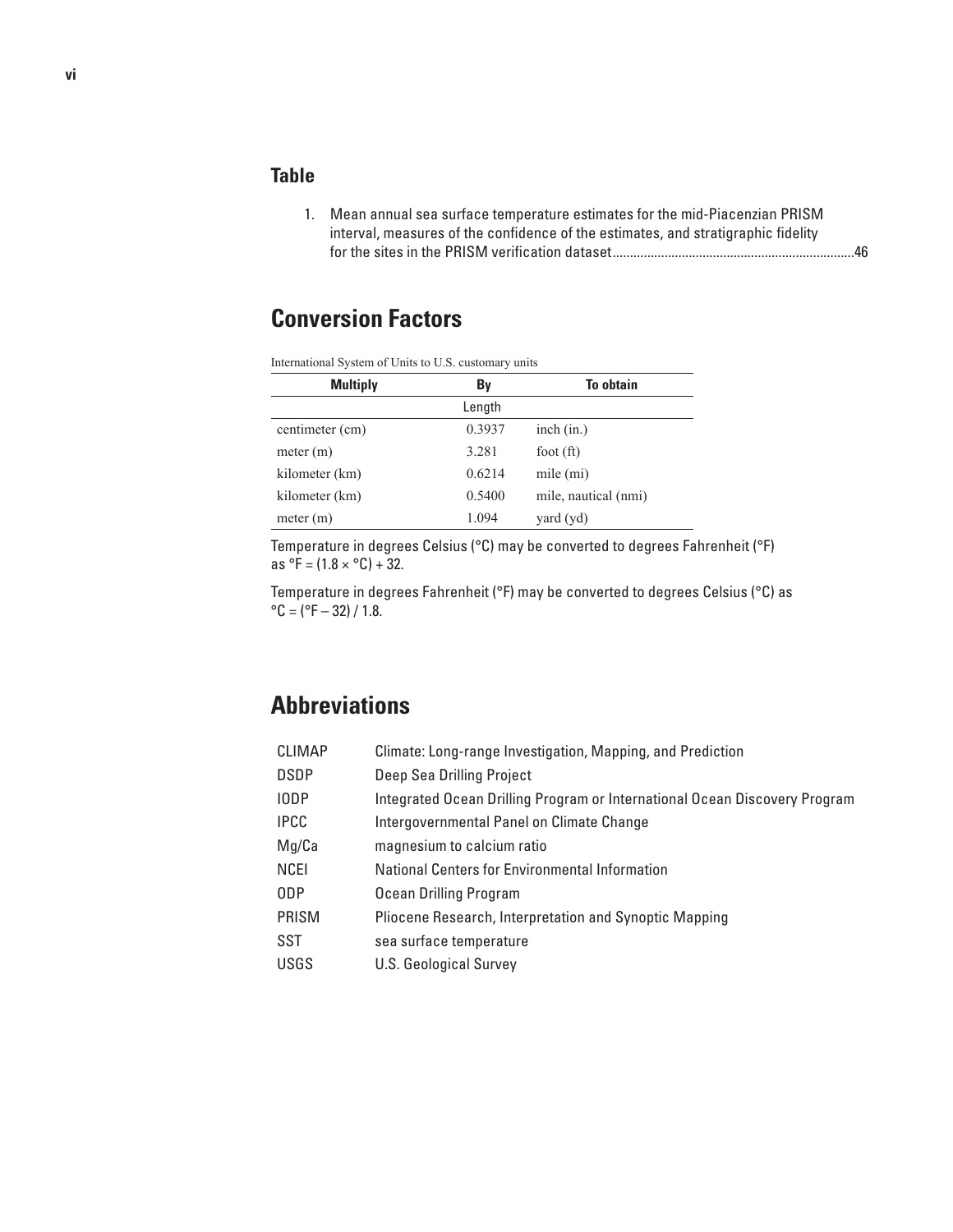<span id="page-8-0"></span>By Marci M. Robinson, Harry J. Dowsett, Kevin M. Foley, and Christina R. Riesselman

# **Introduction**

For more than three decades, the U.S. Geological Survey (USGS) Pliocene Research, Interpretation and Synoptic Mapping (PRISM) Project has compiled paleoenvironmental data with the goal of reconstructing global conditions during the warm interval in the middle of the Piacenzian Age of the Pliocene Epoch (about 3.3 to 3.0 million years ago [Ma]), leading to this interval being known as the PRISM interval. Because this is the most recent interval of time in which climatic conditions were similar to those expected in the near future (Masson-Delmotte and others, 2013), a global reconstruction of conditions from this interval offers an imperfect yet useful representation of near future conditions. PRISM data have led to a clear picture of mid-Piacenzian climate as one that, when compared to the modern climate, is warmer globally (Chandler and others, 1994; Lunt and others, 2010; Dowsett and others, 2011) with a reduced meridional gradient owing to warmer high-latitude temperatures (Dowsett and others, 1992; Robinson, 2009), a reduced equatorial gradient in the Pacific Ocean (Dowsett and Robinson, 2009), and higher sea level (Dowsett and Cronin, 1990; Raymo and others, 2009; Miller and others, 2012). PRISM data support the concept of an enhanced oceanic heat transport component to the climatic forcings that led to this warm interval (Dowsett and others, 1992, 2006; Robinson and others, 2011) and an altered oceanic thermal regime (Dowsett and others, 2009).

PRISM reconstructions (Dowsett, Robinson, Haywood, and others, 2010; Dowsett, Foley, and others, 2013; and references cited in both of these sources) have been used extensively as boundary conditions in general circulation model experiments aimed at better understanding Pliocene climate (Haywood and others, 2010, 2011). They have also served as hindcasting targets when testing the ability of climate models to simulate real climates of the past, an exercise in estimating a model's ability to accurately predict future climate (Haywood and Valdes, 2004). As data coverage has grown and model precision has improved, PRISM datasets have become important validation tools for pinpointing discrete areas of data-model disagreement (Dowsett and others, 2011, 2012) and model-model disagreement (Haywood and others, 2009, 2013; Dowsett, Foley, and others, 2013; Masson-Delmotte and others, 2013).

The Pliocene sea surface temperature (SST) dataset is the best developed component of the PRISM reconstructions, which also incorporate vegetation, topography, sea level, and deep ocean temperature data, and is the keystone of Pliocene paleoclimate research. For the first time, we compile all data related to PRISM SST estimation, to include those necessary to assign a measure of confidence. The PRISM SST verification dataset, specifically designed for data-model comparisons (Dowsett and others, 2012; Dowsett, Foley, and others, 2013), used multiple proxies of SST at 95 locations across the globe. Here we update the verification dataset by providing seven additional sites, revising SST estimates in the Indian Ocean, and removing one northern high-latitude site (Ocean Drilling Program [ODP] Site 911) based on a revision and improvement of the age model (fig. 1). In addition, we discuss why four sites included in previous PRISM publications were not included in the verification dataset. Finally, we assigned a measure of stratigraphic fidelity to each site in the verification dataset following Dowsett, Robinson, and Foley (2017; table 1).

Because this dataset is significant to understanding both past and future climate, the confidence of PRISM SST data has been assessed in order to make comparisons with model output more insightful (Dowsett and others, 2012). Following the confidence assessment criteria set forth in Dowsett and others (2012), the data were evaluated in terms of age control, sample density, sample quality, and method used, as well as the performance of the proxy method or technique used and the agreement between or among SST estimates when multiple proxies were used.

This discussion chronicles the history of PRISM SST research as it evolved, responding to advances in paleochronology and paleotemperature estimation. Paleoclimatic considerations unique to each location are illustrated, as are any new developments since the initial publication of the data.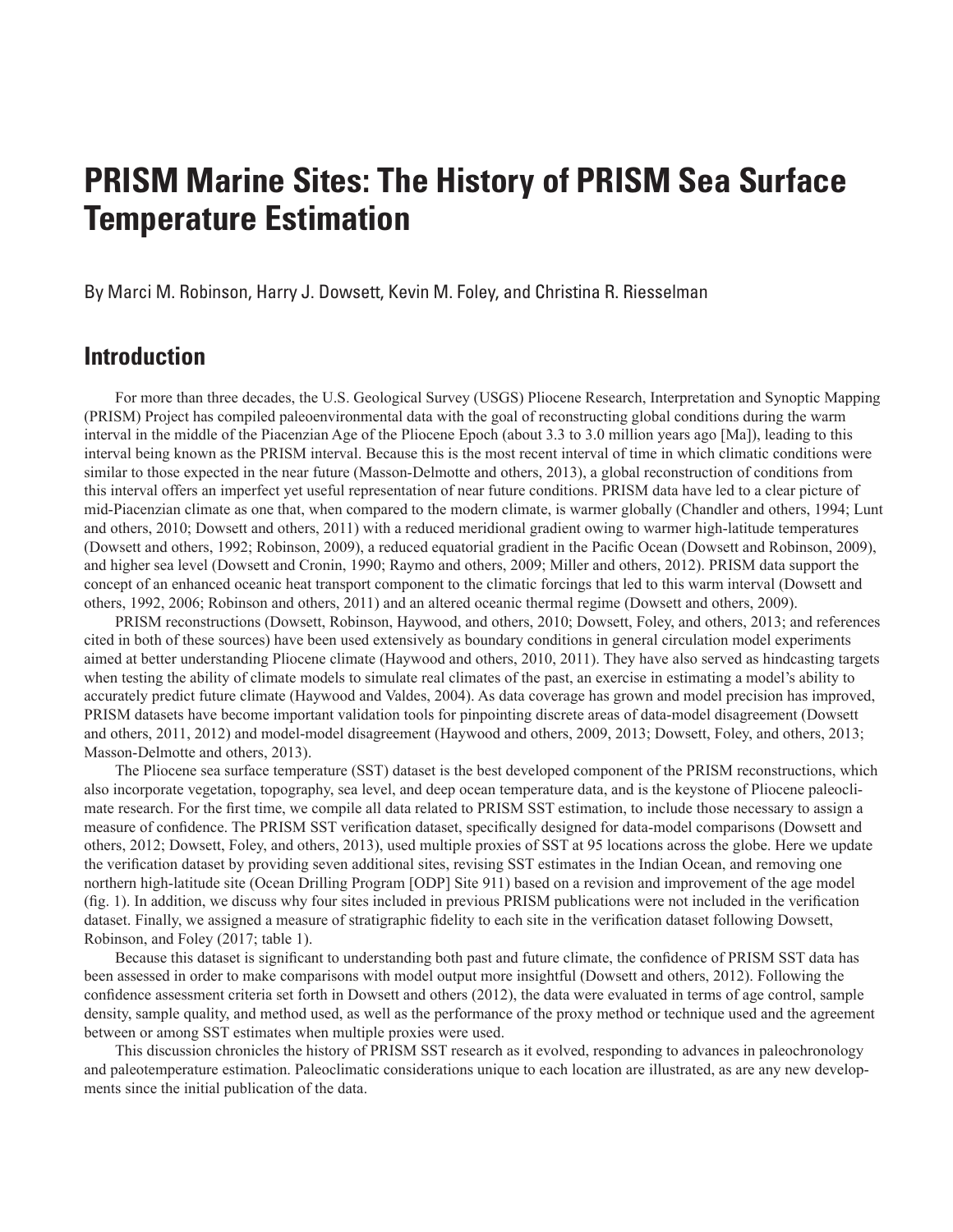## <span id="page-9-0"></span>**PRISM Interval**

The Piacenzian Stage (3.60 to 2.58 Ma) of the Pliocene Epoch (5.33 to 2.58 Ma) was selected for detailed study by USGS research geologists because it spans the transition from relatively warm global climates when glaciers were absent or greatly reduced in the Northern Hemisphere to the generally cooler climates of the Pleistocene Epoch (2.58 to 0.0117 Ma) with expanded Northern Hemisphere ice sheets and prominent glacial-interglacial cycles. Downcore studies of marine microfossils (Cronin, 1991b; Dowsett and Poore, 1991; Barron, 1992; Dowsett and Loubere, 1992; Dowsett and others, 1992) and several studies of Pliocene high-latitude vegetation (Matthews and Ovenden, 1990; Webb and Harwood, 1991; Ballantyne and others, 2010) had established this period as a time of warmer-than-modern climate. Though many older warm periods had been identified, the Piacenzian is an attractive target because many fossil taxa encountered are extant. Thus, environmental interpretations derived from Piacenzian fossil assemblages are more likely to be reliable estimates of physical conditions than those derived from older assemblages containing higher percentages of extinct taxa.

Initially, the PRISM interval was defined as the period of about 300 thousand years (k.y.) centered on the warm interval at  $\sim$ 3 Ma (using Berggren and others, 1985) that had been identified in micropaleontologic studies. The interval from 3.15 to 2.85 Ma (Dowsett and others, 1994, 1996) was long enough to be reliably identified and correlated between marine sequences from different ocean basins independent of climatic characteristics owing to its proximity to a number of biostratigraphic and magnetostratigraphic events (Berggren and others, 1985; Dowsett, 1989a,b). This interval incorporates oxygen isotopic stages M1 through K1 of Shackleton and others (1995) that occurred prior to the first evidence of major Northern Hemisphere glaciation, when polar fronts strengthened and glacial-interglacial variation intensified (Sancetta and Silvestri, 1986; Raymo and others, 1989; Hodell and Ciesielski, 1991; Shackleton and others, 1995). Other than stage KM2 and the bounding glacial stages M2 and G20, benthic foraminiferal oxygen isotope values within this interval were either equal to or isotopically lighter than those of today (Shackleton and others, 1995; Lisiecki and Raymo, 2005), adding to the ease in which this interval could be distinguished in core material.

Dowsett and others (1999) redefined the PRISM interval as a period of relatively warm and stable climate lying between the transition of oxygen isotope stages M2 and M1 and G19 and G18 (Shackleton and others, 1995) in the middle part of the Gauss Normal Polarity Chron, which was equivalent to 3.29 to 2.97 Ma using the updated geomagnetic polarity time scale of Berggren and others (1995). PRISM data collected or revised based on this updated chronology are part of the PRISM2 reconstruction (Dowsett and others, 1999). This new definition maintained the 300-k.y. window surrounding the warm interval originally identified in micropaleontologic studies, but with improved isotope chronology. The 300-k.y. window strategy was eventually abandoned in favor of more meaningful warm interval boundaries.

The PRISM interval was further refined in Dowsett, Robinson, Haywood, and others (2010) using the marine oxygen isotope stack of Lisiecki and Raymo (2005) to the period between the transition of marine isotope stages M2 and M1 (3.264 Ma) and G21 and G20 (3.025 Ma) in the middle part of the Gauss Polarity Chron (fig. 2). This interval ranges from C2An2r (Mammoth reversed polarity) to near the bottom of C2An1 (just above Kaena reversed polarity). This 239-k.y. interval correlates in part to planktic foraminiferal zones PL3 (*Sphaeroidinellopsis seminulina* Highest Occurrence Zone), PL4 (*Dentoglobigerina altispira* Highest Occurrence Zone), and PL5 (Atlantic) (*Globorotalia miocenica* Highest Occurrence Zone) or PL5 (Indo-Pacific) (*Globorotalia pseudomiocenica* Highest Occurrence Zone) of Wade and others (2011). PRISM data collected or revised to fit this updated chronology are part of the PRISM3 reconstruction (Dowsett, Robinson, Haywood and others, 2010). The PRISM verification dataset and the updates to it provided in this publication use PRISM3 chronology (Dowsett and others, 2012; Dowsett, Foley, and others, 2013).

More recently, Herbert and others (2015) revealed that the Pliocene segment of the Lisiecki and Raymo (2005) oxygen isotope stack may not be reliable at the orbital scale and may require some improvement. This work is underway and will likely result in further revision of the PRISM interval.

Although the published bounding ages of the PRISM interval have evolved over the history of the PRISM project, the climatically distinct period known as the PRISM interval has remained the same. It is the most recent stable (relative to late Pleistocene) interval of time when temperatures were warmer than in our modern climate, that is, the period in which climate has been affected by human influence. This interval is superimposed on the Pliocene cooling trend that ultimately led to the generally cooler Pleistocene climate with expanded Northern Hemisphere ice sheets and prominent glacial-interglacial cycles.

# **Stratigraphic Fidelity**

The stratigraphic framework used to construct a paleoenvironmental reconstruction is its foundation. Accurately identifying the target chronostratigraphic interval in each record and correlating this interval precisely across records is of fundamental importance to PRISM research. Dowsett, Robinson, and Foley (2017) introduced a simple rating table to describe the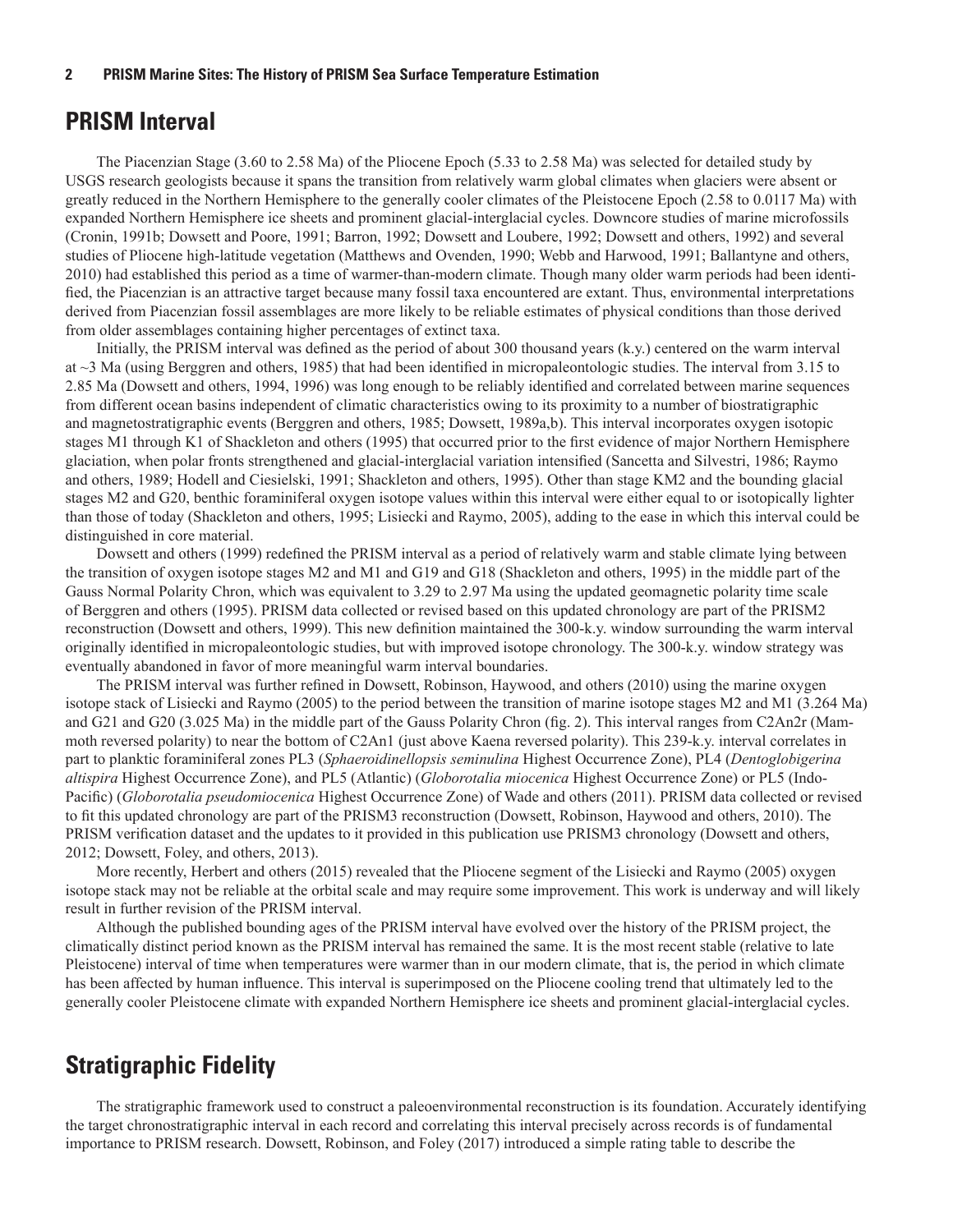<span id="page-10-0"></span>stratigraphic fidelity of a geologic record (fig. 3). Considering only sampling resolution and the type (and therefore quality) of age control, time series data were categorized based solely on stratigraphic attributes regardless of proxy type or performance.

This metric can be used to filter available records into categories for specific applications, such as model experiments or paleoenvironmental studies. For example, only orbitally tuned sequences with ≤5-k.y. (high) sample resolution (stratigraphic fidelity = 1a) would be appropriate for use as climate model verification data, whereas high-resolution sampling bracketed by paleomagnetic age control (stratigraphic fidelity = 2a) or low-resolution sampling over an orbitally tuned section (stratigraphic fidelity = 1c) may be appropriate for seasonality and (or) variability studies or studies across a climate transition, respectively. For each record discussed herein, a stratigraphic fidelity rating is shown in table 1.

# **Sea Surface Temperature Estimation**

The PRISM interval is climatologically distinct from mean conditions immediately surrounding it; however, a high degree of variability exists within the interval (Dowsett and Poore, 1991; Barron, 1992; Hodell and Venz, 1992). PRISM researchers adopted a strategy whereby a single estimate of mean warm peak conditions within the interval was reported at each site. This not only minimized the problems associated with correlating individual warm and cold peaks within the interval between sites separated by large geographic distances (Dowsett and Poore, 1991) but also focused on the warmer parts of the PRISM interval that are more analogous to modern conditions. Therefore, multiple SST estimates covering the interval at each site were culled to only warm peaks, and these were averaged to assign a single paleotemperature estimate to each site.

Originally, all paleotemperature estimates were derived from fossil assemblages. Estimates based on planktic foraminifera were derived using either a factor analytic transfer function (Dowsett, 1991) modeled after the Climate: Long-range Investigation, Mapping, and Prediction (CLIMAP) functions or a revised modern analog technique (MAT) (Dowsett and Robinson, 1998; Waelbroeck and others, 1998; Dowsett, 2007) with modifications to allow for extension to Pliocene age assemblages. In both methods, the Pliocene fossil assemblage was compared with modern assemblages.

Poor carbonate preservation in many regions of the Pacific Ocean made siliceous microfossils (diatoms and radiolaria) a better choice for quantitative temperature estimation in some locations (Hays and others, 1989; Barron, 1992, 1995, 1996a,b). Diatoms were used almost exclusively in the Southern Ocean where they are excellent indicators of the position of the sea-ice margin and Antarctic polar fronts; assumptions of a polar front thermal structure similar to modern allows estimation of SST around the reconstructed Pliocene polar front (Barron, 1995, 1996b; Dowsett and others, 1996). In marginal marine and shallow water regions, analyses of mollusk and ostracod assemblages (for example, Cronin and Dowsett, 1990; Cronin, 1991b; Gladenkov and others, 1991; Ikeya and Cronin, 1993) provided additional geographic coverage for the dataset.

With the development of multiple independent paleotemperature methodologies, multiple proxies were employed to confirm initial paleoenvironmental estimates wherever possible (for example, Robinson, Dowsett, and others, 2008). The addition of estimates of magnesium to calcium ratios (Mg/Ca) from shallow dwelling planktic foraminifera and alkenone paleothermometry has provided a more robust understanding of the paleoenvironmental setting (Dowsett and Robinson, 2009; Dowsett, Robinson, and others, 2013).

# **Confidence Assessment**

An assessment of confidence in SST estimates can be achieved through the understanding of modern and paleoceanographic settings and indepth knowledge of the fossil material and methodologies used for analysis. In recognition of the Intergovernmental Panel on Climate Change (IPCC) focus on measures of uncertainty, Dowsett and others (2012) developed a new confidence metric for evaluating and communicating confidence in PRISM SST verification data. Following principles outlined by the IPCC (Mastrandrea and others, 2010), this semiquantitative confidence metric is applicable across a variety of paleoenvironmental proxy methodologies, provides a traceable account of the steps leading to the overall confidence assessment, and includes a measure of expert subjectivity necessary to support any meaningful uncertainty calculation.

While we understand the desire for fully statistical probabilistic confidence intervals in paleothermometry estimates, we argue that such calculations would violate statistical principles and provide faulty estimates. That is, in paleoclimate studies, too many uncertainties, such as stationarity of environmental tolerances or ocean chemistry, are inherently nonquantifiable. These are known *unknowns*, and other unknowns are likely to exist. The semiquantitative confidence metric is advantageous when working with paleoestimates, as expert subjectivity incorporates an understanding of modern and paleoceanographic settings, fossil species and geochemistry, and methodologies used for analysis. In our opinion, an extensive analysis of the quantifiable attributes of a paleoenvironmental estimate, supported by a qualitative assessment of uncertainty related to the complexity of the record, provides the most honest and useful measure of confidence.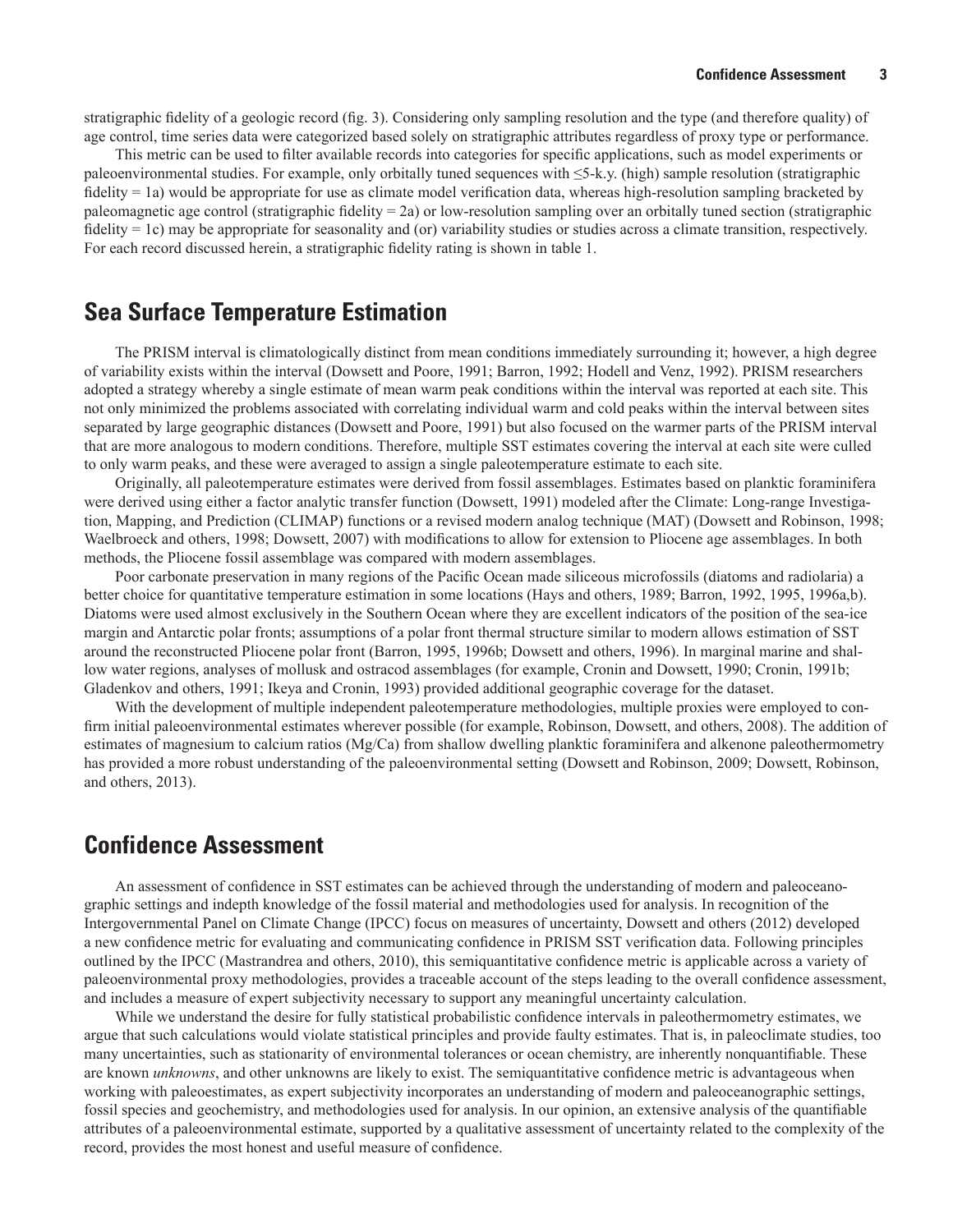<span id="page-11-0"></span>The confidence placed on a paleoenvironmental estimate is directly related to a number of quantifiable attributes and can be expressed as:

$$
\lambda = \sum_{i=1}^n b_i
$$

where λ represents confidence and *b<sub>i</sub>* are empirically derived scores for the following confidence attributes: age control, sample density, sample quality, proxy method, and performance of method (Dowsett and others, 2012; fig. 4). The  $\lambda$  index ranges from 0 to 18 and is subcategorized as *very high* (16 to 18), *high* (13 to 15), *medium* (9 to 12), and *low* (5 to 8). Site descriptions contained herein are designed to address the following confidence attributes.

*b<sub>1</sub>—Age Control*. Chronological confidence is a measure of the quality of the age estimate. An orbitally tuned isotopic record, for example, or a complete record of paleomagnetic reversals through the Pliocene earns a higher confidence than does a small number of first or last fossil appearances calibrated to the paleomagnetic timescale in another region. Implied within the age control metric is the requirement that samples fall within the PRISM interval. At a few PRISM sites (for example, Tjörnes, Iceland), samples originally thought to fall within the interval have more recently been excluded from the PRISM dataset owing to a refining of the age model at those sites.

*b***<sub>2</sub>—Sample Density**. The number of samples within the PRISM interval affects the confidence placed in the SST estimate. In short, a greater number of samples increases the chance of capturing the complete temperature variability; the highest confidence (maximum score of 4 for this attribute) comes from those locations with 20 or more samples within the PRISM interval.

*b<sub>3</sub>—Sample Quality*. Abundance and preservation of fossil specimens define sample quality. A larger sample size is more likely to capture the rare elements of the fauna; at least 300 specimens per sample are required to attain statistical confidence and avoid potential bias in the assemblage (Hay, 1972). Even in abundant samples, preservation is important because dissolution can selectively remove elements of the fauna and result in biased temperature results. For example, preferential dissolution of fragile warm-water species would drive temperature estimates cooler. Sample quality is assessed differently for various paleothermometry methods. Microfossil samples are scored based on their level of abundance and degree of preservation. Mg/Ca samples require that no geochemical alteration be present, and alkenone samples require that the total concentration of  $U^{k'}_{37}$  is  $\geq 0.3 \mu g/g$ . Samples that do not meet these thresholds are not included in the analysis.

*b4 —Proxy Method.* The main estimation methods used for the Pliocene dataset are transfer functions and modern analog techniques based on faunal assemblages, Mg/Ca, and alkenone unsaturation ratios. These yield quantitative estimates that are considered better than qualitative estimates simply because they are reproducible. A semi-quantitative method might estimate SST based on the modern ecological limits of extant species in the fossil sample. An example of a qualitative estimate is temperature estimation based on the comparison of fossil diatom assemblages to modern assemblages found at the polar front and the temperature at the modern polar front.

*b<sub>5</sub>—Proxy Performance*. The performance of the method is considered as part of the confidence assessment. For example, performance of a transfer function is based on communality, the measure of how well the fossil assemblage can be described by the modern factors (assemblages); a communality of ≥0.8 indicates a strong performance. Performance of the modern analog technique is based on the multivariate distance (squared chord distance [SCD]) between the fossil assemblage and its closest modern analogs and the agreement in temperature among those closest analogs; an SCD of ≤0.2 indicates a strong performance (Hutson, 1980). Temperature estimates from Mg/Ca analyses may be affected by a number of factors, including the calcification depth of the species analyzed and temporal changes in salinity at the study site; shallow calcification depths and lack of salinity changes indicate greatest performance. Because the alkenone temperature equation is calibrated to temperatures between 8 and 25 degrees Celsius (°C) and to locations between 60° N. and 60° S. latitude, proxy performance carries less confidence outside these boundaries. Finally, the performance of temperature estimates based on diatom assemblages is scored according to the percent of extant taxa; samples with more than one-half extant taxa indicate greatest performance.

## **Site Descriptions**

Planktic foraminifer census data for all sites at which the faunal identifications were initiated by PRISM workers can be accessed at the National Centers for Environmental Information (NCEI) [\(https://www.ncdc.noaa.gov/paleo/study/19281;](https://www.ncdc.noaa.gov/paleo/study/19281) Dowsett and others, 2015; Foley and others, 2015). In some instances, planktic foraminifer faunal work was completed by non-USGS researchers. The original citations for any non-USGS data and for data from other proxies appear in the site descriptions. Alkenone data analyzed for the PRISM project can be found in Dowsett, Foley, and others (2017).

SST estimates presented here refer to the PRISM3 interval (3.264 to 3.025 Ma). In some cases, the ages of analyzed samples extended beyond the PRISM3 interval. Although samples known to be outside the PRISM3 interval were not used for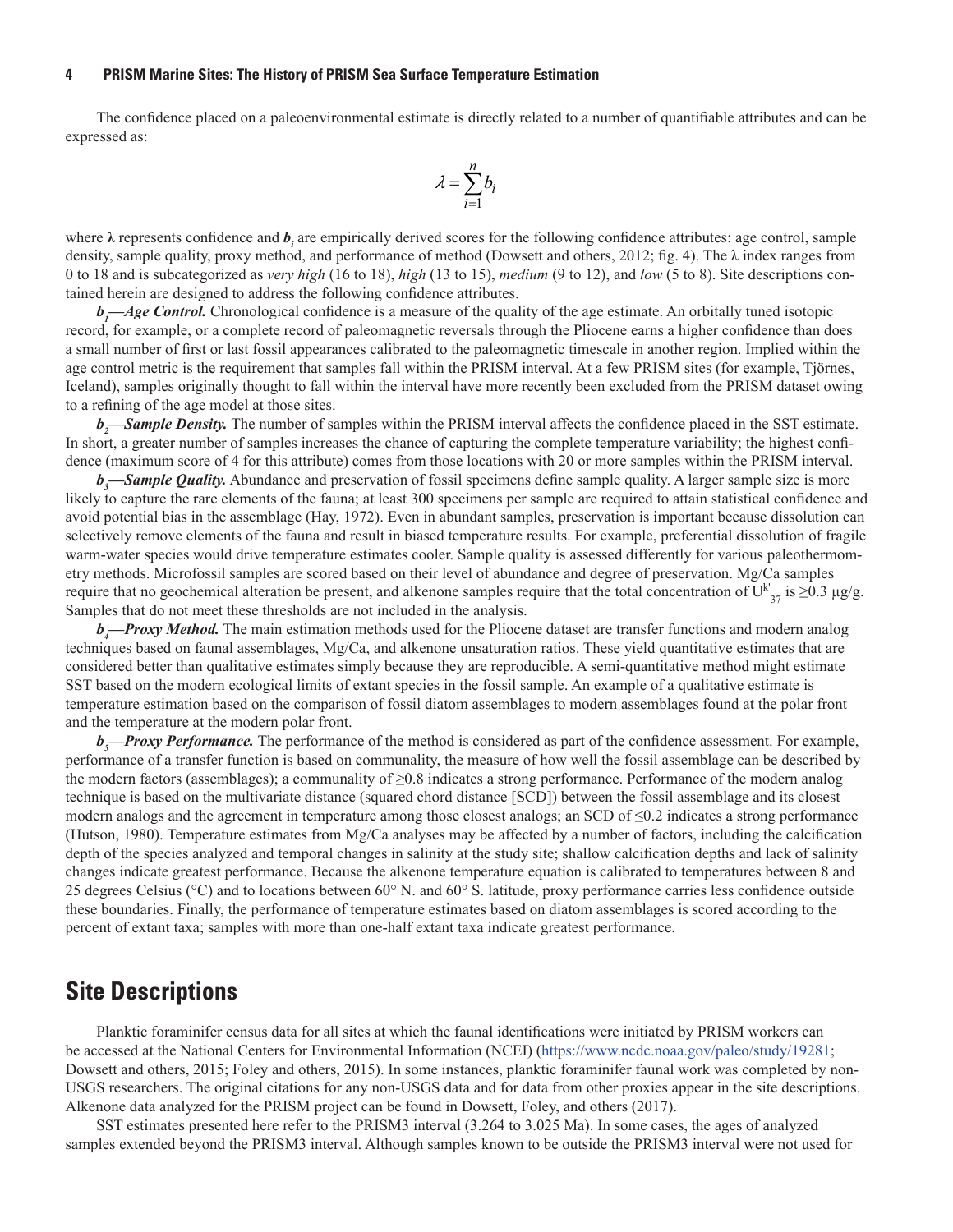<span id="page-12-0"></span>SST estimation, they are included in the site descriptions in order to document the full PRISM sample holdings and for calculations of stratigraphic fidelity. In other cases, the bounds of the PRISM3 interval are uncertain owing to age model limitations, and it is likely that some samples outside the interval have been included in SST estimation that would have been excluded with better age control. Age model quality is reflected in the confidence assessments of the SST estimates.

#### **North Atlantic Ocean**

Owing to its importance in climate studies, the North Atlantic Ocean was our most densely and most carefully studied region. SST estimates in this region merited our highest confidence.

#### DSDP Site 111 (50.43° N., 46.37° W., 1,979-meter water depth)

This site was not included in the Dowsett and others (2012) verification dataset. The mean annual SST at this site in the North Atlantic Ocean was estimated to be 15.2 °C with *high* confidence. The age model was determined using biostratigraphy (Berggren, 1972; Shipboard Scientific Party, 1972). A factor analytic transfer function returned communalities of >0.9 on 20 Hole 111A samples ranging from 4 to 2.3 Ma (Dowsett and Poore, 1990; Foley and others, 2015). Temperature estimation was based on five mid-Piacenzian samples. Foraminifer specimens were abundant and well preserved throughout the PRISM3 interval (Shipboard Scientific Party, 1972).

#### DSDP Site 366 (5.68° N., 19.85° W., 2,853-meter water depth)

The mean annual SST at this site in the North Atlantic Ocean was estimated to be 27.5 °C with *high* confidence (Dowsett and others, 2012). The age model at this site was based on biostratigraphy (Čepek and others, 1978). Foraminifera were abundant and well preserved in 11 Hole 366A samples ranging from 5.58 to 2.53 Ma (Dowsett and others, 1988, 1996). Transfer function SST estimates showed good communalities averaging 0.86.

#### DSDP Site 396 (22.90° N., 43.50° W., 4,450-meter water depth)

Site 396 is located within the southern part of the North Atlantic gyre on the eastern flank of the Mid-Atlantic Ridge just south of the Kane fracture zone. The PRISM3 mean annual SST at DSDP Site 396 was estimated to be 26.1 °C with *high* confidence (Dowsett and others, 2012). Chronology at this North Atlantic site was based on calcareous nannofossil and planktic foraminiferal biostratigraphy (Bukry, 1978). Several of the samples contained a mixed nannofossil assemblage precluding precise dating and raising the possibility that the foraminifer assemblages had been altered by reworking or drilling disturbances; 14 samples ranging in age from 3.59 to 2.95 Ma that did not show obvious signs of mixing were used for SST estimation (Dowsett and Poore, 1991; PRISM Project Members, 1996). Foraminifera were abundant and well preserved in these samples (Wiggs and Dowsett, 1992). SST estimation using a transfer function performed very well with communalities >0.9 (Dowsett and Poore, 1991).

#### DSDP Site 410 (45.51° N., 29.48° W., 2,976-meter water depth)

Site 410 is near the northern margin of the North Atlantic gyre on the west side of the Mid-Atlantic Ridge. The mean annual SST at DSDP Site 410 in the North Atlantic was estimated to be 20.6 °C with *high* confidence (Dowsett and others, 2012). Sediments from Hole 410 consist of an upper Miocene through Quaternary section of nannofossil ooze containing abundant and well preserved planktic foraminifera and calcareous nannofossils (Poore and others, 1978). Chronology at this site was based on graphic correlation, showing a hiatus within the PRISM interval (Dowsett, 1989a). Twelve samples ranging in age from 3.18 to 2.58 Ma were collected for faunal analysis (Dowsett and others, 1988; PRISM Project Members, 1996). Planktic foraminifer data from Site 410 were analyzed by Poore (1978) and Dowsett and others (1988). Planktic foraminifera were abundant and well preserved (Dowsett and others, 1988). The SST estimate, found using a transfer function, was an average of oldest estimates above the hiatus and represented a conservative estimate of warming. The average communality was 0.884 (Dowsett and Poore, 1991).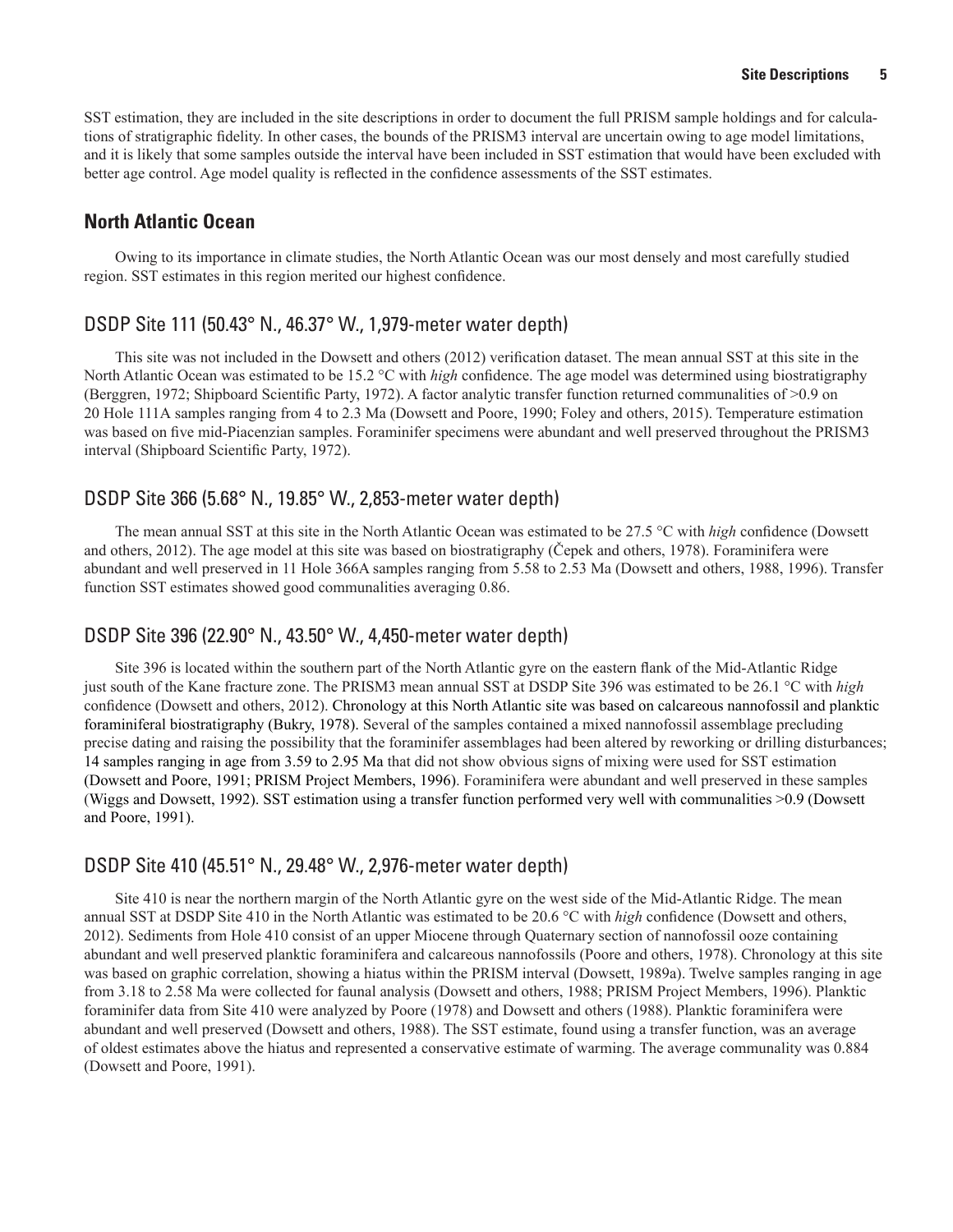## <span id="page-13-0"></span>DSDP Site 502 (11.49° N., 79.38° W., 3,051-meter water depth)

DSDP Site 502 is located on a silled basin in the Caribbean Sea, due north of Colon, Panama. Mean annual SST was estimated to be 27.9 °C with *very high* confidence (Dowsett and others, 2012). Four holes cored at Site 502 (Holes 502, 502A, 502B, and 502C) can be combined to form a complete, relatively undisturbed late Miocene to Pleistocene sequence. The age model for this site was based on an incomplete paleomagnetic record combined with an oxygen isotope record to improve chronology (Dowsett, 1989a). All paleomagnetic reversals between the Brunhes and the bottom of the Therva event (~4.77 Ma) were identified by Kent and Spariosu (1982). The chronology of Site 502 was based directly on the magnetobiostratigraphy developed in Dowsett (1989a). Accumulation rates at Site 502 averaged 3.0 centimeters per thousand years (cm/k.y.). Hole 502A contains well preserved, abundant planktic foraminifera and calcareous nannofossils in Pliocene sediments (Keigwin, 1982; Dowsett, 1989a). Poore and Gosnell (1990) developed quantitative paleoclimate estimates for the Pliocene from planktic foraminiferal assemblages contained in the cores. Seventy Hole 502A faunal samples ranging from 3.6 to 2.9 Ma were analyzed (PRISM Project Members, 1996). The transfer function worked well with communalities ranging from 0.53 to 0.87, averaging 0.71 (Dowsett and Poore, 1991).

## DSDP Site 541 (15.50° N., 58.73° W., 4,940-meter water depth) and ODP Site 672 (15.50° N., 58.50° W., 4,975-meter water depth)

Sites 541 and 672 are located about 6 kilometers (km) east of the Barbados Ridge deformation front, north of the island of Barbados and east of the island of Dominica. Records from these two closely located sites were combined to yield a single mean annual SST estimate of 27.2 °C with *high* confidence (Dowsett and others, 2012). Paleomagnetic data were weak in DSDP Hole 541 and nonexistent in ODP Hole 672A, so the age models were based on foraminiferal and calcareous nannofossil biostratigraphy (Wilson, 1984; Shipboard Scientific Party, 1988a). Foraminifera were generally abundant and well preserved (Dowsett and Polanco, 1992; Wiggs and Dowsett, 1992). The analysis used 33 DSDP Hole 541 samples ranging from 3.42 Ma to 2.33 Ma and 39 ODP Hole 672A samples ranging from 3.95 to 2.52 Ma (PRISM Project Members, 1996). Sample density was poor within the PRISM interval at each site separately but improved when combined to achieve an average temporal resolution of about 32 k.y. Transfer function communalities ranged from 0.22 to 0.87, averaging 0.65 at DSDP Site 541 (PRISM Project Members, 1996), and ranged from 0.81 to 0.96, averaging 0.90 at ODP Site 672 (Dowsett and Poore, 1991).

#### DSDP Site 546 (33.80° N., 9.60° W., 3,958-meter water depth)

The mean annual SST at DSDP Site 546 in the North Atlantic was estimated to be 21.6 °C with *high* confidence (Dowsett and others, 2012). The age model at this site was based on integrated magnetobiostratigraphy (Shipboard Scientific Party, 1984). Foraminifera were abundant and well preserved in 34 samples ranging in age from 3.36 to 1.89 Ma (Dowsett and Polanco, 1992; PRISM Project Members, 1996). Applying the factor analytic transfer function GSF18 (Dowsett and Poore, 1990; Dowsett, 1991) to these samples resulted in good communalities, averaging 0.72.

#### DSDP Site 548 (48.85° N., 12.00° W., 1,251-meter water depth)

DSDP Site 548 is located approximately 500 km west of Lands End, England, on the Goban Spur region of the European continental slope. The mean annual SST at DSDP Site 548 in the northeast Atlantic was estimated to be 23.0 °C with *very high* confidence (Dowsett and others, 2012). Limited paleomagnetic stratigraphy data were available for the Pliocene section, and only the top and bottom of the Olduvai normal subchron were identified with confidence (Townsend, 1985). The chronology for Site 548 had been established through graphic correlation of calcareous nannofossil, planktic foraminifer, and paleomagnetic data (Dowsett and Loubere, 1992). Estimates were conducted using 146 samples ranging from 3.55 to 1.93 Ma (PRISM Project Members, 1996). The original faunal data appear in Loubere and Moss (1986). Calcareous nannofossils and planktic foraminifera are abundant and well preserved at this site (Loubere and Jakiel, 1985; Müller, 1985; Pujol and Duprat, 1985; Snyder and Waters, 1985; Loubere and Moss, 1986). SST estimates were based on application of a transfer function to foraminiferal data initially presented in Dowsett and Poore (1991) and at higher resolution in Dowsett and Loubere (1992), and resulted in good communalities, averaging 0.77.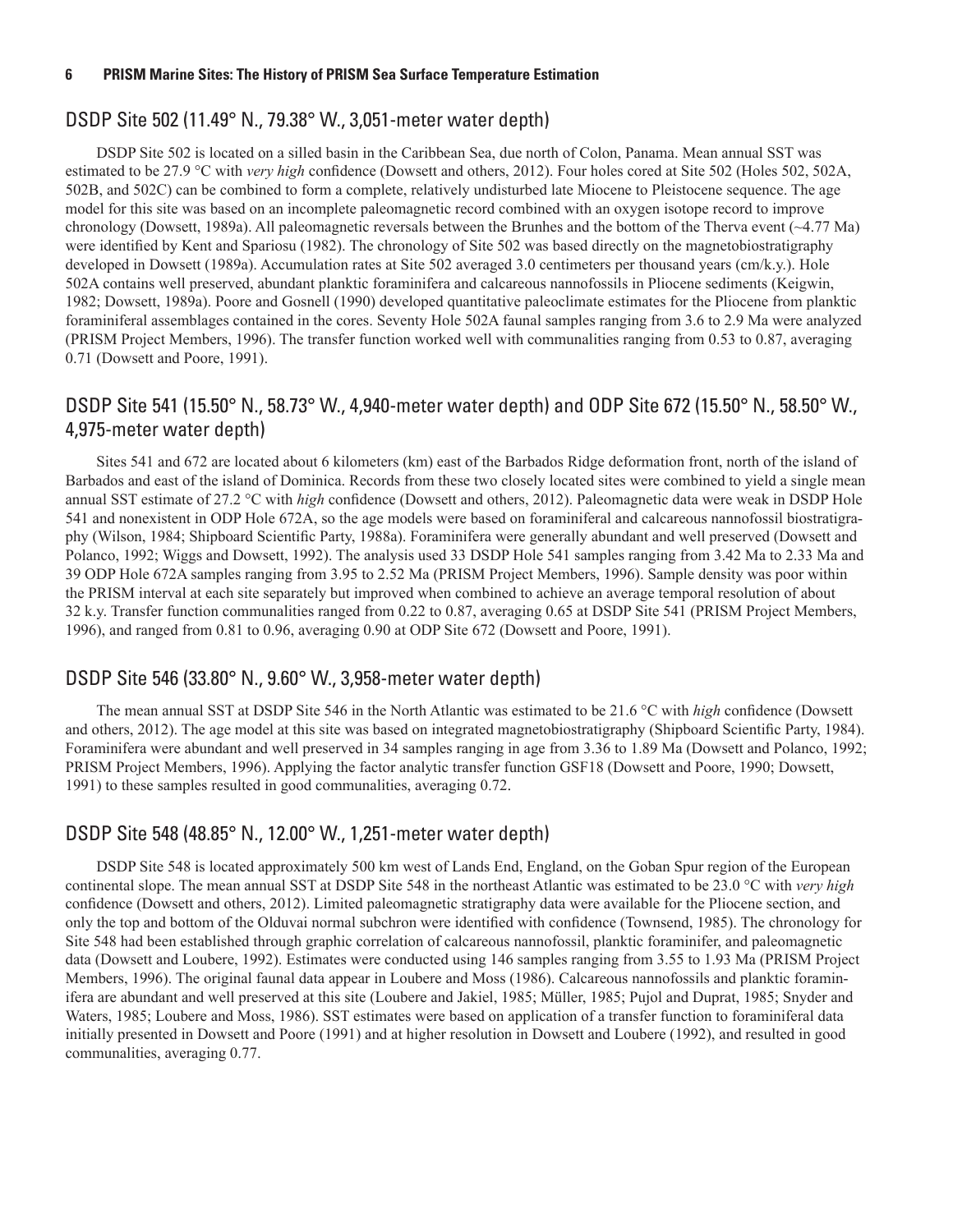#### <span id="page-14-0"></span>DSDP Site 552 (56.04° N., 23.23° W., 2,301-meter water depth)

Site 552 is located near the margin of the Hatton-Rockall Basin, just west of Edoras Bank. The PRISM3 mean annual SST for DSDP Hole 552A, located in the central North Atlantic, was estimated to be 16.7 °C with *very high* confidence (Dowsett and others, 2012). The chronology developed for Hole 552A was a combination of paleomagnetic (Zimmerman and others, 1985), isotopic (Curry and Miller, 1989), and biostratigraphic (Dowsett and Poore, 1990) data; all Pliocene magnetic reversals were recorded in sediments, and the position of a small hiatus was determined by analyzing the oxygen isotope record (Dowsett and Poore, 1990). SST was estimated at DSDP Hole 552A using multiple proxies: foraminifer transfer function (124 faunal samples ranging from 4.62 to 2.29 Ma [PRISM Project Members, 1996]), Mg/Ca (14 samples of *Globigerina bulloides*), and alkenone unsaturation ratios (19 samples). Dowsett and Poore (1990) developed quantitative SST estimates based on the planktic foraminifer faunas at this site. Foraminifera were abundant and well preserved, and transfer function communalities were all very high, ranging from 0.894 to 0.991 and averaging 0.958 (Dowsett and Poore, 1990, 1991). All three independent proxy estimates were in good agreement, with alkenone- and Mg/Ca-based estimates falling between transfer function-derived cold and warm season estimates (Robinson, Dowsett, and others, 2008; Dowsett, Robinson, Stoll, and others, 2010).

#### DSDP Site 603 (35.49° N., 70.03° W., 4,633-meter water depth)

Site 603 is located at the foot of the continental rise approximately 550 km east of Cape Hatteras, North Carolina, just east of the mean path of the present day Gulf Stream Current. The mean annual SST at DSDP Hole 603C was estimated to be 26.4 °C with *high* confidence (Dowsett and others, 2012). Paleomagnetic stratigraphy and planktic foraminifer events were in close agreement and provided a reliable chronology for this site (Canninga and others, 1986). Planktic foraminifera and calcareous nannofossils from Hole 603C were originally investigated by Ma'alouleh and Moullade (1986) and Muza and others (1986), respectively. Census data on planktic foraminifera were from Poore (1991) with 53 samples ranging from 3.29 to 1.60 Ma (PRISM Project Members, 1996). The foraminifer faunas were dissolved through much of the 3.15 to 2.85 Ma interval, which tended to lower SST estimates. SST estimation using a transfer function performed well with an average communality of 0.74 (Dowsett and Poore, 1991).

#### DSDP Site 606 (37.34° N., 35.50° W., 3,007-meter water depth)

Site 606 is located on the upper western flank of the Mid-Atlantic Ridge roughly 260 nautical miles west-southwest of the Azores in the northern part of the present day subtropical gyre. The mean annual SST for DSDP Site 606, located in the central North Atlantic, was estimated to be 21.6 °C with *very high* confidence (Dowsett and others, 2012). A stratigraphically continuous sequence of lower Pliocene through Quaternary nannofossil oozes was recovered from Hole 606 (Shipboard Scientific Party, 1983). Abundant, well preserved calcareous nannofossils and planktic and benthic foraminifera were present throughout the section (Backman and Pestiaux, 1986; Takayama and Sato, 1986; Weaver, 1986; Weaver and Clement, 1986; Dowsett, 1989a). Paleomagnetic study of the sediments recovered from Hole 606 showed a complete record of paleomagnetic reversals between the core-top and the bottom of the Cochiti event (Clement and Robinson, 1986). The chronology for Hole 606 was based on the magnetobiochronology developed in Dowsett (1989a). Accumulation rates for Hole 606 average 4.5 cm/k.y. SST was estimated using multiple proxies: foraminifer transfer function, Mg/Ca (30 samples of *Globigerinoides ruber*), and alkenone unsaturation ratios (29 samples). Dowsett and Poore (1988) developed quantitative SST estimates based on 120 planktic foraminifer samples at this site, ranging from 4.06 to 2.21 Ma (Dowsett and others, 1988; PRISM Project Members, 1996). Transfer function communalities range from 0.36 to 0.84, averaging 0.62 (Dowsett and Poore, 1991). SST estimates from alkenones and Mg/Ca are in agreement with transfer function estimates (Robinson, Dowsett, and others, 2008; Dowsett, Robinson, Stoll, and others, 2010).

#### DSDP Site 607 (41.00° N., 32.96° W., 3,427-meter water depth)

The mean annual SST for DSDP Site 607, located in the central North Atlantic, was estimated to be 18.9 °C with *very high* confidence (Dowsett and others, 2012). In addition to a very good magnetobiochronology at this site (Baldauf and others, 1986), an age model was available from an orbitally tuned marine oxygen isotope record (Lisiecki and Raymo, 2005). SST was estimated at DSDP Site 607 using multiple proxies: foraminifer transfer function, Mg/Ca (18 samples of *Globigerina bulloides*), and alkenone unsaturation ratios (18 samples) (Robinson, Dowsett, and others, 2008). Foraminifera were abundant and well preserved (Dowsett and West, 1992) in 31 samples ranging from 3.69 to 2.21 Ma (PRISM Project Members, 1996). Transfer function communalities ranged from 0.63 to 0.91, averaging 0.81 over the PRISM3 interval (Robinson, Dowsett, and others, 2008). All three independent SST proxy estimates agree well (Robinson, Dowsett, and others, 2008; Dowsett, Robinson, Stoll, and others, 2010).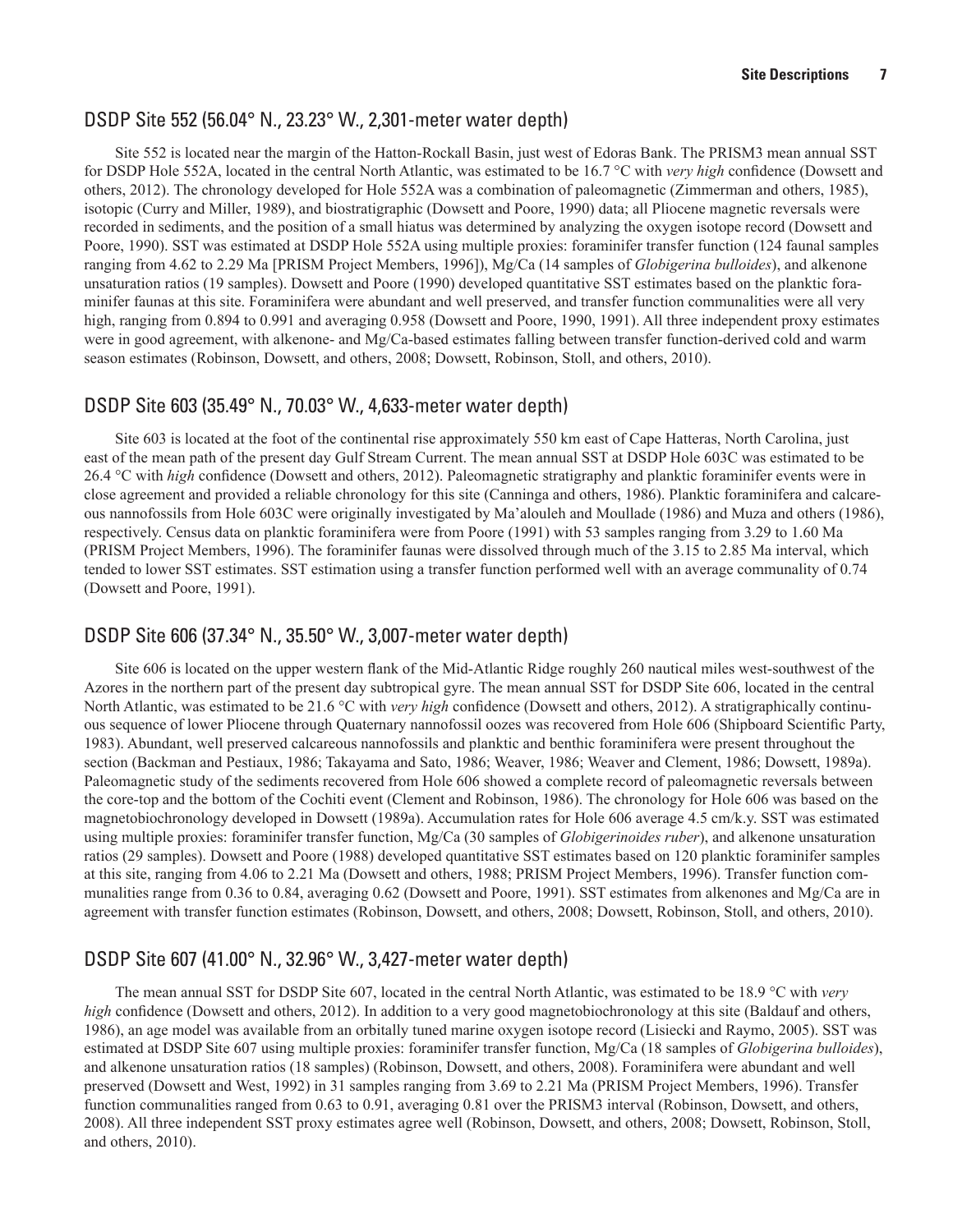## <span id="page-15-0"></span>DSDP Site 608 (42.84° N., 23.09° W., 3,526-meter water depth)

The mean annual SST at DSDP Site 608 was estimated to be 21.7 °C with *very high* confidence (Dowsett and others, 2012). The age model at this North Atlantic site was based on integrated magnetobiochronology (Baldauf and others, 1986). Foraminifera were abundant with good preservation in 39 samples ranging from 3.16 to 2.84 Ma (PRISM Project Members, 1996). Application of factor analytic transfer function GSF18 (Dowsett and Poore, 1990; Dowsett, 1991) to these samples resulted in communalities ranging from 0.3 to 0.9 with an average of 0.57 in the PRISM3 interval.

#### DSDP Site 609 (49.88° N., 24.24° W., 3,883-meter water depth)

The mean annual SST for DSDP Site 609, located in the central North Atlantic, was estimated to be 19.4 °C with *very high* confidence (Dowsett and others, 2012). The age model at this site was based on a complete paleomagnetic record across the PRISM3 interval (Baldauf and others, 1986). SST was estimated at DSDP Hole 609B using multiple proxies: foraminifer transfer function, Mg/Ca (88 samples of *Globigerina bulloides* from Bartoli and others, 2005) and alkenone unsaturation ratios (22 samples) (Robinson, Dowsett, and others, 2008). Foraminifera were abundant and well preserved with 34 samples ranging from 4.05 to 2.18 Ma (PRISM Project Members, 1996). Average transfer function communality was 0.66 and ranged from 0.30 to 0.89 (Robinson, Dowsett, and others, 2008). Faunal SSTs were much higher than alkenone- and Mg/Ca-based estimates; these may have been overestimated because of high abundances of *Globorotalia puncticulata* and *Neogloboquadrina acostaensis* (see Robinson, Dowsett, and others, 2008; Dowsett, Robinson, Stoll, and others, 2010). SST estimates from the three proxies were averaged to arrive at a mean annual SST estimate.

#### DSDP Site 610 (53.22° N., 18.89° W., 2,426-meter water depth)

The mean annual SST estimate at DSDP Site 610 in the North Atlantic was estimated to be 19.3 °C with *very high* confidence (Dowsett and others, 2012). Original chronology at this site was based on paleomagnetic stratigraphy (Baldauf and others, 1986). An updated chronology was provided by a benthic foraminiferal stable oxygen isotope record tuned to the LR04 benthic foraminiferal isotope stack (Lisiecki and Raymo, 2005) using paleomagnetic reversals as guidelines (De Schepper and others, 2013). Planktic foraminifera were abundant and well preserved in 33 DSDP Hole 610A samples falling between 4.45 and 2.22 Ma (PRISM Project Members, 1996). Applying the factor analytic transfer function GSF18 (Dowsett and Poore, 1990; Dowsett, 1991) to these samples resulted in an average communality of 0.88.

#### ODP Site 659 (18.08° N., 21.03° W., 3,072-meter water depth)

The mean annual SST at ODP Site 659 was estimated to be 25.0 °C with *very high* confidence (Dowsett and others, 2012). The age model at ODP Site 659 was based on astronomically tuned chronology (Tiedemann and others, 1994). Planktic foraminifera were abundant and well preserved in 27 Hole 659A samples ranging from 3.36 to 2.90 Ma (Foley and Dowsett, 1992; PRISM Project Members, 1996). Applying the factor analytic transfer function GSF18 (Dowsett and Poore, 1990; Dowsett, 1991) to these samples resulted in communalities for the PRISM interval of ≥0.68.

#### ODP Site 661 (9.45° N., 19.39° W., 4,013-meter water depth)

The mean annual SST at DSDP Site 661 in the North Atlantic was estimated to be 26.9 °C with *very high* confidence (Dowsett and others, 2012). The age model at this site was based on integrated magnetobiostratigraphy (Weaver and others, 1989). Foraminifera were abundant and well preserved in 34 Hole 661A samples ranging from 3.18 to 2.85 Ma (Dowsett and West, 1992; PRISM Project Members, 1996). Applying the factor analytic transfer function GSF18 (Dowsett and Poore, 1990; Dowsett, 1991) to these samples resulted in excellent communalities, with an average of 0.83.

#### ODP Site 667 (4.55° N., 21.9° W., 3,525-meter water depth)

Site 667 is located in the eastern equatorial Atlantic at the base of the southeastern margin of the Sierra Leone Rise. The mean annual SST at DSDP Site 667 was estimated to be 27.0 °C with *high* confidence (Dowsett and others, 2012). The paleomagnetic stratigraphy at this site was insufficient for age model use; therefore, the chronology was based on a combination of planktic foraminifer and calcareous nannofossil datums (Weaver and others, 1989). Foraminifera were abundant and well preserved in 35 Hole 667A samples ranging from 3.38 to 2.28 Ma (Foley and Dowsett, 1992; PRISM Project Members, 1996). SST estimates were produced using a factor analytic transfer function, resulting in communalities >0.80 (Dowsett and Poore, 1991).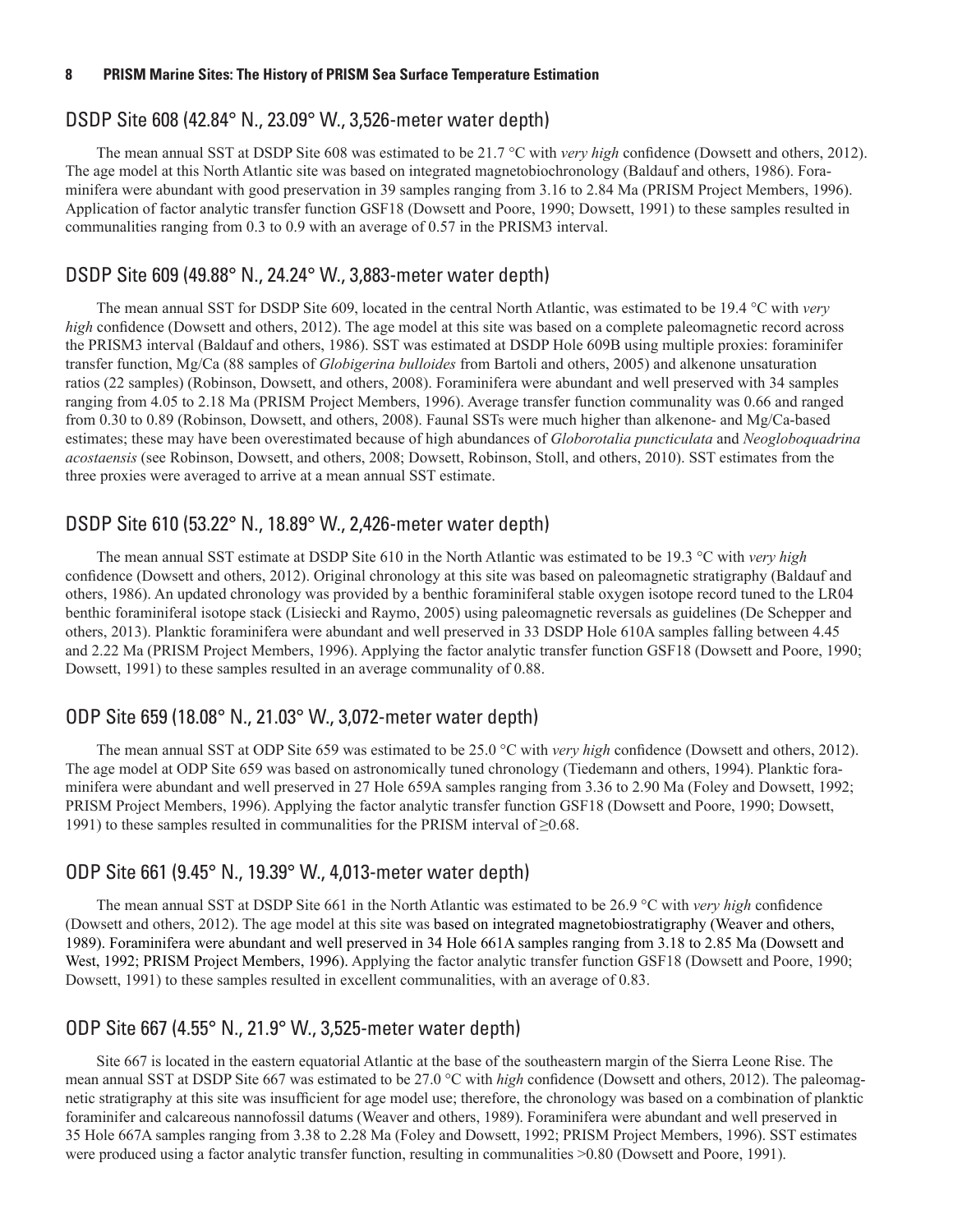#### <span id="page-16-0"></span>ODP Site 925 (4.20° N., 43.49° W., 3,041-meter water depth)

This site was not included in the Dowsett and others (2012) verification dataset. The mean annual SST at this site in the equatorial Atlantic Ocean was estimated to be 27.4 °C with *very high* confidence (table 1). The age model at this site was determined by astronomical tuning (Tiedemann and Franz, 1997). Temperature estimation was based on the modern analog technique with SCD values ranging from 0.07 to 0.32 with a mean of 0.16 over 47 planktic foraminifer samples from Holes 925B and 925C ranging from 3.34 to 2.85 Ma (Foley and others, 2015). Foraminifer specimens were abundant and well preserved throughout the PRISM3 interval. SST was also estimated from 95 alkenone samples with concentrations >0.9 (Dowsett, Foley, and others, 2017). Alkenone-derived estimates fit the multiproxy model illustrated by Dowsett and Robinson (2007) and were thus included in the mean annual estimate.

#### ODP Site 951 (32.03° N., 24.87° W., 5,437-meter water depth)

Site 951 is located along the western margin of the eastern limb of the North Atlantic subtropical gyre. The mean annual SST at ODP Site 951 was estimated to be 23.5 °C with *very high* confidence (Dowsett and others, 2012). The age model at this site was constructed from a complete paleomagnetic record and eight biostratigraphic events in the PRISM3 interval (Lutz, 2011b). Planktic foraminifera from 32 Hole 951A planktic foraminifer samples ranging from 3.30 to 2.96 Ma were abundant and well preserved; assemblage data appear in Lutz (2011b). SST estimates were gained from planktic foraminifer assemblage data using the modern analog technique, Mg/Ca (31 samples of *Globigerinoides ruber*), and alkenones (31 samples; Lutz, 2011a; Dowsett, Foley, and others, 2017). SCD values for samples within the PRISM interval averaged ≤0.2. Mg/Ca- and alkenonederived estimates fall between faunal cold and warm estimates.

#### ODP Site 958 (23.99° N., 20.00° W., 3,728-meter water depth)

Site 958 is located in the Canary Current to the west of the African coastal upwelling zone. The mean annual SST at ODP Site 958 was estimated to be 24.0 °C with *very high* confidence (Dowsett and others, 2012). The age model at this site was constructed from a complete paleomagnetic record and eight biostratigraphic events in the PRISM3 interval (Lutz, 2011b). Planktic foraminifera were abundant and well preserved in 34 Hole 958A samples ranging from 3.30 to 2.97 Ma; assemblage data appear in Lutz (2011b). SST estimates were gained from planktic foraminifer assemblage data using the modern analog technique, Mg/Ca (33 samples of *Globigerinoides ruber*), and alkenones (34 samples; Lutz, 2011a; Dowsett, Foley, and others, 2017). SCD values for samples within the PRISM interval averaged ≤0.2. Mg/Ca- and alkenone-derived estimates fall between faunal cold and warm estimates.

#### ODP Site 1006 (24.44° N., 79.46° W., 658-meter water depth)

Site 1006 is located in the Florida Current segment of the Gulf Stream, between Florida and Cuba. The mean annual SST at ODP Site 1006 was estimated to be 27.9 °C with *high* confidence (Dowsett and others, 2012). The age model at this site was constructed from nine biostratigraphic events in the PRISM3 interval (Lutz, 2011b), based on detailed biochronologic dating (Wright and Kroon, 2000) coupled with cyclostratigraphy (Kroon and others, 2000). Planktic foraminifera were abundant and well preserved in 34 Hole 1006A samples ranging from 3.30 to 2.97 Ma; assemblage data appear in Lutz (2011b). SST estimates were gained from planktic foraminifer assemblage data using the modern analog technique, Mg/Ca (32 samples of *Globigerinoides ruber*; Lutz, 2011a,b), and alkenones (6 samples; Dowsett, Foley, and others, 2017). SCD values for samples within the PRISM3 interval averaged ≤0.2. Mg/Ca-derived estimates fall between faunal cold and warm estimates.

#### ODP Site 1062 (28.25° N., 74.46° W., 658-meter water depth)

Site 1062 is located ~650 km east of Florida along the eastern fringes of the southwestern sector of the Gulf Stream. The mean annual SST at ODP Site 1062 was estimated to be 27.2 °C with *very high* confidence (Dowsett and others, 2012). The age model at this site was constructed from a complete paleomagnetic record and six biostratigraphic events in the PRISM3 interval (Lutz, 2011b). Planktic foraminifera were abundant and well preserved in 34 Hole 1062B samples ranging from 3.30 to 2.97 Ma; assemblage data appear in Lutz (2011b). SST estimates were gained from planktic foraminifer assemblage data using the modern analog technique, Mg/Ca (from *Globigerinoides ruber* in 31 samples; Lutz, 2011a,b), and alkenones (83 samples; Dowsett, Foley, and others, 2017). SCD values for samples within the PRISM interval averaged ≤0.2. Mg/Ca-derived estimates fall between faunal cold and warm estimates.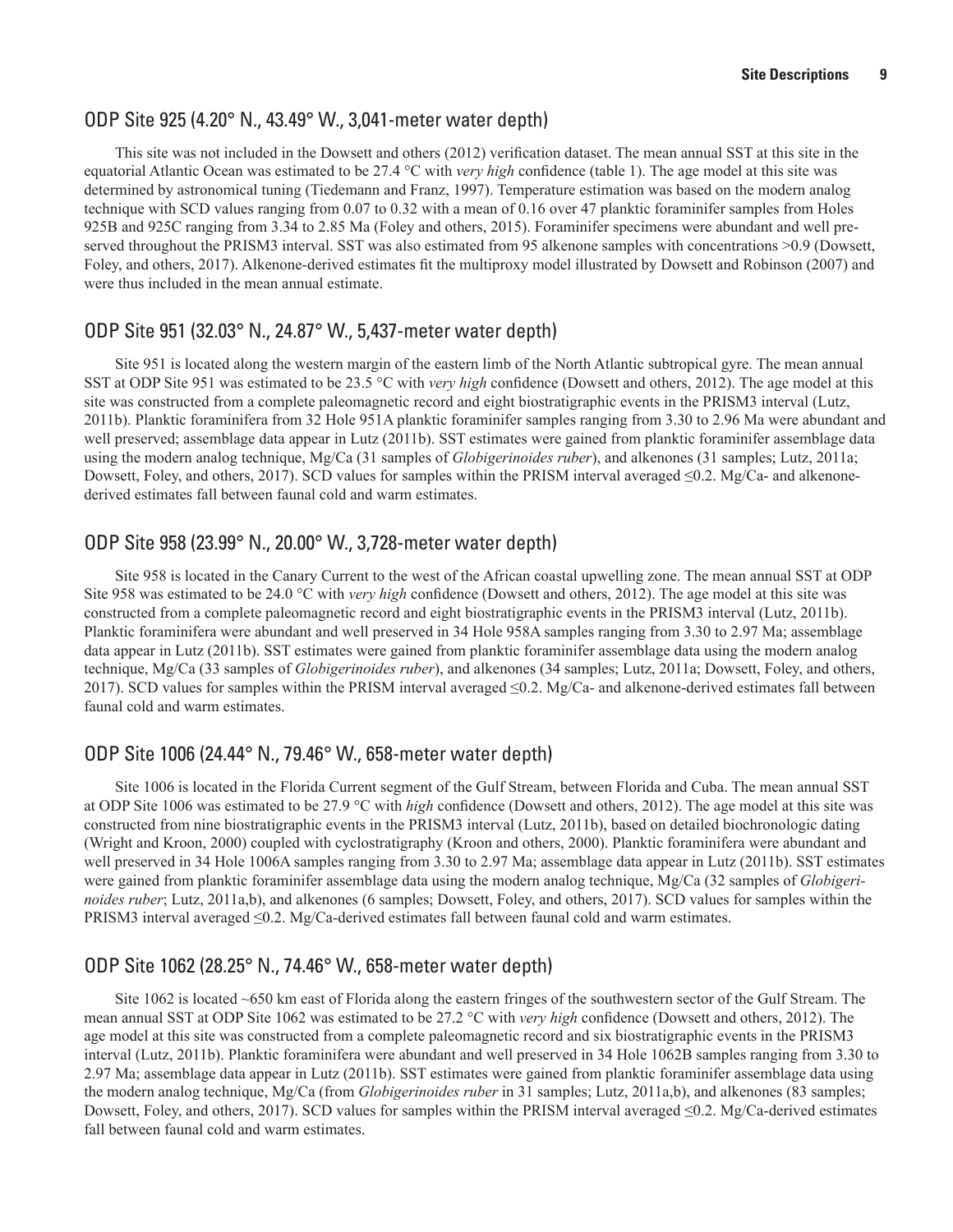#### <span id="page-17-0"></span>ODP Site 1063 (33.69° N., 57.61° W., 4,584-meter water depth)

Site 1063 is located at the southern margin of the northern limb of the North Atlantic subtropical gyre. The mean annual SST at ODP Site 1063 was estimated to be 23.8 °C with *very high* confidence (Dowsett and others, 2012). The age model at this site was constructed from a complete paleomagnetic record and seven biostratigraphic events in the PRISM3 interval (Lutz, 2011b). Planktic foraminifera were abundant and well preserved in 31 Hole 1063A samples ranging from 3.30 to 2.97 Ma; assemblage data appear in Lutz (2011b). SST estimates were gained from planktic foraminifer assemblage data using the modern analog technique and from alkenones (23 samples; Lutz, 2011a; Dowsett, Foley, and others, 2017). SCD values for samples within the PRISM3 interval averaged ≤0.2. The alkenone-derived estimate is slightly cooler than the faunal cold season estimate (Lutz, 2011a).

#### Cayo Aqua (9.15° N., 82.05° W., 0.0-meter water depth)

The Cayo Agua Formation records part of the Pliocene paleoceanographic history of northwestern Panama and Costa Rica. The mean annual SST at Cayo Aqua in the Caribbean Sea was estimated to be 28.8 °C with *medium* confidence (Dowsett and others, 2012). The upper part of the Cayo Aqua Formation has been dated at 3.5 to 2.9 Ma by calcareous nannofossils and planktic foraminifera (Cotton and Dowsett, 1990). The age model was constructed from planktic foraminifer, calcareous nannofossil, and paleomagnetic stratigraphy using graphic correlation. Paleotemperature was estimated from an ostracod factor analytic transfer function (Cronin and Dowsett, 1990) with communalities ranging from 0.46 to 0.77. Ostracods were abundant and well preserved in 12 samples (Cronin, 1991b).

#### SEFlor (G-182) (25.78° N., 80.28° W., 0.0-meter water depth)

The mean annual SST at this southeast Florida site was estimated to be 25.7 °C with *medium* confidence (Dowsett and others, 2012). The age model at this site was determined from planktic foraminifer and calcareous nannofossil biostratigraphy (Cronin, 1991b). Pliocene temperature was estimated from one sample containing abundant and well preserved ostracods using a factor analytic transfer function equation developed by Cronin and Dowsett (1990) using modern ostracods. The communality of the single sample was 0.46 (Cronin, 1991b).

#### Pinecrest Beds (27.35° N., 82.43° W., 0.0-meter water depth)

The Pinecrest Formation occurs along the southeast Florida peninsula. The mean annual SST at this site was estimated to be 24.9 °C with *medium* confidence (Dowsett and others, 2012). Early to middle Pliocene age was assigned to these samples based on planktic foraminifera and ostracod assemblage zones (Cronin, 1991b). Pliocene temperature was estimated from four samples containing abundant and well preserved ostracods using a factor analytic transfer function equation developed by Cronin and Dowsett (1990) using modern ostracods. Communalities ranged from 0.51 to 0.87 (Cronin, 1991b).

#### Sarasota (27.25° N., 82.66° W., 0.0-meter water depth)

This is a second site along the Pinecrest Formation. The mean annual SST at this western Florida site was estimated to be 23.4 °C with *high* confidence (Dowsett and others, 2012). The age range of 3.5 to 3.0 Ma was determined for these samples from calcareous nannofossil and ostracod biostratigraphy, strontium ratios obtained on mollusks, and paleomagnetic records (Cronin, 1991b). Pliocene temperature was estimated from five samples containing abundant and well preserved ostracods using a factor analytic transfer function equation developed by Cronin and Dowsett (1990) using modern ostracods. Communalities ranged from 0.54 to 0.76 (Cronin, 1991b).

#### Duplin (34.00° N., 79.00° W., 0.0-meter water depth)

The Duplin Formation of southeastern and northeastern North Carolina represents the marine transgression that occupied the Orangeburg Scarp (Dowsett and Cronin, 1990). The mean annual SST at this site was estimated to be 23.9 °C with *high* confidence (Dowsett and others, 2012). The age range of 3.5 to 3.0 Ma was determined from planktic foraminifer, ostracod, and calcareous nannofossil biostratigraphy. Pliocene temperature was estimated from nine samples containing abundant and well preserved ostracods using a factor analytic transfer function equation developed by Cronin and Dowsett (1990) using modern ostracods. Communalities ranged from 0.46 to 0.77 (Cronin, 1991b).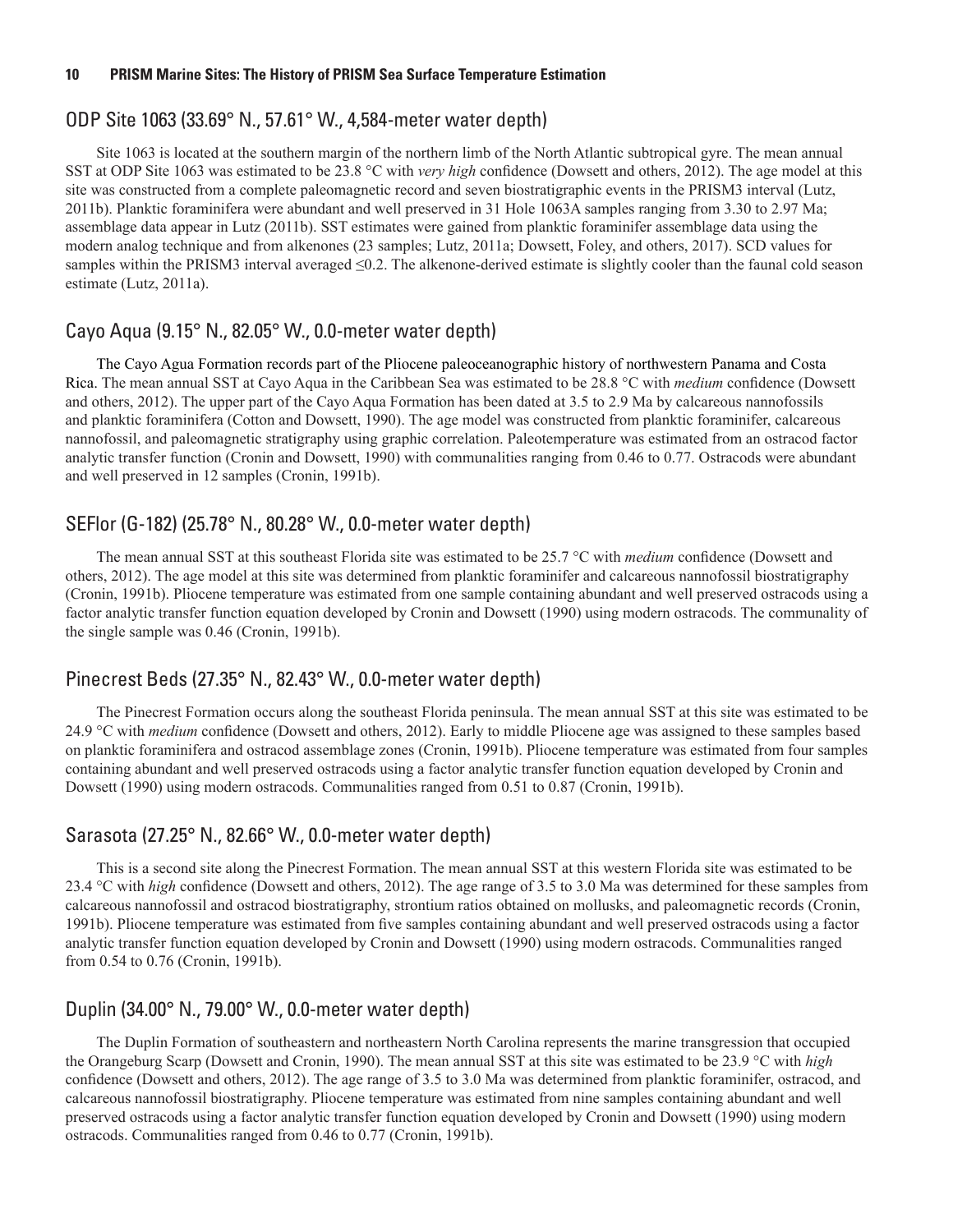#### <span id="page-18-0"></span>Lee Creek (35.38° N., 76.75° W., 0.0-meter water depth)

Deposits of the Yorktown Formation are exposed at Lee Creek Mine in North Carolina. The mean annual SST at this site was estimated to be 23.5 °C with *high* confidence (Dowsett and others, 2012). The age range of 4.5 to 3.0 Ma was developed from planktic foraminifer, ostracod, and calcareous nannofossil biostratigraphy and paleomagnetic records. Pliocene temperature was estimated from eight samples containing abundant and well preserved ostracods using a factor analytic transfer function equation developed by Cronin and Dowsett (1990) using modern ostracods. Communalities ranged from 0.60 to 0.73 (Cronin, 1991b).

#### Yorktown (37.00° N., 76.50° W., 0.0-meter water depth)

The Yorktown Formation is an unconformity-bounded package of fine-grained sandy clays and shell marls exposed along the Atlantic Coastal Plain from Virginia to North Carolina. The mean annual SST at this site along the Virginia coast was estimated to be 21.5 °C with *high* confidence (Dowsett and others, 2012). Graphic correlation using biostratigraphy and paleomagnetics and tuned to a sea level cycle determined an age range of 3.8 to 2.9 Ma for the Yorktown Formation (Cronin, 1991b). Twenty-three abundant and well preserved planktic foraminifer samples from six Yorktown Formation localities were collected (Dowsett and Wiggs, 1992). These samples were primarily from the upper part of the Morgarts Beach Member of the Yorktown formation dated at 3.4 and 3.0 Ma (see Krantz, 1991). Quantitative estimates of SST were based on a factor analytic transfer function applied to planktic foraminifer assemblages from three sites with communalities of 0.73 to 0.80 (Dowsett and Poore, 1991). The ostracod age model at this site was developed from planktic foraminifer, ostracod, and calcareous nannofossil biostratigraphy and paleomagnetic records. Pliocene temperature was estimated from eight samples containing abundant and well preserved ostracods using a factor analytic transfer function developed by Cronin and Dowsett (1990). Ostracod communalities ranged from 0.58 to 0.73 (Cronin, 1991b).

## **South Atlantic Ocean, Gulf of Mexico, and Mediterranean Sea**

The few sites in the South Atlantic Ocean, the Gulf of Mexico, and the Mediterranean Sea are grouped together because they do not fall in any of the other geographic categories.

#### DSDP Site 516 (30.27° S., 35.28° W., 1,313-meter water depth)

Site 516 lies on the Rio Grande Rise in the South Atlantic Ocean. The mean annual SST at DSDP Site 516 was estimated to be 23.3 °C with *high* confidence (Dowsett and others, 2012). The age model at this South Atlantic site was based on graphic correlation of foraminifer, nannofossil, and paleomagnetic stratigraphic events (Dowsett, 1989a). Planktic foraminifera were abundant and well preserved in 26 Hole 516A samples ranging from 3.49 to 2.05 Ma. Applying the factor analytic transfer function GSF18 (Dowsett, 1991; Dowsett and Poore, 1990) to these samples resulted in sample communalities ranging from 0.3 to 0.9 with an average of 0.51.

#### DSDP Site 521 (26.07° S., 10.27° W., 4,128-meter water depth)

The mean annual SST at DSDP Site 521 was estimated to be 24.1 °C with *medium* confidence (Dowsett and others, 2012). The age model at this South Atlantic site was based on graphic correlation of foraminifer, nannofossil and paleomagnetic stratigraphic events (Dowsett, 1989a). Planktic foraminifera are abundant and well preserved in 21 samples ranging from 3.23 to 2.89 Ma. SST estimates (Dowsett and others, 1996) were calculated using the modern analog technique outlined in Dowsett and Robinson (1998) using samples with SCD values  $\leq 0.2$ .

## DSDP Site 532 (19.74° S., 10.52° E., 1,331-meter water depth)

Site 532 is located on the continental margin of Southwest Africa near the easternmost end of the Walvis Ridge and in the path of the Benguela Current. The mean annual SST at DSDP Site 532 was estimated to be 20.1 °C with *medium* confidence (Dowsett and others, 2012). Chronology at this southeast Atlantic site was based on graphic correlation of magnetostratigraphic and biostratigraphic events (Dowsett, 1989b) and the correlation of an oxygen isotope record to that of DSDP Site 607 (Dowsett and others, 1996). Foraminifera from 68 Pliocene samples (28 samples between 3.7 and 2.5 Ma) ranged from few to common, and preservation was poor to good (Dowsett, 1989b; Dowsett and Willard, 1996). SST estimates for DSDP 532 were attained by semiquantitative analysis and comparison of Pliocene and modern assemblages in the region (Dowsett and others, 1996; Dowsett and Willard, 1996).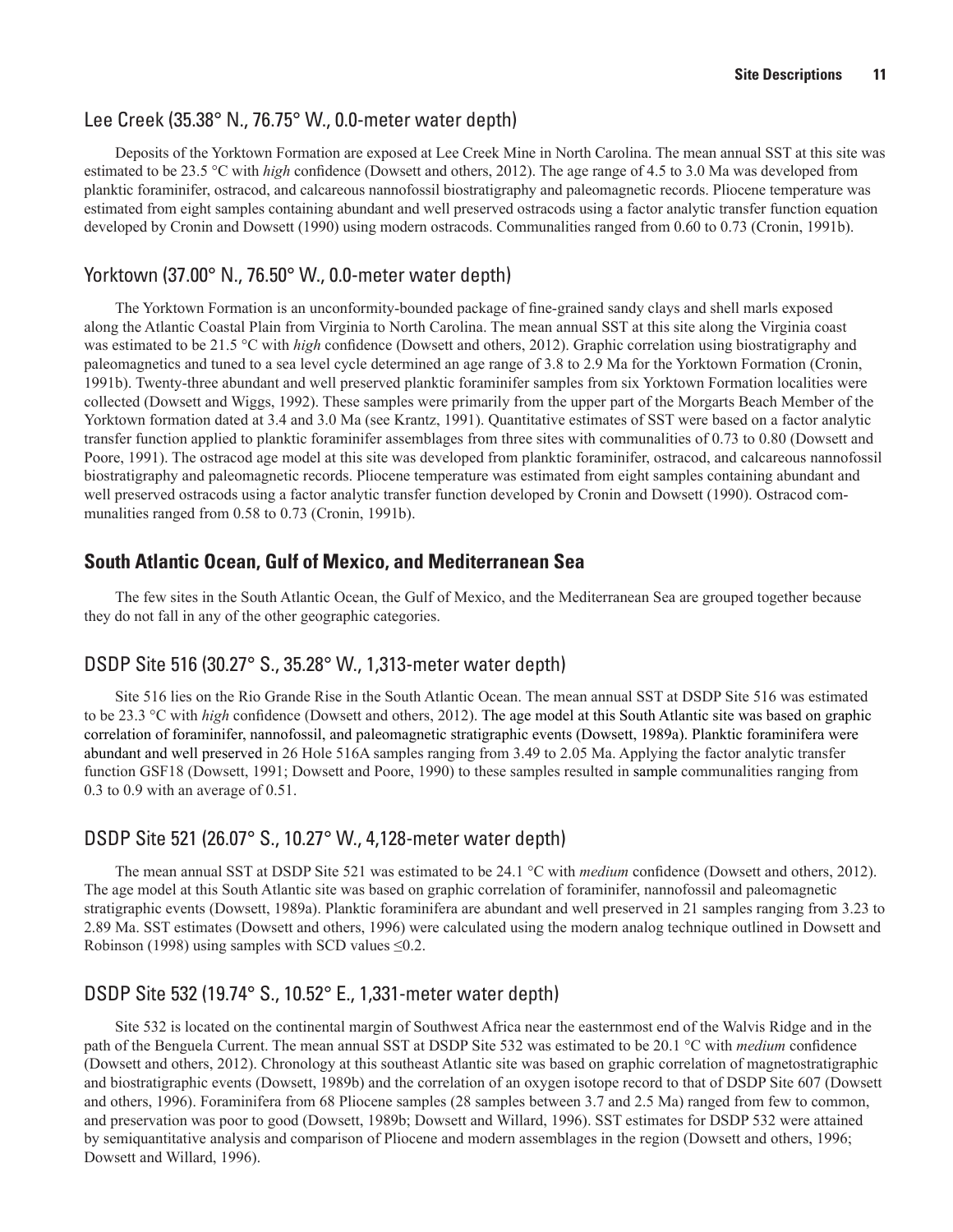#### <span id="page-19-0"></span>ODP Site 704 (46.88° S., 7.42° E., 2,532-meter water depth)

The mean annual SST at ODP Site 704, located in the southeast Atlantic Ocean, was estimated to be 8.4 °C with *very high* confidence (Dowsett and others, 2012). The age model at this site was based on isotopic and paleomagnetic stratigraphy (Hodell and Venz, 1992). SST estimates were based on foraminiferal assemblages using the modern analog technique with good (average SCD = 0.13) results (Dowsett, 1996). Foraminifera were abundant and well preserved (Dowsett and others, 1993), and 62 Hole 704A samples ranged from 3.44 to 2.73 Ma.

#### ODP Site 625 (28.83° N., 87.17° W., 889-meter water depth)

Site 625 is located on the west Florida continental slope in the Gulf of Mexico. The mean annual SST estimate of 25.0 °C, with *high* confidence, was based on alkenone paleothermometry (Dowsett and others, 2012). A nearly complete Pliocene and Quaternary record was recovered at this site with abundant and well preserved planktic foraminifera (Joyce and others, 1990). Twenty-six alkenone samples from Hole 625B range in age from 3.33 to 2.92 Ma using the age model of Joyce and others (1990) based on six biostratigraphic events (Dowsett, Foley, and others, 2017).

#### DSDP Site 132 (40.25° N., 11.43° E., 2,835-meter water depth)

The mean annual SST at DSDP 132 in the Mediterranean Sea was estimated to be 21.0 °C with *high* confidence (Dowsett and others, 2012). The age model at this site was based on chronology developed from planktic foraminifer biostratigraphy. Six samples ranging from 3.35 to 3.0 Ma contained foraminifera that were abundant and well preserved (Thunell, 1979). SST estimates from Site 132 were calculated using a factor analytic transfer function with sample communalities ranging from 0.65 to 0.78; SST estimates first appeared in Dowsett and others (1999).

#### Finikia (35.25° N., 25.17° E., 0.0-meter water depth)

The mean annual SST at this site was estimated to be 18.0 °C with *high* confidence (Dowsett and others, 2012). The age model at this site was based on indepth biostratigraphic study of Mediterranean Pliocene planktic foraminiferal zones and foraminifer assemblage data in Spaak (1983). Planktic foraminifera were abundant and well preserved. PRISM workers used these counts (57 mid-Piacenzian samples) to estimate SST from a factor analytic transfer function; these SST estimates first appeared in Dowsett and others (1999). Applying the factor analytic transfer function GSF18 (Dowsett and Poore, 1990; Dowsett, 1991) to these samples resulted in communalities averaging 0.80.

#### Punta di Maiata (37.33° N., 13.50° E., 0.0-meter water depth)

The mean annual SST at this site was estimated to be 19.4 °C with *high* confidence (Dowsett and others, 2012). The age model at this site was based on indepth biostratigraphic study of Mediterranean Pliocene planktic foraminiferal zones and foraminifer assemblage data in Spaak (1983). Planktic foraminifera were abundant and well preserved. PRISM workers used these counts (47 mid-Piacenzian samples) to estimate SST from a factor analytic transfer function; these SST estimates first appeared in Dowsett and others (1999). Applying the factor analytic transfer function GSF18 (Dowsett and Poore, 1990; Dowsett, 1991) to these samples resulted in communalities averaging 0.80.

#### Punta Piccola (37.33° N., 13.58° E., 0.0-meter water depth)

The mean annual SST at this site was estimated to be 21.4 °C with *high* confidence (Dowsett and others, 2012). The age model at this site was based on indepth biostratigraphic study of Mediterranean Pliocene planktic foraminiferal zones and foraminifer assemblage data in Spaak (1983). Planktic foraminifera were abundant and well preserved. PRISM workers used these counts (41 mid-Piacenzian samples) to estimate SST from a factor analytic transfer function; these SST estimates first appeared in Dowsett and others (1999). Applying the factor analytic transfer function GSF18 (Dowsett and Poore, 1990; Dowsett, 1991) to these samples resulted in communalities range from 0.63 to 0.92. The use of a single taxonomic category for *Neogloboquadrina* by Spaak (1983), as well as a greater influence than we find elsewhere by factors other than temperature on assemblage composition, resulted in skewed temperature interpretations for this site.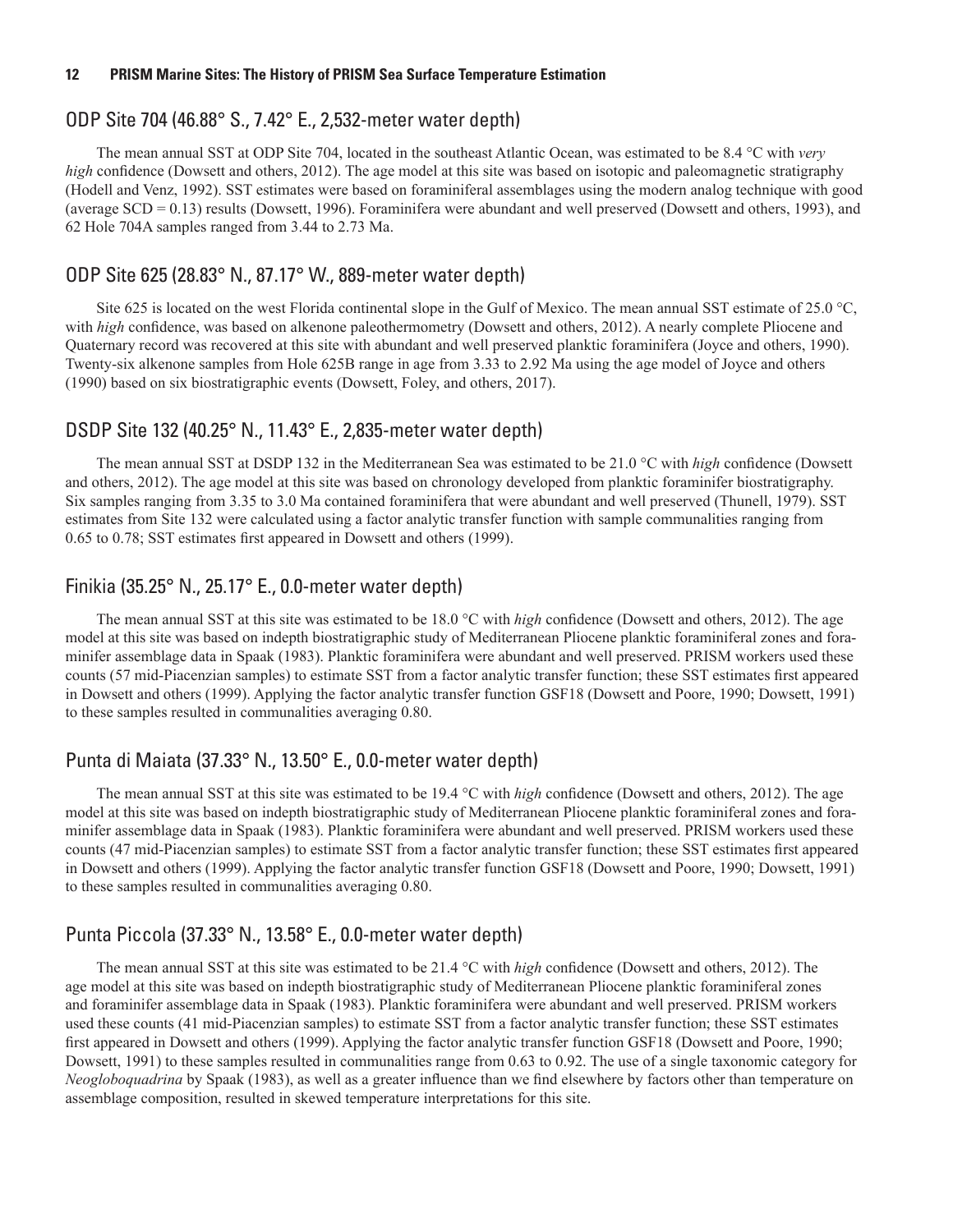## <span id="page-20-0"></span>**Pacific Ocean**

Unless indicated otherwise, foraminifer assemblage-based SST estimates at the Pacific Ocean sites use a variant of the modern analog technique (see Dowsett and Robinson, 1998; Dowsett, 2007).

#### DSDP Site 36 (40.98° N., 130.12° W., 3,273-meter water depth)

The mean annual SST at this site in the northeastern Pacific Ocean was estimated to be 16.8 °C with *medium* confidence (Dowsett and others, 2012). Chronology at Site 36 was based on two radiometrically dated ash beds and planktic foraminifer biostratigraphy (Poore, 1999). Foraminifera were abundant but strongly dissolved in 18 samples ranging from 3.2 to 2.2 Ma. Semiquantitative estimates of SST were based on comparison of assemblages to assemblages recovered at DSDP sites 173 and 310.

#### DSDP Site 310 (36.87° N., 176.90° W., 3,516-meter water depth)

DSDP Site 310 is located on the Hess Rise beneath the interface of subtropical and temperate-to-subarctic water masses (Keller, 1978). The mean annual SST at DSDP Site 310 in the central North Pacific Ocean was estimated to be 21.6 °C with *medium* confidence (Dowsett and others, 2012). The age model at this site was determined from integrated foraminifer, radiolarian, and diatom magnetobiostratigraphy (Keller, 1978). Foraminifer preservation was variable, and specimens were abundant in all 136 samples ranging from 3.205 to 1.603 Ma (original census data from 71 Pliocene to Pleistocene samples appear in Keller, 1978). MAT estimates were based upon samples with SCD values ranging from 0.24 to 0.09.

#### DSDP Site 445 (25.52° N., 133.20° E., 3,377-meter water depth)

Site 445 is located on the Daito Ridge in the northern Philippine Sea. The mean annual SST at ODP Site 445 in the western Pacific Ocean was estimated to be 26.2 °C with *high* confidence (Dowsett and others, 2012). The age model at this site was based on graphic correlation of Dowsett (1989a,b). Planktic foraminifera were abundant in 23 samples between 3.82 and 2.56 Ma, but some samples show high fragmentation from dissolution (Dowsett and West, 1993; Dowsett and Robinson, 1998). Modern analog technique SST estimates carry SCD values ranging from 0.19 to 0.51 with a mean of 0.27 (Dowsett and Robinson, 1998). Mg/Ca analysis of *Globigerinoides ruber* and *Globigerinoides sacculifer* from these same samples yielded SST estimates in good agreement with faunal-based estimates (Dowsett, Robinson, Stoll, and others, 2010).

## DSDP Site 573 (0.48° N., 133.3° W., 4,301-meter water depth)

Site 573 is located just north of the equator in the central Pacific Ocean. The mean annual SST at DSDP Site 573 was estimated to be 24.7 °C with *high* confidence (Dowsett and others, 2012). The age model at this site was based on magnetobiochronology (Dowsett, 1989a), and SST estimates were based on a quantitative analysis of radiolarian assemblages in 18 samples ranging from 3.15 to 2.9 Ma (Hays and others, 1989). Communalities from the factor analytic transfer function exceeded 0.8. Foraminifera were common, but dissolution may have concentrated solution resistant forms (Dowsett, 1989a). Radiolaria were abundant and well preserved (Hays and others, 1989).

## DSDP Site 579 (38.63° N., 153.84° E., 5,737-meter water depth)

The mean annual SST at DSDP Site 579 in the Northwest Pacific Ocean was estimated to be 22.6 °C with *very high* confidence (Dowsett and others, 2012). The age model at this site was based on paleomagnetic stratigraphy and diatom biostratigraphy (Bleil, 1985; Koizumi, 1985). Quantitative SST estimates from diatom paleoclimate curves were based on cold- and warm-water taxa ratios from six samples between 3.3 and 3.0 Ma (Koizumi, 1985; Koizumi and Tanimura, 1985, reinterpreted by Barron, 1992). Diatoms in these samples (>50 percent extant species) were abundant with excellent preservation (Koizumi, 1985).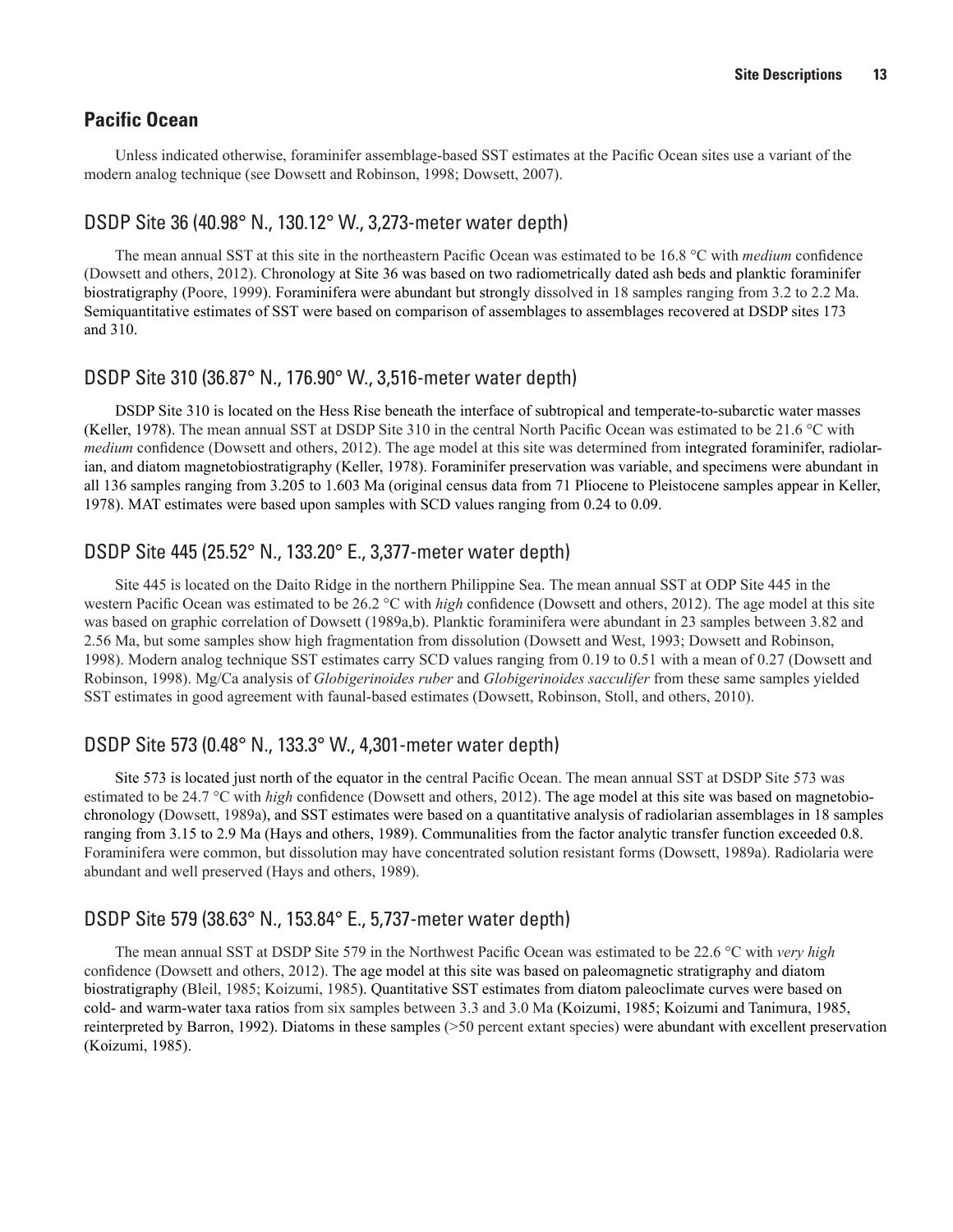#### <span id="page-21-0"></span>DSDP Site 580 (41.63° N., 153.98° E., 5,375-meter water depth)

The mean annual SST at DSDP Site 580 in the Northwest Pacific Ocean was estimated to be 17.7 °C with *very high* confidence (Dowsett and others, 2012). Chronology was based on paleomagnetic stratigraphy and diatom biostratigraphy (Bleil, 1985; Koizumi, 1985). Quantitative SST estimates from diatom paleoclimate curves were based on cold- and warm-water taxa ratios from 47 samples ranging from 3.25 to 2.55 Ma; communalities were typically >0.9 (Barron, 1992, 1995). Diatoms in these samples are abundant with excellent preservation (Koizumi, 1985).

#### DSDP Site 586 (0.48° S., 158.48° E., 2,207-meter water depth)

The mean annual SST at ODP Site 586 in the western equatorial Pacific Ocean was estimated to be 29.1 °C with *medium* confidence (Dowsett and others, 2012). The age model at this site was based on graphic correlation (Dowsett, 1988). A semiquantitative SST estimate was formulated from six foraminifer samples that fall within the PRISM3 interval (Jenkins, 1992a,b). Planktic foraminifera are abundant and well preserved.

#### DSDP Site 592 (36.47° S., 165.44° E., 1,088-meter water depth)

The mean annual SST at this site in the Southwest Pacific Ocean was estimated to be 19.7 °C with *very high* confidence (Dowsett and others, 2012). Chronology at DSDP 592 was based on graphic correlation of magnetostratigraphic and biostratigraphic events (Dowsett, 1988). Planktic foraminifera were abundant and well preserved in 68 samples ranging in age from 3.3 to 2.43 Ma. SST estimates were based on the modern analog technique and resulted in low (≤0.16) SCD values (Robinson and Dowsett, 1996).

#### ODP Site 677 (1.12° N., 83.44° W., 3,461-meter water depth)

ODP Site 677 is located in the Panama Basin, due west of Ecuador. The mean annual SST at ODP Site 677 in the eastern equatorial Pacific Ocean was estimated to be 27.8 °C with *high* confidence (Dowsett and others, 2012). The age model at this site was based on an integrated biochronology (Shipboard Scientific Party, 1988d; Jenkins and Houghton, 1989). Raw data from 14 Hole 677A faunal samples and 89 alkenone samples are found in Robinson, Caballero, and others (2008). Additional faunal samples were later analyzed. Foraminifer specimens were abundant and well preserved. SST was estimated from 27 alkenone samples ranging from 3.29 to 2.98 Ma and 28 faunal samples ranging from 3.31 to 2.95 Ma. The modern analog technique worked well with the average SCD equal to 0.26. Modern analog and alkenone SST estimates were in good agreement (Dowsett and Robinson, 2009).

#### ODP Site 769B (8.78° N., 121.28° E., 3,640-meter water depth)

Site 769 is located on the southeastern flank of the Cagayan Ridge in the Sulu Sea. The mean annual SST at ODP Site 769 in the western equatorial Pacific Ocean was estimated to be 28.1 °C with *medium* confidence (Dowsett and others, 2012). The age model at this site was based on incomplete paleomagnetic stratigraphy (Shipboard Scientific Party, 1990b). Twenty-six samples range in age from 5.3 to 2.3 Ma; the five samples in the PRISM interval show severely dissolved foraminifera in low abundance (Polanco and Dowsett, 1993; Dowsett and Robinson, 1998). The modern analog technique SST estimate was good with SCD <0.26 but showed effects of dissolution (Dowsett and Robinson, 1998).

#### ODP Site 806 (0.32° N., 159.35° E., 2,520-meter water depth)

The mean annual SST at ODP Site 806 in the western equatorial Pacific Ocean was estimated to be 29.1 °C with *very high* confidence (Dowsett and others, 2012). Site 806, located on the Ontong Java Plateau, is used to monitor conditions in the western equatorial Pacific because excellent age control is available at this site. The age model was based on biochronology orbitally tuned to an isotopic record (Berger and others, 1993; Jansen and others, 1993). Foraminifera were abundant and well preserved in 86 samples ranging from 3.30 to 3.00 Ma (a subset of 293 samples between 3.88 and 2.53 Ma) that were used to estimate SST by the modern analog technique (Andersson, 1997; Dowsett, 2007). SST estimates were derived from samples with SCD values <0.1 (Dowsett, 2007). Thirty-six *Globigerinoides sacculifer* samples in the 3.30 to 3.00 Ma age range were examined for Mg/Ca SST estimation (Wara and others, 2005). Both proxy estimates were in good agreement (Dowsett and Robinson, 2009).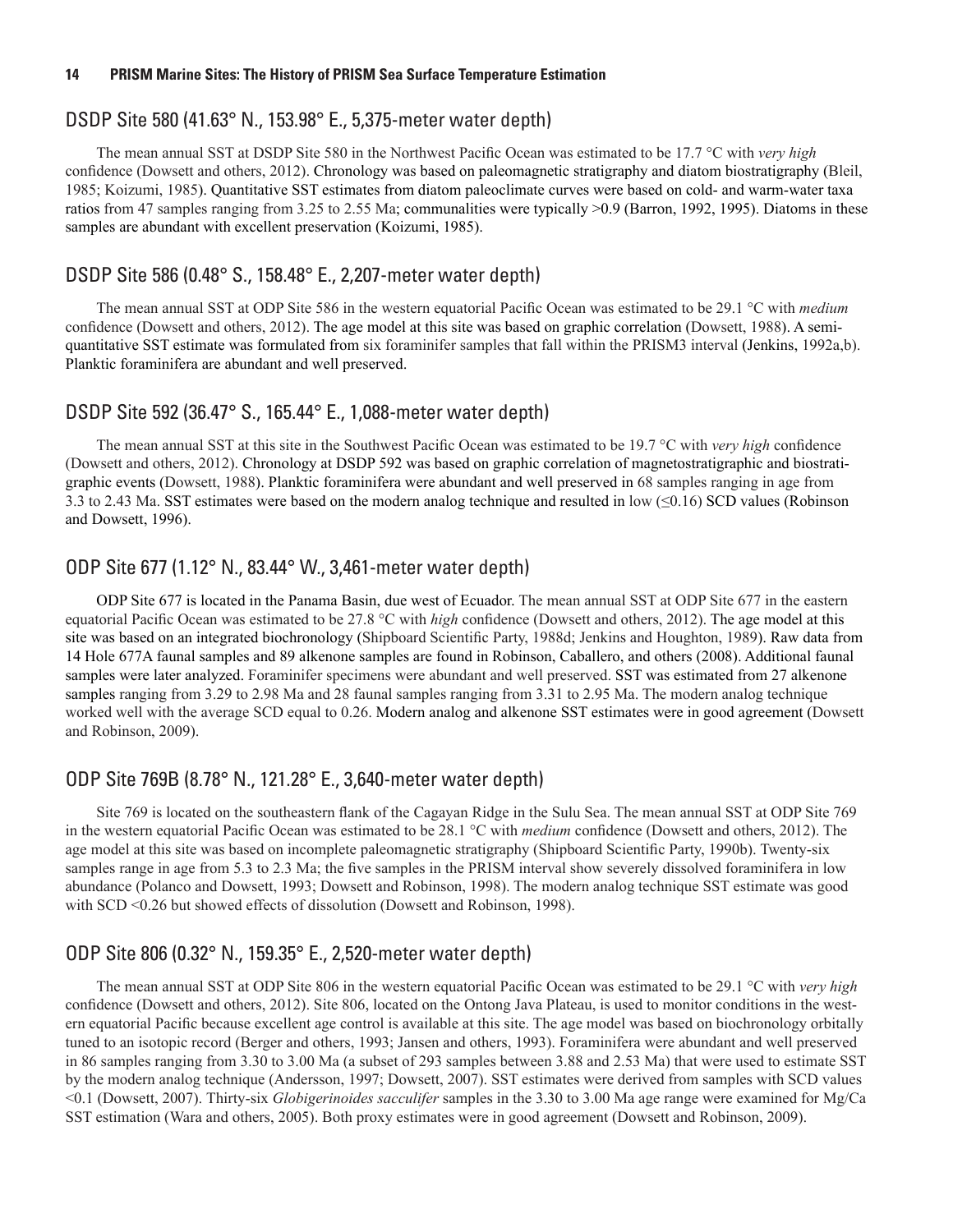#### <span id="page-22-0"></span>ODP Site 847 (0.18° N., 95.32° W., 3,335-meter water depth)

The mean annual SST at ODP Site 847 in the eastern equatorial Pacific Ocean was estimated to be 27.1 °C with *very high* confidence (Dowsett and others, 2012). Age designations of these samples were based on magnetobiochronology and a gamma-ray attenuation porosity evaluation (GRAPE) tuned age model (Shackleton and others, 1995). Twenty-five Hole 847C foraminifer samples range from 3.31 to 2.96 Ma (Dowsett and Caballero, 2007). Previously published alkenone data (seven samples from 3.32 to 2.90 Ma) from Dekens and others (2007) and Mg/Ca data (19 samples of *Globigerinoides sacculifer* from 3.30 to 2.96 Ma) from Wara and others (2005) are incorporated into our SST estimate for this site. MAT faunal estimates were good (SCD ≤0.2), and all three SST estimates were in excellent agreement (Dowsett and Robinson, 2009).

#### ODP Site 852 (5.28° N., 110.07° W., 3,860-meter water depth)

The mean annual SST at ODP Site 852 in the eastern equatorial Pacific Ocean was estimated to be 29.4 °C with *very high* confidence (Dowsett and others, 2012). The age model at was based upon magnetobiochronology and was orbitally tuned (Shackleton and others, 1995). Faunal-based SST estimates performed on 12 Hole 852B samples between 3.8 and 2.8 Ma using the modern analog technique were good with SCD ≤0.2 (Dowsett and Robinson, 2009). Planktic foraminifera were common but often poorly preserved.

## ODP Site 881 (47.10° N., 161.49° E., 5,531-meter water depth)

The mean annual SST at ODP Site 881 in the Northwest Pacific Ocean was estimated to be 10.1 °C with *very high* confidence (Dowsett and others, 2012). Chronology at this site was based on correlation to magnetostratigraphy of Hole 881D (Shipboard Scientific Party, 1993a; Barron and Gladenkov, 1995). Quantitative SST estimates were derived from diatom paleoclimate ratios incorporating a mix of extinct and extant species, applied to 30 samples between 3.40 and 3.09 Ma. Diatoms were abundant with good preservation (Barron, 1995).

## ODP Site 883 (51.20° N., 167.77° E., 2,391-meter water depth)

ODP Site 883 is located on the edge of the Detroit Seamount in the subarctic North Pacific. The mean annual SST at ODP Holes 883B and 883C was estimated to be 9.1 °C with *high* confidence (Dowsett and others, 2012). The age model at this site was based on diatom and radiolarian biostratigraphy and magnetostratigraphy (Shipboard Scientific Party, 1993b; Barron and Gladenkov, 1995). Foraminifer preservation ranged from fair to good, and foraminifera were generally abundant; diatoms were abundant with good to excellent preservation (Barron and Gladenkov, 1995). Quantitative SST estimates were derived from (1) diatom paleoclimate ratios incorporating a mix of extinct and extant species, applied to 57 samples between 3.30 and 3.09 Ma (Barron, 1995) and (2) semiquantitative comparison of foraminifera (49 samples) to Pleistocene assemblages (Dowsett and Ishman, 1995). Alkenone based SST estimates were obtained from 19 samples (Dowsett, Foley, and others, 2017).

## ODP Site 887 (54.37° N., 148.45° W., 3,634-meter water depth)

ODP Site 887 is located on the eastern part of the Patton-Murray Seamount group in the Gulf of Alaska. The mean annual SST at ODP Holes 887A and 887C in the Northeast Pacific Ocean was estimated to be 9.7 °C with *high* confidence (Dowsett and others, 2012). Chronology at this site was based on a complete magnetostratigraphic record (Shipboard Scientific Party, 1993c) combined with diatom biostratigraphy (Barron and Gladenkov, 1995). Foraminifer preservation was good, and foraminifera were generally abundant in 63 samples between 3.8 and 2.8 Ma. SST estimates were based on a semiquantitative comparison of foraminifera to Pleistocene assemblages (Dowsett and Ishman, 1995). Alkenone SST estimates were obtained from 12 samples (Dowsett, Foley, and others, 2017).

## ODP Site 1014 (32.83° N., 119.98° W., 1,166-meter water depth)

The mean annual SST at ODP Site 1014 in the eastern North Pacific Ocean was estimated to be 23.8 °C with *very high* confidence (Dowsett and others, 2012). The ages of samples were determined using an oxygen isotope and magnetic susceptibility tuned age model (Ravelo and others, 2004). The alkenone-based SST estimates (Dowsett and Robinson, 2009) were from 13 samples between 3.29 and 3.04 Ma from Dekens and others (2007).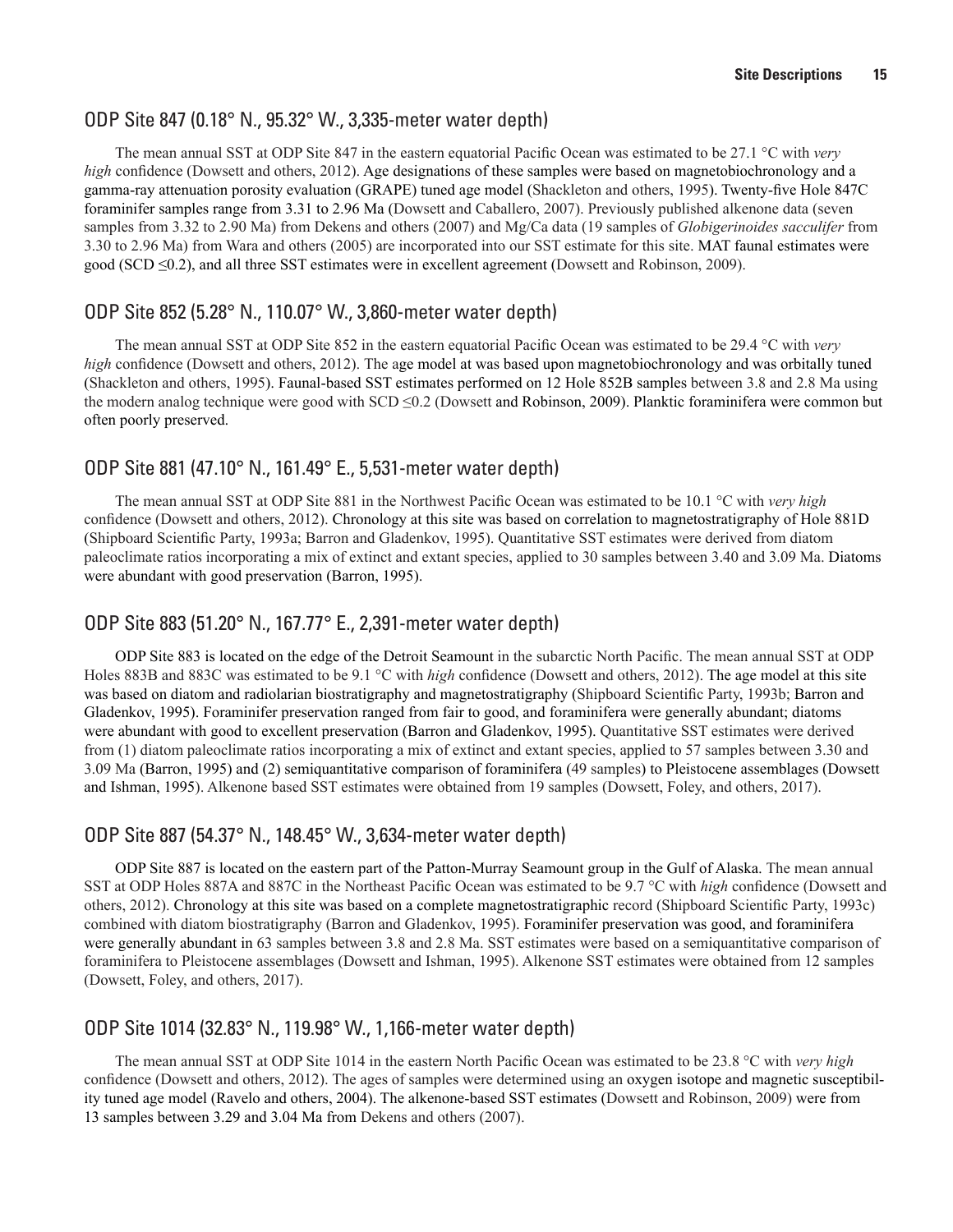#### <span id="page-23-0"></span>ODP Site 1018 (36.98° N., 123.28° W., 2,477-meter water depth)

This site was not included in the Dowsett and others (2012) verification dataset. The mean annual SST at this site along the California margin was estimated to be 15.3 °C with *very high* confidence (table 1). The age model was determined by biostratigraphy (three nannofossil datums) from Kucera and Kennett (2000). Temperature estimation was based on 30 Hole 1018A alkenone samples ranging in age from 3.31 to 2.96 Ma with  $U_{37}^k$  concentrations >0.5 µg/g (Dowsett, Foley, and others, 2017). Faunal analysis of the same 30 samples yielded low abundance, often too low for statistical analyses, and an overwhelming dominance of *Neogloboquadrina pachyderma* and *Neogloboquadrina atlantica* (Foley and others, 2015).

#### ODP Site 1021 (39.09° N., 127.78° W., 4,213-meter water depth)

Site 1021 lies 360 km west of the California coast at the seaward margin of the California Current. The mean annual SST at ODP Site1021 in the eastern North Pacific Ocean was estimated to be 20.3 °C with *high* confidence (Dowsett and others, 2012). The Hole 1021C age model was based on magnetic stratigraphy and assumed a linear accumulation rate (Dowsett and Poore, 2000). Foraminifera were abundant, but dissolution was strong throughout Core 10, skewing the foraminifer fauna toward dissolution resistant forms. Modern analog technique SST estimates from 10 foraminifer samples ranging in age from 2.73 to 2.68 Ma were good, with minimum SCD ranging from 0.23 to 0.31.

#### ODP Site 1115 (9.18° S., 151.57° E., 1,149-meter water depth)

Site 1115 is located in the Solomon Sea, just east of the Papuan Peninsula of Papua, New Guinea. The mean annual SST at ODP Site 1115 in the western equatorial Pacific Ocean was estimated to be 28.3 °C with *very high* confidence (Dowsett and others, 2012). The age model at this site was based on biochronology, magnetic stratigraphy, and radiometric dating (Siesser, 2001). Foraminifera were well preserved and abundant. Foraminifera and alkenones in 23 Hole 1115B samples ranging in age from 3.33 to 2.94 Ma were used to estimate SST (Stoll, 2010). The modern analog technique worked very well with 21 faunal samples returning modern analogs with SCD <0.16. SST estimates were in agreement between the two methods, though alkenone samples may be near saturation.

#### ODP Site 1125 (42.55° S., 178.17° W., 1,365-meter water depth)

This site was not included in the Dowsett and others (2012) verification dataset. Site 1125 is located 610 km east of New Zealand's South Island on the Chatham Rise. The mean annual SST at this site was estimated to be 19.6 °C with *high* confidence (table 1). The age model was constructed using a combination of micropaleontology and tephra-stratigraphy tied to the magnetostratigraphically well constrained and orbitally tuned sequence in nearby Site 1123 (Carter and others, 1999; Hall and others, 2001). Temperature estimation was based on the modern analog technique using planktic foraminifera with a mean dissimilarity of 0.23 over 14 samples and 29 alkenone samples in the 3.36 to 2.96 Ma interval (Dowsett, Foley, and others, 2017). Planktic foraminifer assemblage data published in Sabaa and others (2004) were reanalyzed for SST analysis in Dowsett and Robinson (2009). Specimens were abundant and well preserved in 72 planktic foraminifer samples ranging from 4.00 to 2.37 Ma.

#### ODP Site 1236 (21.37° S., 81.43° W., 1,324-meter water depth)

This site was not included in the Dowsett and others (2012) verification dataset. Site 1236 is located atop the Nazca Ridge near Easter Island. The mean annual SST at this site along the Peru margin was estimated to be 25.4 °C with *high* confidence (table 1). The age model at this site was determined using biostratigraphy of four nannofossil datums (Shipboard Scientific Party, 2003) and an orbitally tuned oxygen isotope age model (Tiedemann and others, 2007). Temperature estimation was based on the modern analog technique using planktic foraminifera with a squared chord distance cutoff of 0.32 from 10 Hole 1236A samples between 3.23 and 2.95 Ma. Specimens were abundant and well preserved.

## ODP Site 1237 (16.00° S., 76.37° W., 3,212-meter water depth)

The mean annual SST at ODP Site 1237 in the eastern South Pacific Ocean was estimated to be 25.1 °C with *very high* confidence (Dowsett and others, 2012). An orbitally tuned oxygen isotope age model provided age control (Tiedemann and others, 2007). SST estimates were calculated from foraminifer data from 19 Hole 1237C samples ranging from 3.42 to 2.93 Ma (Caballero and Dowsett, 2008), alkenone data from 21 samples ranging from 3.28 to 2.96 Ma (Dekens and others, 2007), and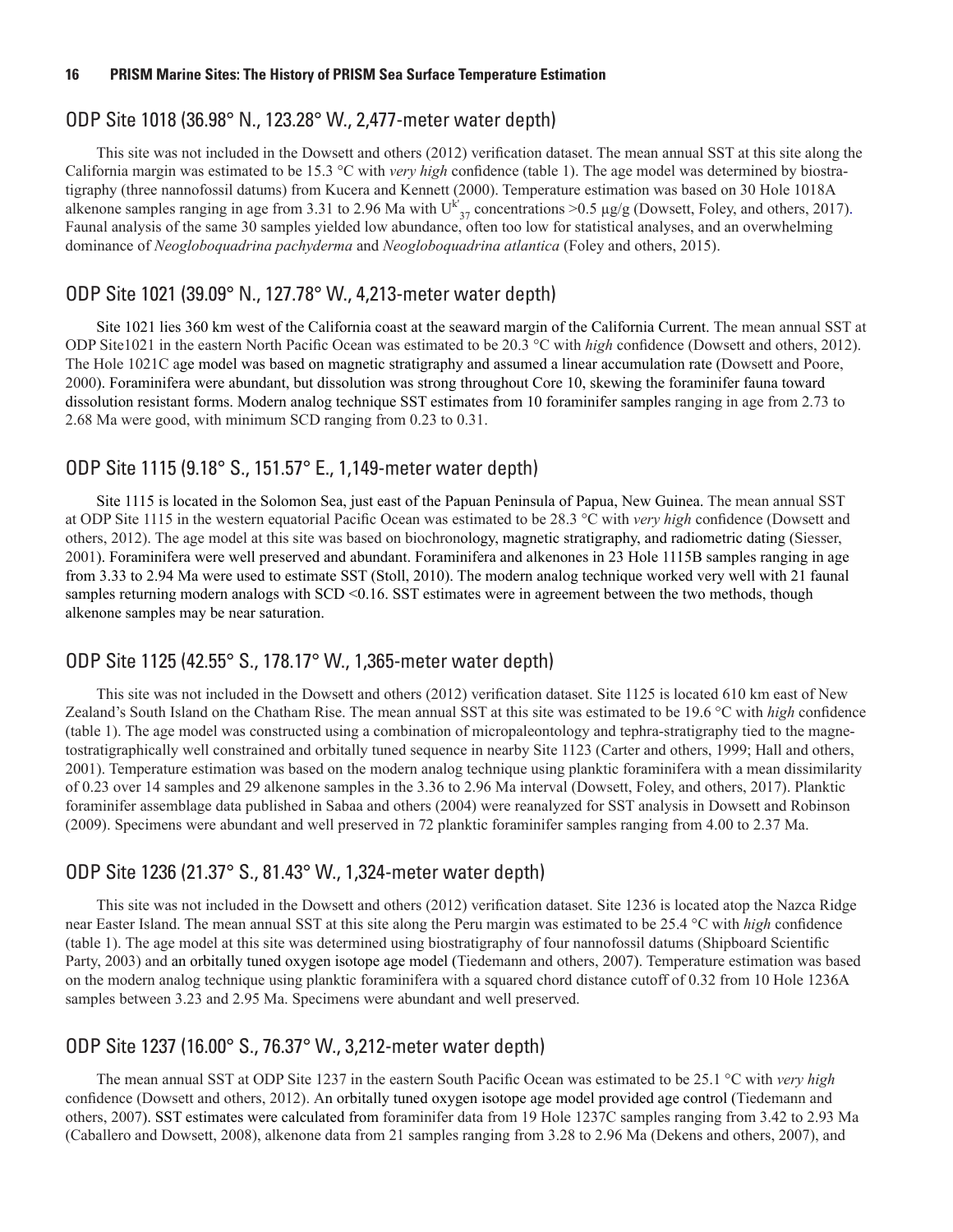<span id="page-24-0"></span>Mg/Ca data from seven samples of *Globigerinoides ruber* and nine samples of *Globigerinoides sacculifer* ranging from 3.30 to 3.02 Ma (Wara and Ravelo, 2006). Faunal modern analog, alkenone and Mg/Ca SST estimates are in excellent agreement (Dowsett and Robinson, 2009). Planktic foraminifera are abundant with good preservation. Application of the modern analog technique (Dowsett, 2007) showed high similarity (SCD values ≤0.18) of Pliocene planktic foraminifer assemblages to modern Pacific assemblages.

#### ODP Site 1239 (0.67° S., 82.08° W., 1,413-meter water depth)

This site was not included in the Dowsett and others (2012) verification dataset. The mean annual SST at this site along the Peru margin was estimated to be 25.6 °C with *high* confidence. The age model at this site was developed using biostratigraphy and an orbitally tuned oxygen isotope age model (Tiedemann and others, 2007). Temperature estimation was based on the modern analog technique using planktic foraminifera with a squared chord distance cutoff of 0.32 from 33 Hole 1239B samples between 3.27 and 2.96 Ma. Specimens were abundant and well preserved.

#### Yabuta (37.00° N., 137.00° E., 0.0-meter water depth)

The mean annual SST at this Northwest Pacific site was estimated to be 17.4 °C with *medium* confidence (Dowsett and others, 2012). Molluskan and ostracod assemblages from the Yabuta Formation (3.4 to 2.3 Ma) were analyzed for SST estimation. The age of the Yabuta Formation was constrained by diatom and planktic foraminiferal biostratigraphy. Quantitative estimates of paleotemperatures were obtained using the modem analog technique on 52 ostracod and 55 mollusk samples (Cronin and others, 1994). Ostracod and mollusk specimens were abundant and well preserved. SCD values indicated general similarities but exceeded 0.5.

#### Sasaoka (39.50° N., 140.50° E., 0.0-meter water depth)

The mean annual SST at this Northwest Pacific site was estimated to be 16.3 °C with *medium* confidence (Dowsett and others, 2012). The modern analog technique was employed to quantitatively and objectively compare fossil and modern ostracod assemblages and to estimate paleotemperature and paleodepth from three samples from the lower Sasaoka Formation (Ikeya and Cronin, 1993). The late Pliocene age of these samples was determined by calcareous microfossil biostratigraphy. Ostracod specimens were abundant and well preserved. SCD values indicated general similarities but exceeded 0.3.

## Rangitikei River (39.50° S., 175.87° E., 0.0-meter water depth)

The mean annual SST at this New Zealand site was estimated to be 17.6 °C with *medium* confidence (Dowsett and others, 2012). Planktic foraminifera were common to abundant and well preserved in 76 samples collected from 0 to 1538.5 meters (m) above the base section (Foley and others, 2015). Age control was provided by an integrated chronology based on radiometric ages, interbedded rhyolitic tephra, biostratigraphic data, paleomagnetic polarity measurements, and cycle correlations with the oxygen isotope timescale, establishing an astronomical chronostratigraphy (Naish and others, 1998) and an age range for these samples of 3.35 to 2.25 Ma. SST estimates based upon the modern analog technique (Dowsett and Robinson, 1998) first appeared in Dowsett and others (1999).

## East Kamchatka (56.00° N., 163.00° E., 0.0-meter water depth)

The mean annual SST at this this Karaginsky Island site in eastern Kamchatka was estimated to be 7.5 °C with *medium* confidence (Dowsett and others, 2012). Ages of outcrop beds and members were determined from a relatively complete biostratigraphic sequence from assemblages of mollusks, diatoms, benthic foraminifera, ostracods, spores and pollen, paleomagnetics, and fission track dating of volcanic ash of Karaginsky Island Pliocene deposits (Gladenkov and others, 1991). A total of 95 molluskan, 75 benthic foraminiferal, and about 35 ostracod species were identified from the Karaginsky section. An unknown number of samples ( $\geq$ 20) from the east Kamchatka site, dated at 3.48 to 2.85 Ma, were assessed qualitatively for SST estimation through comparison with the temperature ranges of extant taxa.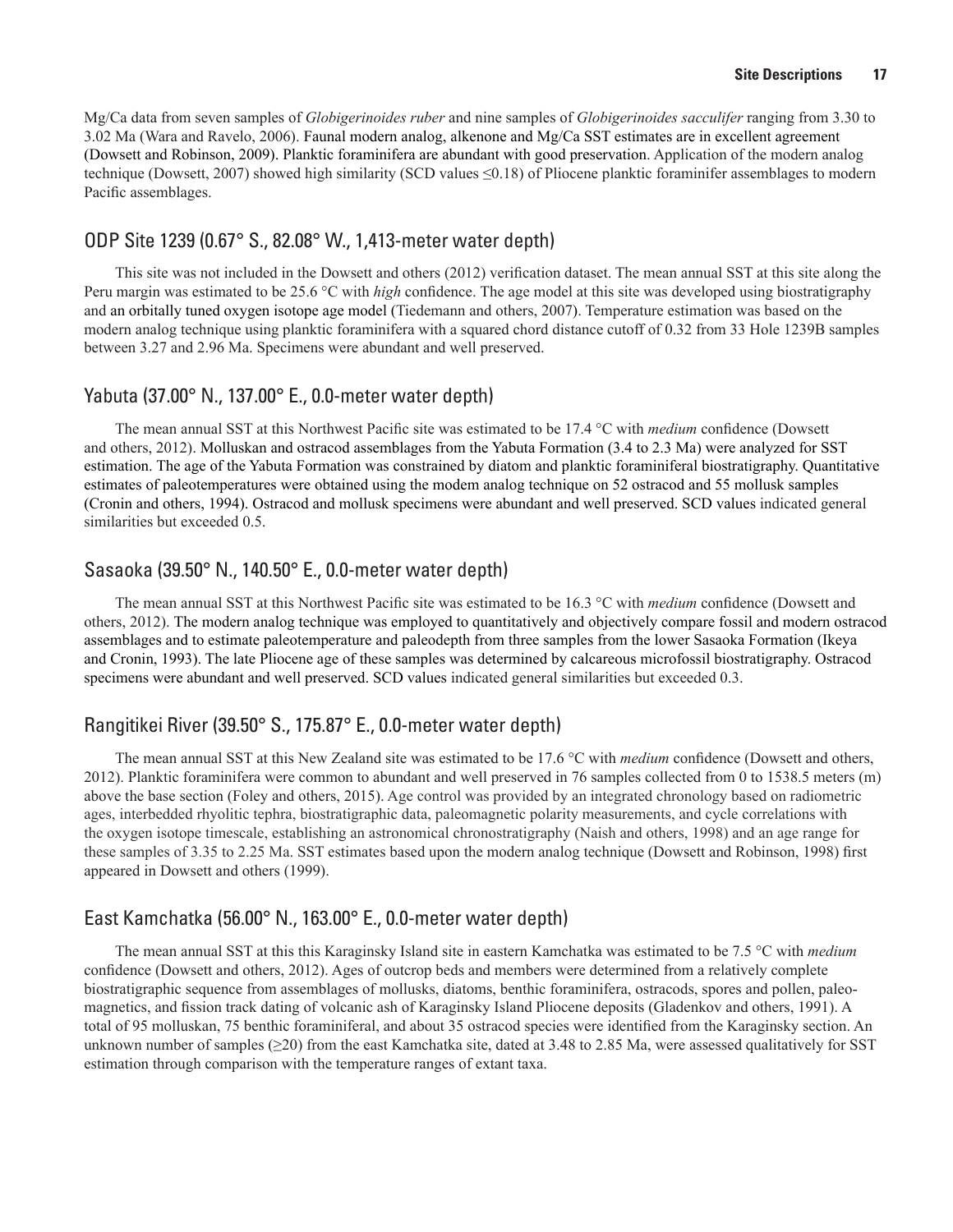#### <span id="page-25-0"></span>Karaginsky (58.85° N., 164.04° E., 0.0-meter water depth)

The mean annual SST estimate at this Karaginsky Island site in eastern Kamchatka was estimated to be 8.2 °C with *medium* confidence (Dowsett and others, 2012). Ages of outcrop beds and members were determined from a relatively complete biostratigraphic sequence from assemblages of mollusks, diatoms, benthic foraminifera, ostracods, spores and pollen, paleomagnetics, and fission track dating of volcanic ash of Karaginsky Island Pliocene deposits (Gladenkov and others, 1991). A total of 95 molluskan, 75 benthic foraminiferal, and about 35 ostracod species were identified from the Karaginsky section. A qualitative assessment of the benthic marine assemblages in an unknown number of Karaginsky samples (≥20) dated at 3.48 to 2.85 Ma provided SST estimates through comparison with temperature ranges of extant taxa.

#### **Indian Ocean**

SST estimates for these Indian Ocean Sites presented in Dowsett and others (2012) were based on the factor analytic transfer function GSF36 (Robinson and others, 2018). We have since revised those SST estimates using the modern analog technique, and the mean annual SST estimates reported below are calculated by averaging the warm and cold season estimates. The descriptions below incorporate the revised estimates, estimation method and confidence assessment, and differ slightly from what is shown in Dowsett and others (2012). The revised confidence rating follows the established metric (table 1).

## ODP Site 709 (3.92° S., 60.55° E., 3,039-meter water depth)

The mean annual SST at this western equatorial Indian Ocean site was estimated to be 27.6 °C with *very high* confidence (table 1). ODP Site 709 in the western equatorial Indian Ocean is located about 2,200 km east of mainland Africa and sits atop a topographic high. During the winter, the site is under the influence of the eastward flowing Equatorial Countercurrent, and during the summer, a small cyclonic gyre encircles Site 709, entrapping and recirculating northward flowing water along the African coast. Hole 709C mid-Piacenzian foraminifer and nannofossil oozes were dated through a combination of oxygen isotope stratigraphy and magnetobiochronology (Shipboard Scientific Party, 1988b; Rio and others, 1990; Shackleton and Hall, 1990) and span 1.7 m of core. The tuned age model of Karas and others (2011) was adopted here. Temperature estimation was based on the modern analog technique with SCD values ≤0.15. Planktic foraminifer specimens were abundant and well preserved over 21 samples ranging from 3.31 to 2.83 Ma (Robinson and others, 2018).

#### ODP Site 716 (4.93° N., 73.28° E., 544-meter water depth)

The mean annual SST at this western equatorial Indian Ocean site was estimated to be 27.2 °C with *high* confidence (table 1). ODP Site 716 is located 580 km southwest of the southern tip of India at the southern limit of the Arabian Sea. It is situated in a shallow depression in the center of the Maldives Ridge. A single fossiliferous lithologic unit with high carbonate content preserves continuous late Miocene through Pleistocene sediment accumulation (Shipboard Scientific Party, 1988c). Mid-Piacenzian sediments of Hole 716B were identified using magnetobiochronology of (Rio and others, 1990) and span 12 m of core. Temperature estimation was based on the modern analog technique with SCD values ≤0.27. Planktic foraminifer specimens were abundant and moderately well preserved over 23 samples ranging from 3.33 to 2.95 Ma (Robinson and others, 2018).

#### ODP Site 722 (16.62° N., 59.80° E., 2,022-meter water depth)

ODP Site 722 is located in the Arabian Sea, off the coast of Saudi Arabia, in an area of seasonal monsoonal upwelling. The mean annual SST at this Arabian Sea site was estimated to be 25.7 °C with *high* confidence (table 1). Miocene to Holocene sediments with abundant calcareous microfossils characterize the top 221.5 m of core (Shipboard Scientific Party, 1989a). Mid-Piacenzian Hole 722A sediments were identified by magnetobiochronology (Spaulding and others, 1991) and span 12 m of core. The age model of Herbert and others (2010) was adopted here. New temperature estimates were based on the modern analog technique with SCD values ≤0.28. Planktic foraminifer specimens were abundant and moderately well preserved over 11 samples ranging from 3.23 to 2.79 Ma (Robinson and others, 2018).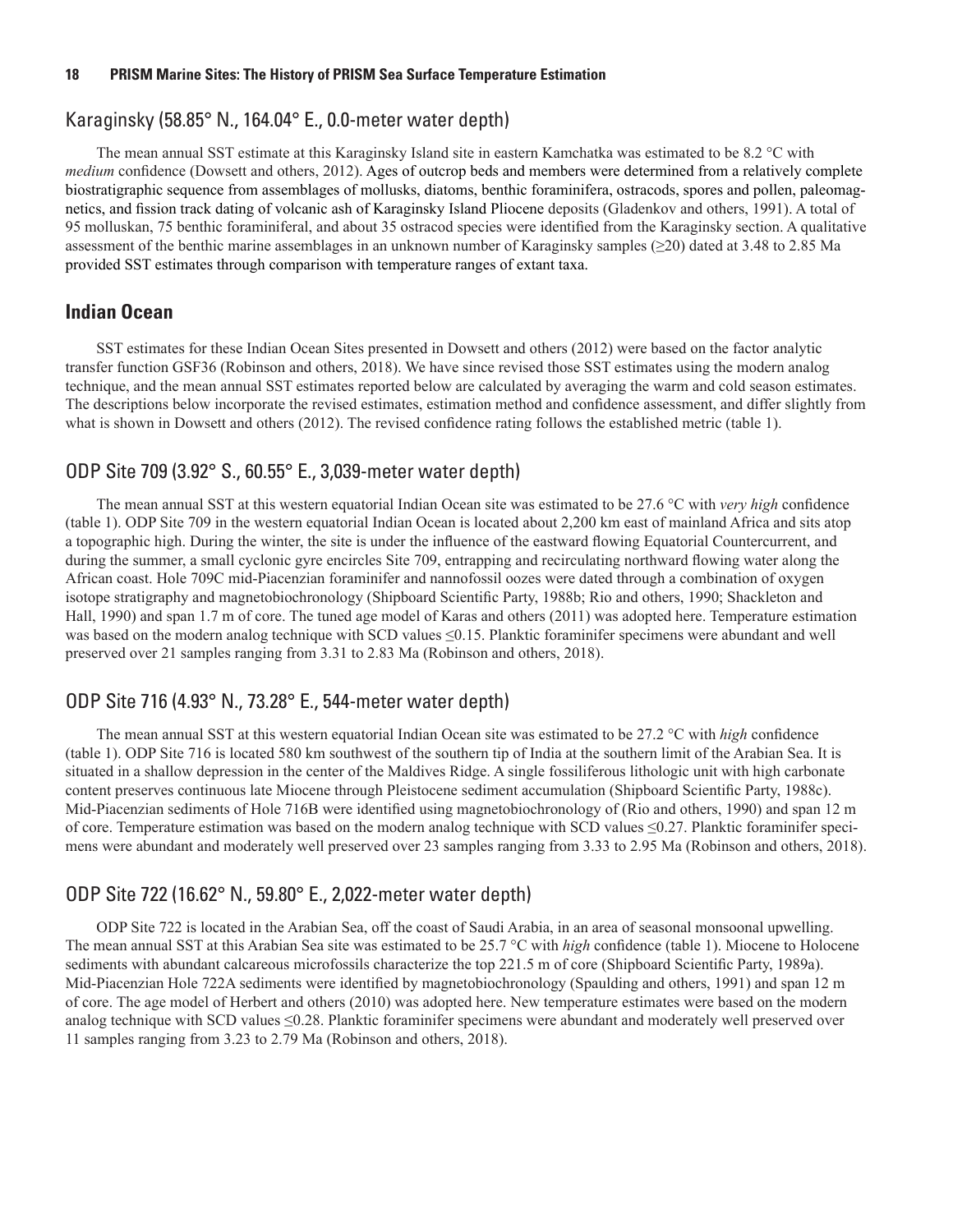#### <span id="page-26-0"></span>ODP Site 754 (30.93° S., 93.57° E., 1,064-meter water depth)

Site 754 is located in the central Indian Ocean, ~2,100 km west-southwest of Perth, Western Australia, inside the southern subtropical gyre. The mean annual SST at this site was estimated to be 25.7 °C with *high* confidence (table 1). The mid-Piacenzian interval of Hole 754A was identified using magnetobiochronology (Shipboard Scientific Party, 1989b) and spans 1.8 m of core. New temperature estimates were based on the modern analog technique with SCD values ranging from 0.27 to 0.53. Planktic foraminifer specimens were abundant and well preserved over 30 samples ranging from 3.35 to 2.71 Ma (Robinson and others, 2018).

#### ODP Site 757 (17.02° S., 88.18° E., 1,652-meter water depth)

This site was not included in the Dowsett and others (2012) verification dataset. ODP Site 757 is located on the Ninetyeast Ridge, in the central Indian Ocean. This location is south of the equatorial convergence zone on the northern edge of the subtropical gyre, just south of the main path of Indonesian Throughflow. The mean annual SST at this central Indian Ocean site was estimated to be 26.6 °C with *high* confidence (table 1). The mid-Piacenzian interval of Hole 757B was identified using magnetobiochronology (Shipboard Scientific Party, 1989c) and spans 2.3 m of core. Temperature estimation was based on the modern analog technique with SCD values ≤0.17. Planktic foraminifer specimens were abundant and moderately well preserved over 12 samples between 3.35 and 2.91 Ma (Robinson and others, 2018).

## ODP Site 758 (5.38° N., 90.37° E., 2,924-meter water depth)

ODP Site 758 is located on the northern end of the Ninetyeast Ridge at the mouth of the Bay of Bengal, between Sri Lanka and the Indonesian islands. Today, this site is influenced by the alternating summer and winter monsoon currents. The mean annual SST at this site was estimated to be 27.2 °C with *high* confidence (table 1). Mid-Piacenzian sediments of Hole 758A were identified through a combination of oxygen isotope stratigraphy, magnetostratigraphy (Farrell and Janecek, 1991), and magnetobiochronology (Shipboard Scientific Party, 1989d) and span 4.2 m of core. The age model for Site 758 was developed by converting the chronology of Farrell and others (1995) to the timescale of Berggren and others (1995). New temperature estimates were based on the modern analog technique with SCD values ranging from 0.18 to 0.55 (with an average of 0.36). Specimens were abundant and well preserved over 30 samples spanning 3.38 to 2.92 Ma (Robinson and others, 2018).

## ODP Site 763 (20.59° S., 112.21° E., 1,368-meter water depth)

ODP Site 763 is located off the western coast of Australia, on the western part of the central Exmouth Plateau, and is directly influenced by the Leeuwin Current. The Leeuwin Current transports relatively warm and less saline tropical waters from the Indonesian Throughflow region southward along the Australian coast, suppressing coastal upwelling typically found along western continental margins. The mean annual SST at this eastern tropical Indian Ocean site was estimated to be 27.2 °C with *very high* confidence (table 1). The mid-Piacenzian section of the core is abundant with calcareous microfossils (Shipboard Scientific Party, 1990a). Mid-Piacenzian sediments of ODP Hole 763A were identified through a combination of paleomagnetics (Tang, 1992) and magnetobiochronology (Shipboard Scientific Party, 1990a) and span 3.8 m of core. The orbitally tuned age model of Karas and others (2011) was adopted here. New temperature estimates were based on the modern analog technique with squared chord distance values <0.13. Specimens were abundant and well preserved over 29 samples from 3.22 to 2.94 Ma (Robinson and others, 2018).

## **Southern Ocean**

With the exception of Site PS1448, all SST estimates in the Southern Ocean were based on fossil diatom assemblages and their relationship to modern assemblages and temperatures near the Antarctic polar front. This SST estimation method only provides summer temperatures. As described in Dowsett, Robinson, Stoll, and others (2010), PRISM mean annual SST estimates are averages of the diatom-derived summer temperatures and the interpolated August SST value in the PRISM3 global 12-month SST reconstruction.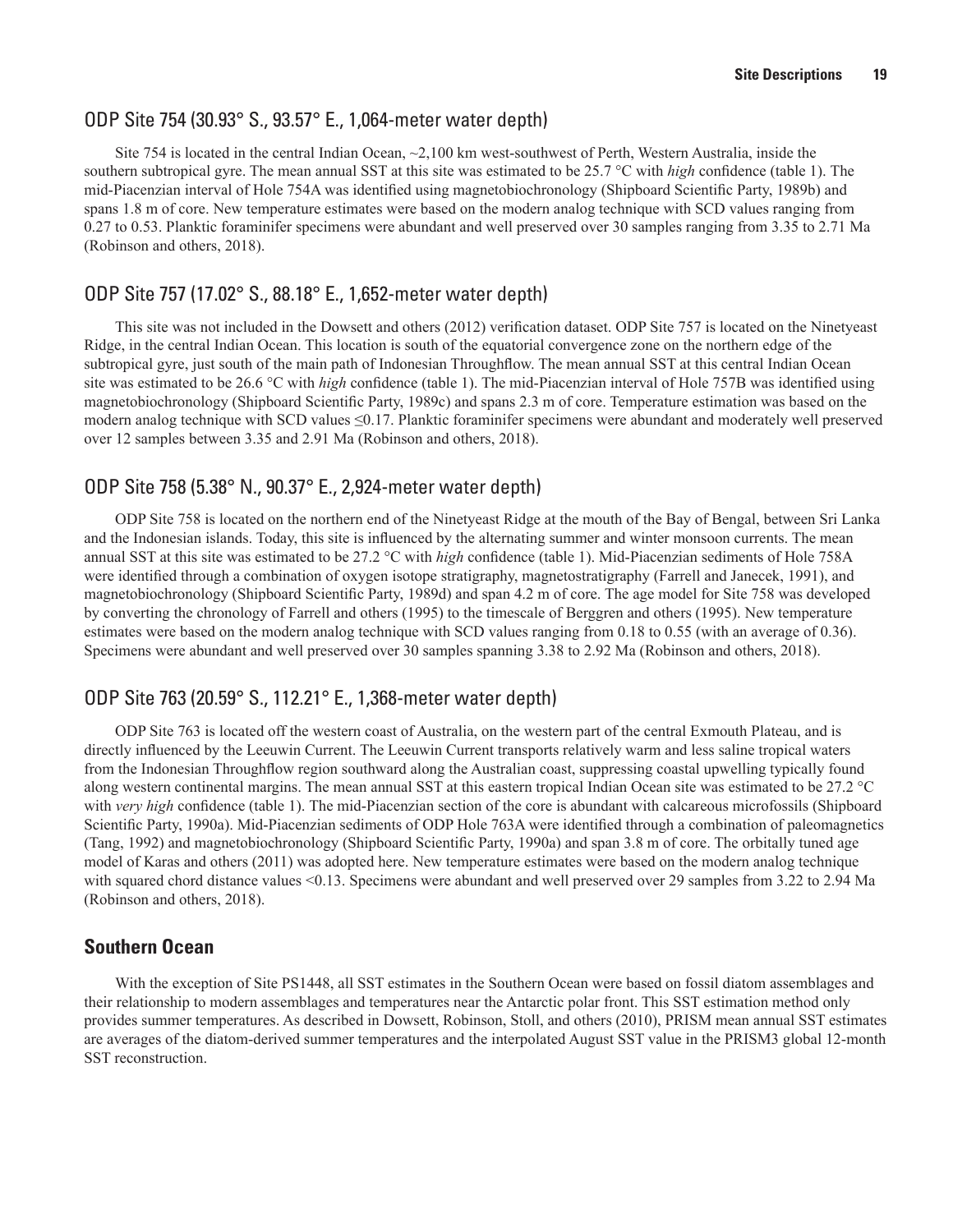#### <span id="page-27-0"></span>AND-1B (77.89° S., 167.09° E., 917-meter water depth)

ANDRILL site AND-1B is located beneath the McMurdo-Ross Ice Shelf in the Ross Sea, in a flexural moat surrounding Ross Island. The mean annual SST at this Southern Ocean site was estimated to be -0.4 °C with *high* confidence (Dowsett and others, 2012). The age model for AND-1B was constructed using a combination of paleomagnetic reversals, 10 biostratigraphic events, and cyclostratigraphy (Naish and others, 2009). Semiquantitative temperature estimation was based on extant diatom assemblages in 30 samples, and was supported by inferences from more abundant extinct taxa; diatoms were abundant with good to excellent preservation (Riesselman and Dunbar, 2013). Summer (January to March) temperature estimates were averaged from two discrete diatom-bearing units with ages of 3.2 and 3.0 Ma, separated by glacial diamict and multiple erosional hiatuses.

#### E13-17 (65.68° S., 124.11° W., 4,724-meter water depth)

The mean annual SST at this Southern Ocean site was estimated to be 3.0 °C with *medium* confidence (Dowsett and others, 2012). The age model for R/V *Eltanin* core E13-17 was constructed using a combination of incomplete paleomagnetics and seven biostratigraphic events (Barron, 1996a). Temperature estimation was based on extinct diatom assemblages and their relationship to modern assemblages and temperatures near the Antarctic polar front in 11 samples between 3.23 and 3.00 Ma. Diatoms in these samples exhibited poor preservation, and reworked diatoms were fairly common in the upper part of the core. Barron (1996a) considered these quantitative data to be of lesser quality than those from other cores in the same publication.

#### E14-8 (59.67° S., 160.29° W., 3,877-meter water depth)

The mean annual SST at this Southern Ocean site was estimated to be 4.1 °C with *medium* confidence (Dowsett and others, 2012). The age model for R/V *Eltanin* core E14-8 was constructed using a combination of incomplete paleomagnetics and six biostratigraphic events (Barron, 1996a). Temperature estimation was based on extinct diatom assemblages and their relationship to modern assemblages and temperatures near the Antarctic polar front in 11 samples between 3.12 and 2.92 Ma. Reworked diatoms were consistently numerous (averaging 18 percent). Barron considered these quantitative data to be of lesser quality than other cores in this publication.

#### E36-33 (57.75° S., 150.88° E., 3,952-meter water depth)

The mean annual SST at this Southern Ocean site was estimated to be 4.0 °C with *medium* confidence (Dowsett and others, 2012). The age model for R/V *Eltanin* core 36-33 was constructed using a complete paleomagnetic record and five biostratigraphic events (Barron, 1996a). Temperature estimation was based on extinct diatom assemblages and their relationship to modern assemblages and temperatures near the Antarctic polar front. Diatoms in eight samples between 3.12 and 2.95 Ma were abundant with good to excellent preservation.

#### E50-28 (62.90° S., 150.68° E., 3,489-meter water depth)

R/V *Eltanin* core 50-28 was collected in the southwest Indian Ocean. The mean annual SST at this Southern Ocean site was estimated to be 2.1 °C with *medium* confidence (Dowsett and others, 2012). The age model for site E50-28 was constructed using a combination of paleomagnetic reversal data and three biostratigraphic events (Ciesielski and Weaver, 1973; Barron, 1996b). Temperature estimation was based on extinct diatom assemblages and their relationship to modern assemblages and temperatures near the Antarctic polar front. Diatoms in six samples between 3.20 and 2.95 Ma were abundant with good preservation.

#### E50-33 (61.09° S., 170.06° E., 4,550-meter water depth)

The mean annual SST at this Southern Ocean site was estimated to be 3.7 °C with *medium* confidence (Dowsett and others, 2012). The age model at R/V *Eltanin* core 50-33 was constructed using a complete paleomagnetic record and six biostratigraphic events (Barron, 1996a). Temperature estimation was based on extinct diatom assemblages and their relationship to modern assemblages and temperatures near the Antarctic polar front in 11 samples between 3.19 and 2.83 Ma. Diatoms in the lower part of the core exhibited poor preservation.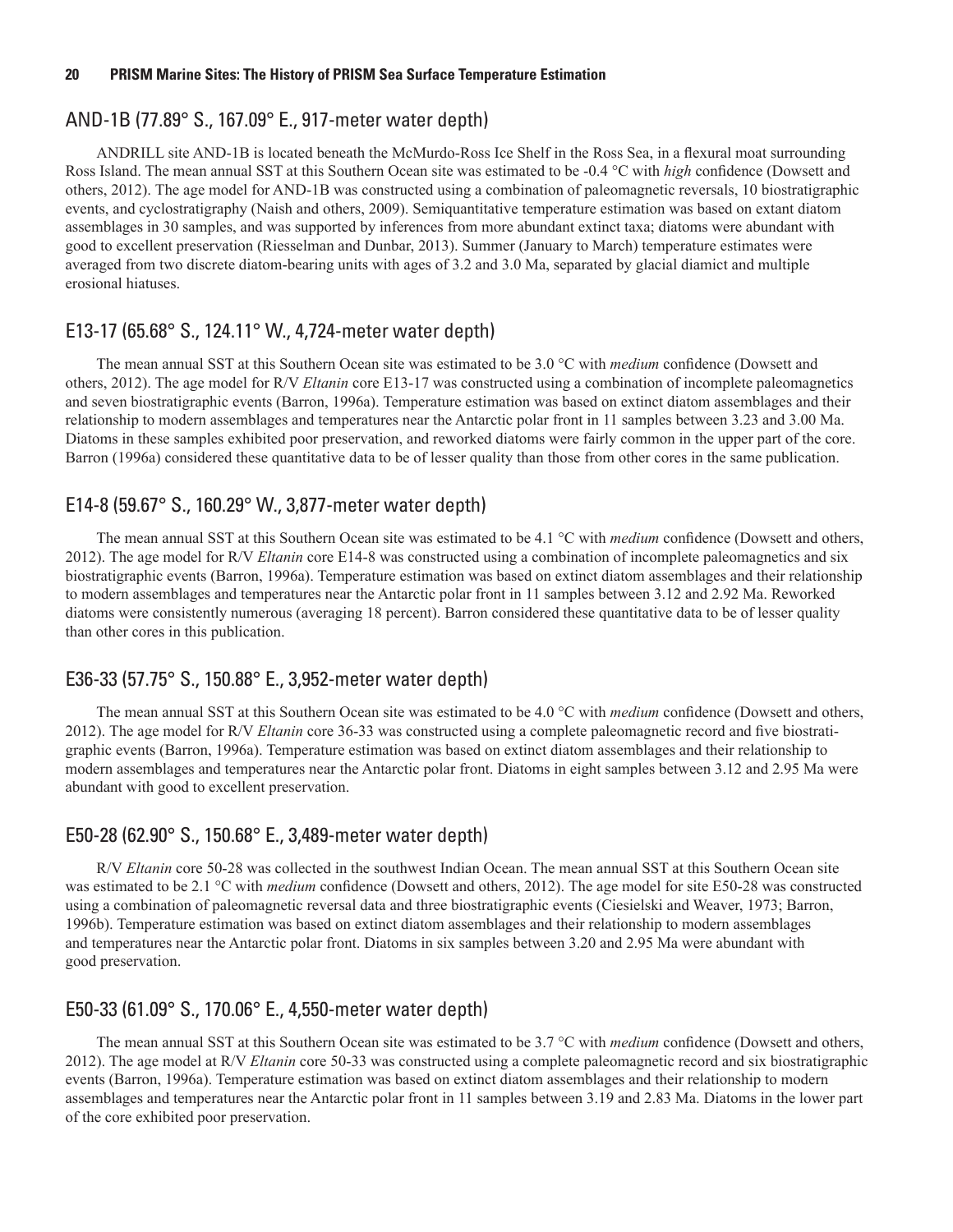#### <span id="page-28-0"></span>PS1448 (58.64° S., 7.92° E., 4,970-meter water depth)

The mean annual SST at this Southern Ocean site was estimated to be 1.9 °C with *medium* confidence (Dowsett and others, 2012). Age control at R/V *Polarstern* site PS1448 was provided by an unpublished paleomagnetic record that identified all events within the Gauss normal (base of chron C2An.3n through top of C2An.1n), as presented in Westall and Fenner (1990). Paleotemperature was estimated from a reconstruction of Antarctic polar front position, based on the clay-biosiliceouscalcareous lithofacies succession across a three-site transect (Westall and Fenner, 1990; Barron, 1996b). Lithologic data from 21 samples within the Gauss normal (Westall and Fenner, 1990), combined with unpublished preliminary diatom observations, indicated that site PS1448 lay south of the polar frontal zone throughout the PRISM3 interval (Barron, 1996b). The mean annual SST estimate was derived from modern summer and winter SST at the appropriate distance from the Antarctic polar front (Dowsett and others, 1996).

#### DSDP Site 266 (56.40° S., 110.11° E., 4,167-meter water depth)

Site 266 is located on the south flank of the Southeast Indian Ridge. The mean annual SST at this Southern Ocean site was estimated to be 3.5 °C with *medium* confidence (Dowsett and others, 2012). The age model for Site 266 was constructed using six biostratigraphic datums (Chen, 1975; Barron, 1996b). Temperature estimation was based on extinct diatom assemblages and their relationship to modern assemblages and temperatures near the Antarctic polar front. Diatoms in five samples between 3.2 and 2.8 Ma are abundant with good preservation (Barron, 1996b).

## DSDP Site 274 (68.99° S., 173.43° E., 3,305-meter water depth)

The mean annual SST at this Southern Ocean site was estimated to be 1.4 °C with *medium* confidence (Dowsett and others, 2012). The age model at Site 274 was constructed using four biostratigraphic events (Barron, 1996a). Temperature estimation was based on both extinct and extant diatom assemblages and their relationship to modern assemblages and temperatures near the Antarctic polar front. Diatoms in 11 samples between 3.17 and 2.96 Ma were abundant with good to excellent preservation (Barron, 1996a; Fleming and Barron, 1996).

#### DSDP Site 323 (63.68° S., 97.99° W., 5,004-meter water depth)

The mean annual SST at this Southern Ocean site was estimated to be 3.6 °C with *medium* confidence (Dowsett and others, 2012). The age model at Site 323 was constructed using four biostratigraphic datums (Barron, 1996a). Temperature estimation was based on extinct diatom assemblages and their relationship to modern assemblages and temperatures near the Antarctic polar front. Diatoms in three samples between 3.06 and 3.00 Ma were abundant with good to excellent preservation.

## ODP Site 690 (65.16° S., 1.21° E., 2,914-meter water depth)

The mean annual SST at this Southern Ocean site was estimated to be 2.0 °C with *medium* confidence (Dowsett and others, 2012). The age model at Site 690 was constructed using a combination of incomplete paleomagnetics and four biostratigraphic events (Barron, 1996a). The upper part of the core was characterized by a hiatus. Temperature estimation was based on extinct diatom assemblages and their relationship to modern assemblages and temperatures near the Antarctic polar front. Diatoms in nine samples between 3.19 and 3.09 Ma were abundant with good to excellent preservation.

## ODP Site 693 (70.83° S., 14.57° W., 2,359-meter water depth)

The mean annual SST at this Southern Ocean site was estimated to be 1.2 °C with *medium* confidence (Dowsett and others, 2012). The age model at Site 693 was developed through biostratigraphy alone using five events (Barron, 1996a). Temperature estimation was based on extinct diatom assemblages and their relationship to modern assemblages and temperatures near the Antarctic polar front. Diatoms were abundant in 13 samples between 3.20 and 2.82 Ma and exhibited poor preservation.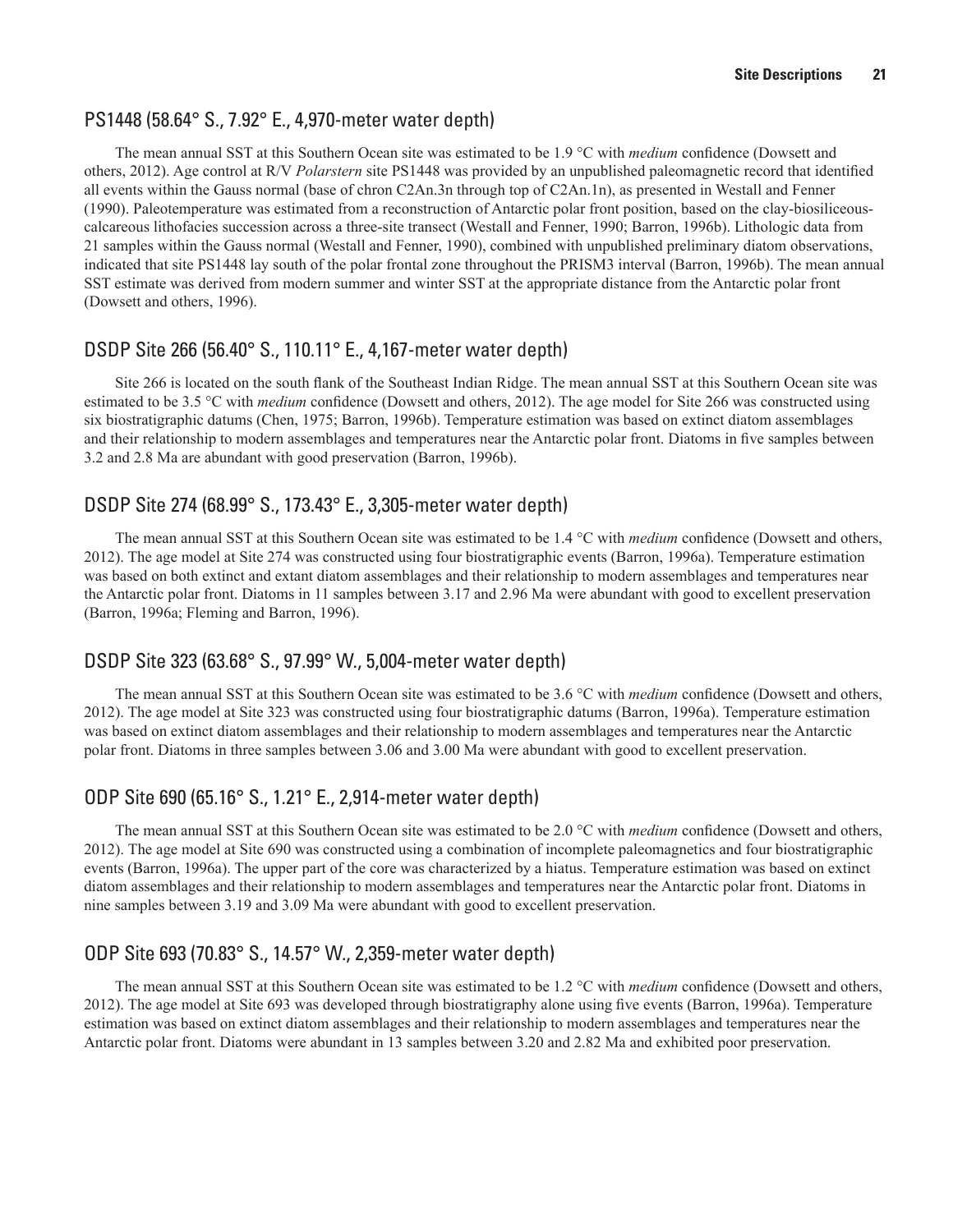#### <span id="page-29-0"></span>ODP Site 695 (62.39° S., 43.45° W., 1,300-meter water depth)

The mean annual SST at this Southern Ocean site was estimated to be 2.0 °C with *medium* confidence (Dowsett and others, 2012). The age model at Site 695 was constructed using a complete paleomagnetic record combined with four biostratigraphic events (Barron, 1996a). Temperature estimation was based on both extinct and extant diatom assemblages and their relationship to modern assemblages and temperatures near the Antarctic polar front. Diatoms in 14 samples between 3.17 and 2.67 Ma were abundant with good to excellent preservation.

#### ODP Site 699 (51.54° S., 30.68° W., 3,706-meter water depth)

Site 699 lies in the Georgia Basin near the Falkland Plateau. The mean annual SST at this Southern Ocean site was estimated to be 4.6 °C with *medium* confidence (Dowsett and others, 2012). The age model at Site 699 was constructed using a combination of incomplete paleomagnetics and six biostratigraphic events (Hailwood and Clement, 1991; Barron, 1996b). Temperature estimation was based on extinct diatom assemblages and their relationship to modern assemblages and temperatures near the Antarctic polar front. Diatoms in 18 samples between 3.12 and 2.72 Ma were abundant with good preservation (Barron, 1996b).

#### ODP Site 736 (49.40° S., 71.66° E., 629-meter water depth)

The mean annual SST at this Southern Ocean site was estimated to be 5.8 °C with *medium* confidence (Dowsett and others, 2012). The PRISM3 interval at Site 736 was identified using diatom biostratigraphy (Baldauf and Barron, 1991; Cody and others, 2008). Temperature estimation was based on extinct diatom assemblages and their relationship to modern assemblages and temperatures near the Antarctic polar front. Diatoms in 10 samples within the PRISM3 interval were abundant with good preservation (Baldauf and Barron, 1991).

#### ODP Site 745 (59.60° S., 85.86° E., 4,083-meter water depth)

The mean annual SST at this Southern Ocean site was estimated to be 2.5 °C with *medium* confidence (Dowsett and others, 2012). The PRISM3 interval at Site 745 was identified using a combination of paleomagnetic reversals and diatom biostratigraphy (Baldauf and Barron, 1991; Cody and others, 2008). Temperature estimation was based on extinct diatom assemblages and their relationship to modern assemblages and temperatures near the Antarctic polar front. Diatoms in 16 samples within the PRISM3 interval were common with good preservation (Baldauf and Barron, 1991).

#### ODP Site 747 (54.81° S., 76.79° E., 1,696-meter water depth)

Site 747 is located in the Indian Ocean sector of the Southern Ocean on the middle part of the Kerguelen Plateau, about 500 km south of the Antarctic polar front. This high-latitude location is south of the modern Antarctic Convergence and in the main flow of the modern Antarctic Circumpolar Current. The mean annual SST at this Southern Ocean site was estimated to be 3.2 °C with *medium* confidence (Dowsett and others, 2012). The age model for this site was constructed using integrated magnetobiostratigraphy (Harwood and others, 1992). Temperature estimation was based on extinct diatom assemblages and their relationship to modern assemblages and temperatures near the Antarctic polar front. Diatoms in 12 Hole 747A samples between 3.12 and 2.72 Ma were abundant with good preservation (Harwood and Maruyama, 1992; Barron, 1996b). Although conditions in the Southern Ocean generally do not favor carbonate-producing organisms, sediment accumulation and carbonate preservation are enhanced on the shallow plateau, allowing for foraminiferal studies. Planktic foraminifera were abundant, well preserved, and dominated by *Neogloboquadrina pachyderma* (sinistral) throughout the mid-Piacenzian in 34 samples ranging from 3.38 to 2.73 Ma (Foley and others, 2015).

#### ODP Site 748 (58.44° S., 78.98° E., 1,290-meter water depth)

The mean annual SST at this Southern Ocean site was estimated to be 2.4 °C with *medium* confidence (Dowsett and others, 2012). The PRISM3 interval at Site 748 was identified using a combination of paleomagnetic reversals and diatom biostratigraphy (Harwood and others, 1992; Cody and others, 2008). Temperature estimation was based on extinct diatom assemblages and their relationship to modern assemblages and temperatures near the Antarctic polar front. Diatoms in seven samples within the PRISM3 interval were abundant with excellent preservation (Harwood and Maruyama, 1992).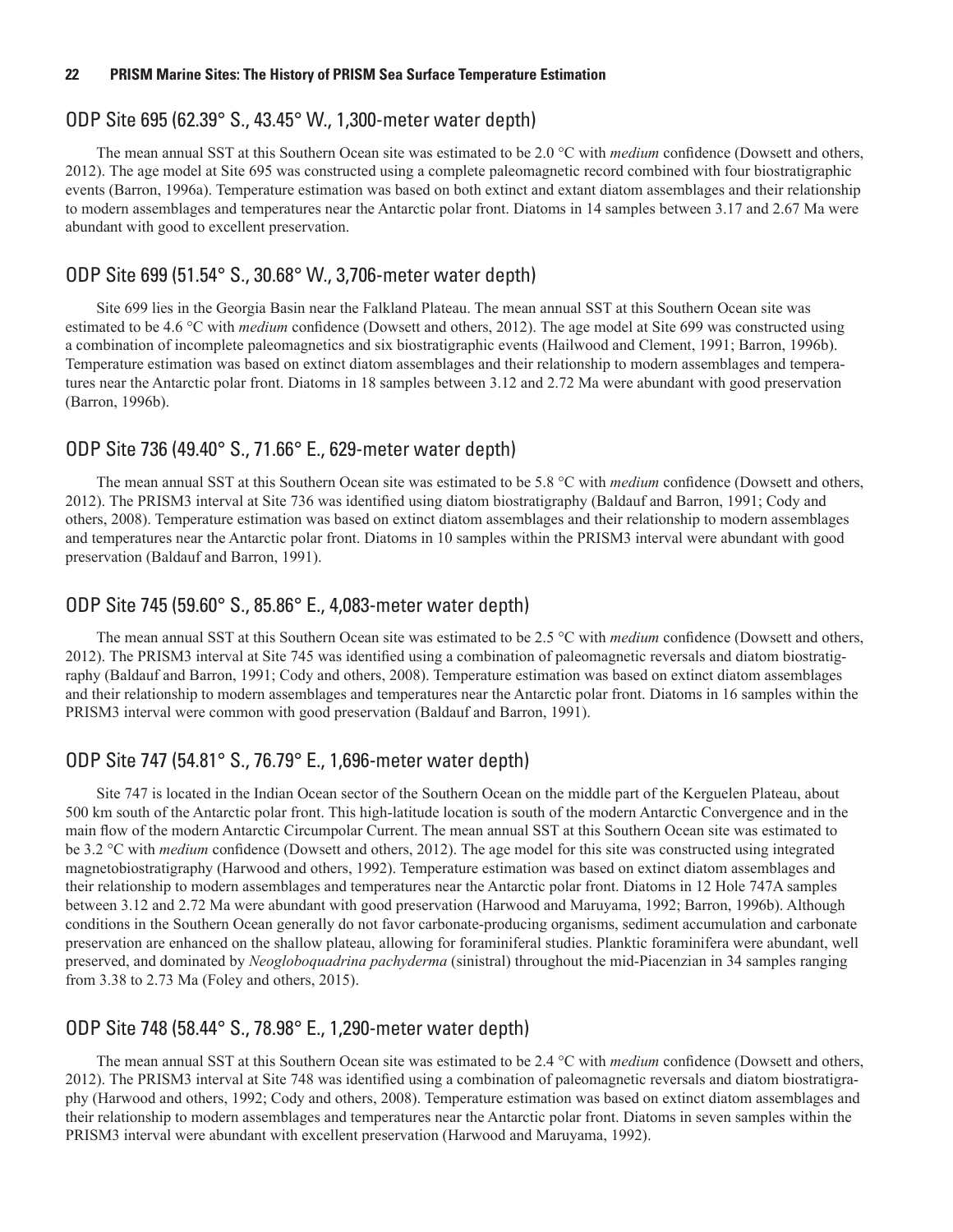#### <span id="page-30-0"></span>ODP Site 751 (57.73° S., 79.81° E., 1,634-meter water depth)

Site 751 is located on the southern part of the Kerguelen Plateau. The mean annual SST at this Southern Ocean site was estimated to be 2.7 °C with *medium* confidence (Dowsett and others, 2012). The age model for this site was constructed using integrated magnetobiostratigraphy (Harwood and others, 1992; Barron, 1996b). Temperature estimation was based on extinct diatom assemblages and their relationship to modern assemblages and temperatures near the Antarctic polar front. Diatoms from six samples between 3.08 and 2.86 Ma were abundant with excellent preservation (Barron, 1996b). Planktic foraminifera were abundant, well preserved, and dominated by *Neogloboquadrina pachyderma* (sinistral) throughout the mid-Piacenzian in 26 samples ranging from 3.29 to 2.95 Ma (Foley and others, 2015).

#### **Northern High Latitudes**

Estimates of SST for ODP Sites 907 and 909 reflect summer temperatures. As described in Dowsett, Robinson, Stoll, and others (2010), mean annual SST estimates are averages of these summer temperature estimates and the interpolated February SST value in the PRISM3 global 12-month SST reconstruction.

## ODP Site 907 (69.25° N., 12.70° W., 1,801-meter water depth)

Site 907 is located in the southwestern part of the Norwegian-Greenland Sea on the Iceland Plateau. The mean annual SST at this site was estimated to be 11.7 °C with *high* confidence (Dowsett and others, 2012). A nearly complete magnetic stratigraphy exists throughout the Gauss geomagnetic polarity chron at Hole 907A (Channell and others, 1999), and an age model based on Argon isotope ( $^{40}Ar/{}^{39}Ar$ ) ages (Lacasse and van den Bogaard, 2002) yielded a sedimentation rate of 6.1 cm/k.y. The summer SST estimate was the mean of three Mg/Ca samples between 3.3 and 3.0 Ma (Robinson, 2009). *Neogloboquadrina pachyderma* (sinistral) was used in Mg/Ca estimates; in the three samples analyzed, the specimens were abundant and exhibited good preservation (Robinson, 2009). Most samples were barren of foraminifera, and none produced an alkenone estimate.

## ODP Site 909 (78.58° N., 3.07° E., 2,519-meter water depth)

Site 909 is located in the Fram Strait between the Norwegian-Greenland Sea and the Arctic Ocean. The mean annual SST at this site was estimated to be 10.2 °C with *medium* confidence (Dowsett and others, 2012). At Hole 909C, an age model based on magnetozone boundaries (Myhre and others, 1995) yielded a sedimentation rate of 6.4 to 6.8 cm/k.y. The reported summer SST estimate was from a single Mg/Ca sample at 3.3 Ma (Robinson, 2009); most samples ranging from 3.3 to 3.0 Ma (47 of 48) were barren, and few (9 of 48) produced an alkenone estimate with an unacceptable average total abundance of  $U_{37}^{k'}$  <0.3µg/g. *Neogloboquadrina pachyderma* (sinistral) was used to estimate Mg/Ca; in the sample analyzed, the specimens were common and exhibited good preservation (Robinson, 2009).

## North Sea (52.16° N.,1.53° E., 0.0-meter water depth)

The Coralline Crag Formation is exposed along the North Sea shore at Suffolk, England. This updated North Sea site replaces the original North Sea site with SST estimates based on ostracod assemblages (Wood and others, 1993) from samples that are now known to predate the PRISM3 interval (discussed in the next section). The new mean annual SST estimate at this site was 13.6 °C with medium confidence and was based on mollusks (Dowsett and others, 2012). Age determination for these Coralline Crag Formation samples was determined from calcareous nannofossils, planktic foraminifera, and dinoflagellates, suggesting that the youngest Coralline Crag deposits extend into the Mammoth subchron (Williams and others, 2009). Estimates of SST from this youngest section were derived from 52 oxygen isotopic measurements of 2 well preserved mollusks (Johnson and others, 2009; Williams and others, 2009).

#### Colvillian (70.29° N., 150.42° W., 0.0-meter water depth)

The mean annual SST estimate at this site in the northern Alaska Arctic coastal plain was estimated to be 1.2 °C with *high* confidence (Dowsett and others, 2012). The Colvillian Formation age of 3.2 to 2.5 Ma was determined from paleomagnetic and biostratigraphic data. (Brigham-Grette and Carter, 1992). Paleotemperature estimates were based on modern ecological limits of ostracod species and genera from 23 samples and, because most exposures represent interglacial deposits, represented interglacial conditions (Cronin and others, 1993). Ostracod data were presented in Brouwers (1994). Ostracods were abundant with good preservation.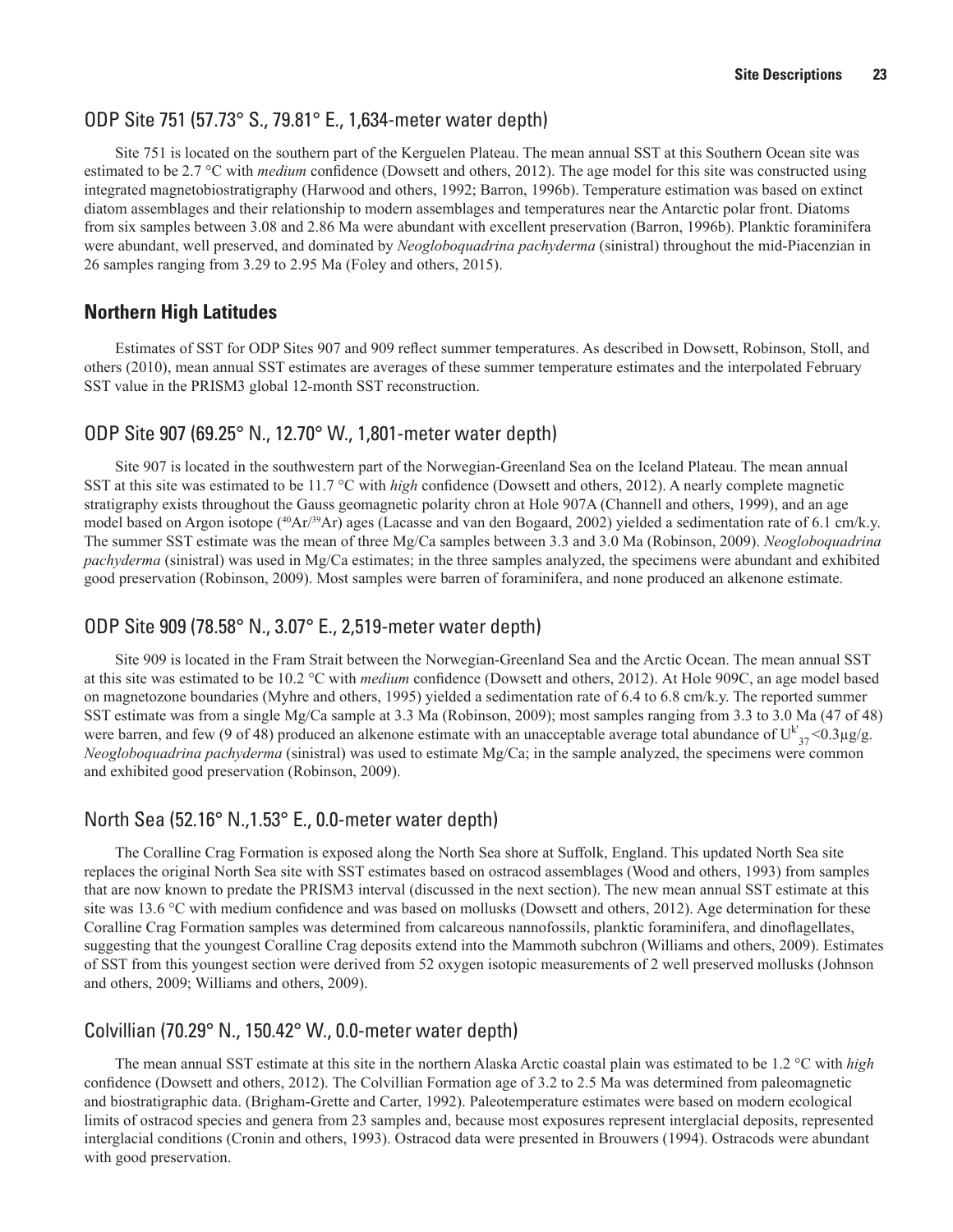#### <span id="page-31-0"></span>Meighen Island (79.00° N., 99.00° W., 0.0-meter water depth)

The mean annual SST estimate at Meighen Island in the Canadian Arctic was estimated to be 1.7 °C with *medium* confidence (Dowsett and others, 2012). Beaufort Formation ages were determined from paleomagnetic and (or) biostratigraphic data, dated to 3.9 to 3.1 Ma to within approximately 200 to 500 k.y. (Brigham-Grette and Carter, 1992). Paleotemperature estimates were based on modern ecological limits of ostracod species and from three samples representing interglacial conditions (Cronin and others, 1993). Ostracods were common and generally well preserved.

#### **Sites Removed From the PRISM Sea Surface Temperature Dataset**

Over the last 30 years, the PRISM interval has been revised toward a more refined and well-defined period. At the same time, continuous improvements in the development of age models have redefined the chronologies of existing sediment cores. Samples from the six sites listed below, once included in the PRISM SST dataset, do not fall inside the PRISM3 interval and have been removed.

#### DSDP Site 183 (54.58° N., 161.21° W., 4,708-meter water depth)

This site from the central North Pacific was initially included in the PRISM3 mean annual SST reconstruction (Dowsett, Robinson, Stoll, and others, 2010). Samples for which SST had been estimated using diatom-based paleoclimate equations (see Barron, 1995) were later found to be outside the PRISM3 interval after a reevaluation of the original age model.

## ODP Site 886 (44.69° N., 168.24° W., 5,714-meter water depth)

This site from the central North Pacific was initially included in the PRISM3 mean annual SST reconstruction (Dowsett, Robinson, Stoll, and others, 2010). The original chronology was based on paleomagnetic stratigraphy and radiolarian biochronology, and SST estimates were based on diatom paleoclimate ratios (see Barron, 1995). A reevaluation of the age model placed these samples outside the PRISM3 interval.

## ODP Site 646 (58.25° N., 48.33° W., 3,440-meter water depth)

Site 646 is located in the southeastern part of the Labrador Sea, southwest of Greenland and west of the Eirik Ridge. This site was initially included in the PRISM3 mean annual SST reconstruction (Dowsett, Robinson, Stoll, and others, 2010). Our age model for this site was based on a combination of biostratigraphic and magnetostratigraphic datums (Baldauf and others, 1989), both of which were limited by the variable core recovery and high-latitude, low-diversity nature of the fossil assemblages. This chronology indicated that cores 27 through 29 represent the PRISM3 interval. No sediments were recovered in core 27, and only a few tens of centimeters of disturbed material were recovered in core 28. Sediments from core 29 yielded sparse numbers of planktic foraminifera with sample sizes generally too small to be analyzed with transfer function techniques (Dowsett and Poore, 1991). However, the few planktic foraminifera recovered were *Neogloboquadrina atlantica,* which along with the presence of ice rafted detritus suggest conditions similar to those today near the polar front (Dowsett and Poore, 1991). An improved age model indicates that our 72 samples from Hole 646B (Dowsett and others, 1988; PRISM Project Members, 1996) range from 5.13 to 3.36 Ma, placing these samples fully outside the PRISM3 interval.

## ODP Site 911 (80.47° N., 8.23° E., 902-meter water depth)

Site 911 is located on the shallow southern part of the Yermak Plateau in the Arctic Ocean. Paleomagnetics of younger sediments (Myhre and others, 1995) and nannofossil datums (Sato and Kameo, 1996) were available to construct an age model for Hole 911A which yielded a sedimentation rate of 12.5 cm/k.y. and a mean annual SST estimate of 12.2 °C with *medium* confidence (Dowsett and others, 2012). This interpolation assumed a constant sedimentation rate through the study interval owing to lack of data indicating otherwise (Robinson, 2009), though more recent paleomagnetic research (Mattingsdal and others, 2014) indicates an age of 3.6 Ma for these samples, which places them fully outside the PRISM3 interval. The SST estimate was the mean of four alkenone samples in which the average total abundance of  $U^{k'}_{37}$  in the samples was 0.33 µg/g; most samples (43 of 47) did not produce an alkenone estimate (Robinson, 2009).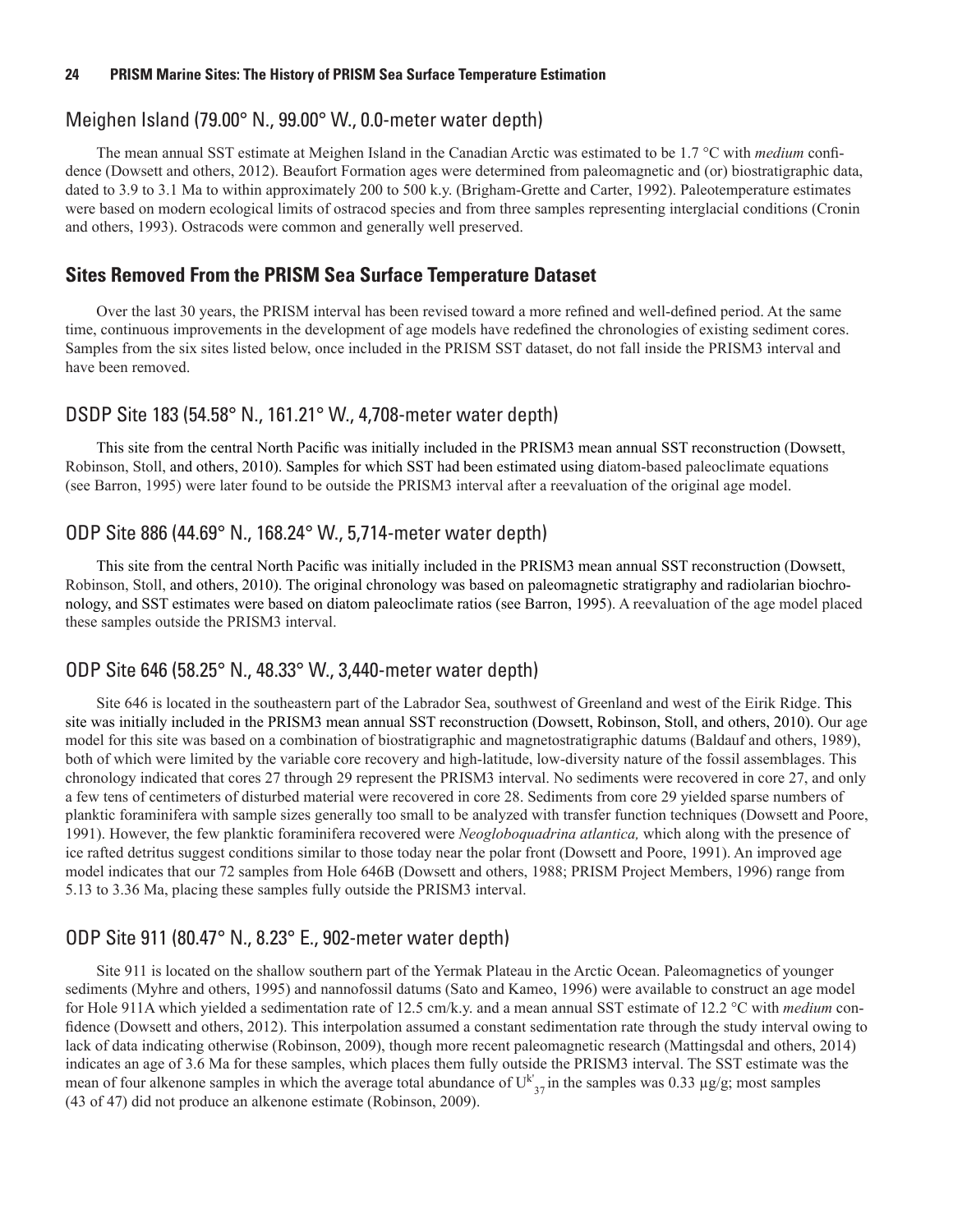#### <span id="page-32-0"></span>North Sea (52.50° N., 1.50° E., 0.0-meter water depth)

The Coralline Crag Formation is exposed along the North Sea shore at Suffolk, England. Age determination for the Coralline Crag Formation was determined from planktic algal cyst (3.6 to 3.4 Ma) and planktic foraminifer biostratigraphy (4.2 to 2.4 Ma; Wood and others, 1993). SST estimates were developed from a quantitative method of comparing ostracod assemblages to modern analogs (Wood and others, 1993) from 15 abundant and well preserved ostracod samples with dissimilarity values meeting the study-specific cutoff. It has since been determined, however, that these samples more likely predate the PRISM3 interval (Williams and others, 2009).

#### Tjörnes (66.16° N., 17.25° W., 0.0-meter water depth)

On the northern coast of Iceland, along the Tjörnes Peninsula, a well exposed sequence of richly fossiliferous Pliocene and Pleistocene sediments intercalated with basalts provides a climate record between 1.0 and about 5.0 Ma. At Tjörnes, Iceland, paleotemperatures (mean annual SST of 9.5 °C) were estimated from three methods analyzing 45 ostracod samples: a factor analytic transfer function resulting in communalities of 0.21 to 0.74, temperature range and abundance observations, and examination of peak abundances of warm water genera, all in relative agreement (Cronin, 1991a; Dowsett and Poore, 1991). The original age model was based on an incomplete record of paleomagnetic reversals, potassium-argon (K/Ar) dating, and mollusk and ostracod biostratigraphy (Einarsson and Albertsson, 1988; Eiríksson and others, 1990; Cronin, 1991a). The new age model places the PRISM3 interval inside lava flows and places the existing ostracod data before 4.1 Ma and after 2.9 Ma (Verhoeven and others, 2011).

# **Summary and Conclusions**

The PRISM SST dataset is the keystone of mid-Piacenzian paleoclimate studies. Research using this dataset has led to a better understanding of Earth system dynamics in warmer-than-modern climates both past and future. This report chronicles the evolution of the PRISM interval, the details of the SST dataset, the assessment of confidence in the SST estimates, and the application of a measure of stratigraphic fidelity. It represents 30 years of research by many PRISM scientists and collaborators beginning in 1988 with Tom Cronin, Dick Poore, and John Barron. The value of the PRISM paleoenvironmental reconstruction is apparent in the multitude of publications in which PRISM data have been used and cited.

We present the final SST verification dataset for the PRISM3 interval. Measures of stratigraphic fidelity in the record and confidence in the SST estimate at each site contained in this dataset assist in paleoclimate interpretations and in making comparisons with model output more insightful. An extensive analysis of a paleoenvironmental estimate's fundamental quantifiable attributes, supported by a qualitative assessment of uncertainty related to the complexity of the record, provides the most honest and useful measure of confidence. We have discussed each PRISM SST record in terms of age control, sample resolution and quality, and type and performance of temperature proxy, detailing the intricacies of each record and temperature estimate. Ratings of stratigraphic fidelity and confidence enable users of these data to determine which data series are appropriate for individual research efforts and paleoclimate experiments.

# **Acknowledgments**

The data described herein constitute over three decades of focused paleoenvironmental research conducted by many scientists and science support staff at the U.S. Geological Survey. We acknowledge their time and efforts and are grateful for their dedication to Pliocene climate research. This work is a product of the Pliocene Research, Interpretation and Synoptic Mapping project (PRISM) and the Pliocene Model Intercomparison Project 2 (PlioMIP2). PRISM is funded by the U.S. Geological Survey Land Change Science Research and Development Program. This research used samples and (or) data provided by the International Ocean Discovery Program (IODP).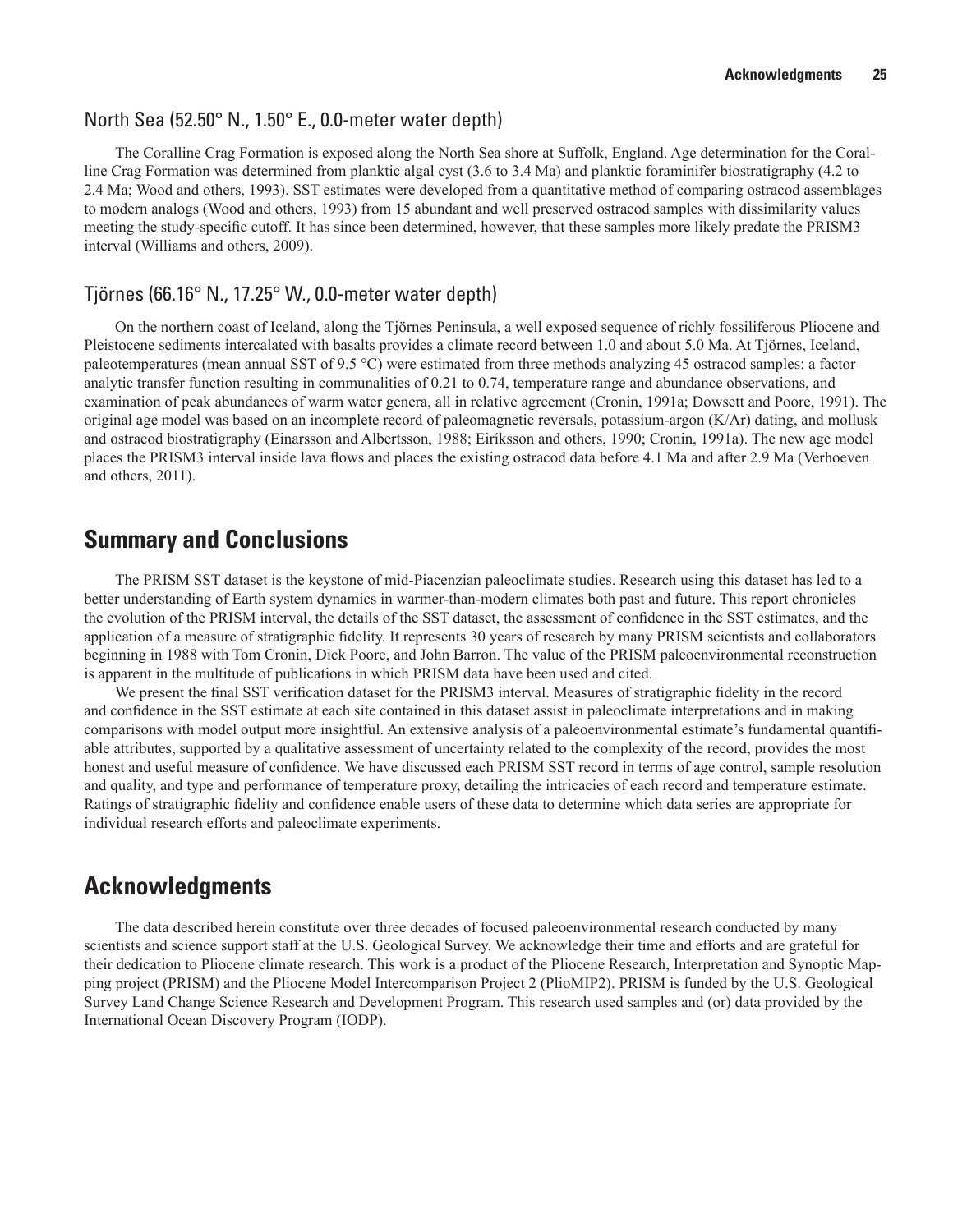# <span id="page-33-0"></span>**References Cited**

- Andersson, Carin, 1997, Transfer function vs. modern analog technique for estimating Pliocene sea-surface temperatures based on planktic foraminiferal data, western equatorial Pacific Ocean: Journal of Foraminiferal Research, v. 27, no. 2, p. 123–132. [Also available at<https://doi.org/10.2113/gsjfr.27.2.123>.]
- Backman, Jan, and Pestiaux, Pierre, 1986, Pliocene *discoaster* abundance variations, Deep Sea Drilling Project site 606—Biochronology and paleoenvironmental implications, chap. 26 *of* Volume XCIV, Part 1 covering Leg 94 of the cruises of the drilling vessel *Glomar Challenger*, Norfolk, Virginia, to St. John's, Newfoundland, June–August 1983: Initial Reports of the Deep Sea Drilling Project, v. 94, p. 903–910. [Also available at [https://doi.org/10.2973/dsdp.proc.94.126.1987.](https://doi.org/10.2973/dsdp.proc.94.126.1987)]
- Baldauf, J.G., and Barron, J.A., 1991, Diatom biostratigraphy—Kerguelen Plateau and Prydz Bay regions of the Southern Ocean, chap. 29 *of* Barron, John, Anderson, John, Baldauf, J.G., and Larsen, Birger, eds., Kerguelen Plateau–Prydz Bay \* \* \* sites 736–746 \* \* \*: Proceedings of the Ocean Drilling Program, Scientific Results, v. 119, p. 547–598. [Also available at [https://doi.org/10.2973/odp.proc.sr.119.135.1991.](https://doi.org/10.2973/odp.proc.sr.119.135.1991)]
- Baldauf, J.G., Clement, Bradford, Aksu, A.E., de Vernal, Anne, Firth, John, Hall, Frank, Head, M.J., Jarrard, Richard, Kaminski, M.A., Lazarus, Dave, Monjanel, A.-L., Berggren, W.A., Gradstein, Felix, Knuttel, Stephen, Mudie, Peta, and Russell, M.D., Jr., 1989, Magnetostratigraphic and biostratigraphic synthesis of Ocean Drilling Program Leg 105—Labrador Sea and Baffin Bay, chap. 50 *of* Baffin Bay and Labrador Sea \* \* \* sites 645–647 \* \* \*: Proceedings of the Ocean Drilling Program, Scientific Results, v. 105, p. 935–956. [Also available at <https://doi.org/10.2973/odp.proc.sr.105.165.1989>.]
- Baldauf, J.G., Thomas, E., Clement, B., Takayama, T., Weaver, P.P.E., Backman, J., Jenkins, G., Mudie, P.J., and Westberg-Smith, M.J., 1986, Magnetostratigraphic and biostratigraphic synthesis, Deep Sea Drilling Project Leg 94, chap. 46 *of* Volume XCIV, Part 1 covering Leg 94 of the cruises of the drilling vessel *Glomar Challenger*, Norfolk, Virginia, to St. John's, Newfoundland, June–August 1983: Initial Reports of the Deep Sea Drilling Project, v. 94, p. 1159–1205. [Also available at [https://doi.org/10.2973/dsdp.proc.94.146.1987.](https://doi.org/10.2973/dsdp.proc.94.146.1987)]
- Ballantyne, A.P., Greenwood, D.R., Sinninghe Damsté, J.S., Csank, A.Z., Eberle, J.J., and Rybczynski, N., 2010, Significantly warmer Arctic surface temperatures during the Pliocene indicated by multiple independent proxies: Geology, v. 38, no. 7, p. 603–606. [Also available at [https://doi.org/10.1130/G30815.1.](https://doi.org/10.1130/G30815.1)]
- Barron, J.A., 1992, Pliocene paleoclimatic interpretation of DSDP site 580 (NW Pacific) using diatoms: Marine Micropaleontology, v. 20, no. 1, p. 23–44. [Also available at [https://doi.org/10.1016/0377-8398\(92\)90007-7](https://doi.org/10.1016/0377-8398(92)90007-7).]
- Barron, J.A., 1995, High-resolution diatom paleoclimatology of the middle part of the Pliocene of the northwest Pacific, chap. 3 *of* Rea, D.K., Basov, I.A., Scholl, D.W., and Allan, J.F., eds., North Pacific transect \* \* \* sites 881–887 \* \* \*: Proceedings of the Ocean Drilling Program, Scientific Results, v. 145, p. 43–53. [Also available at [https://doi.org/10.2973/](https://doi.org/10.2973/odp.proc.sr.145.102.1995) [odp.proc.sr.145.102.1995.](https://doi.org/10.2973/odp.proc.sr.145.102.1995)]
- Barron, J.A., 1996a, Diatom constraints on sea surface temperatures and sea ice distribution during the middle part of the Pliocene: U.S. Geological Survey Open-File Report 96–713, 45 p. [Also available at <https://doi.org/10.3133/ofr96713>.]
- Barron, J.A., 1996b, Diatom constraints on the position of the Antarctic Polar Front in the middle part of the Pliocene: Marine Micropaleontology, v. 27, nos. 1–4, p. 195–213. [Also available at [https://doi.org/10.1016/0377-8398\(95\)00060-7.](https://doi.org/10.1016/0377-8398(95)00060-7)]
- Barron, J.A., and Gladenkov, A.Y., 1995, Early Miocene to Pleistocene diatom stratigraphy of Leg 145, chap. 1 *of* Rea, D.K., Basov, I.A., Scholl, D.W., and Allan, J.F., eds., North Pacific transect \* \* \* sites 881–887 \* \* \*: Proceedings of the Ocean Drilling Program, Scientific Results, v. 145, p. 3–19. [Also available at [https://doi.org/10.2973/odp.proc.sr.145.101.1995.](https://doi.org/10.2973/odp.proc.sr.145.101.1995)]
- Bartoli, G., Sarnthein, M., Weinelt, M., Erlenkeuser, H., Garbe-Schönberg, D., and Lea, D.W., 2005, Final closure of Panama and the onset of Northern Hemisphere glaciation: Earth and Planetary Science Letters, v. 237, nos. 1–2, p. 33–44. [Also available at <https://doi.org/10.1016/j.epsl.2005.06.020>.]
- Berger, W.H., Bickert, T., Schmidt, H., and Wefer, G., 1993, Quaternary oxygen isotope record of pelagic foraminifers— Site 806, Ontong Java Plateau, chap. 22 *of* Berger, W.H., Kroenke, L.W., Janecek, T.R., and Sliter, W.V., eds., Ontong Java Plateau \* \* \* sites 803–807 \* \* \*: Proceedings of the Ocean Drilling Program, Scientific Results, v. 130, p. 381–395. [Also available at [https://doi.org/10.2973/odp.proc.sr.130.023.1993.](https://doi.org/10.2973/odp.proc.sr.130.023.1993)]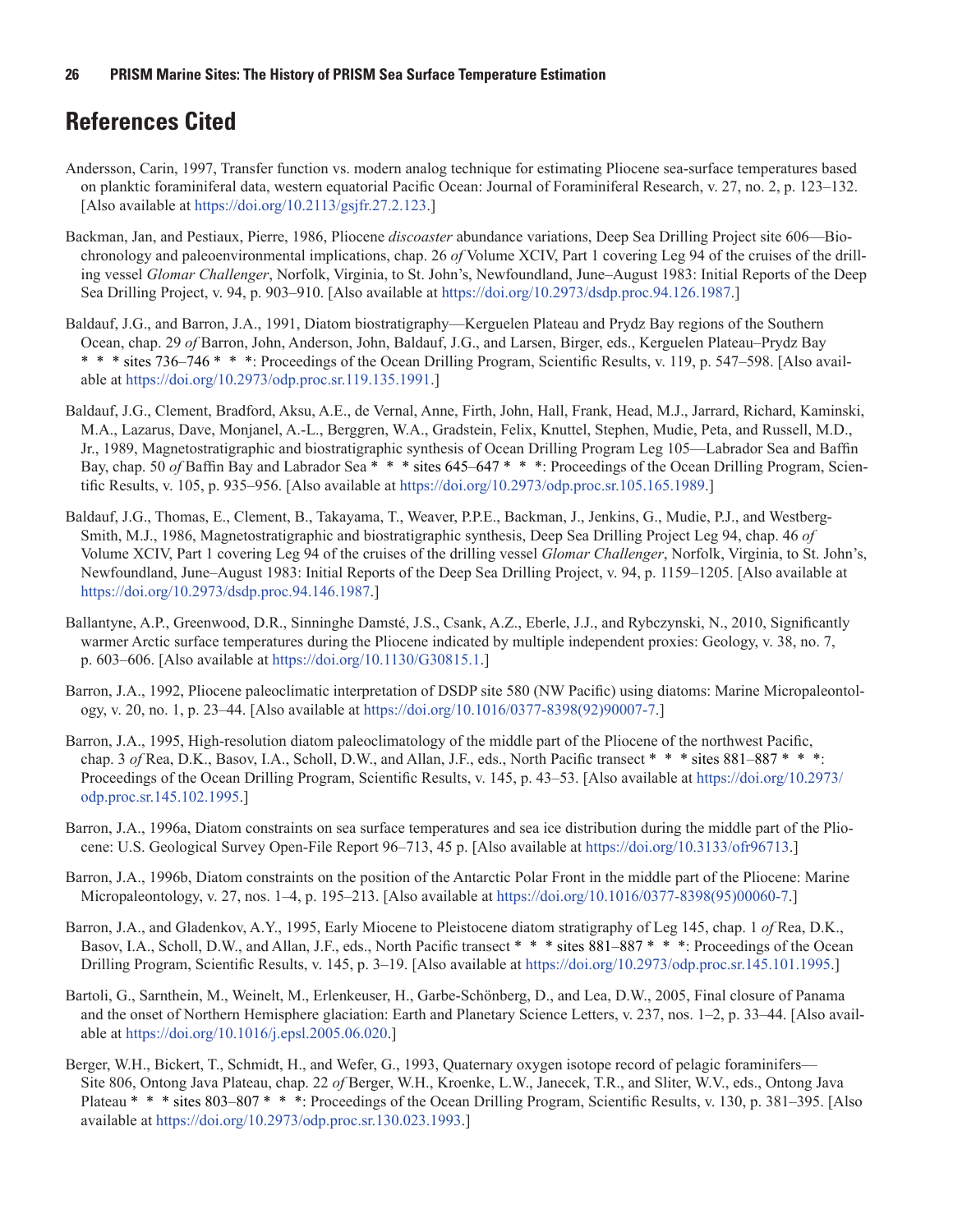- Berggren, W.A., 1972, Cenozoic biostratigraphy and paleobiogeography of the North Atlantic, chap. 14 *of* Volume XII covering Leg 12 of the cruises of the drilling vessel *Glomar Challenger*, Boston, Massachusetts, to Lisbon, Portugal, June–August 1970: Initial Reports of the Deep Sea Drilling Project, v. 12, p. 965–1001. [Also available at [http://doi.org/10.2973/dsdp.proc.12.114.1972.](http://doi.org/10.2973/dsdp.proc.12.114.1972)]
- Berggren, W.A., Kent, D.V., Swisher, C.C., III, and Aubry, M.-P., 1995, A revised Cenozoic geochronology and chronostratigraphy, *in* Berggren, W.A., Kent, D.V., Aubry, M.-P., and Hardenbol, Jan, eds., Geochronology, time scales and global stratigraphic correlation: SEPM Special Publication, v. 54, p. 129–212. [Also available at [http://rci.rutgers.edu/~dvk/dvk\\_](http://rci.rutgers.edu/~dvk/dvk_REPRINTS/Berggren+1995.pdf) [REPRINTS/Berggren+1995.pdf.](http://rci.rutgers.edu/~dvk/dvk_REPRINTS/Berggren+1995.pdf)]
- Berggren, W.A., Kent, D.V., and van Couvering, J.A., 1985, The Neogene—Part 2, Neogene geochronology and chronostratigraphy, *in* Snelling, N.J., ed., The chronology of the geological record: Geological Society of London Memoir, v. 10, p. 211–260. [Published by Blackwell Scientific Publications.] [Also available at [https://doi.org/10.1144/GSL.](https://doi.org/10.1144/GSL.MEM.1985.010.01.18) [MEM.1985.010.01.18.](https://doi.org/10.1144/GSL.MEM.1985.010.01.18)]
- Bleil, Ulrich, 1985, The magnetostratigraphy of northwest Pacific sediments, Deep Sea Drilling Project Leg 86, chap. 17 *of* Volume LXXXVI covering Leg 86 of the cruises of the drilling vessel *Glomar Challenger*, Honolulu, Hawaii, to Yokohama, Japan, May–June 1982: Initial Reports of the Deep Sea Drilling Project, v. 86, p. 441–458. [Also available at [https://doi.org/10.2973/dsdp.proc.86.117.1985.](https://doi.org/10.2973/dsdp.proc.86.117.1985)]
- Brigham-Grette, J., and Carter, L.D., 1992, Pliocene marine transgressions of northern Alaska—Circumarctic correlations and paleoclimatic interpretations: Arctic, v. 45, no. 1, p. 74–89. [Also available at [http://doi.org/10.14430/arctic1375.](http://doi.org/10.14430/arctic1375)]
- Brouwers, E.M., 1994, Late Pliocene paleoecologic reconstructions based on ostracod assemblages from the Sagavanirktok and Gubik Formations, Alaskan North Slope: Arctic, v. 47, no. 1, p. 16–33. [Also available at [https://doi.org/10.14430/arctic1268.](https://doi.org/10.14430/arctic1268)]
- Bukry, David, 1978, Neogene coccolith stratigraphy, Mid-Atlantic Ridge, Deep Sea Drilling Project Leg 45, chap. 9 *of* Volume XLV covering Leg 45 of the cruises of the drilling vessel *Glomar Challenger*, San Juan, Puerto Rico, to San Juan, Puerto Rico, November 1975–January 1976: Initial Reports of the Deep Sea Drilling Project, v. 45, p. 307–312. [Also available at [https://doi.org/10.2973/dsdp.proc.45.109.1979.](https://doi.org/10.2973/dsdp.proc.45.109.1979)]
- Caballero, Rocio, and Dowsett, Harry, 2008, Mid-Pliocene planktic foraminifer census data from Ocean Drilling Program Hole 1237C: U.S. Geological Survey Data Series 336, accessed March 20, 2008, at<http://pubs.usgs.gov/ds/336>.
- Canninga, G., Zijderveld, J.D.A., and van Hinte, J.E., 1986, Late Cenozoic magnetostratigraphy of Deep Sea Drilling Project hole 603C, Leg 93, on the North American continental rise off Cape Hatteras, chap. 30 *of* Volume XCIII, Part 1 covering Leg 93 of the cruises of the drilling vessel *Glomar Challenger*, Norfolk, Virginia, to Norfolk, Virginia, May–June 1983: Initial Reports of the Deep Sea Drilling Project, v. 93, p. 839–848. [Also available at [https://doi.org/10.2973/](https://doi.org/10.2973/dsdp.proc.93.130.1987) [dsdp.proc.93.130.1987.](https://doi.org/10.2973/dsdp.proc.93.130.1987)]
- Carter, R.M., McCave, I.N., Richter, Carl, Carter, Lionel, Aita, Yoshiaki, Buret, Christophe, Di Stefano, Agata, Fenner, Juliane, Fothergill, Patrick, Gradstein, Felix, Hall, Ian, Handwerger, David, Harris, Sara, Hayward, Bruce, Hu, Shouyun, Leah, Joseph, Khim, B.K., Lee, Y.-D., Millwood, Lynn, Rinna, Joachim, Smith, Gerald, Suzuki, Atsushi, Weedon, Graham, Wei, K.-Y., Wilson, Gary, and Winkler, Amelie, 1999, Southwest Pacific Gateways \* \* \* sites 1119–1125 \* \* \*: Proceedings of the Ocean Drilling Program, Initial Reports, v. 181. [Also available at <https://doi.org/10.2973/odp.proc.ir.181.2000>.]
- Čepek, P., Johnson, D., Krasheninnikov, V., and Pflaumann, U., 1978, Synthesis of the Leg 41 biostratigraphy and paleontology, Deep Sea Drilling Project, chap. 49 *of* Volume XLI covering Leg 41 of the cruises of the drilling vessel *Glomar Challenger*, Abidjan, Ivory Coast, to Malaga, Spain, February–April 1975: Initial Reports of the Deep Sea Drilling Project, v. 41, p. 1181–1198. [Also available at <https://doi.org/10.2973/dsdp.proc.41.149.1978>.]
- Chandler, Mark, Rind, David, and Thompson, Robert, 1994, Joint investigations of the middle Pliocene climate II— GISS GCM Northern Hemisphere results: Global and Planetary Change, v. 9, nos. 3–4, p. 197–219. [Also available at [https://doi.org/10.1016/0921-8181\(94\)90016-7.](https://doi.org/10.1016/0921-8181(94)90016-7)]
- Channell, J.E.T., Amigo, A.E., Fronval, T., Rack, F., and Lehman, B., 1999, Magnetic stratigraphy at sites 907 and 985 in the Norwegian-Greenland Sea and a revision of the site 907 composite section, chap. 9 *of* Raymo, M.E., Jansen, Eystein, Blum, Peter, and Herbert, Timothy, eds., North Atlantic–Arctic gateways II \* \* \* sites 980–987 \* \* \*: Proceedings of the Ocean Drilling Program, Scientific Results, v. 162, p. 131–148. [Also available at [https://doi.org/10.2973/odp.proc.sr.162.036.1999.](https://doi.org/10.2973/odp.proc.sr.162.036.1999)]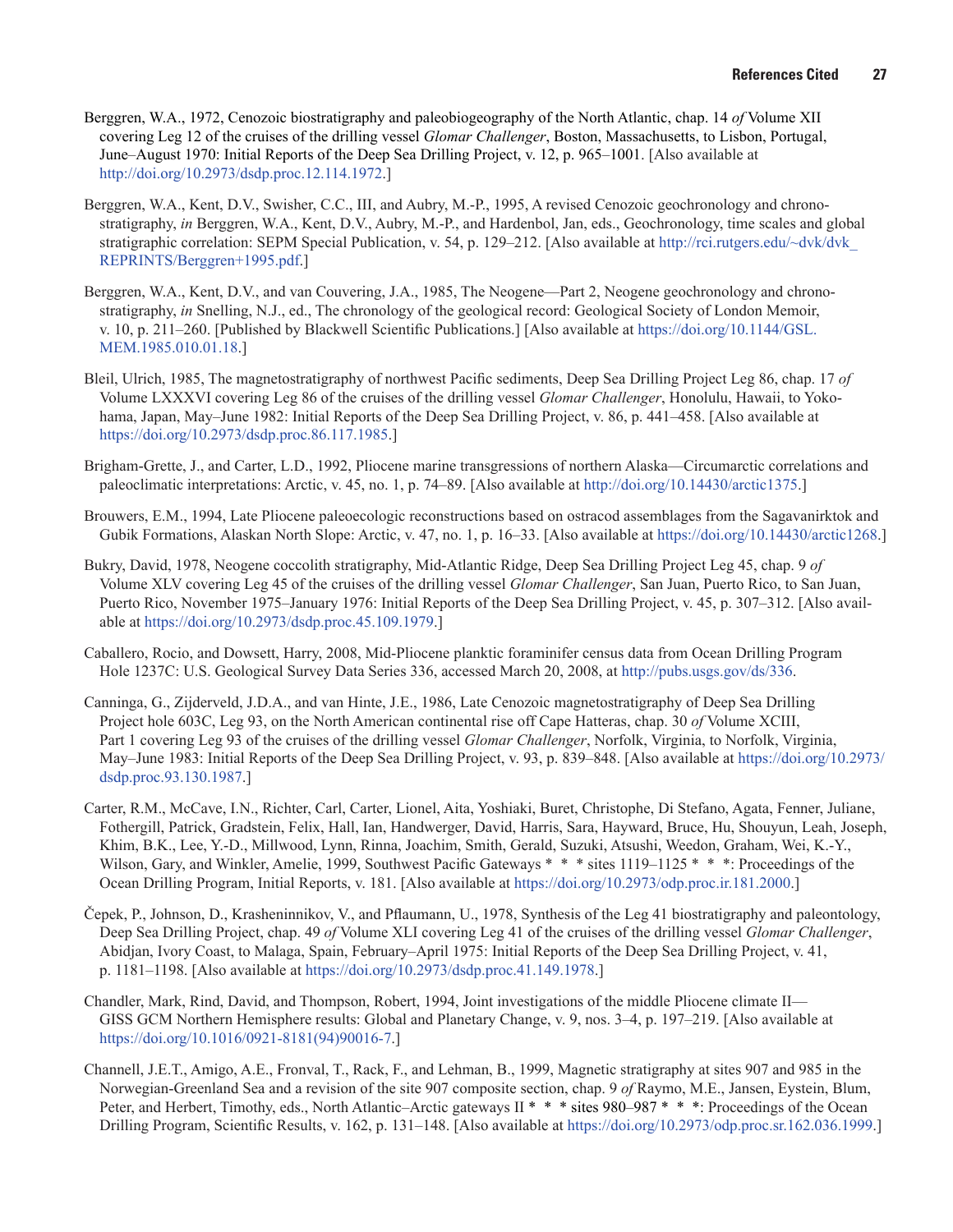- Chen, P.-H., 1975, Antarctic radiolaria, chap. 11 *of* Volume XXVIII covering Leg 28 of the cruises of the drilling vessel *Glomar Challenger*, Freemantle, Australia, to Christchurch, New Zealand, December 1972–February 1973: Initial Reports of the Deep Sea Drilling Project, v. 28, p. 437–513. [Also available at [https://doi.org/10.2973/dsdp.proc.28.111.1975.](https://doi.org/10.2973/dsdp.proc.28.111.1975)]
- Ciesielski, P.F., and Weaver, F.M., 1973, Southern Ocean Pliocene paleotemperature based on silicoflagellate from deep sea cores: Antarctic Journal of the United States, v. 8, no. 5, p. 295–297. [Also available at [https://s3.amazonaws.com/Antarctica/](https://s3.amazonaws.com/Antarctica/AJUS/AJUSvVIIIn5/AJUSvVIIIn5p295.pdf) [AJUS/AJUSvVIIIn5/AJUSvVIIIn5p295.pdf.](https://s3.amazonaws.com/Antarctica/AJUS/AJUSvVIIIn5/AJUSvVIIIn5p295.pdf)]
- Clement, B.M., and Robinson, Frank, 1986, The magnetostratigraphy of Leg 94 sediments, chap. 12 *of* Volume XCIV, Part 1 covering Leg 94 of the cruises of the drilling vessel *Glomar Challenger*, Norfolk, Virginia, to St. John's, Newfoundland, June–August 1983: Initial Reports of the Deep Sea Drilling Project, v. 94, p. 635–650. [Also available at [https://doi.org/10.2973/dsdp.proc.94.112.1987.](https://doi.org/10.2973/dsdp.proc.94.112.1987)]
- Cody, R.D., Levy, R.H., Harwood, D.M., and Sadler, P.M., 2008, Thinking outside the zone—High-resolution quantitative diatom biochronology for the Antarctic Neogene: Palaeogeography, Palaeoclimatology, Palaeoecology, v. 260, nos. 1–2, p. 92–121. [Also available at <https://doi.org/10.1016/j.palaeo.2007.08.020>.]
- Cotton, M.A., and Dowsett, H.J., 1990, Neogene planktic foraminiferal biostratigraphy from the Pacific and Caribbean sides of the lower Central American Isthmus [abs.]: Geological Society of America Annual Meeting, Abstracts with Programs, v. 22, no. 7, p. A200.
- Cronin, T.M., 1991a, Late Neogene marine ostracoda from Tjörnes, Iceland: Journal of Paleontology, v. 65, no. 5, p. 767–794. [Also available at [http://www.jstor.org/stable/1305806.](http://www.jstor.org/stable/1305806)]
- Cronin, T.M., 1991b, Pliocene shallow water paleoceanography of the North Atlantic Ocean based on marine ostracods: Quaternary Science Reviews, v. 10, nos. 2–3, p. 175–188. [Also available at [https://doi.org/10.1016/0277-3791\(91\)90017-O](https://doi.org/10.1016/0277-3791(91)90017-O).]
- Cronin, T.M., and Dowsett, H.J., 1990, A quantitative micropaleontologic method for shallow marine paleoclimatology— Application to Pliocene deposits of the western North Atlantic Ocean: Marine Micropaleontology, v. 16, nos. 1–2, p. 117–148. [Also available at [https://doi.org/10.1016/0377-8398\(90\)90032-H.](https://doi.org/10.1016/0377-8398(90)90032-H)]
- Cronin, T.M., Kitamura, Akihisa, Ikeya, Noriyuki, Watanabe, Mahito, and Kamiya, Takahiro, 1994, Late Pliocene climate change 3.4–2.3 Ma—Paleoceanographic record from the Yabuta Formation, Sea of Japan: Palaeogeography, Palaeoclimatology, Palaeoecology, v. 108, nos. 3–4, p. 437–455. [Also available at [https://doi.org/10.1016/0031-0182\(94\)90245-3.](https://doi.org/10.1016/0031-0182(94)90245-3)]
- Cronin, T.M., Whatley, Robin, Wood, Adrian, Tsukagoshi, Akira, Ikeya, Noriyuki, Brouwers, E.M., and Briggs, W.M., Jr., 1993, Microfaunal evidence for elevated mid-Pliocene temperatures in the Arctic Ocean: Paleoceanography, v. 8, no. 2, p. 161–173. [Also available at [https://doi.org/10.1029/93PA00060.](https://doi.org/10.1029/93PA00060)]
- Curry, W.B., and Miller, K.G., 1989, Oxygen and carbon isotopic variation in Pliocene benthic foraminifers of the equatorial Atlantic, chap. 11 *of* Baldauf, Jack, Heath, G.R., Ruddiman, W.F., and Sarnthein, Michael, eds., Eastern tropical Atlantic \* \* \* sites 657–668 \* \* \*: Proceedings of the Ocean Drilling Program, Scientific Results, v. 108, p. 157–166. [Also available at <https://doi.org/10.2973/odp.proc.sr.108.134.1989>.]
- De Schepper, Stijn, Groeneveld, Jeroen, Naafs, B.D.A., Van Renterghem, Cédéric, Hennissen, Jan, Head, M.J., Louwye, Stephen, and Fabian, Karl, 2013, Northern Hemisphere glaciation during the globally warm early late Pliocene: PLoS One, v. 8, no. 12, article e81508, 15 p. [Also available at<https://doi.org/10.1371/journal.pone.0081508>.]
- Dekens, P.S., Ravelo, A.C., and McCarthy, M.D., 2007, Warm upwelling regions in the Pliocene warm period: Paleoceanography, v. 22, no. 3, article PA3211, 12 p. [Also available at<https://doi.org/10.1029/2006PA001394>.]
- Dowsett, Harry, 2007, Faunal re-evaluation of Mid-Pliocene conditions in the western equatorial Pacific: Micropaleontology, v. 53, no. 6, p. 447–456. [Also available at <https://doi.org/10.2113/gsmicropal.53.6.447>.]
- Dowsett, Harry, Barron, John, and Poore, Richard, 1996, Middle Pliocene sea surface temperatures—A global reconstruction: Marine Micropaleontology, v. 27, nos. 1–4, p. 13–25. [Also available at [https://doi.org/10.1016/0377-8398\(95\)00050-X](https://doi.org/10.1016/0377-8398(95)00050-X).]
- Dowsett, Harry, and Caballero, Rocío, 2007, Mid-Pliocene planktic foraminifer census data from Ocean Drilling Program hole 847C: U.S. Geological Survey Data Series 295, accessed September 14, 2007, at [https://pubs.usgs.gov/ds/295.](https://pubs.usgs.gov/ds/295)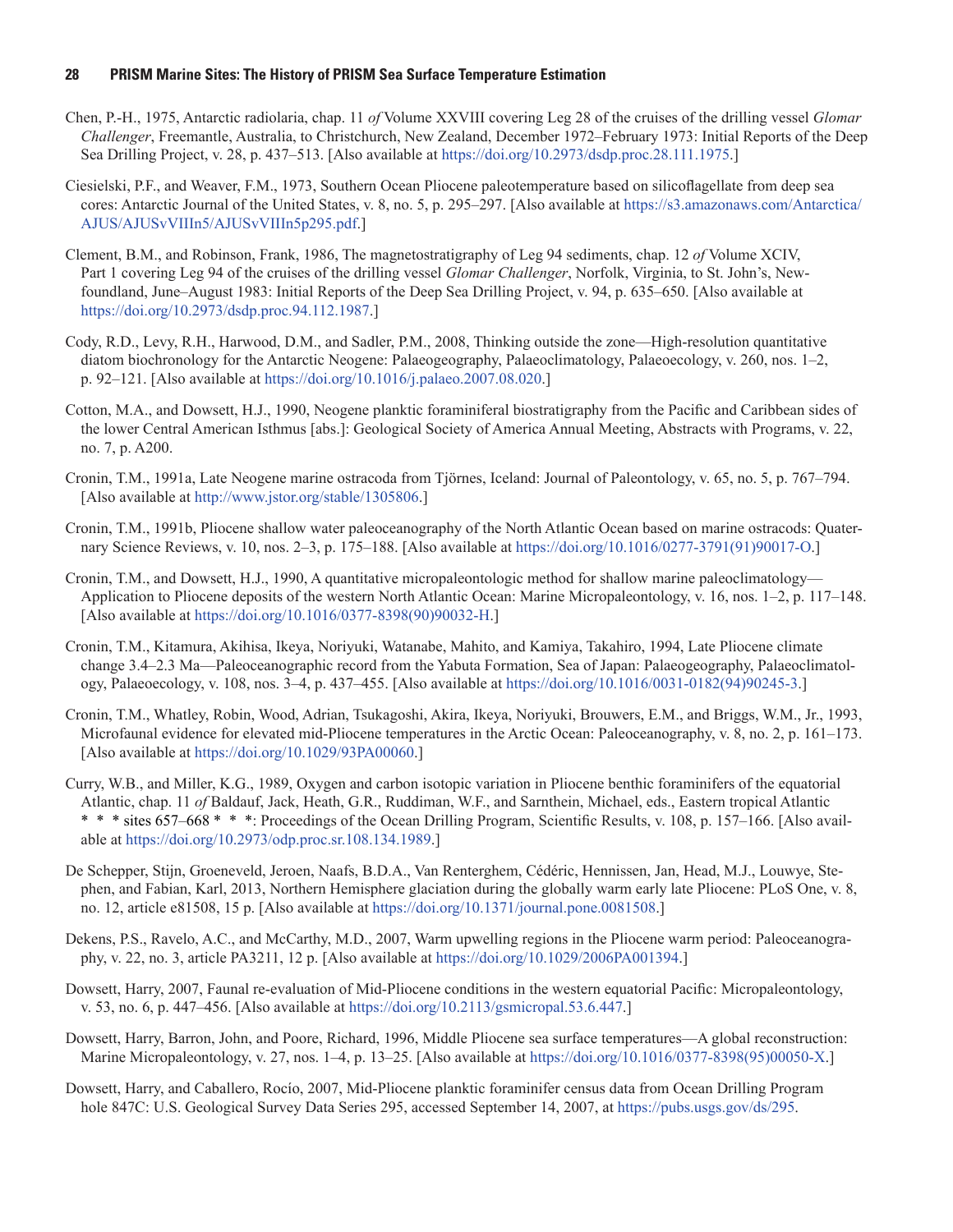- Dowsett, Harry, Robinson, Marci, Dwyer, Gary, Chandler, Mark, and Cronin, Thomas, 2006, PRISM 3 DOT1 Atlantic Basin reconstruction: U.S. Geological Survey Data Series 189, accessed November 28, 2016, at [https://pubs.usgs.gov/ds/2006/189/.](https://pubs.usgs.gov/ds/2006/189/)
- Dowsett, Harry, Robinson, Marci, and Foley, Kevin, 2015, A global planktic foraminifer census dataset for the Pliocene ocean: Scientific Data, v. 2, article 150076, 6 p. [Also available at <https://doi.org/10.1038/sdata.2015.76>.]
- Dowsett, Harry, Robinson, Marci, Haywood, Alan, Salzmann, Ulrich, Hill, Daniel, Sohl, Linda, Chandler, Mark, Williams, Mark, Foley, Kevin, and Stoll, Danielle, 2010, The PRISM3D paleoenvironmental reconstruction: Stratigraphy, v. 7, nos. 2–3, p. 123–140. [Also available at [http://www.micropress.org/microaccess/stratigraphy/issue-268/article-1692.](http://www.micropress.org/microaccess/stratigraphy/issue-268/article-1692)]
- Dowsett, Harry, Thompson, Robert, Barron, John, Cronin, Thomas, Fleming, Farley, Ishman, Scott, Poore, Richard, Willard, Debra, and Holtz, Thomas, Jr., 1994, Joint investigations of the middle Pliocene climate I—PRISM paleoenvironmental reconstructions: Global and Planetary Change, v. 9, nos. 3–4, p. 169–195. [Also available at [https://doi.org/10.1016/](https://doi.org/10.1016/0921-8181(94)90015-9) [0921-8181\(94\)90015-9](https://doi.org/10.1016/0921-8181(94)90015-9).]
- Dowsett, Harry, and West, Stephanie, 1993, Pliocene planktic foraminifer census data from Deep Sea Drilling Project hole 445: U.S. Geological Survey Open-File Report 93–307, 5 p. [Also available at [https://doi.org/10.3133/ofr93307.](https://doi.org/10.3133/ofr93307)]
- Dowsett, Harry, and Willard, Debra, 1996, Southeast Atlantic marine and terrestrial response to middle Pliocene climate change: Marine Micropaleontology, v. 27, nos. 1–4, p. 181–193. [Also available at [https://doi.org/10.1016/0377-8398\(95\)00059-3](https://doi.org/10.1016/0377-8398(95)00059-3).]
- Dowsett, H.J., 1988, Diachrony of late Neogene microfossils in the southwest Pacific Ocean—Application of the graphic correlation method: Paleoceanography, v. 3, no. 2, p. 209–222. [Also available at <http://doi.org/10.1029/PA003i002p00209>.]
- Dowsett, H.J., 1989a, Application of the graphic correlation method to Pliocene marine sequences: Marine Micropaleontology, v. 14, nos. 1–3, p. 3–32. [Also available at [https://doi.org/10.1016/0377-8398\(89\)90030-3.](https://doi.org/10.1016/0377-8398(89)90030-3)]
- Dowsett, H.J., 1989b, Improved dating of the Pliocene of the eastern South Atlantic using graphic correlation—Implications for paleobiogeography and paleoceanography: Micropaleontology, v. 35, no. 3, p. 279–292. [Also available at <https://doi.org/10.2307/1485684>.]
- Dowsett, H.J., 1991, The development of a long-range foraminifer transfer function and application to late Pleistocene North Atlantic climatic extremes: Paleoceanography, v. 6, no. 2, p. 259–273. [Also available at [https://doi.org/10.1029/90PA02541.](https://doi.org/10.1029/90PA02541)]
- Dowsett, H.J., 1996, Mid-Pliocene planktonic foraminiferal assemblages from ODP site 704—Palaeoceanographical implications, *in* Moguilevsky, Alicia, and Whatley, Robin, eds., Microfossils and oceanic environments: University of Wales, Aberystwyth-Press, p. 177–186.
- Dowsett, H.J., Barron, J.A., Poore, R.Z., Thompson, R.S., Cronin, T.M., Ishman, S.E., and Willard, D.A., 1999, Middle Pliocene paleoenvironmental reconstruction—PRISM2: U.S. Geological Survey Open-File Report 99–535, 33 p. [Also available at [https://pubs.usgs.gov/of/1999/of99-535.](https://pubs.usgs.gov/of/1999/of99-535)]
- Dowsett, H.J., and Cronin, T.M., 1990, High eustatic sea level during the middle Pliocene—Evidence from the southeastern U.S. Atlantic Coastal Plain: Geology, v. 18, no. 5, p. 435–438. [Also available at [https://doi.org/10.1130/0091-](https://doi.org/10.1130/0091-7613(1990)018%3c0435:HESLDT%3e2.3.CO;2) [7613\(1990\)018<0435:HESLDT>2.3.CO;2](https://doi.org/10.1130/0091-7613(1990)018%3c0435:HESLDT%3e2.3.CO;2).]
- Dowsett, H.J., Cronin, T.M., Poore, R.Z., Thompson, R.S., Whatley, R.C., and Wood, A.M., 1992, Micropaleontological evidence for increased meridional heat transport in the North Atlantic Ocean during the Pliocene: Science, v. 258, no. 5085, p. 1133–1135. [Also available at [https://doi.org/10.1126/science.258.5085.1133.](https://doi.org/10.1126/science.258.5085.1133)]
- Dowsett, H.J., Foley, K.M., Robinson, M.M., and Herbert, T.D., 2017, PRISM late Pliocene (Piacenzian) alkenone derived SST data: U.S. Geological Survey data release, accessed June 9, 2017, at [https://doi.org/10.5066/F7959G1S.](https://doi.org/10.5066/F7959G1S)
- Dowsett, H.J., Foley, K.M., Stoll, D.K., Chandler, M.A., Sohl, L.E., Bentsen, Mats, Otto-Bliesner, B.L., Bragg, F.J., Chan, W.-L., Contoux, Camille, Dolan, A.M., Haywood, A.M., Jonas, J.A., Jost, Anne, Kamae, Youichi, Lohmann, Gerrit, Lunt, D.J., Nisancioglu, K.H., Abe-Ouchi, Ayako, Ramstein, Gilles, Riesselman, C.R., Robinson, M.M., Rosenbloom, N.A., Salzmann, Ulrich, Stepanek, Christian, Strother, S.L., Ueda, Hiroaki, Yan, Qing, and Zhang, Zhongshi, 2013, Sea surface temperature of the mid-Piacenzian ocean—A data-model comparison: Scientific Reports, v. 3. [Also available at [https://doi.org/10.1038/srep02013.](https://doi.org/10.1038/srep02013)]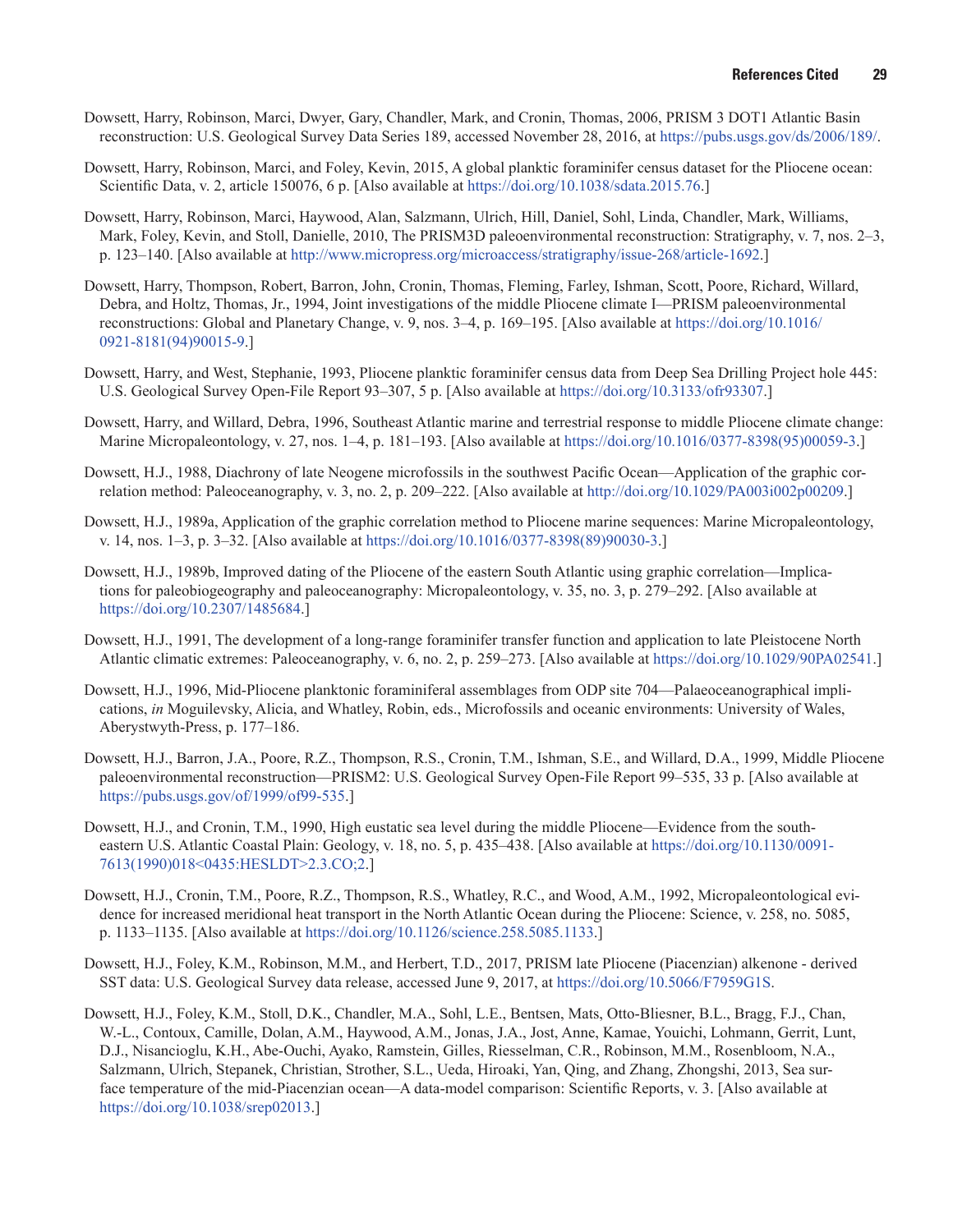- Dowsett, H.J., Gosnell, L.B., and Poore, R.Z., 1988, Pliocene planktic foraminifer census data from Deep Sea Drilling Project holes 366A, 410, 606, and 646B: U.S. Geological Survey Open-File Report 88–654, 14 p. [Also available at [https://doi.org/10.3133/ofr88654.](https://doi.org/10.3133/ofr88654)]
- Dowsett, H.J., Haywood, A.M., Valdes, P.J., Robinson, M.M., Lunt, D.J., Hill, D.J., Stoll, D.K., and Foley, K.M., 2011, Sea surface temperatures of the mid-Piacenzian warm period—A comparison of PRISM3 and HadCM3: Palaeogeography, Palaeoclimatology, Palaeoecology, v. 309, nos. 1–2, p. 83–91. [Also available at [https://doi.org/10.1016/j.palaeo.2011.03.016.](https://doi.org/10.1016/j.palaeo.2011.03.016)]
- Dowsett, H.J., and Ishman, S.E., 1995, Middle Pliocene planktonic and benthic foraminifers from the subarctic North Pacific— Sites 883 and 887, chap. 8 *of* Rea, D.K., Basov, I.A., Scholl, D.W., and Allan, J.F., eds., North Pacific transect \* \* \* sites 881–887 \* \* \*: Proceedings of the Ocean Drilling Program, Scientific Results, v. 145, p. 141–156. [Also available at <https://doi.org/10.2973/odp.proc.sr.145.150.1995>.]
- Dowsett, H.J., Ishman, S.E., Verardo, Stacey, and Polanco, E.F., 1993, Pliocene planktic foraminifer census data from Ocean Drilling Program Hole 704A: U.S. Geological Survey Open-File Report 93–304, 7 p.
- Dowsett, H.J., and Loubere, Paul, 1992, High resolution late Pliocene sea-surface temperature record from the northeast Atlantic Ocean: Marine Micropaleontology, v. 20, no. 2, p. 91–105. [Also available at [https://doi.org/10.1016/0377-8398\(92\)90001-Z](https://doi.org/10.1016/0377-8398(92)90001-Z).]
- Dowsett, H.J., and Polanco, E.F., 1992, Pliocene planktic foraminifer census data from Deep Sea Drilling Project holes 541 and 546: U.S. Geological Survey Open-File Report 92–418, 4 p. [Also available at [https://doi.org/10.3133/ofr92418.](https://doi.org/10.3133/ofr92418)]
- Dowsett, H.J., and Poore, R.Z., 1988, Quantitative estimates of Pliocene sea-surface temperature—Transfer functions and modern analogs [abs.]: Geological Society of America Abstracts with Programs, v. 20, A254.
- Dowsett, H.J., and Poore, R.Z., 1990, A new planktic foraminifer transfer function for estimating Pliocene–Holocene paleoceanographic conditions in the North Atlantic: Marine Micropaleontology, v. 16, nos. 1–2, p. 1–23. [Also available at [https://doi.org/10.1016/0377-8398\(90\)90026-I.](https://doi.org/10.1016/0377-8398(90)90026-I)]
- Dowsett, H.J., and Poore, R.Z., 1991, Pliocene sea surface temperatures of the North Atlantic Ocean at 3.0 Ma: Quaternary Science Reviews, v. 10, nos. 2–3, p. 189–204. [Also available at [https://doi.org/10.1016/0277-3791\(91\)90018-P.](https://doi.org/10.1016/0277-3791(91)90018-P)]
- Dowsett, H.J., and Poore, R.Z., 2000, Data report—Pliocene planktonic foraminifers from the California margin—Site 1021, chap. 5 *of* Lyle, Mitch, Koizumi, Itaru, Richter, Carl, and Moore, T.C., Jr., eds., California Margin \* \* \* sites 1010–1022 \* \* \*: Proceedings of the Ocean Drilling Program, Scientific Results, v. 167, p. 115–117. [Also available at <https://doi.org/10.2973/odp.proc.sr.167.228.2000>.]
- Dowsett, H.J., and Robinson, M.M., 1998, Application of the modern analogue technique (MAT) of sea surface temperature estimation to middle Pliocene North Pacific planktonic foraminifer assemblages: Palaeontologia Electronica, v. 1, no. 1, article 1.1.3A, 2 p. [Also available at [http://palaeo-electronica.org/content/1-1-application-of-modern-analog.](http://palaeo-electronica.org/content/1-1-application-of-modern-analog)]
- Dowsett, H.J., and Robinson, M.M., 2007, Mid-Pliocene planktic foraminifer assemblage of the North Atlantic Ocean: Micropaleontology, v. 53, nos. 1–2, p. 105–126. [Also available at [https://doi.org/10.2113/gsmicropal.53.1-2.105.](https://doi.org/10.2113/gsmicropal.53.1-2.105)]
- Dowsett, H.J., and Robinson, M.M., 2009, Mid-Pliocene equatorial Pacific sea surface temperature reconstruction—A multiproxy perspective: Philosophical Transactions of the Royal Society A, v. 367, no. 1886, p. 109–125. [Also available at [https://doi.org/10.1098/rsta.2008.0206.](https://doi.org/10.1098/rsta.2008.0206)]
- Dowsett, H.J., Robinson, M.M., and Foley, K.M., 2009, Pliocene three-dimensional global ocean temperature reconstruction: Climate of the Past, v. 5, p. 769–783. [Also available at <https://doi.org/10.5194/cp-5-769-2009>.]
- Dowsett, H.J., Robinson, M.M., and Foley, K.M., 2017, A simple rubric for stratigraphic fidelity (β) of Pliocene paleoenviron[mental time-series: Stratigraphy, v. 13, no. 4, p. 303–305. \[Also available at](http://www.micropress.org/microaccess/stratigraphy/issue-329/article-1999) http://www.micropress.org/microaccess/ stratigraphy/issue-329/article-1999.]
- Dowsett, H.J., Robinson, M.M., Haywood, A.M., Hill, D.J., Dolan, A.M., Stoll, D.K., Chan, W.-L., Abe-Ouchi, Ayako, Chandler, M.A., Rosenbloom, N.A., Otto-Bliesner, B.L., Bragg, F.J., Lunt, D.J., Foley, K.M., and Riesselman, C.R., 2012, Assessing confidence in Pliocene sea surface temperatures to evaluate predictive models: Nature Climate Change, v. 2, p. 365–371. [Also available at <https://www.nature.com/articles/nclimate1455.pdf>[https://doi.org/10.1038/NCLIMATE1455.](https://doi.org/10.1038/NCLIMATE1455)]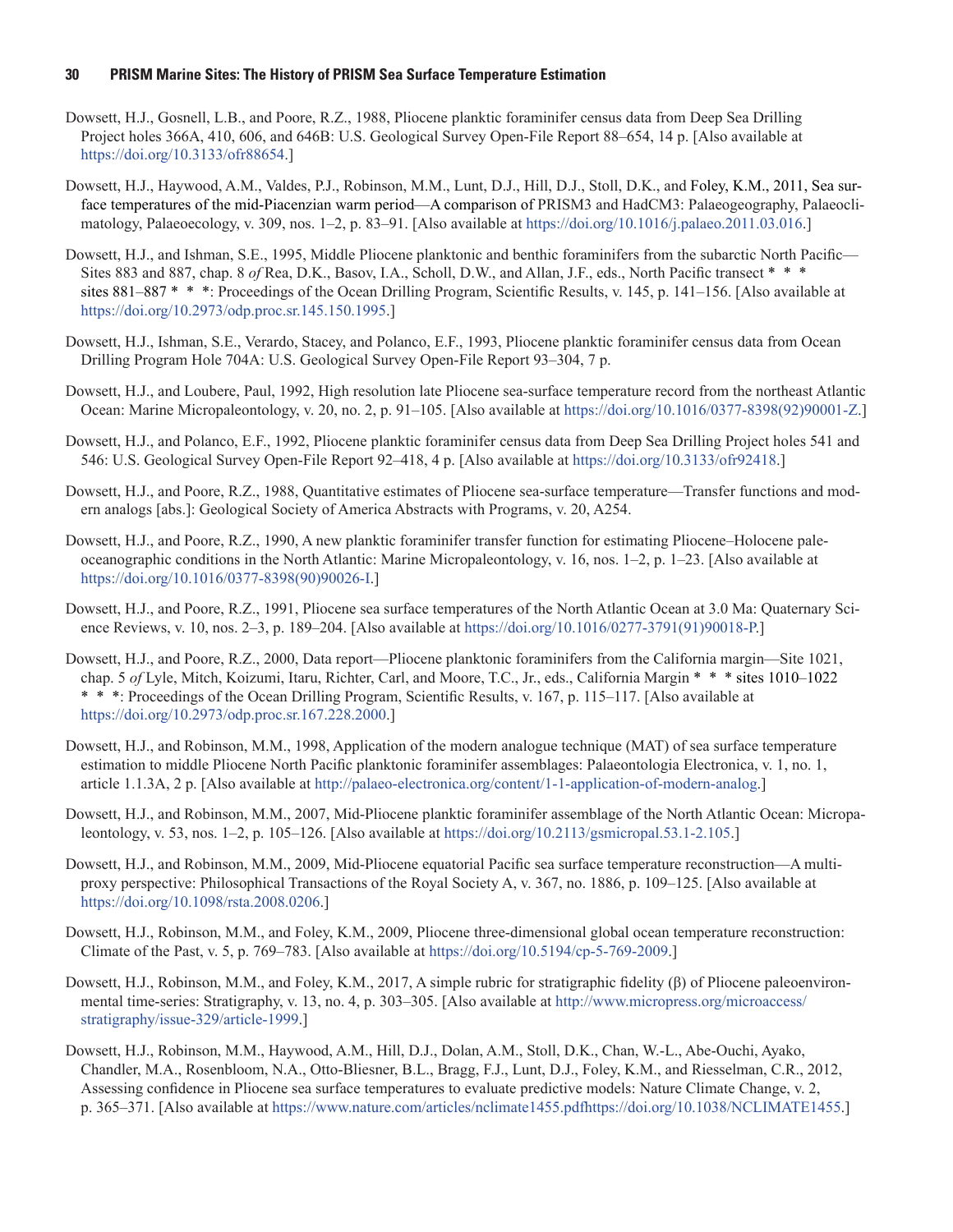- Dowsett, H.J., Robinson, M.M., Stoll, D.K., and Foley, K.M., 2010, Mid-Piacenzian mean annual sea surface temperature analysis for data-model comparisons: Stratigraphy, v. 7, nos. 2–3, p. 189–198. [Also available at [http://www.micropress.org/](http://www.micropress.org/microaccess/stratigraphy/issue-268/article-1696) [microaccess/stratigraphy/issue-268/article-1696.](http://www.micropress.org/microaccess/stratigraphy/issue-268/article-1696)]
- Dowsett, H.J., Robinson, M.M., Stoll, D.K., Foley, K.M., Johnson, A.L.A., Williams, M., and Riesselman, C.R., 2013, The PRISM (Pliocene palaeoclimate) reconstruction—Time for a paradigm shift: Philosophical Transactions of the Royal Society A, v. 371, no. 2001, 24 p. [Also available at [https://doi.org/10.1098/rsta.2012.0524.](https://doi.org/10.1098/rsta.2012.0524)]
- Dowsett, H.J., and West, S.M., 1992, Pliocene planktic foraminifer census data from Deep Sea Drilling Project hole 607 and Ocean Drilling Program hole 661A: U.S. Geological Survey Open-File Report 92–413, 4 p. [Also available at [https://doi.org/10.3133/ofr92413.](https://doi.org/10.3133/ofr92413)]
- Dowsett, H.J., and Wiggs, L.B., 1992, Planktonic foraminiferal assemblage of the Yorktown Formation, Virginia, USA: Micropaleontology, v. 38, no. 1, p. 75–86. [Also available at [https://doi.org/10.2307/1485844.](https://doi.org/10.2307/1485844)]
- Einarsson, T., and Albertsson, K.J., 1988, The glacial history of Iceland during the past three million years: Philosophical Transactions of the Royal Society of London B, v. 318, no. 1191, p. 637–644. [Also available at [https://doi.org/10.1098/](https://doi.org/10.1098/rstb.1988.0027) [rstb.1988.0027](https://doi.org/10.1098/rstb.1988.0027).]
- Eiríksson, Jón, Gudmundsson, A.I., Kristjánsson, Leó, and Gunnarsson, Karl, 1990, Palaeomagnetism of Pliocene-Pleistocene sediments and lava flows on Tjörnes and Flatey, North Iceland: Boreas, v. 19, no. 1, p. 39–55. [Also available at <https://doi.org/10.1111/j.1502-3885.1990.tb00420.x>.]
- Farrell, J.W., Clemens, S.C., and Gromet, L.P., 1995, Improved chronostratigraphic reference curve of late Neogene seawater  $87$ Sr/ $86$ Sr: Geology, v. 23, no. 5, p. 403–406. [Also available at [https://doi.org/10.1130/0091-7613\(1995\)023<0403:ICRCOL>2](https://doi.org/10.1130/0091-7613(1995)023%3C0403:ICRCOL%3E2.3.CO;2) [.3.CO;2](https://doi.org/10.1130/0091-7613(1995)023%3C0403:ICRCOL%3E2.3.CO;2).]
- Farrell, J.W., and Janecek, T.R., 1991, Late Neogene paleoceanography and paleoclimatology of the northeast Indian Ocean (site 758), chap. 15 *of* Weissel, Jeffrey, Alt, Jeffrey, Peirce, John, and Taylor, Elliott, eds., Broken Ridge and Ninetyeast Ridge \* \* \* sites 752–758 \* \* \*: Proceedings of the Ocean Drilling Program, Scientific Results, v. 121, p. 297–355. [Also available at <https://doi.org/10.2973/odp.proc.sr.121.124.1991>.]
- Fleming, R.F., and Barron, J.A., 1996, Evidence of Pliocene *Nothofagus* in Antarctica from Pliocene marine sedimentary deposits (DSDP Site 274): Marine Micropaleontology, v. 27, nos. 1–4, p. 227–236. [Also available at [https://doi.org/10.1016/0377-](https://doi.org/10.1016/0377-8398(95)00062-3) [8398\(95\)00062-3.](https://doi.org/10.1016/0377-8398(95)00062-3)]
- Foley, K.M., and Dowsett, H.J., 1992, Pliocene planktic foraminifer census data from Ocean Drilling Program holes 667 and 659A: U.S. Geological Survey Open-File Report 92–434, 8 p. [Also available at <https://doi.org/10.3133/ofr92434>.]
- Foley, K., Robinson, M., Dowsett, H.J., Poore, R.Z., Stoll, D., Polanco, E., Wiggs, L., Caballero, R., Verardo, S., Strother, S., West, S., Lutz, B., and Brown, S., 2015, A global planktic foraminifer census data set for the Pliocene ocean: National Climatic Data Center, Paleoclimatology Data web page. [Also available at [https://www.ncdc.noaa.gov/paleo-search/](https://www.ncdc.noaa.gov/paleo-search/study/19281) [study/19281](https://www.ncdc.noaa.gov/paleo-search/study/19281).]
- Gladenkov, Y.B., Barinov, K.B., Basilian, A.E., and Cronin, T.M., 1991, Stratigraphy and paleoceanography of Pliocene deposits of Karaginsky Island, eastern Kamchatka, U.S.S.R.: Quaternary Science Reviews, v. 10, nos. 2–3, p. 239–245. [Also available at [https://doi.org/10.1016/0277-3791\(91\)90022-M](https://doi.org/10.1016/0277-3791(91)90022-M).]
- Hailwood, E.A., and Clement, B.M., 1991, Magnetostratigraphy of sites 699 and 700, East Georgia Basin, chap. 19 *of* Ciesielski, P.F., Kristoffersen, Yngve, Clement, Bradford, and Moore, T.C., eds., Subantarctic South Atlantic \* \* \* sites 698–704 \* \* \*: Proceedings Ocean Drilling Program, Scientific Results, v. 114, p. 331–357. [Also available at [https://doi.org/10.2973/odp.proc.sr.114.155.1991.](https://doi.org/10.2973/odp.proc.sr.114.155.1991)]
- Hall, I.R., McCave, I.N., Shackleton, N.J., Weedon, G.P., and Harris, S.E., 2001, Intensified deep Pacific inflow and ventilation in Pleistocene glacial times: Nature, v. 412, p. 809–812. [Also available at <https://doi.org/10.1038/35090552>.]
- Harwood, D.M., Lazarus, D.B., Abelmann, A., Aubry, M.-P., Berggren, W.A., Heider, F., Inokuchi, H., Maruyama, T., McCartney, K., Wei, W., and Wise, S.W., Jr., 1992, Neogene integrated magnetobiostratigraphy of the central Kerguelen Plateau, Leg 120, chap. 57 *of* Wise, S.W., Jr., Palmer Julson, A.A., Schlich, Roland, and Thomas, Ellen, eds., Central Kerguelen Plateau \* \* \* sites 747–751 \* \* \*: Proceedings Ocean Drilling Program, Scientific Results, v. 120, p. 1031–1052. [Also available at<https://doi.org/10.2973/odp.proc.sr.120.185.1992>.]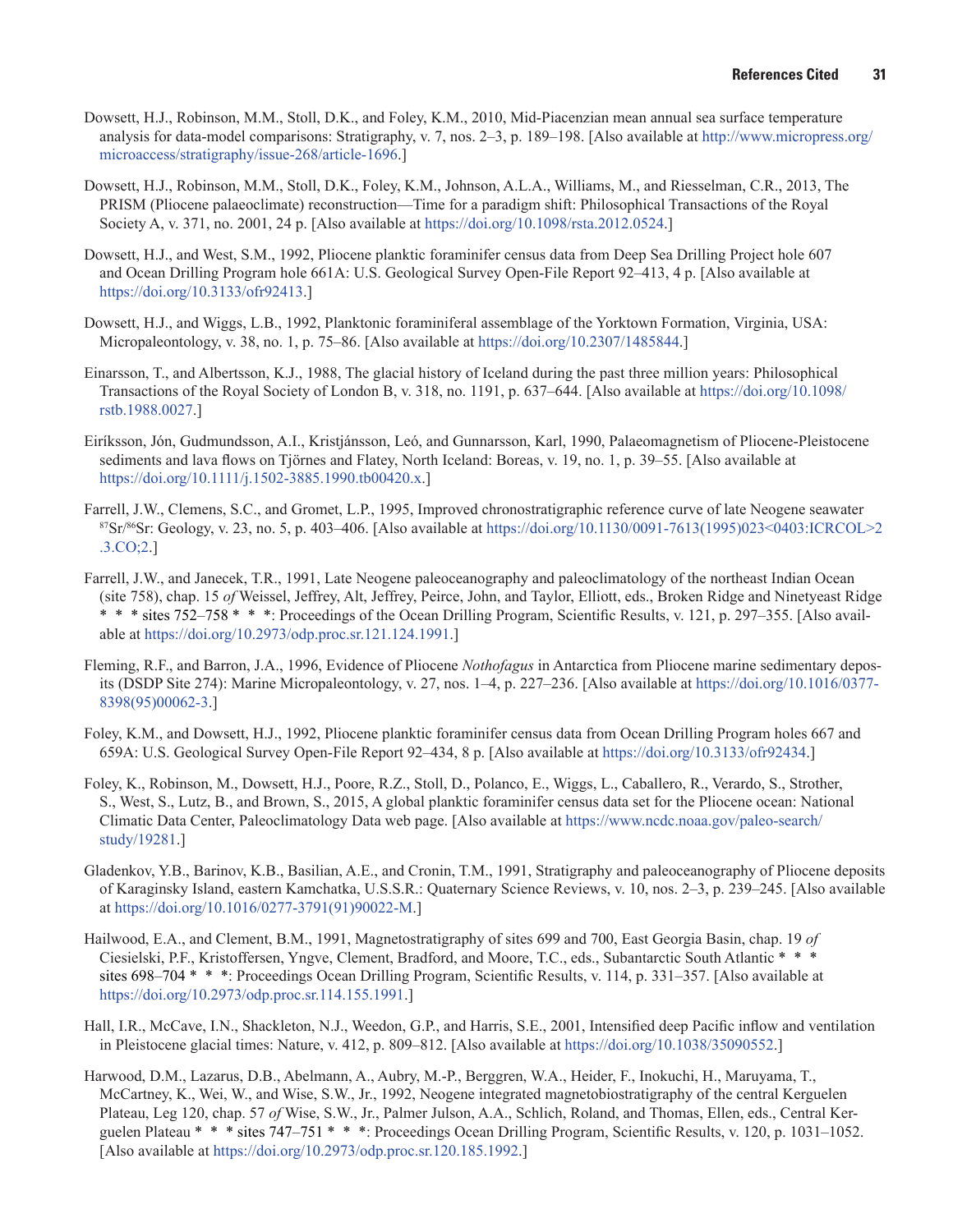- Harwood, D.M., and Maruyama, Toshiaki, 1992, Middle Eocene to Pleistocene diatom biostratigraphy of Southern Ocean sediments from the Kerguelen Plateau, Leg 120, chap. 38 *of* Wise, S.W., Jr., Palmer Julson, A.A., Schlich, Roland, and Thomas, Ellen, eds., Central Kerguelen Plateau \* \* \* sites 747–751 \* \* \*: Proceedings Ocean Drilling Program, Scientific Results, v. 120, p. 683–733. [Also available at [https://doi.org/10.2973/odp.proc.sr.120.160.1992.](https://doi.org/10.2973/odp.proc.sr.120.160.1992)]
- Hay, W.W., 1972, Probabilistic stratigraphy: Eclogae Geologicae Helvetiae, v. 65, no. 2, p. 255–266. [Also available at <https://doi.org/10.5169/seals-164090>.]
- Hays, P.E., Pisias, N.G., and Roelofs, A.K., 1989, Paleoceanography of the eastern equatorial Pacific during the Pliocene— A high-resolution radiolarian study: Paleoceanography, v. 4, no. 1, p. 57–73. [Also available at [https://doi.org/10.1029/](https://doi.org/10.1029/PA004i001p00057) [PA004i001p00057.](https://doi.org/10.1029/PA004i001p00057)]
- Haywood, A.M., Chandler, M.A., Valdes, P.J., Salzmann, Ulrich, Lunt, D.J., and Dowsett, H.J., 2009, Comparison of mid-Pliocene climate predictions produced by the HadAM3 and GCMAM3 general circulation models: Global and Planetary Change, v. 66, nos. 3–4, p. 208–224. [Also available at [https://doi.org/10.1016/j.gloplacha.2008.12.014.](https://doi.org/10.1016/j.gloplacha.2008.12.014)]
- Haywood, A.M., Dowsett, H.J., Otto-Bliesner, B., Chandler, M.A., Dolan, A.M., Hill, D.J., Lunt, D.J., Robinson, M.M., Rosenbloom, N., Salzmann, U., and Sohl, L.E., 2010, Pliocene Model Intercomparison Project (PlioMIP)—Experimental design and boundary conditions (Experiment 1): Geoscientific Model Development, v. 3, p. 227–242. [Also available at <https://doi.org/10.5194/gmd-3-227-2010>.]
- Haywood, A.M., Dowsett, H.J., Robinson, M.M., Stoll, D.K., Dolan, A.M., Lunt, D.J., Otto-Bliesner, B., and Chandler, M.A., 2011, Pliocene Model Intercomparison Project (PlioMIP) —Experimental design and boundary conditions (Experiment 2): Geoscientific Model Development, v. 4, p. 571–577. [Also available at [https://doi.org/10.5194/gmd-4-571-2011.](https://doi.org/10.5194/gmd-4-571-2011)]
- Haywood, A.M., Hill, D.J., Dolan, A.M., Otto-Bliesner, B.L., Bragg, F., Chan, W.-L., Chandler, M.A., Contoux, C., Dowsett, H.J., Jost, A., Kamae, Y., Lohmann, G., Lunt, D.J., Abe-Ouchi, A., Pickering, S.J., Ramstein, G., Rosenbloom, N.A., Salzmann, U., Sohl, L., Stepanek, C., Ueda, H., Yan, Q., and Zhang, Z., 2013, Large-scale features of Pliocene climate— Results from the Pliocene Model Intercomparison Project: Climate of the Past, v. 9, no. 1, p. 191–209. [Also available at [http://doi.org/10.5194/cpd-8-2969-2012.](http://doi.org/10.5194/cpd-8-2969-2012)]
- Haywood, A.M., and Valdes, P.J., 2004, Modeling Pliocene warmth—Contribution of atmosphere, oceans and cryosphere: Earth and Planetary Science Letters, v. 218, nos. 3–4, p. 363–377. [Also available at [https://doi.org/10.1016/S0012-821X\(03\)00685-](https://doi.org/10.1016/S0012-821X(03)00685-X) [X](https://doi.org/10.1016/S0012-821X(03)00685-X).]
- Herbert, Timothy, Dowsett, H.J., and Caballero-Gill, R.P., 2015, A new model of orbital pacing for Pliocene glaciations [abs.]: American Geophysical Union, 2015 Fall Meeting, San Francisco, Calif., December 14–18, 2015, abstract PP52A–07. [Also available at [http://abstractsearch.agu.org/meetings/2015/FM/PP52A-07.html.](http://abstractsearch.agu.org/meetings/2015/FM/PP52A-07.html)]
- Herbert, T.D., Peterson, L.C., Lawrence, K.T., and Liu, Zhonghui, 2010, Tropical ocean temperatures over the past 3.5 million years: Science, v. 328, no. 5985, p. 1530–1534. [Also available at <https://doi.org/10.1126/science.1185435>.]
- Hodell, D.A., and Ciesielski, P.F., 1991, Stable isotopic and carbonate stratigraphy of the late Pliocene and Pleistocene of hole 704A—Eastern subantarctic South Atlantic, chap. 23 *of* Ciesielski, P.F., Kristoffersen, Yngve, Clement, Bradford, and Moore, T.C., eds., Subantarctic South Atlantic \* \* \* Sites 698–704 \* \* \*: Proceedings Ocean Drilling Program, Scientific Results, v. 114, p. 409–435. [Also available at <https://doi.org/10.2973/odp.proc.sr.114.150.1991>.]
- Hodell, D.A., and Venz, Kathryn, 1992, Toward a high-resolution stable isotopic record of the Southern Ocean during the Pliocene-Pleistocene (4.8–0.8 Ma), *in* Kennett, J.P., and Warkne, D.A., eds., The Antarctic paleoenvironment—A perspective on global change—Part one: Antarctic Research Series, v. 56, p. 265–310. [Also available at [https://doi.org/10.1029/AR056.](https://doi.org/10.1029/AR056p0265)]
- Hutson, W.H., 1980, The Agulhas Current during the late Pleistocene—Analysis of modern faunal analogs: Science, v. 207, no. 4426, p. 64–66. [Also available at [https://doi.org/10.1126/science.207.4426.64.](https://doi.org/10.1126/science.207.4426.64)]
- Ikeya, Noriyuki, and Cronin, T.M., 1993, Quantitative analysis of ostracoda and water masses around Japan—Application to Pliocene and Pleistocene paleoceanography: Micropaleontology, v. 39, no. 3, p. 263–281. [Also available at <https://doi.org/10.2307/1485900>.]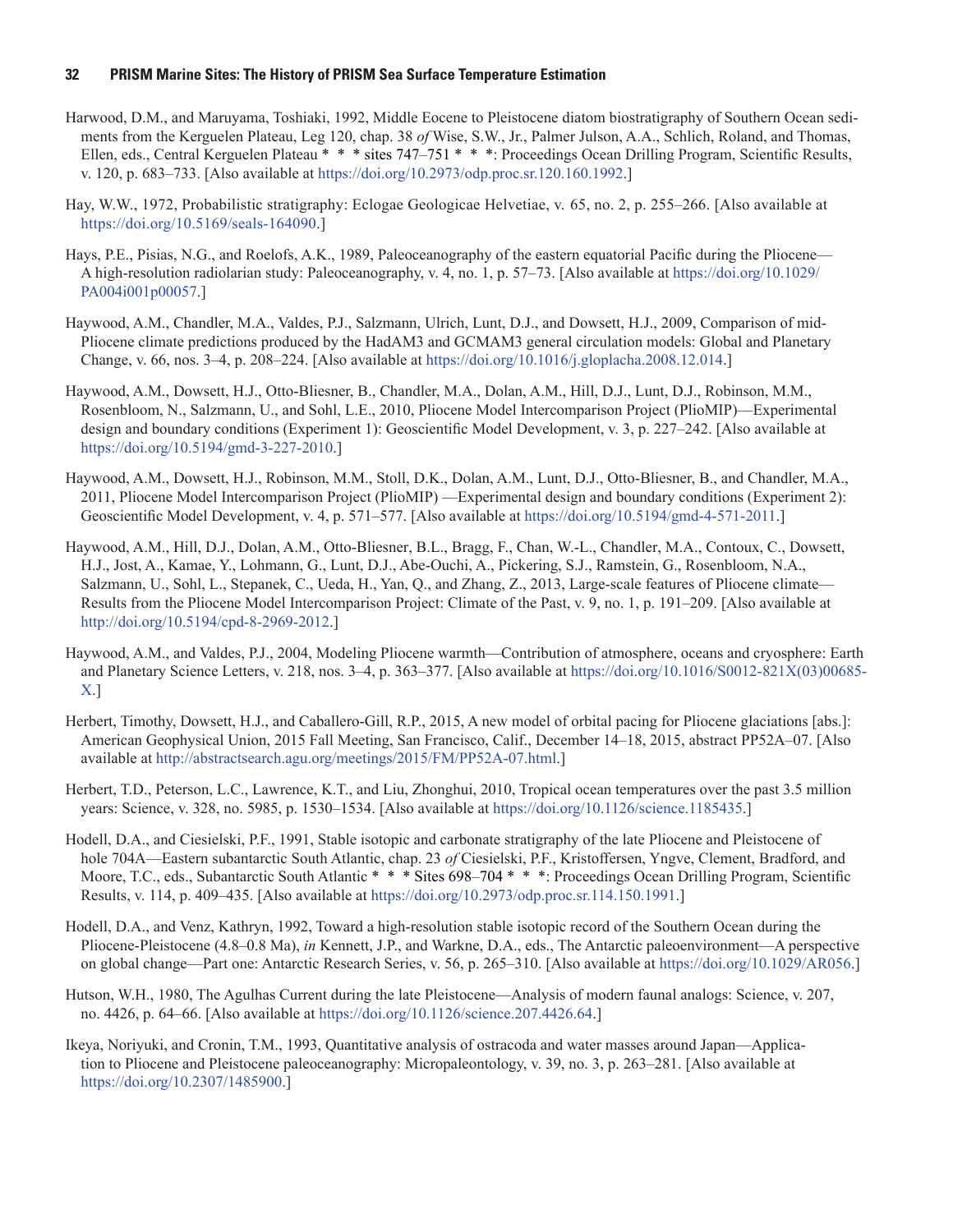- Jansen, Eystein, Mayer, L.A., Backman, Jan, Leckie, R.M., and Takayama, Toshiaki, 1993, Evolution of Pliocene climate cyclicity at hole 806B (5–2 Ma)—Oxygen isotope record, chap. 20 *of* Berger, W.H., Kroenke, L.W., Janecek, T.R., and Sliter, W.V., eds., Ontong Java Plateau \* \* \* sites 803–807 \* \* \*: Proceedings Ocean Drilling Program, Scientific Results, v. 130, p. 349–362. [Also available at <https://doi.org/10.2973/odp.proc.sr.130.028.1993>.]
- Jenkins, D.G., 1992a, Predicting extinctions of some extant planktic foraminifera: Marine Micropaleontology, v. 19, no. 3, p. 239–243. [Also available at [https://doi.org/10.1016/0377-8398\(92\)90030-N.](https://doi.org/10.1016/0377-8398(92)90030-N)]
- Jenkins, D.G., 1992b, The paleogeography, evolution and extinction of late Miocene-Pleistocene planktonic foraminifera from the southwest Pacific, in Ishizaki, Kunihiro, and Saito, Tsunemasa, eds., Centenary of Japanese micropaleontology— Contributed papers in honor of Professor Yokichi Takayanagi: Tokyo, Japan, Terra Scientific Publishing Company, p. 27–35. [Also available at [http://www.terrapub.co.jp/e-library/cjm/.](http://www.terrapub.co.jp/e-library/cjm/)]
- Jenkins, D.G., and Houghton, S.D., 1989, Late Miocene to Pleistocene planktonic foraminifers from Ocean Drilling Program site 677, Panama Basin, chap. 24 *of* Becker, Keir, Merrill, R.B., Sakai, Hitoshi, and Sancetta, C.B., eds., Costa Rica Rift \* \* \* sites 504, 677, and 768 \* \* \*: Proceedings Ocean Drilling Program, Scientific Results, v. 111, p. 289–293. [Also available at [https://doi.org/10.2973/odp.proc.sr.111.147.1989.](https://doi.org/10.2973/odp.proc.sr.111.147.1989)]
- Johnson, A.L.A., Hickson, J.A., Bird, Annemarie, Schöne, B.R., Balson, P.S., Heaton, T.H.E., and Williams, Mark, 2009, Comparative sclerochronology of modern and mid-Pliocene (c. 3.5 Ma) *Aequipecten opercularis* (Mollusca, Bivalvia)—An insight into past and future climate change in the north-east Atlantic region: Palaeogeography, Palaeoclimatology, Palaeoecology, v. 284, nos. 3–4, p. 164–179. [Also available at <https://doi.org/10.1016/j.palaeo.2009.09.022>.]
- Joyce, J.E., Tjalsma, L.R.C., and Prutzman, J.M., 1990, High-resolution planktic stable isotope record and spectral analysis for the last 5.35 M.Y.—Ocean Drilling Program site 625, northeast Gulf of Mexico: Paleoceanography, v. 5, no. 4, p. 507–529. [Also available at<http://doi.org/10.1029/PA005i004p00507>.]
- Karas, Cyrus, Nürnberg, Dirk, Tiedemann, Ralf, and Garbe-Schönberg, Dieter, 2011, Pliocene Indonesian Throughflow and Leeuwin Current dynamics—Implications for Indian Ocean polar heat flux: Paleoceanography, v. 26, no. 2, article PA2217, 9 p. [Also available at [https://doi.org/10.1029/2010PA001949.](https://doi.org/10.1029/2010PA001949)]
- Keigwin, L.D., Jr., 1982, Neogene planktonic foraminifers from Deep Sea Drilling Project sites 502 and 503, chap. 5 *of* Volume LXVIII covering Leg 68 of the cruises of the drilling vessel *Glomar Challenger*, Willemstad Curaçao, to Guayaquil, Ecuador, August–September, 1979: Initial Reports of the Deep Sea Drilling Project, v. 68, p. 269–288. [Also available at [https://doi.org/10.2973/dsdp.proc.68.105.1982.](https://doi.org/10.2973/dsdp.proc.68.105.1982)]
- Keller, Gerta, 1978, Late Neogene biostratigraphy and paleoceanography of DSDP site 310 central North Pacific and correlation with the Southwest Pacific: Marine Micropaleontology, v. 3, no. 2, p. 97–119. [Also available at [https://doi.org/10.1016/0377-](https://doi.org/10.1016/0377-8398(78)90001-4) [8398\(78\)90001-4.](https://doi.org/10.1016/0377-8398(78)90001-4)]
- Kent, D.V., and Spariosu, D.J., 1982, Magnetostratigraphy of Caribbean site 502 hydraulic piston cores, chap. 16 *of* Volume LXVIII covering Leg 68 of the cruises of the drilling vessel *Glomar Challenger*, Willemstad, Curaçao, to Guayaquil, Ecuador, August–September, 1979: Initial Reports of the Deep Sea Drilling Project, v. 68, p. 419–433. [Also available at [https://doi.org/10.2973/dsdp.proc.68.116.1982.](https://doi.org/10.2973/dsdp.proc.68.116.1982)]
- Koizumi, Itaru, 1985, Diatom biochronology for the late Cenozoic northwest Pacific: Journal of the Geologic Society of Japan, v. 91, no. 3, p. 195–211. [Also available at <https://doi.org/10.5575/geosoc.91.195>.]
- Koizumi, Itaru, and Tanimura, Yoshihiro, 1985, Neogene diatom biostratigraphy of the middle latitude western North Pacific, Deep Sea Drilling Project Leg 86, chap. 9 *of* Volume LXXXVI covering Leg 86 of the cruises of the drilling vessel *Glomar Challenger*, Honolulu, Hawaii, to Yokohama, Japan, May–June 1982: Initial Reports of the Deep Sea Drilling Project, v. 86, p. 269–300. [Also available at [https://doi.org/10.2973/dsdp.proc.86.109.1985.](https://doi.org/10.2973/dsdp.proc.86.109.1985)]
- Krantz, D.E., 1991, A chronology of Pliocene sea-level fluctuations—The U.S. Middle Atlantic Coastal Plain record: Quaternary Science Reviews, v. 10, p. 163–174. [Also available at [https://doi.org/10.1016/0277-3791\(91\)90016-N](https://doi.org/10.1016/0277-3791(91)90016-N).]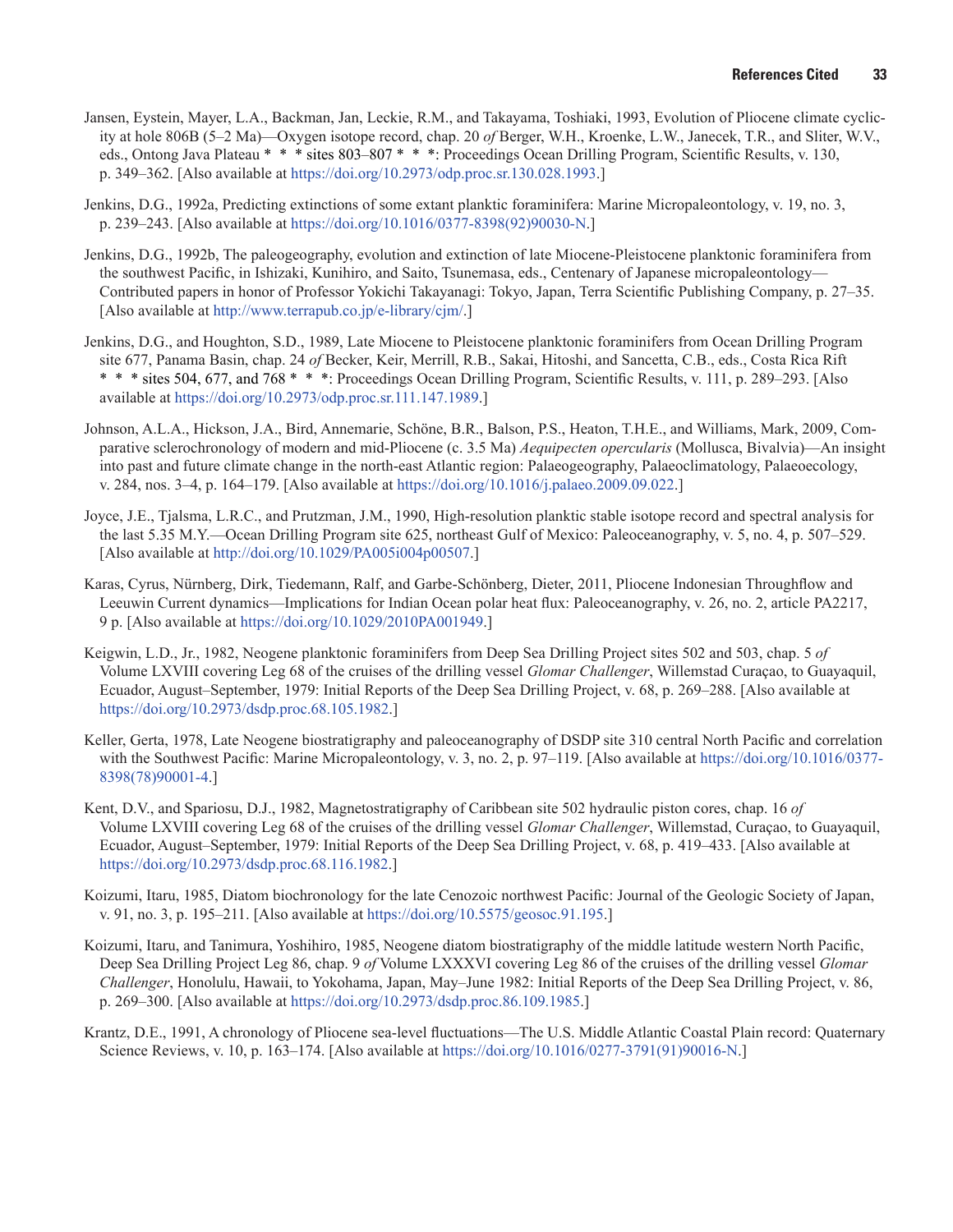- Kroon, D., Williams, T., Pirmez, C., Spezzaferri, S., Sato, T., and Wright, J.D., 2000, Coupled early Pliocene-middle Miocene bio-cyclostratigraphy of site 1006 reveals orbitally induced cyclicity patterns of Great Bahama Bank carbonate production, chap. 15 *of* Swart, P.K., Eberli, G.P., Malone, M.J., and Sarg, J.F., eds., Bahamas transect \* \* \* sites 1003–1009 \* \* \*: Proceedings of the Ocean Drilling Program, Scientific Results, v. 166, p. 155–166. [Also available at [https://doi.org/10.2973/](https://doi.org/10.2973/odp.proc.sr.166.127.2000) [odp.proc.sr.166.127.2000.](https://doi.org/10.2973/odp.proc.sr.166.127.2000)]
- Kucera, M., and Kennett, J.P., 2000, Biochronology and evolutionary implications of Late Neogene California margin planktic foraminiferal events: Marine Micropaleontology, v. 40, nos. 1–2, p. 67–81. [Also available at [https://doi.org/10.1016/S0377-](https://doi.org/10.1016/S0377-8398(00)00029-3) [8398\(00\)00029-3.](https://doi.org/10.1016/S0377-8398(00)00029-3)]
- Lacasse, Christian, and van den Bogaard, Paul, 2002, Enhanced airborne dispersal of silicic tephras during the onset of Northern Hemisphere glaciations, from 6 to 0 Ma records of explosive volcanism and climate change in the subpolar North Atlantic: Geology, v. 30, no. 7 p. 623–626. [Also available at [https://doi.org/10.1130/0091-7613\(2002\)030<0623:EADOST>2.0.CO;2](https://doi.org/10.1130/0091-7613(2002)030%3C0623:EADOST%3E2.0.CO;2).]
- Lisiecki, L.E., and Raymo, M.E., 2005, A Pliocene-Pleistocene stack of 57 globally distributed benthic δ18O records: Paleoceanography, v. 20, no. 1, p. 1–17. [Also available at [https://doi.org/10.1029/2004PA001071.](https://doi.org/10.1029/2004PA001071)]
- Loubere, Paul, and Jakiel, Richard, 1985, A sedimentological, faunal, and isotopic record of the middle-to-late Pliocene transition in the northeastern Atlantic, Deep Sea Drilling Project site 548, chap. 11 *of* Volume LXXX, Part 1 covering Leg 80 of the cruises of the drilling vessel *Glomar Challenger*, Brest, France, to Southampton, United Kingdom, June–July, 1981: Initial Reports of the Deep Sea Drilling Project, v. 80, p, 473–488. [Also available at [https://doi.org/10.2973/dsdp.proc.80.111.1985.](https://doi.org/10.2973/dsdp.proc.80.111.1985)]
- Loubere, Paul, and Moss, Kevin, 1986, Late Pliocene climatic change and the onset of Northern Hemisphere glaciation as recorded in the northeast Atlantic Ocean: Geological Society of America Bulletin, v. 97, p. 818–828. [Also available at [https://doi.org/10.1130/0016-7606\(1986\)97<818:LPCCAT>2.0.CO;2](https://doi.org/10.1130/0016-7606(1986)97%3C818:LPCCAT%3E2.0.CO;2).]
- Lunt, D.J., Haywood, A.M., Schmidt, G.A., Salzmann, Ulrich, Valdes, P.J., and Dowsett, H.J., 2010, Earth system sensitivity inferred from Pliocene modelling and data: Nature Geoscience, v. 3, p. 60–64. [Also available at [https://doi.org/10.1038/](https://doi.org/10.1038/ngeo706) [ngeo706](https://doi.org/10.1038/ngeo706).]
- Lutz, B.P., 2011a, Late Neogene paleoceanography of the low-latitude Northern Hemisphere—Implications for climate and ocean circulation in a warmer world: Carbondale, Southern Illinois University, Ph.D. dissertation, 201 p.
- Lutz, B.P., 2011b, Shifts in North Atlantic planktic foraminifer biogeography and subtropical gyre circulation during the mid-Piacenzian warm period: Marine Micropaleontology, v. 80, nos. 3–4, p. 125–149. [Also available at [https://doi.org/10.1016/](https://doi.org/10.1016/j.marmicro.2011.06.006) [j.marmicro.2011.06.006](https://doi.org/10.1016/j.marmicro.2011.06.006).]
- Ma'alouleh, Kayed, and Moullade, Michel, 1986, Biostratigraphic and paleoenvironmental study of Neogene and Quaternary planktonic foraminifers from the lower continental rise of the New Jersey margin (western North Atlantic), Deep Sea Drilling Project Leg 93, site 603, chap. 7 *of* Volume XCIII, Part 1 covering Leg 93 of the cruises of the drilling vessel *Glomar Challenger*, Norfolk, Virginia, to Norfolk, Virginia, May–June, 1983: Initial Reports of the Deep Sea Drilling Project, v. 93, p. 481–491. [Also available at [https://doi.org/10.2973/dsdp.proc.93.107.1987.](https://doi.org/10.2973/dsdp.proc.93.107.1987)]
- Masson-Delmotte, Valérie, Schulz, Michael, Abe-Ouchi, Ayako, Beer, Jürg, Ganopolski, Andrey, González Rouco, J.F., Jansen, Eystein, Lambeck, Kurt, Luterbacher, Jürg, Naish, Tim, Osborn, Timothy, Otto-Bliesner, Bette, Quinn, Terrence, Ramesh, Rengaswamy, Rojas, Maisa, Shao, XueMei, and Timmermann, Axel, 2013, Information from paleoclimate archives, chap. 5 *of* Stocker, T.F., Qin, Dahe, Plattner, G.-K., Tignor, M.M.B., Allen, S.K., Boschung, Judith, Nauels, Alexander, Xia, Yu, Bex, Vincent, and Midgley, P.M., eds., Climate change 2013—The physical science basis, Contribution of Working Group I to the Fifth Assessment Report of the Intergovernmental Panel on Climate Change: Cambridge, United Kingdom, Cambridge University Press, p. 383–464. [Also available at [http://www.ipcc.ch/report/ar5/wg1/.\]](http://www.ipcc.ch/report/ar5/wg1/)
- Mastrandrea, M.D., Field, C.B., Stocker, T.F., Edenhofer, Ottmar, Ebi, K.L., Frame, D.J., Held, Hermann, Kriegler, Elmar, Mach, K.J., Matschoss, P.R., Plattner, G.-K., Yohe, G.W., and Zwiers, F.W., 2010, Guidance note for lead authors of the IPCC Fifth Assessment Report on consistent treatment of uncertainties: Intergovernmental Panel on Climate Change, 4 p. [Also available at [https://www.ipcc.ch/pdf/supporting-material/uncertainty-guidance-note.pdf.](https://www.ipcc.ch/pdf/supporting-material/uncertainty-guidance-note.pdf)]
- Matthews, J.V., Jr., and Ovenden, L.E., 1990, Late Tertiary plant macrofossils from localities in Arctic/Subarctic North America—A review of the data: Arctic, v. 43, no. 4, p. 364–392. [Also available at <http://www.jstor.org/stable/40510961>.]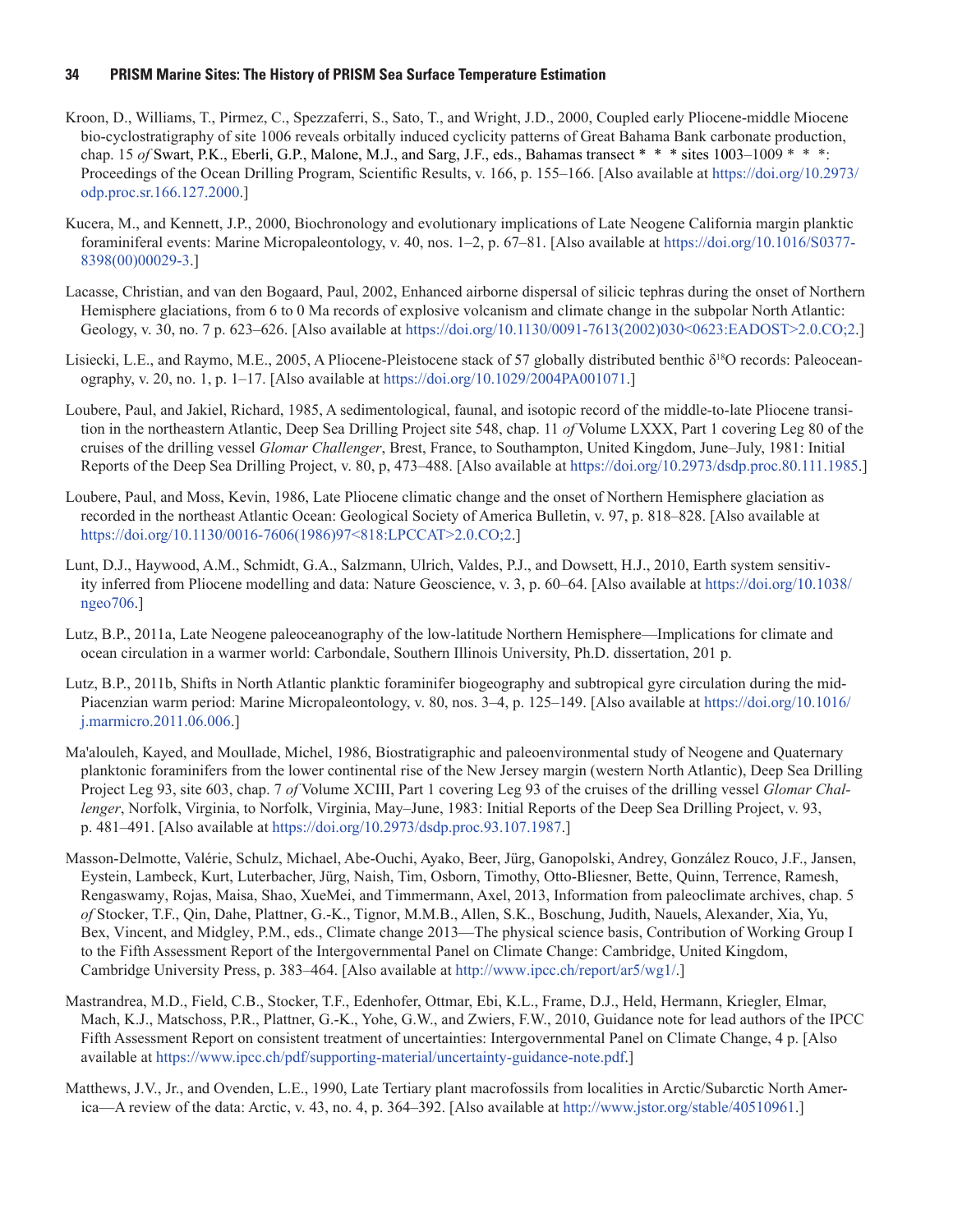- Mattingsdal, Rune, Knies, Jochen, Andreassen, Karin, Fabian, Karl, Husum, Katrine, Grøsfjeld, Kari, and De Schepper, Stijn, 2014, A new 6 Myr stratigraphic framework for the Atlantic–Arctic Gateway: Quaternary Science Reviews, v. 92, p. 170–178. [Also available at [https://doi.org/10.1016/j.quascirev.2013.08.022.](https://doi.org/10.1016/j.quascirev.2013.08.022)]
- Miller, K.G., Wright, J.D., Browning, J.V., Kulpecz, Andrew, Kominz, Michelle, Naish, T.R., Cramer, B.S., Rosenthal, Yair, Peltier, W.R., and Sosdian, Sindia, 2012, The high tide of the warm Pliocene—Implications of global sea level for Antarctic deglaciation: Geology, v. 40, no. 5, p. 407–410. [Also available at [https://doi.org/10.1130/G32869.1.](https://doi.org/10.1130/G32869.1)]
- Müller, Carla, 1985, Biostratigraphic and paleoenvironmental interpretation of the Goban Spur region based on a study of calcareous nannoplankton, chap. 17 *of* Volume LXXX, Part 1 covering Leg 80 of the cruises of the drilling vessel *Glomar Challenger*, Brest, France, to Southampton, United Kingdom, June–July, 1981: Initial Reports of the Deep Sea Drilling Project, v. 80, p. 573–599. [Also available at [https://doi.org/10.2973/dsdp.proc.80.117.1985.](https://doi.org/10.2973/dsdp.proc.80.117.1985)]
- Muza, J.P., Wise, S.W., Jr., and Covington, J.M., 1986, Neogene calcareous nannofossils from Deep Sea Drilling Project site 603, lower continental rise, western North Atlantic—Biostratigraphy and correlations with magnetic and seismic stratigraphy, chap. 15 *of* Volume XCIII, Part 1 covering Leg 93 of the cruises of the drilling vessel *Glomar Challenger*, Norfolk, Virginia, to Norfolk, Virginia, May–June, 1983: Initial Reports of the Deep Sea Drilling Project, v. 93, p. 593–616. [Also available at [https://doi.org/10.2973/dsdp.proc.93.115.1987.](https://doi.org/10.2973/dsdp.proc.93.115.1987)]
- Myhre, A.M., Thiede, J., Firth, J.V., Ahagon, Naokazu, Black, K.S., Bloemendal, Jan, Brass, G.W., Bristow, J.F., Chow, Nancy, Cremer, Michel, Davis, Linda, Flower, Benjamin, Fronval, Torben, Hood, Julie, Hull, Donna, Koç, Nalan, Larsen, Birger, Lyle, M.W., McManus, Jerry, O'Connell, Suzanne, Osterman, Lisa Ellen, Rack, F.R., Sato, Tokiyuki, Scherer, R.P., Spiegler, Dorothee, Stein, Ruediger, Tadross, Mark, Wells, Stephen, Williamson, David, Witte, Bill, and Wolf-Welling, Thomas, 1995, North Atlantic–Arctic Gateways \* \* \* sites 907–913 \* \* \*: Proceedings of the Ocean Drilling Program, Initial Reports, v. 151. [Also available at [https://doi.org/10.2973/odp.proc.ir.151.1995.](https://doi.org/10.2973/odp.proc.ir.151.1995)]
- Naish, T.R., Abbott, S.T., Alloway, B.V., Beu, A.G., Carter, R.M., Edwards, A.R., Journeaux, T.D., Kampa, P.J.J., Pillans, B.J., Saul, Gordon, and Woolfe, K.J., 1998, Astronomical calibration of a Southern Hemisphere Plio-Pleistocene reference section, Wanganui Basin, New Zealand: Quaternary Science Reviews, v. 17, no. 8, p. 695–710. [Also available at [https://doi.org/10.1016/S0277-3791\(97\)00075-9](https://doi.org/10.1016/S0277-3791(97)00075-9).]
- Naish, T., Powell, R., Levy, R., Wilson, G., Scherer, R., Talarico, F., Krissek, L., Niessen, F., Pompilio, M., Wilson, T., Carter, L., DeConto, R., Huybers, P., McKay, R., Pollard, D., Ross, J., Winter, D., Barrett, P., Browne, G., Cody, R., Cowan, E., Crampton, J., Dunbar, G., Dunbar, N., Florindo, F., Gebhardt, C., Graham, I., Hannah, M., Hansaraj, D., Harwood, D., Helling, D., Henrys, S., Hinnov, L., Kuhn, G., Kyle, P., Läufer, A., Maffioli, P., Magens, D., Mandernack, K., McIntosh, W., Millan, C., Morin, R., Ohneiser, C., Paulsen, T., Persico, D., Raine, I., Reed, J., Riesselman, C., Sagnotti, L., Schmitt, D., Sjunneskog, C., Strong, P., Taviani, M., Vogel, S., Wilch, T., and Williams, T., 2009, Obliquity-paced Pliocene West Antarctic ice sheet oscillations: Nature, v. 458, p. 322–328. [Also available at [https://doi.org/10.1038/nature07867.](https://doi.org/10.1038/nature07867)]
- Polanco, Emerson, and Dowsett, Harry, 1993, Pliocene planktic foraminifer census data from Deep Sea Drilling Project hole 463 and Ocean Drilling Program hole 769B: U.S. Geological Survey Open-File Report 93–308, 6 p. [Also available at [https://doi.org/10.3133/ofr93308.](https://doi.org/10.3133/ofr93308)]
- Poore, R.Z., 1978, Oligocene through Quaternary planktonic foraminiferal biostratigraphy of the North Atlantic—DSDP Leg 49, chap. 15 *of* Volume XLIX covering Leg 49 of the cruises of the drilling vessel *Glomar Challenger*, Aberdeen, Scotland, to Funchal, Madeira, July–September 1976: Initial Reports of the Deep Sea Drilling Project, v. 49, p. 447–517. [Also available at [https://doi.org/10.2973/dsdp.proc.49.115.1979.](https://doi.org/10.2973/dsdp.proc.49.115.1979)]
- Poore, R.Z., 1991, Pliocene planktic foraminifer census data from Deep Sea Drilling Project hole 603C: U.S. Geological Survey Open-File Report 91–309, 7 p. [Also available at <https://doi.org/10.3133/ofr91309>.]
- Poore, R.Z., 1999, Mid-Pliocene planktic foraminifers and environmental estimates from northeastern Pacific Deep Sea Drilling Project site 36, *in* Wrenn, J.H., Suc, J.-P., and Leroy, S.A.G., eds., The Pliocene—Time of change: Dallas, Tex., American Association of Stratigraphic Palynologists Foundation, p. 199–208.
- Poore, R.Z., and Gosnell, L.B., 1990, Quantitative planktic foraminifer record from Caribbean DSDP Site 502—3 to 2 Ma: Eos Transactions American Geophysical Union, v. 71, no. 43, p. 1383.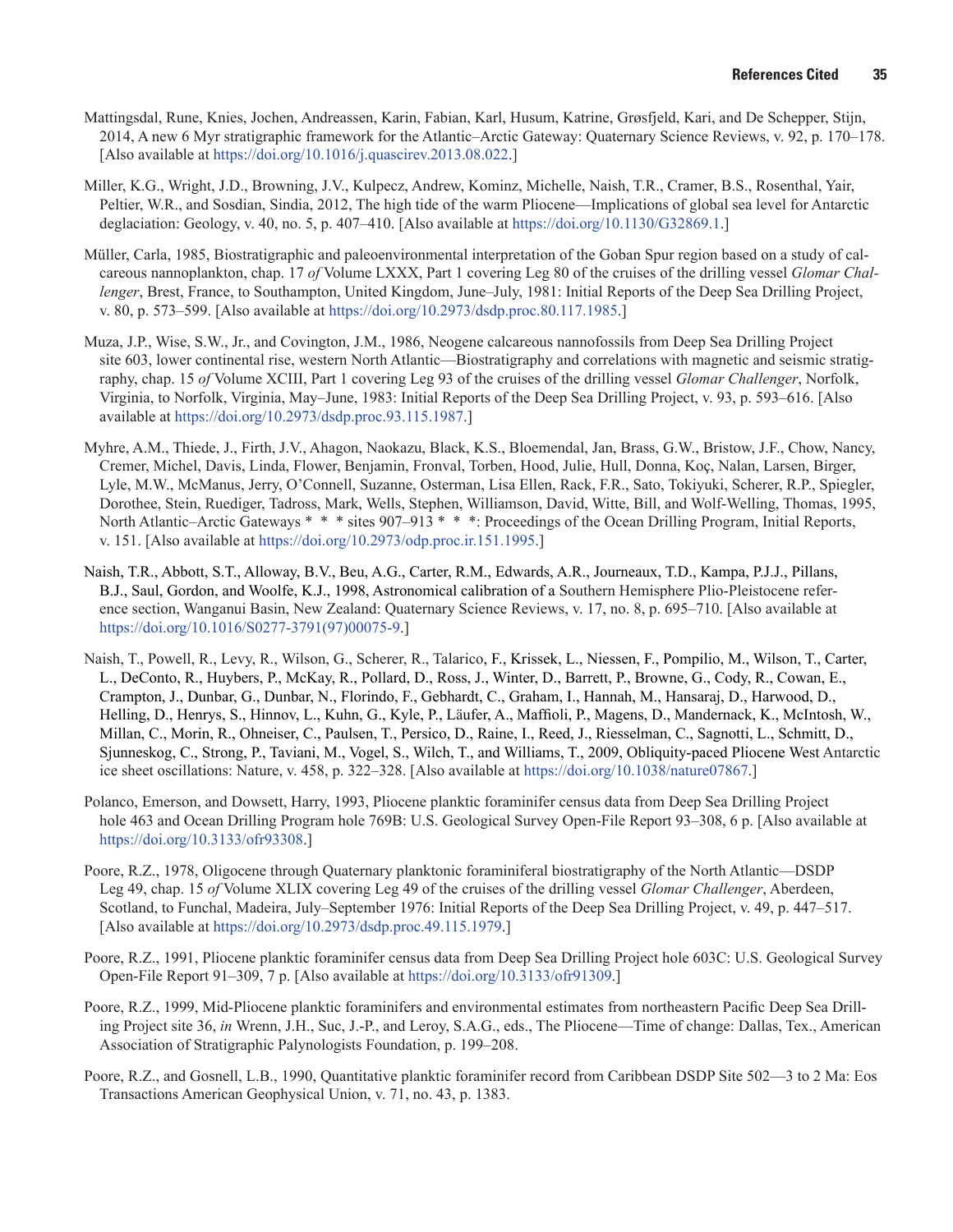- Poore, R.Z., Steinmetz, J.C., and Schrader, H.-J., 1978, Biostratigraphic summary of DSDP Leg 49, chap. 39 *of* Volume XLIX covering Leg 49 of the cruises of the drilling vessel *Glomar Challenger*, Aberdeen, Scotland, to Funchal, Madeira, July–September 1976: Initial Reports of the Deep Sea Drilling Project, v. 49, p. 851–858. [Also available at [https://doi.org/](https://doi.org/10.2973/dsdp.proc.49.139.1979) [10.2973/dsdp.proc.49.139.1979.](https://doi.org/10.2973/dsdp.proc.49.139.1979)]
- PRISM Project Members, 1996, Pliocene planktic foraminiferal census data from 19 core sites in the North Atlantic region: U.S. Geological Survey Open-File Report 96–669, 8 p. [Also available at <https://pubs.usgs.gov/of/1996/of96-669/>.]
- Pujol, Claude, and Duprat, Josette, 1985, Quaternary and Pliocene planktonic foraminifers of the northeastern Atlantic (Goban Spur), Deep Sea Drilling Project Leg 80, chap. 25 *of* Volume LXXX, Part 1 covering Leg 80 of the cruises of the drilling vessel *Glomar Challenger*, Brest, France, to Southampton, United Kingdom, June–July, 1981: Initial Reports of the Deep Sea Drilling Project, v. 80, p. 683–723. [Also available at [https://doi.org/10.2973/dsdp.proc.80.125.1985.](https://doi.org/10.2973/dsdp.proc.80.125.1985)]
- Ravelo, A.C., Andreasen, D.H., Lyle, Mitchell, Olivarez Lyle, Annette, and Wara, M.W., 2004, Regional climate shifts caused by gradual global cooling in the Pliocene epoch: Nature, v. 429, no. 6989, p. 263–267. [Also available at [http://doi.org/10.1038/](http://doi.org/10.1038/nature02567) [nature02567.](http://doi.org/10.1038/nature02567)]
- Raymo, M.E., Hearty, P., DeConto, R., O'Leary, M., Dowsett, H.J., Robinson, M.M., and Mitrovica, J.X., 2009, PLIOMAX— Pliocene maximum sea level project: PAGES News, v. 17, no. 2, p. 58–59. [Also available at [http://www.pages-igbp.org/](http://www.pages-igbp.org/download/docs/newsletter/2009-2/Special_section/science_highlights/Maureen_2009-2(58-59).pdf) [download/docs/newsletter/2009-2/Special\\_section/science\\_highlights/Maureen\\_2009-2\(58-59\).pdf.](http://www.pages-igbp.org/download/docs/newsletter/2009-2/Special_section/science_highlights/Maureen_2009-2(58-59).pdf)]
- Raymo, M.E., Ruddiman, W.F., Backman, J., Clement, B.M., and Martinson, D.G., 1989, Late Pliocene variation in Northern Hemisphere ice sheets and North Atlantic deep water circulation: Paleoceanography, v. 4, no. 4, p. 413–446. [Also available at [https://doi.org/10.1029/PA004i004p00413.](https://doi.org/10.1029/PA004i004p00413)]
- Riesselman, C.R., and Dunbar, R.B., 2013, Diatom evidence for the onset of Pliocene cooling from AND-1B, McMurdo Sound, Antarctica: Palaeogeography, Palaeoclimatology, Palaeoecology, v. 369, p. 136–153. [Also available at <https://doi.org/10.1016/j.palaeo.2012.10.014>.]
- Rio, Domenico, Fornaciari, Eliana, and Raffi, Isabella, 1990, Late Oligocene through early Pleistocene calcareous nannofossils from western equatorial Indian Ocean (Leg 115), chap. 15 *of* Duncan, R.A., Backman, Jan, Dunbar, R.B., and Peterson, L.C., eds., Mascarene Plateau \* \* \* sites 705–716 \* \* \*: Proceedings of the Ocean Drilling Program, Scientific Results, v. 115, p. 175–235. [Also available at [https://doi.org/10.2973/odp.proc.sr.115.152.1990.](https://doi.org/10.2973/odp.proc.sr.115.152.1990)]
- Robinson, Marci, Caballero, Rocio, Pohlman, Emily, Herbert, Timothy, Peck, Victoria, and Dowsett, Harry, 2008, Mid-Pliocene planktic foraminifer census data and alkenone unsaturation indices from Ocean Drilling Program hole 677A: U.S. Geological Survey Data Series 353, accessed June 12, 2008, at [https://pubs.usgs.gov/ds/353/.](https://pubs.usgs.gov/ds/353/)
- Robinson, M.M., 2009, New quantitative evidence of extreme warmth in the Pliocene Arctic: Stratigraphy, v. 6, no. 4, p. 265–275. [Also available at [http://www.micropress.org/micropen2/articles/1/6/30832\\_articles\\_article\\_file\\_1651.pdf](http://www.micropress.org/micropen2/articles/1/6/30832_articles_article_file_1651.pdf).]
- Robinson, M.M., and Dowsett, H.J., 1996, Pliocene planktic foraminifer census data from DSDP site 592, southwest Pacific Ocean: U.S. Geological Survey Open-File Report 96–544, 6 p. [Also available at [https://doi.org/10.3133/ofr96544.](https://doi.org/10.3133/ofr96544)]
- Robinson, M.M., Dowsett, H.J., Dwyer, G.S., and Lawrence, K.T., 2008, Reevaluation of mid-Pliocene North Atlantic sea surface temperatures: Paleoceanography, v. 23, no. 3, article PA3213, 9 p. [Also available at [https://doi.org/](https://doi.org/10.1029/2008PA001608) [10.1029/2008PA001608](https://doi.org/10.1029/2008PA001608).]
- Robinson, M.M., Dowsett, H.J., and Stoll, D.K., 2018, Sea surface temperature estimates for the mid-Piacenzian Indian Ocean— Ocean Drilling Program sites 709, 716, 722, 754, 757, 758 and 763: U.S. Geological Survey Open-File Report 2017–1158, 14 p., accessed January 30, 2018, at https://doi.org/10.3133/ofr20171158.
- Robinson, M.M., Valdes, P.J., Haywood, A.M., Dowsett, H.J., Hill, D.J., and Jones, S.M., 2011, Bathymetric controls on Pliocene North Atlantic and Arctic sea surface temperature and deepwater production: Palaeogeography, Palaeoclimatology, Palaeoecology, v. 309, nos. 1–2, p. 92–97. [Also available at [https://doi.org/10.1016/j.palaeo.2011.01.004.](https://doi.org/10.1016/j.palaeo.2011.01.004)]
- Sabaa, A.T., Sikes, E.L., Hayward, B.W., and Howard, W.R., 2004, Pliocene sea surface temperature changes in ODP site 1125, Chatham Rise, east of New Zealand: Marine Geology, v. 205, nos. 1–4, p. 113–125. [Also available at [https://doi.org/10.1016/](https://doi.org/10.1016/S0025-3227(04)00020-9) [S0025-3227\(04\)00020-9.](https://doi.org/10.1016/S0025-3227(04)00020-9)]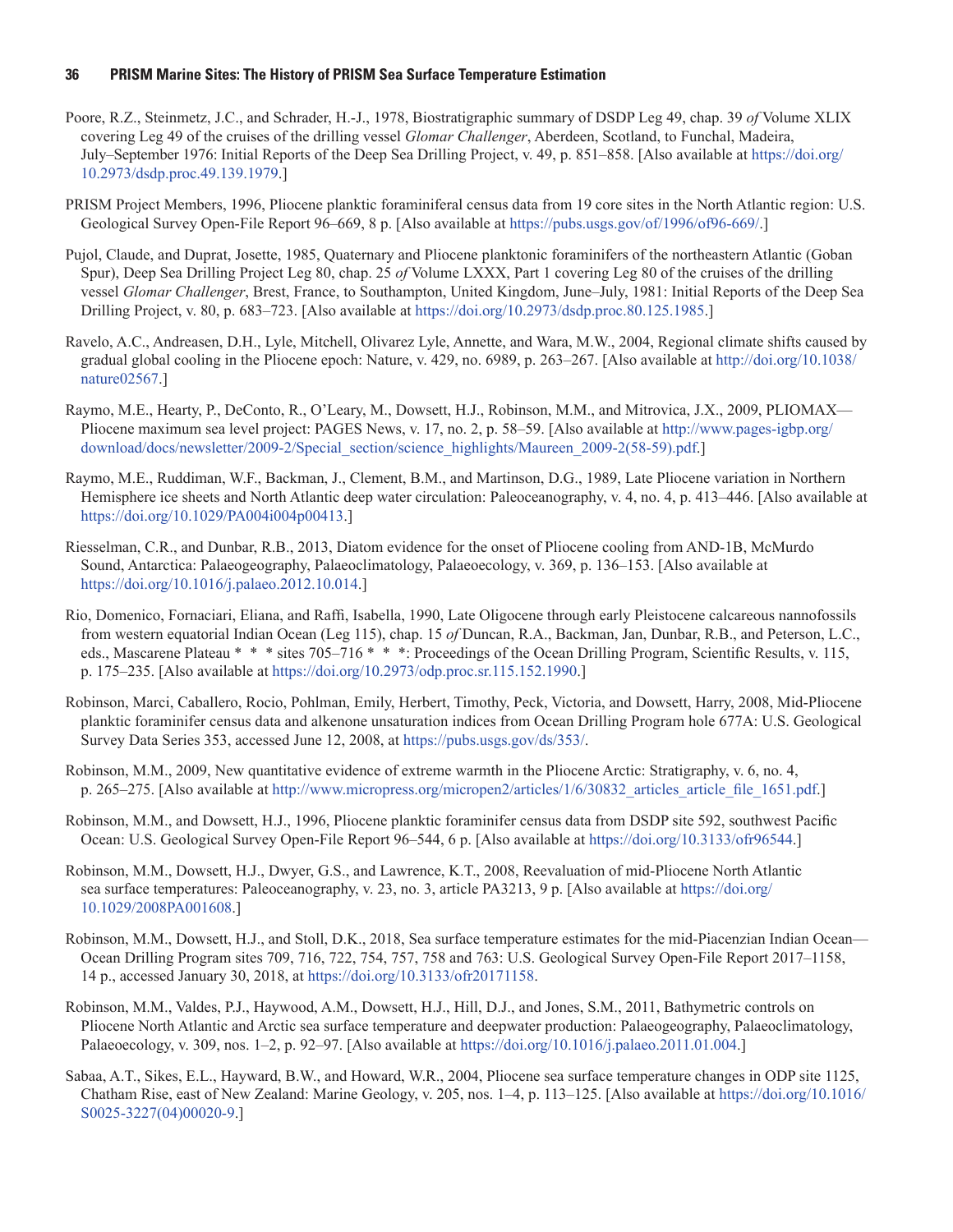- Sancetta, Constance, and Silvestri, ShayMaria, 1986, Pliocene-Pleistocene evolution of the North Pacific Ocean-Atmosphere system, interpreted from fossil diatoms: Paleoceanography, v. 1, no. 2, p. 163–180. [Also available at [https://doi.org/10.1029/](https://doi.org/10.1029/PA001i002p00163) [PA001i002p00163.](https://doi.org/10.1029/PA001i002p00163)]
- Sato, Tokiyuki, and Kameo, Koji, 1996, Pliocene to Quaternary calcareous nannofossil biostratigraphy of the Arctic Ocean, with reference to late Pliocene glaciation, chap. 3 *of* Thiede, Jörn, Myhre, A.M., Firth, J.V., Johnson, G.L., and Ruddiman, W.F., eds., North Atlantic–Arctic Gateways \* \* \* sites 907–913 \* \* \*: Proceedings of the Ocean Drilling Program, Scientific Results, v. 151, p. 39–59. [Also available at [https://doi.org/10.2973/odp.proc.sr.151.112.1996.](https://doi.org/10.2973/odp.proc.sr.151.112.1996)]
- Shackleton, N.J., Crowhurst, S., Hagelberg, T., Pisias, N.G., and Schneider, D.A., 1995, A new late Neogene time scale— Application to Leg 138 sites, chap. 43 *of* Mayer, L.A., Pisias, N.G., Palmer-Julson, Amanda, and van Andel, T.H., eds., Eastern equatorial Pacific \* \* \* sites 844–854 \* \* \*: Proceedings of the Ocean Drilling Program, Scientific Results, v. 138, p. 73–101. [Also available at <https://doi.org/10.2973/odp.proc.sr.138.106.1995>.]
- Shackleton, N.J., and Hall, M.A., 1990, Pliocene oxygen isotope stratigraphy of hole 709C, chap. 28 *of* Duncan, R.A., Backman, Jan, Dunbar, R.B., and Peterson, L.C., eds., Mascarene Plateau \* \* \* sites 705–716 \* \* \*: Proceedings of the Ocean Drilling Program, Scientific Results, v. 115, p. 529–538. [Also available at <https://doi.org/10.2973/odp.proc.sr.115.174.1990>.]
- Shipboard Scientific Party, 1972, Site 111, chap. 3 *of* Volume XII covering Leg 12 of the cruises of the drilling vessel *Glomar Challenger*, Boston, Massachusetts, to Lisbon, Portugal, June–August 1970: Initial Reports of the Deep Sea Drilling Project, v. 12, p. 33–159. [Also available at <https://doi.org/10.2973/dsdp.proc.12.103.1972>.]
- Shipboard Scientific Party, 1983, Site 606, chap. 2 *of* Volume XCIV, Part 1 covering Leg 94 of the cruises of the drilling vessel *Glomar Challenger*, Norfolk, Virginia, to St. John's, Newfoundland, June–August 1983: Initial Reports of the Deep Sea Drilling Project, v. 94, p. 763–793. [Also available at [https://doi.org/10.2973/dsdp.proc.94.102.1987.](https://doi.org/10.2973/dsdp.proc.94.102.1987)]
- Shipboard Scientific Party, 1984, Site 546, chap. 4 *of* Volume LXXIX covering Leg 79 of the cruises of the drilling vessel *Glomar Challenger*, Las Palmas, Grand Canary Island, to Brest, France, April–May 1981: Initial Reports of the Deep Sea Drilling Project, v. 79, p. 179–221. [Also available at [https://doi.org/10.2973/dsdp.proc.79.104.1984.](https://doi.org/10.2973/dsdp.proc.79.104.1984)]
- Shipboard Scientific Party, 1988a, Site 672, chap. 5 *of* Barbados Ridge \* \* \* sites 671–676 \* \* \*: Proceedings of the [Ocean Drilling Program, Initial Reports \(Pt. A\), v. 110, p. 205–310. \[Also available at](https://doi.org/10.2973/odp.proc.ir.110.106.1988) https://doi.org/10.2973/odp.proc. ir.110.106.1988.]
- Shipboard Scientific Party, 1988b, Site 709, chap. 7 *of* Mascarene Plateau \* \* \* sites 705–716 \* \* \*: Proceedings of the Ocean Drilling Program, Initial Reports, v. 115, p. 459–588. [Also available at [https://doi.org/10.2973/odp.proc.ir.115.108.1988.](https://doi.org/10.2973/odp.proc.ir.115.108.1988)]
- Shipboard Scientific Party, 1988c, Site 716, chap. 13 *of* Mascarene Plateau \* \* \* sites 705–716 \* \* \*: Proceedings of the Ocean Drilling Program, Initial Reports, v. 115, p. 1005–1073. [Also available at [https://doi.org/10.2973/odp.proc.](https://doi.org/10.2973/odp.proc.ir.115.114.1988) [ir.115.114.1988](https://doi.org/10.2973/odp.proc.ir.115.114.1988).]
- Shipboard Scientific Party, 1988d, Sites 677 and 678, chap. 4 *of* Costa Rica Rift \* \* \* sites 504, 677, 678 \* \* \*: Proceedings of the Ocean Drilling Program, Initial Reports (Pt. A), v. 111, p. 253–346. [Also available at [https://doi.org/10.2973/odp.proc.](https://doi.org/10.2973/odp.proc.ir.111.104.1988) [ir.111.104.1988](https://doi.org/10.2973/odp.proc.ir.111.104.1988).]
- Shipboard Scientific Party, 1989a, Site 722, chap. 10 *of* Oman Margin/Neogene package \* \* \* sites 720–731 \* \* \*: Proceedings of the Ocean Drilling Program, Initial Reports, v. 117, p. 255–317. [Also available at [https://doi.org/10.2973/odp.proc.](https://doi.org/10.2973/odp.proc.ir.117.107.1989) [ir.117.107.1989.](https://doi.org/10.2973/odp.proc.ir.117.107.1989)]
- Shipboard Scientific Party, 1989b, Site 754, chap. 8 *of* Broken Ridge and Ninetyeast Ridge \* \* \* sites 752–758 \* \* \*: Proceedings of the Ocean Drilling Program, Initial Reports, v. 121, p. 191–236. [Also available at [https://doi.org/10.2973/odp.](https://doi.org/10.2973/odp.proc.ir.121.108.1989) [proc.ir.121.108.1989](https://doi.org/10.2973/odp.proc.ir.121.108.1989).]
- Shipboard Scientific Party, 1989c, Site 757, chap. 11 *of* Broken Ridge and Ninetyeast Ridge \* \* \* sites 752–758 \* \* \*: Proceedings of the Ocean Drilling Program, Initial Reports, v. 121, p. 305–358. [Also available at [https://doi.org/10.2973/odp.](https://doi.org/10.2973/odp.proc.ir.121.111.1989) [proc.ir.121.111.1989.](https://doi.org/10.2973/odp.proc.ir.121.111.1989)]
- Shipboard Scientific Party, 1989d, Site 758, chap. 12 *of* Broken Ridge and Ninetyeast Ridge \* \* \* sites 752–758 \* \* \*: Proceedings of the Ocean Drilling Program, Initial Reports, v. 121, p. 359–453. [Also available at [https://doi.org/10.2973/odp.](https://doi.org/10.2973/odp.proc.ir.121.112.1989) [proc.ir.121.112.1989.](https://doi.org/10.2973/odp.proc.ir.121.112.1989)]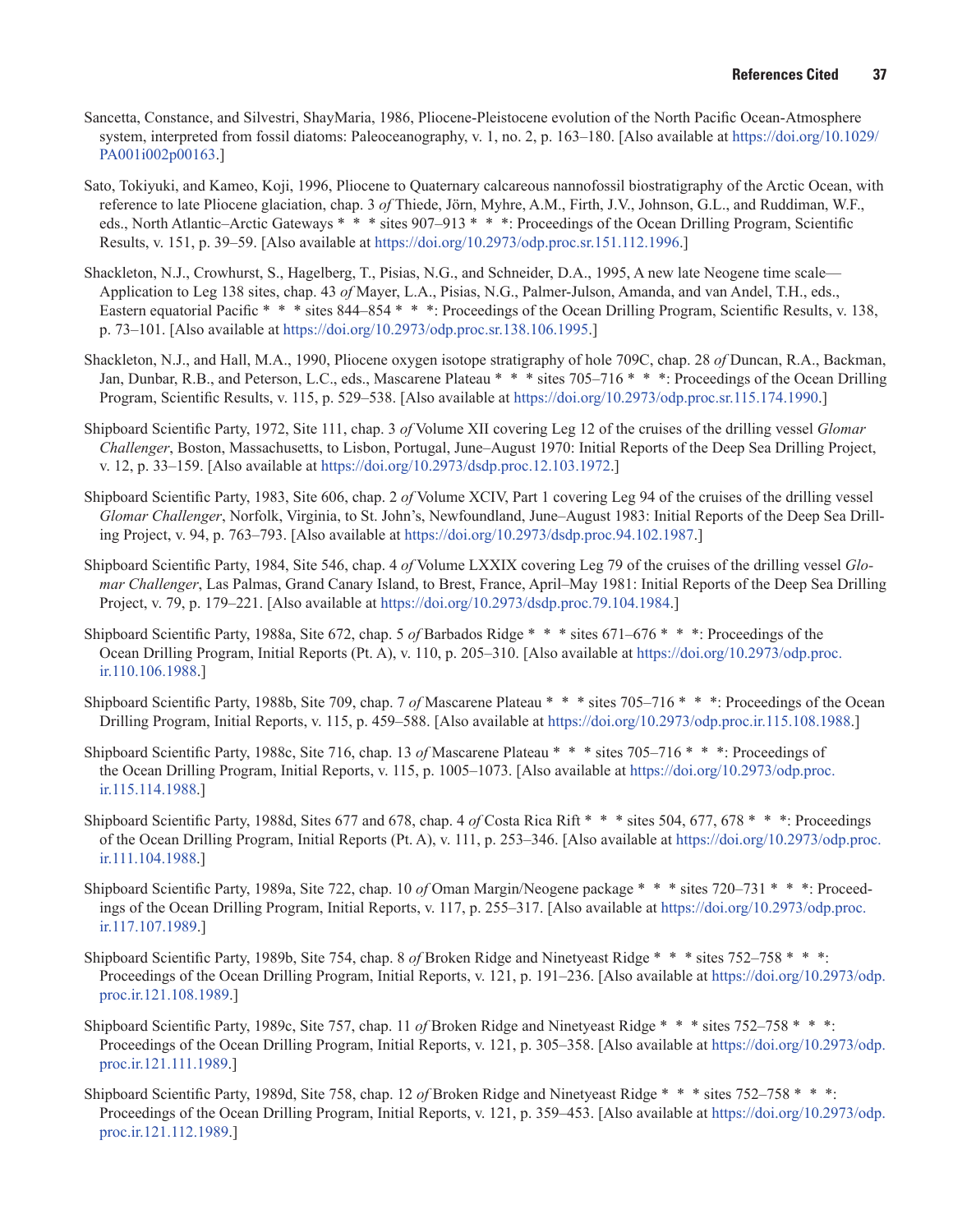- Shipboard Scientific Party, 1990a, Site 763, chap. 9 *of* Exmouth Plateau \* \* \* sites 759–764 \* \* \*: Proceedings of the Ocean Drilling Program, Initial Reports, v. 122, p. 289–352. [Also available at [https://doi.org/10.2973/odp.proc.ir.122.109.1990.](https://doi.org/10.2973/odp.proc.ir.122.109.1990)]
- Shipboard Scientific Party, 1990b, Site 769, chap. 12 *of* Celebes and Sulu Seas \* \* \* sites 767–771 \* \* \*: Proceedings [of the Ocean Drilling Program, Initial Reports, v. 124, p. 299–342. \[Also available at](https://doi.org/10.2973/odp.proc.ir.122.109.1990) https://doi.org/10.2973/odp.proc. ir.124.112.1990.]
- Shipboard Scientific Party, 1993a, Site 881, chap. 3 *of* North Pacific transect \* \* \* sites 881–887 \* \* \*: Proceedings of the Ocean Drilling Program, Initial Reports, v. 145, p. 37–83. [Also available at [https://doi.org/10.2973/odp.proc.](https://doi.org/10.2973/odp.proc.ir.145.105.1993) [ir.145.105.1993](https://doi.org/10.2973/odp.proc.ir.145.105.1993).]
- Shipboard Scientific Party, 1993b, Site 883, chap. 5 *of* North Pacific transect \* \* \* sites 881–887 \* \* \*: Proceedings of the Ocean Drilling Program, Initial Reports, v. 145, p. 121–208. [Also available at [https://doi.org/10.2973/odp.proc.](https://doi.org/10.2973/odp.proc.ir.145.107.1993) [ir.145.107.1993](https://doi.org/10.2973/odp.proc.ir.145.107.1993).]
- Shipboard Scientific Party, 1993c, Site 887, chap. 8 *of* North Pacific transect \* \* \* sites 881–887 \* \* \*: Proceedings of the Ocean Drilling Program, Initial Reports, v. 145, p. 335–391. [Also available at [http://doi.org/10.2973/odp.proc.](http://doi.org/10.2973/odp.proc.ir.145.110.1993) [ir.145.110.1993.](http://doi.org/10.2973/odp.proc.ir.145.110.1993)]
- Shipboard Scientific Party, 2003, Site 1236, chap. 7 *of* Southeast Pacific paleoceanographic transects \* \* \* sites 1232–1242 \* \* \*: Proceedings of the Ocean Drilling Program, Initial Reports, v. 202. [Also available at [https://doi.org/10.2973/odp.proc.](https://doi.org/10.2973/odp.proc.ir.202.107.2003) [ir.202.107.2003](https://doi.org/10.2973/odp.proc.ir.202.107.2003).]
- Siesser, W.G., 2001, Pliocene paleoclimatology at ODP site 1115, Solomon Sea (southwestern Pacific Ocean), based on calcareous nannofossils, chap. 11 *of* Huchon, Philippe, Taylor, Brian, and Klaus, Adam, eds., Active continental extension in the Western Woodlark Basin, Papua New Guinea \* \* \* sites 1108–1118 \* \* \*: Proceedings of the Ocean Drilling Program, Scientific Results, v. 180, p. 1–15. [Also available at <https://doi.org/10.2973/odp.proc.sr.180.154.2001>.]
- Snyder, S.W., and Waters, V.J., 1985, Cenozoic planktonic foraminiferal biostratigraphy of the Goban Spur region, Deep Sea Drilling Project Leg 80, chap. 10 *of* Volume LXXX, Part 1 covering Leg 80 of the cruises of the drilling vessel *Glomar Challenger*, Brest, France, to Southampton, United Kingdom, June–July, 1981: Initial Reports of the Deep Sea Drilling Project, v. 80, p. 439–472. [Also available at [https://doi.org/10.2973/dsdp.proc.80.110.1985.](https://doi.org/10.2973/dsdp.proc.80.110.1985)]
- Spaak, P., 1983, Accuracy in correlation and ecological aspects of the planktonic foraminiferal zonation of the Mediterranean Pliocene: Utrecht Micropaleontological Bulletin, v. 28, 159 p. [Also available at [https://dspace.library.uu.nl/](https://dspace.library.uu.nl/handle/1874/205886) [handle/1874/205886](https://dspace.library.uu.nl/handle/1874/205886).]
- Spaulding, S.A., Bloemendal, J., Hayashida, A., Hermelin, J.O.R., Kameo, K., Kroon, D., Nigrini, C.A., Sato, T., Steens, T.N.F., Takayama, T., and Troelstra, S.R., 1991, Magnetostratigraphic and biostratigraphic synthesis, Leg 117, Arabian Sea, chap. 5 *of* Emeis, Kay-C., Meyers, P.A., Niitsuma, Nobuaki, and Prell, W.L., eds., Oman Margin/Neogene Package \* \* \* sites 720–731 \* \* \*: Proceedings of the Ocean Drilling Program, Scientific Results, v. 117, p. 127–145. [Also available at [http://doi.org/10.2973/odp.proc.sr.117.186.1991.](http://doi.org/10.2973/odp.proc.sr.117.186.1991)]
- Stoll, Danielle, 2010, Mid-Piacenzian sea surface temperature record from ODP site 1115 in the western equatorial Pacific: Stratigraphy, v. 7, no. 1, p. 1–6. [Also available at http://www.micropress.org/micropen2/articles/1/6/96953\_articles\_article [file\\_1675.pdf](http://www.micropress.org/micropen2/articles/1/6/96953_articles_article_file_1675.pdf).]
- Takayama, Toshiaki, and Sato, Tokiyuki, 1986, Coccolith biostratigraphy of the North Atlantic Ocean, Deep Sea Drilling Project Leg 94, chap. 13 *of* Volume XCIV, Part 1 covering Leg 94 of cruises of the drilling vessel *Glomar Challenger*, Norfolk, Virginia, to St. John's, Newfoundland, June–August 1983: Initial Reports of the Deep Sea Drilling Project, v. 94, p. 651–702. [Also available at [https://doi.org/10.2973/dsdp.proc.94.113.1987.](https://doi.org/10.2973/dsdp.proc.94.113.1987)]
- Tang, Cheng, 1992, Paleomagnetism of Cenozoic sediments in holes 762B and 763A, central Exmouth Plateau, northwest Australia, chap. 43 *of* von Rad, Ulrich, Ul Haq, Bilal, Kidd, R.B., and O'Connell, Suzanne, eds., Exmouth Plateau \* \* \* sites 759–764 \* \* \*: Proceedings of the Ocean Drilling Program, Scientific Results, v. 122, p. 717–733. [Also available at <https://doi.org/10.2973/odp.proc.sr.122.153.1992>.]
- Thunell, R.C., 1979, Climatic evolution of the Mediterranean Sea during the last 5.0 million years: Sedimentary Geology, v. 23, nos. 1–4, p. 67–79. [Also available at [https://doi.org/10.1016/0037-0738\(79\)90006-X.](https://doi.org/10.1016/0037-0738(79)90006-X)]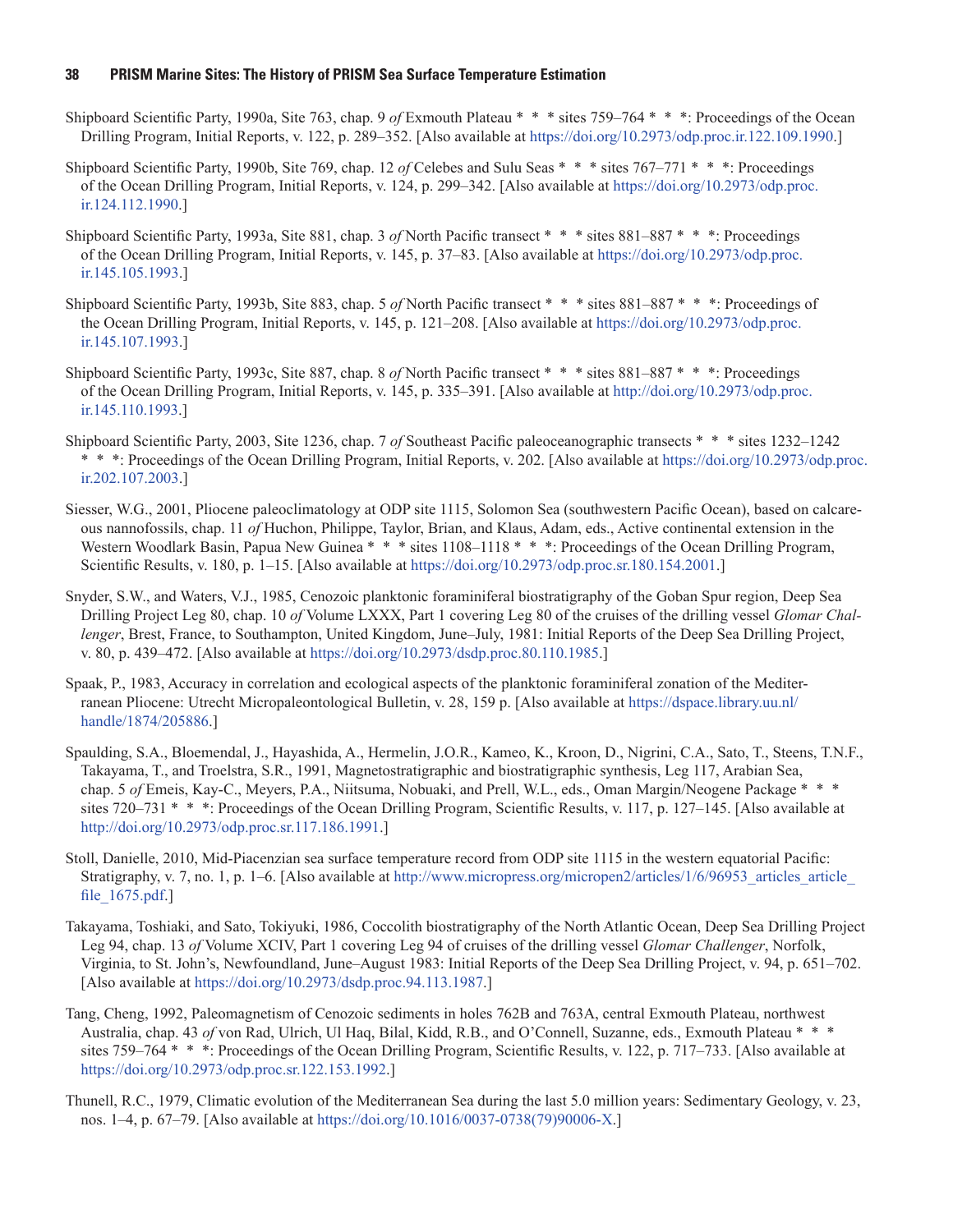- Tiedemann, R., and Franz, S.O., 1997, Deep-water circulation, chemistry, and terrigenous sediment supply in the equatorial Atlantic during the Pliocene, 3.3–2.6 Ma and 5–4.5 Ma, chap. 20 *of* Shackleton, N.J., Curry, W.B., Richter, Carl, and Bralower, T.J., eds., Ceara Rise \* \* \* sites 925–929 \* \* \*: Proceedings of the Ocean Drilling Program, Scientific Results, v. 154, p. 299–318. [Also available at [https://doi.org/10.2973/odp.proc.sr.154.120.1997.](https://doi.org/10.2973/odp.proc.sr.154.120.1997)]
- Tiedemann, Ralf, Sarnthein, Michael, and Shackleton, N.J., 1994, Astronomic timescale for the Pliocene Atlantic δ<sup>18</sup>O and dust flux records of Ocean Drilling Program site 659: Paleoceanography, v. 9, no. 4, p. 619–638. [Also available at <https://doi.org/10.1029/94PA00208>.]
- Tiedemann, Ralf, Sturm, Arne, Steph, Silke, Lund, S.P., and Stoner, J.S., 2007, Astronomically calibrated timescales from 6 to 2.5 Ma and benthic isotope stratigraphies, sites 1236, 1237, 1239, and 1241, chap. 4 *of* Tiedemann, Ralf, Mix, A.C., Richter, Carl, and Ruddiman, Bill, eds., Southeast Pacific paleoceanographic transects \* \* \* sites 1232–1242 \* \* \*: Proceedings of the Ocean Drilling Program, Scientific Results, v. 202, p. 1–69. [Also available at [https://doi.org/10.2973/odp.proc.](https://doi.org/10.2973/odp.proc.sr.202.210.2007) [sr.202.210.2007](https://doi.org/10.2973/odp.proc.sr.202.210.2007).]
- Townsend, H.A., 1985, The paleomagnetism of sediments acquired from the Goban Spur on Deep Sea Drilling Project Leg 80, chap. 7 *of* Volume LXXX, Part 1 covering Leg 80 of the cruises of the drilling vessel *Glomar Challenger*, Brest, France, to Southampton, United Kingdom, June–July, 1981: Initial Reports of the Deep Sea Drilling Project, v. 80, p. 389–414. [Also available at [https://doi.org/10.2973/dsdp.proc.80.107.1985.](https://doi.org/10.2973/dsdp.proc.80.107.1985)]
- Verhoeven, Koen, Louwye, Stephen, Eiríksson, Jón, and De Schepper, Stijn, 2011, A new age model for the Pliocene-Pleistocene Tjörnes section of Iceland—Its implication for the timing of North Atlantic-Pacific palaeoceanographic pathways: Palaeogeography, Palaeoclimatology, Palaeoecology, v. 309, nos. 1–2, p. 33–52. [Also available at [https://doi.org/10.1016/](https://doi.org/10.1016/j.palaeo.2011.04.001) [j.palaeo.2011.04.001.](https://doi.org/10.1016/j.palaeo.2011.04.001)]
- Wade, B.S., Pearson, P.N., Berggren, W.A., and Pälike, Heiko, 2011, Review and revision of Cenozoic tropical planktonic foraminiferal biostratigraphy and calibration to the geomagnetic polarity and astronomical time scale: Earth Science Reviews, v. 104, nos. 1–3, p. 111–142. [Also available at <https://doi.org/10.1016/j.earscirev.2010.09.003>.]
- Waelbroeck, C., Labeyrie, L., Duplessy, J.-C., Guiot, J., Labracherie, M., Leclaire, H., and Duprat, J., 1998, Improving past sea surface temperature estimates based on planktonic fossil faunas: Paleoceanography, v. 13, no. 3, p. 272–283. [Also available at [https://doi.org/10.1029/98PA00071.](https://doi.org/10.1029/98PA00071)]
- Wara, M.W., and Ravelo, A.C., 2006, Data report—Mg/Ca, Sr/Ca, Mn/Ca, and oxygen and carbon isotope records of Pliocene-Pleistocene foraminifers from ODP Leg 202 site 1237, chap. 11 *of* Tiedemann, Ralf, Mix, A.C., Richter, Carl, and Ruddiman, Bill, eds., Southeast Pacific paleoceanographic transects \* \* \* sites 1232–1242 \* \* \*: Proceedings of the Ocean Drilling Program, Scientific Results, v. 202, p. 1–19. [Also available at [https://doi.org/10.2973/odp.proc.sr.202.206.2006.](https://doi.org/10.2973/odp.proc.sr.202.206.2006)]
- Wara, M.W., Ravelo, A.C., and Delaney, M.L., 2005, Permanent El Niño-like conditions during the Pliocene warm period: Science, v. 309, no. 5735, p. 758–761. [Also available at [https://doi.org/10.1126/science.1112596.](https://doi.org/10.1126/science.1112596)]
- Weaver, P.P.E., 1986, Late Miocene to recent planktonic foraminifers from the North Atlantic—Deep Sea Drilling Project Leg 94, chap. 14 *of* Volume XCIV, Part 1 covering Leg 94 of the cruises of the drilling vessel *Glomar Challenger*, Norfolk, Virginia, to St. John's, Newfoundland, June–August 1983: Initial Reports of the Deep Sea Drilling Project, v. 94, p. 703–727. [Also available [at https://doi.org/10.2973/dsdp.proc.94.114.1987.](file:///\\GS\RestonVA-M\ERRGIO\EIPSC4\Juda\N\!wip\.SIR%20XXXX-XXXX%20Robinson\1st_editorial_review-YYYY-MM-DD\at%20https:\doi.org\10.2973\dsdp.proc.94.114.1987)]
- Weaver, P.P.E., Backman, J., Baldauf, J.G., Bloemendal, J., Manivit, H., Miller, K.G., Pokras, E.M., Raymo, M.E., Tauxe, L., Valet, J.-P., Chepstow-Lusty, A., and Olafsson, G., 1989, Biostratigraphic synthesis—Leg 108, eastern equatorial Atlantic, chap. 28 *of* Baldauf, Jack, Heath, G.R., Ruddiman, W.F., and Sarnthein, Michael, eds., Eastern tropical Atlantic \* \* \* sites 657–668 \* \* \*: Proceedings of the Ocean Drilling Program, Scientific Results, v. 108, p. 455–462. [Also available at <https://doi.org/10.2973/odp.proc.sr.108.171.1989>.]
- Weaver, P.P.E., and Clement, B.M., 1986, Magnetobiostratigraphy of planktonic foraminiferal datums—Deep Sea Drilling Project Leg 94, North Atlantic, chap. 20 *of* Volume XCIV, Part 1 covering Leg 94 of the cruises of the drilling vessel *Glomar Challenger*, Norfolk, Virginia, to St. John's, Newfoundland, June–August 1983: Initial Reports of the Deep Sea Drilling Project, v. 94, p. 815–829. [Also available at [https://doi.org/10.2973/dsdp.proc.94.120.1987.](https://doi.org/10.2973/dsdp.proc.94.120.1987)]
- Webb, P.-N., and Harwood, D.M., 1991, Late Cenozoic glacial history of the Ross Embayment, Antarctica: Quaternary Science Reviews, v. 10, nos. 2–3, p. 215–223. [Also available at [https://doi.org/10.1016/0277-3791\(91\)90020-U.](https://doi.org/10.1016/0277-3791(91)90020-U)]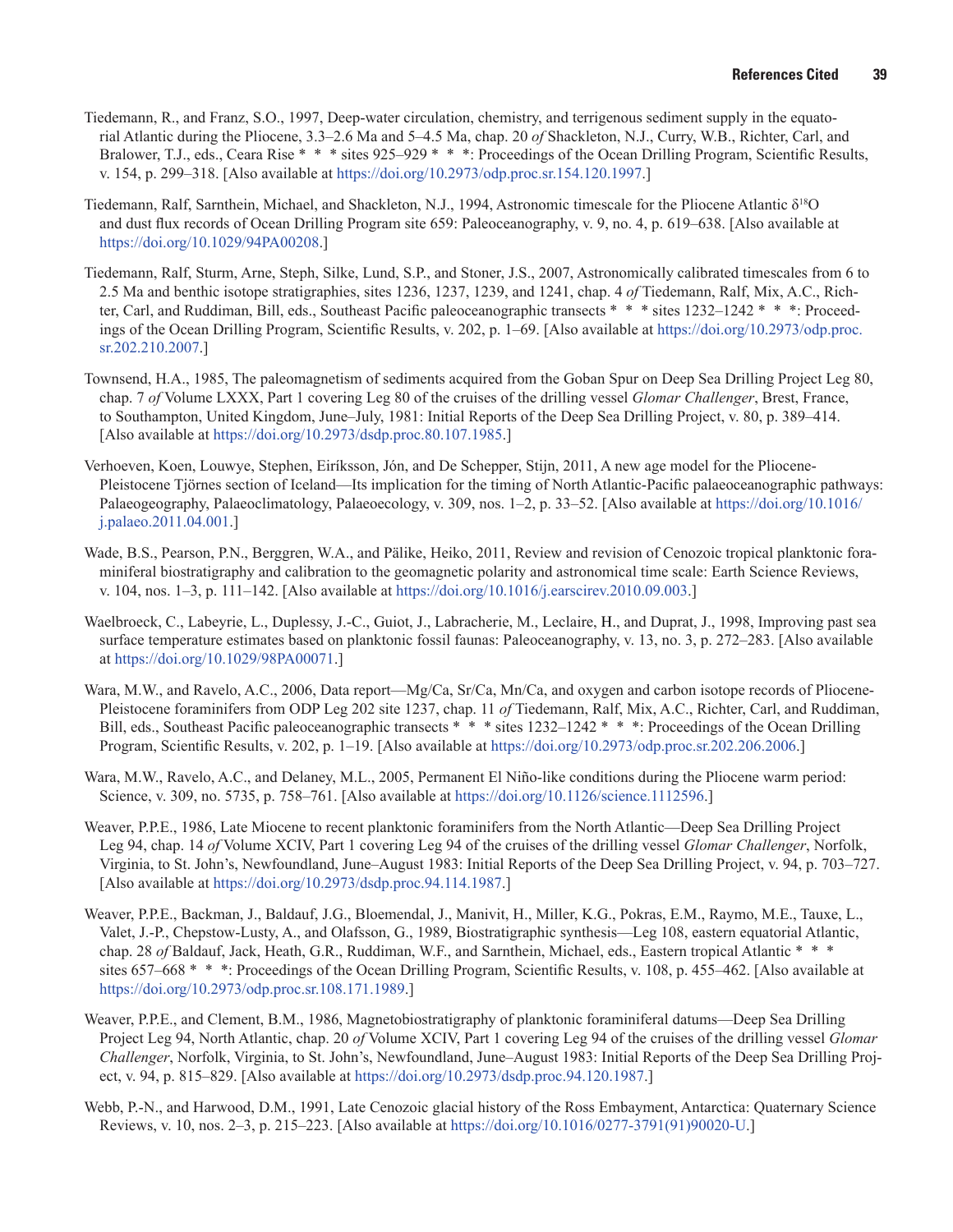- Westall, F., and Fenner, J., 1990, Polar front fluctuations and the upper Gauss to Brunhes paleoceanographic record in the southeast Atlantic Ocean, *in* Bleil, Ulrich, and Thiede, Jörn, eds., Geological history of the polar oceans—Arctic versus Antarctic: Dordrecht, Netherlands, Kluwer Academic Publishers, p. 761–782. [NATO ASI (North Atlantic Treaty Organization, Advanced Science Institute) Series C, v. 308. Also available a[t https://doi.org/10.1007/978-94-009-2029-3.](https://doi.org/10.1007/978-94-009-2029-3)]
- Wiggs, L.B., and Dowsett, H.J., 1992, Pliocene planktic foraminifer census data from Deep Sea Drilling Project hole 396 and Ocean Drilling Program hole 672: U.S. Geological Survey Open-File Report 92–414, 5 p. [Also available at [https://doi.org/10.3133/ofr92414.](https://doi.org/10.3133/ofr92414)]
- Williams, Mark, Haywood, A.M., Harper, E.M., Johnson, A.L.A., Knowles, Tanya, Leng, M.J., Lunt, D.J., Okamura, Beth, Taylor, P.D., and Zalasiewicz, Jan, 2009, Pliocene climate and seasonality in North Atlantic shelf seas: Philosophical Transactions of the Royal Society A, v. 367, no. 1886, p. 85–108. [Also available at <https://doi.org/10.1098/rsta.2008.0224>.]
- Wilson, D.S., 1984, Paleomagnetic results from Deep Sea Drilling Project Leg 78A, chap. 31 *of* Volume LXXVIIIA covering Leg 78A of the cruises of the drilling vessel *Glomar Challenger*, San Juan, Puerto Rico, to San Juan, Puerto Rico, February–March, 1981: Initial Reports of the Deep Sea Drilling Project, v. 78, p. 583–591. [Also available at [https://doi.org/](https://doi.org/10.2973/dsdp.proc.78a.131.1984) [10.2973/dsdp.proc.78a.131.1984](https://doi.org/10.2973/dsdp.proc.78a.131.1984).]
- Wood, A.M., Whatley, R.C., Cronin, T.M., and Holtz, T., 1993, Pliocene palaeotemperature reconstruction for the southern North Sea based on ostracoda: Quaternary Science Reviews, v. 12, no. 9, p. 747–767. [Also available at [https://doi.org/10.1016/0277-3791\(93\)90015-E.](https://doi.org/10.1016/0277-3791(93)90015-E)]
- Wright, J.D., and Kroon, Dick, 2000, Planktonic foraminiferal biostratigraphy of Leg 166, chap. 1 *of* Swart, P.K., Eberli, G.P., Malone, M.J., and Sarg, J.F., eds., Bahamas transect \* \* \* sites 1003–1009 \* \* \*: Proceedings of the Ocean Drilling Program, Scientific Results, v. 166, p. 3–12. [Also available at [https://doi.org/10.2973/odp.proc.sr.166.101.2000.](https://doi.org/10.2973/odp.proc.sr.166.101.2000)]
- Zimmerman, H.B., Shackleton, N.J., Backman, J., Kent, D.V., Baldauf, J.G., Kaltenback, A.J., and Morton, A.C., 1985, History of Plio-Pleistocene climate in the northeastern Atlantic, Deep Sea Drilling Project hole 552A, chap. 37 *of* Volume LXXXI covering Leg 81 of the cruises of the drilling vessel *Glomar Challenger*, Southampton, United Kingdom, to Ponta Delgada, Azores Islands, July–September, 1981: Initial Reports of the Deep Sea Drilling Project, v. 81, p. 861–875. [Also available at [https://doi.org/10.2973/dsdp.proc.81.137.1984.](https://doi.org/10.2973/dsdp.proc.81.137.1984)]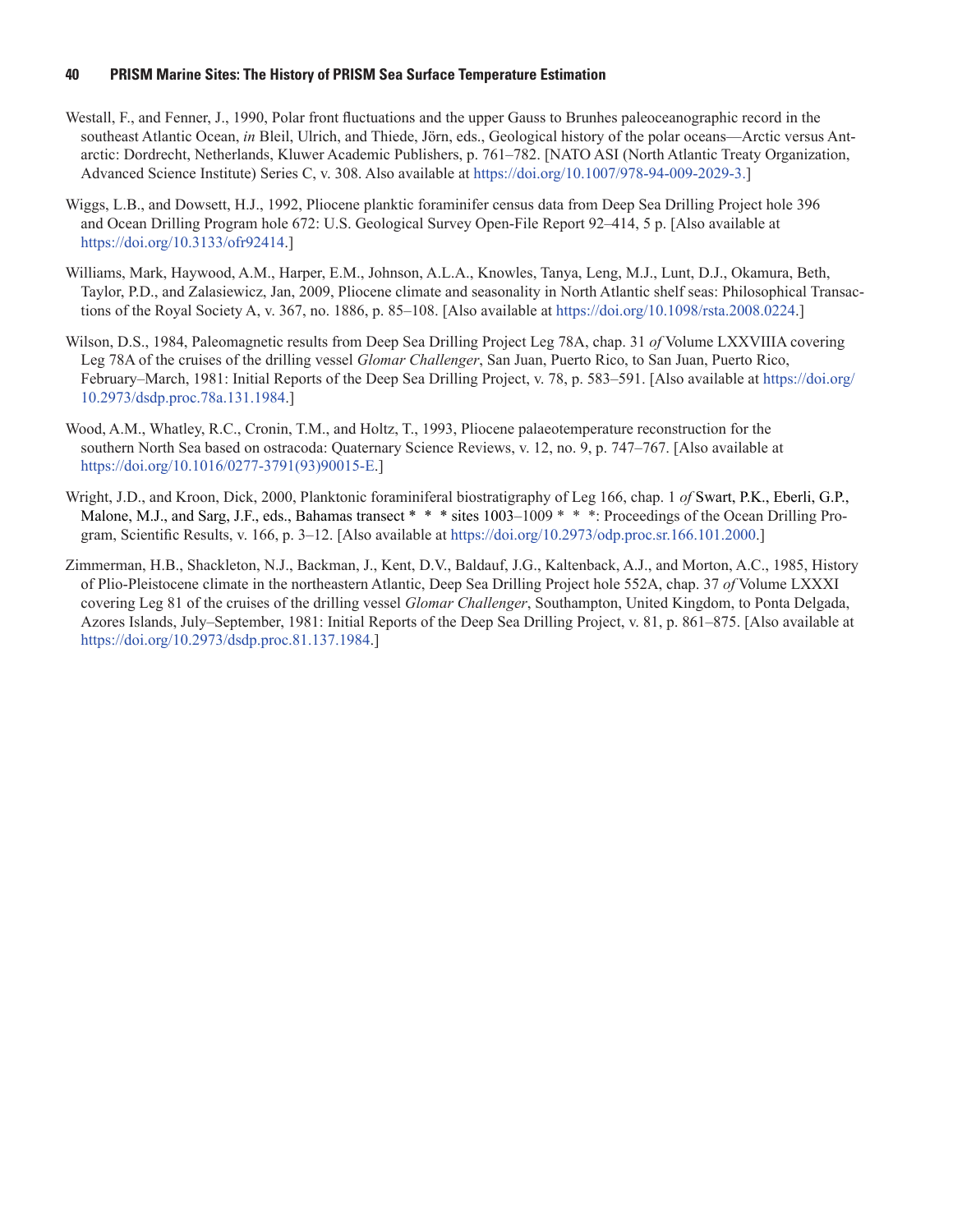<span id="page-48-0"></span>

**Figure 1***A***.** Map showing locations of sites in the PRISM verification dataset, which are discussed in this report and listed in table 1.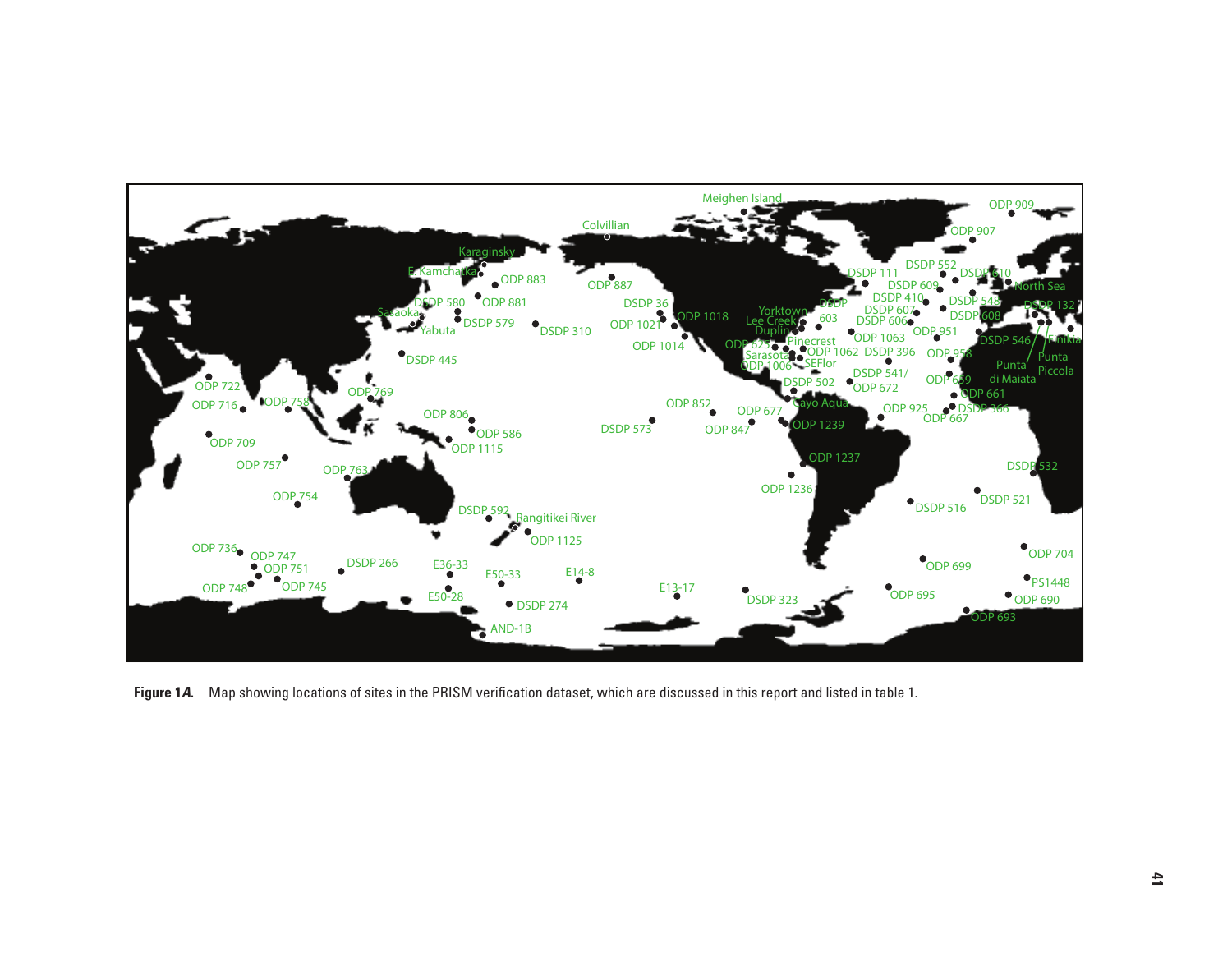<span id="page-49-0"></span>

Figure 1*B*. Map showing sea surface temperature estimates for the PRISM3 interval at sites in the PRISM verification dataset, which are discussed in this report and listed in table 1.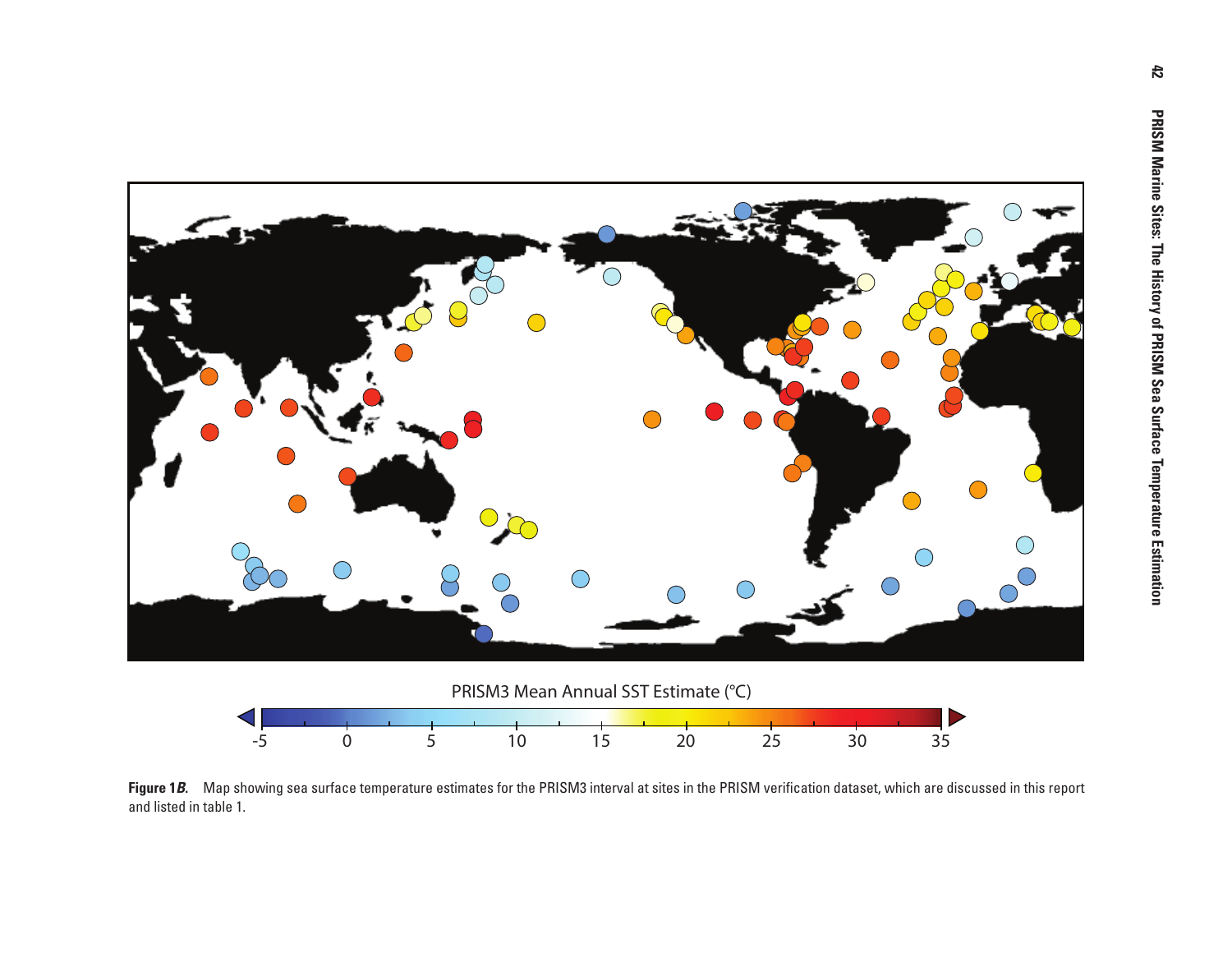<span id="page-50-0"></span>

**Figure 2.** Diagram showing the chronology of the PRISM interval. LR04 benthic oxygen isotope data are plotted from Lisiecki and Raymo (2005) and include locations of main isotope stages of this period. Kaena (K) and Mammoth (M) reversed polarities within the Gauss Normal Polarity Chron are shown.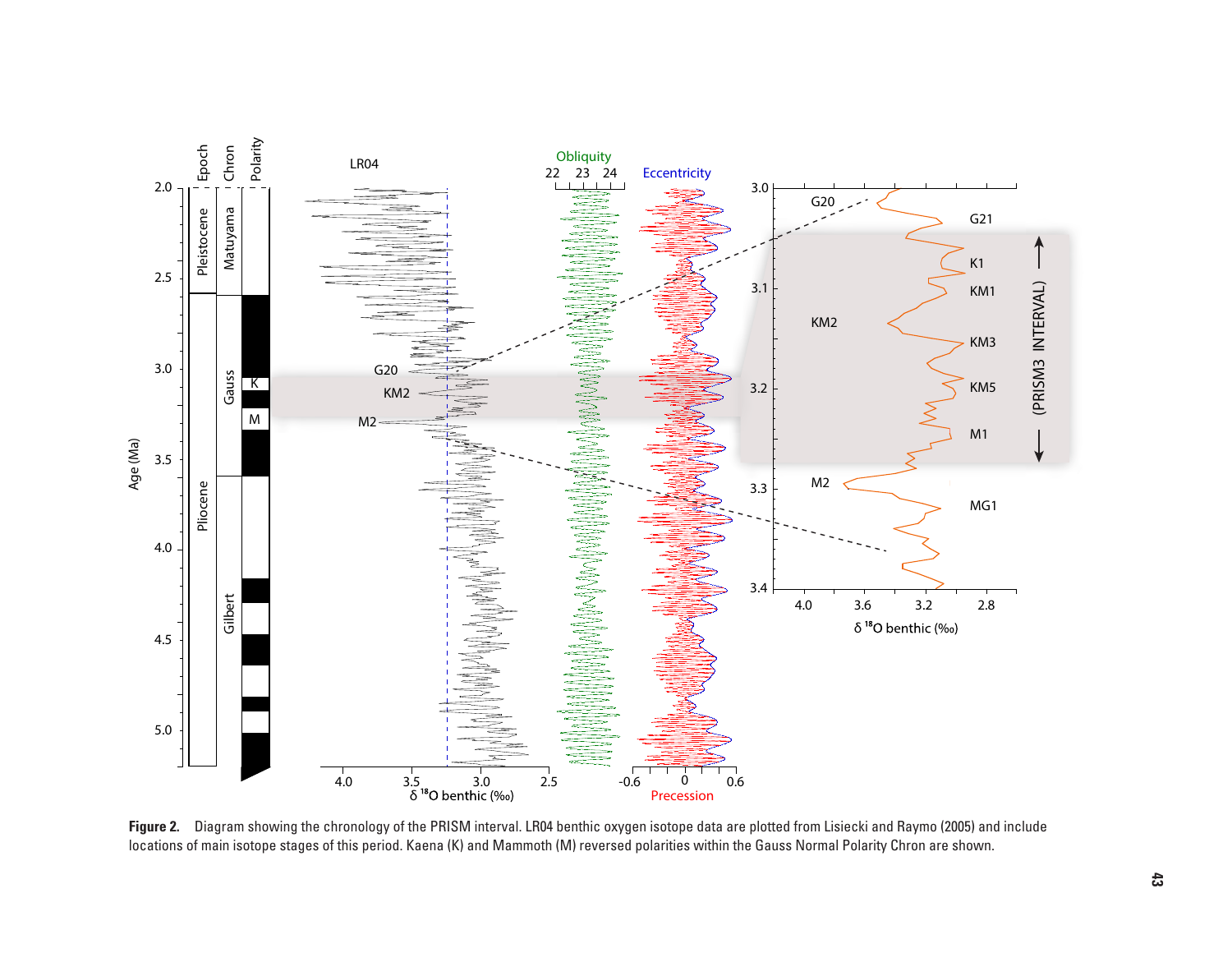<span id="page-51-0"></span>

Sampling resolution

**Figure 3.** Stratigraphic fidelity rubric showing rating by quality of age control (1, 2, or 3) and sampling resolution (a, b, or c), shown as intervals in thousand years (k.y.), to scale the utility of individual records in model experiments requiring specific criteria (from Dowsett, Robinson, and Foley, 2017).

> **Figure 4. (facing page)** Scoring rubric for estimates of confidence in the sea surface temperature estimates for the mid-Piacenzian interval (modified from Dowsett and others, 2012). The total confidence is the sum of the scores for the individual confidence attributes  $(b_1-b_5)$  for a given estimate and is broken into four categories based on value: *low* (5–8), *medium* (9–12), *high* (13–15), and *very high* (16–18). Gray shaded boxes indicate that this score is not applicable for the given confidence attribute. Small shaded circles relating to proxy performance denote scores equal to or less than zero.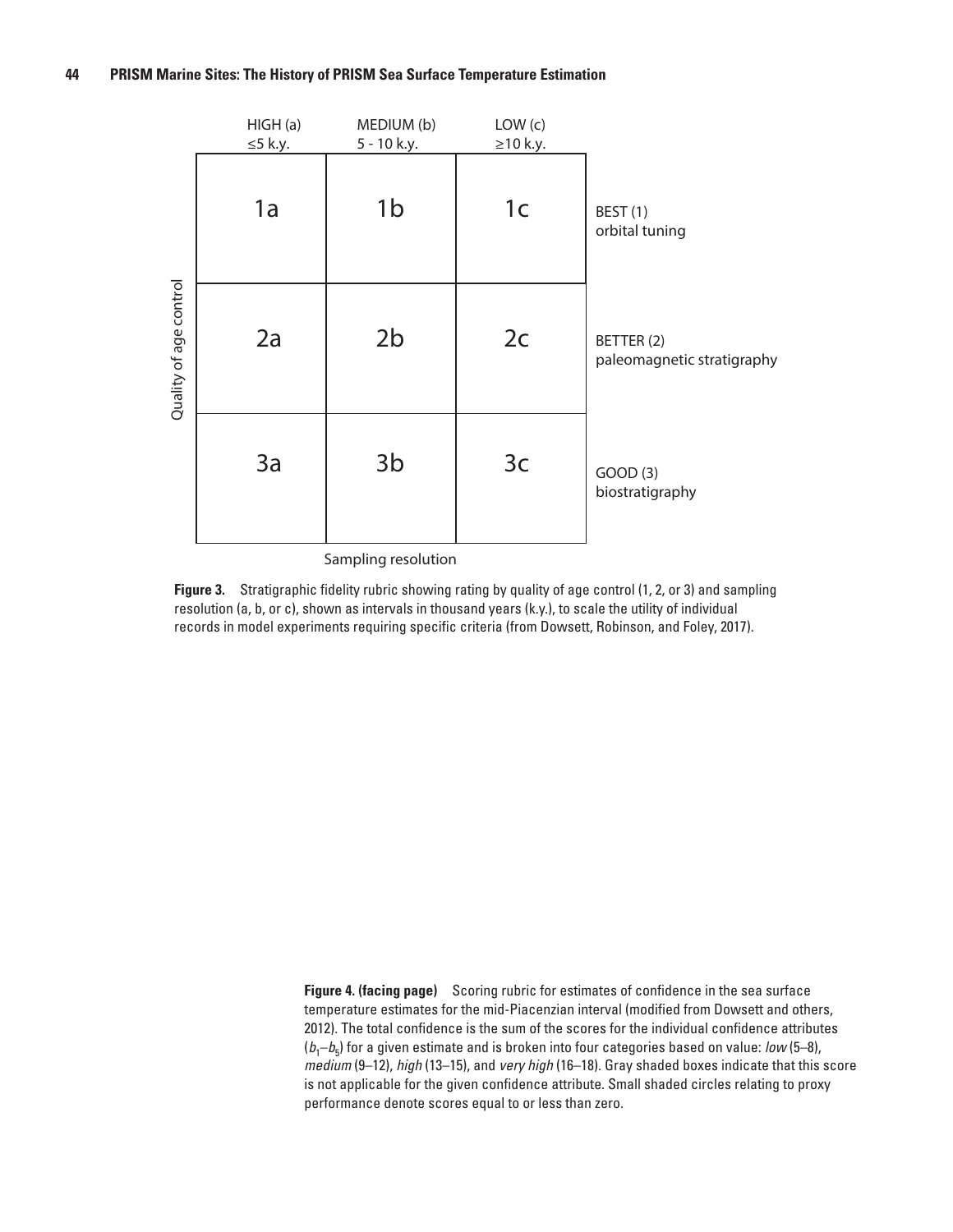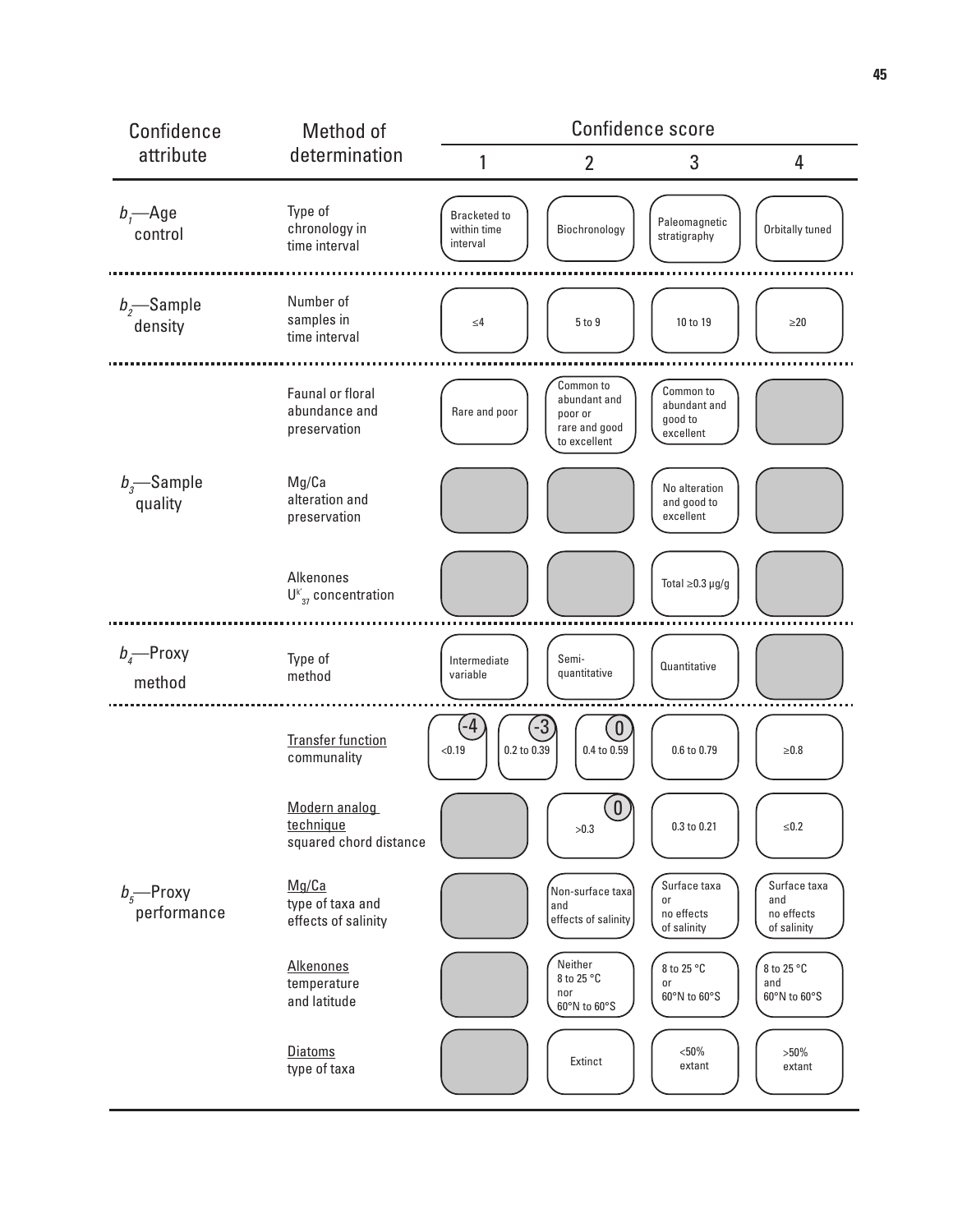<span id="page-53-0"></span>**Table 1.** Mean annual sea surface temperature estimates for the mid-Piacenzian PRISM interval, measures of the confidence of the estimates, and stratigraphic fidelity for the sites in the PRISM verification dataset.

[New or revised data are in italics. PRISM, Pliocene Research, Interpretation and Synoptic Mapping; SST, sea surface temperature; °C, degree Celsius; *b*1, age control; *b*2, sample density; *b*3, sample quality; *b*4, proxy method; *b*5, proxy performance; *λ*, confidence score; DSDP, Deep Sea Drilling Project; ODP, Ocean Drilling Program; Mg/Ca, magnesium to calcium ratio; n/a, cannot be rated using the stratigraphic fidelity rubric]

| <b>Mean</b>                 |                    |                       |                                  | <b>Confidence attribute score</b> |                         |                                           |                                  |              | <b>Total confidence</b> | <b>Stratigraphic</b> |
|-----------------------------|--------------------|-----------------------|----------------------------------|-----------------------------------|-------------------------|-------------------------------------------|----------------------------------|--------------|-------------------------|----------------------|
| <b>Site</b>                 | annual<br>SST (°C) | <b>Proxy</b>          | b <sub>1</sub>                   | b <sub>2</sub>                    | b <sub>3</sub>          | b <sub>4</sub>                            | $b_{5}$                          | $\lambda$    | <b>Category</b>         | fidelity             |
|                             |                    |                       |                                  | North Atlantic Ocean              |                         |                                           |                                  |              |                         |                      |
| <b>DSDP 111</b>             | 15.2               | Foraminifera          | $\overline{c}$                   | $\overline{2}$                    | 3                       | 3                                         | $\overline{4}$                   | 14           | high                    | 3c                   |
| <b>DSDP 366</b>             | 27.5               | Foraminifera          | $\overline{2}$                   | 3                                 | 3                       | 3                                         | 4                                | 15           | high                    | 3c                   |
| <b>DSDP 396</b>             | 26.1               | Foraminifera          | $\overline{2}$                   | 3                                 | 3                       | 3                                         | $\overline{4}$                   | 15           | high                    | 3c                   |
| <b>DSDP410</b>              | 20.6               | Foraminifera          | $\overline{2}$                   | 3                                 | 3                       | 3                                         | $\overline{4}$                   | 15           | high                    | 3c                   |
| <b>DSDP 502</b>             | 27.9               | Foraminifera          | 3                                | $\overline{4}$                    | 3                       | 3                                         | 3                                | 16           | very high               | 2c                   |
| <b>DSDP 541<sup>1</sup></b> | 27.2               | Foraminifera          | $\overline{2}$                   | 3                                 | 3                       | 3                                         | 3                                | 14           | high                    | 3c                   |
| ODP 672 <sup>1</sup>        | 27.2               | Foraminifera          | $\overline{2}$                   | 3                                 | 3                       | 3                                         | 3                                | 14           | high                    | 3c                   |
| <b>DSDP 546</b>             | 21.6               | Foraminifera          | $\overline{3}$                   | $\overline{2}$                    | 3                       | $\overline{3}$                            | 3                                | 14           | high                    | 2c                   |
| <b>DSDP 548</b>             | 23.0               | Foraminifera          | 3                                | 4                                 | 3                       | 3                                         | 3                                | 16           | very high               | 2c                   |
| <b>DSDP 552</b>             | 16.7               | Foraminifera          | 3                                | $\overline{4}$                    | 3                       | 3                                         | $\overline{4}$                   | 17           | very high               | 2c                   |
|                             |                    | Mg/Ca                 | $\mathfrak{Z}$                   | $\overline{4}$                    | 3                       | $\overline{\mathbf{3}}$                   | 3                                | 16           |                         |                      |
|                             |                    | Alkenones             | 3                                | 3                                 | 3                       | $\overline{3}$                            | $\overline{4}$                   | 16           |                         |                      |
| <b>DSDP 603</b>             | 26.4               | Foraminifera          | 3                                | 3                                 | $\overline{c}$          | 3                                         | 3                                | 14           | high                    | 2c                   |
| <b>DSDP 606</b>             | 21.6               | Foraminifera<br>Mg/Ca | 3<br>3                           | $\overline{4}$<br>$\overline{4}$  | 3<br>3                  | 3<br>3                                    | 3<br>$\overline{4}$              | 16<br>17     | very high               | 2c                   |
|                             |                    | Alkenones             | 3                                | $\overline{4}$                    | $\mathfrak{Z}$          | 3                                         | $\overline{4}$                   | 17           |                         |                      |
| <b>DSDP 607</b>             | 18.9               | Foraminifera          | $\overline{4}$                   | 3                                 | 3                       | 3                                         | $\overline{4}$                   | 17           | very high               | 1c                   |
|                             |                    | Mg/Ca                 | $\overline{4}$                   | 3                                 | 3                       | 3                                         | 3                                | 16           |                         |                      |
|                             |                    | Alkenones             | 4                                | 3                                 | 3                       | 3                                         | 3                                | 17           |                         |                      |
| <b>DSDP 608</b>             | 21.7               | Foraminifera          | 3                                | $\overline{4}$                    | 3                       | 3                                         | 3                                | 16           | very high               | 2b                   |
| <b>DSDP 609</b>             | 19.4               | Foraminifera          | 3                                | $\overline{4}$                    | 3                       | 3                                         | 3                                | 16           | very high               | 2c                   |
|                             |                    | Mg/Ca<br>Alkenones    | 3<br>3                           | 4<br>$\overline{4}$               | 3<br>3                  | 3<br>3                                    | 3<br>$\overline{4}$              | 16<br>17     |                         |                      |
| <b>DSDP 610</b>             | 19.3               | Foraminifera          | 3                                | $\overline{4}$                    | $\overline{3}$          | 3                                         | $\overline{4}$                   | 17           | very high               | 2c                   |
| <b>ODP 659</b>              | 25.0               | Foraminifera          | $\overline{4}$                   | 3                                 | 3                       | 3                                         | 3                                | 16           | very high               | 1c                   |
| <b>ODP 661</b>              | 26.9               | Foraminifera          | 3                                | $\overline{4}$                    | 3                       | 3                                         | $\overline{4}$                   | 17           | very high               | 2b                   |
| <b>ODP 667</b>              | 27.0               | Foraminifera          | $\overline{2}$                   | 3                                 | 3                       | 3                                         | 4                                | 15           | high                    | 3c                   |
| ODP 925                     | 27.4               | Foraminifera          | $\overline{4}$                   | $\overline{4}$                    | $\mathfrak{Z}$          | $\mathfrak{Z}$                            | $\overline{4}$                   | 18           | very high               | 1c                   |
|                             |                    | Alkenones             | $\overline{4}$                   | $\overline{4}$                    | $\overline{3}$          | $\mathfrak{Z}$                            | $\mathfrak{Z}$                   | 17           |                         |                      |
| <b>ODP 951</b>              | 23.5               | Foraminifera          | 3                                | $\overline{4}$                    | 3                       | 3                                         | 3                                | 16           | very high               | 2c                   |
|                             |                    | Mg/Ca                 | 3                                | $\overline{4}$                    | $\mathfrak z$           | $\mathfrak{Z}$                            | $\overline{4}$                   | 17           |                         |                      |
|                             |                    | Alkenones             | 3                                | $\overline{4}$                    | 3                       | 3                                         | $\overline{4}$                   | 17           |                         |                      |
| <b>ODP 958</b>              | 24.0               | Foraminifera          | $\mathfrak{Z}$                   | $\overline{4}$                    | $\mathfrak{Z}$          | 3                                         | $\boldsymbol{0}$                 | 13           | very high               | 2b                   |
|                             |                    | Mg/Ca<br>Alkenones    | $\mathfrak{Z}$<br>$\mathfrak{Z}$ | $\overline{4}$<br>$\overline{4}$  | $\overline{3}$<br>3     | $\overline{\mathbf{3}}$<br>$\mathfrak{Z}$ | $\overline{4}$<br>$\overline{4}$ | 17<br>$17\,$ |                         |                      |
| ODP 1006                    | 27.9               | Foraminifera          | $\overline{c}$                   | $\overline{4}$                    | 3                       | 3                                         | $\boldsymbol{0}$                 | 12           | high                    | 3b                   |
|                             |                    | Mg/Ca                 | $\overline{c}$                   | $\overline{4}$                    | 3                       | 3                                         | 3                                | 15           |                         |                      |
|                             |                    | Alkenones             | $\overline{2}$                   | $\overline{c}$                    | 3                       | 3                                         | $\mathfrak{Z}$                   | 13           |                         |                      |
| ODP 1062                    | 27.2               | Foraminifera          | 3                                | $\overline{4}$                    | $\overline{\mathbf{3}}$ | 3                                         | $\overline{4}$                   | 17           | very high               | 2b                   |
|                             |                    | Mg/Ca                 | $\mathfrak{Z}$<br>$\overline{3}$ | $\overline{4}$<br>$\overline{4}$  | $\overline{\mathbf{3}}$ | $\overline{\mathbf{3}}$                   | 3                                | 16           |                         |                      |
|                             |                    | Alkenones             |                                  |                                   | $\mathfrak{Z}$          | $\mathfrak{Z}$                            | $\mathfrak{Z}$                   | 16           |                         |                      |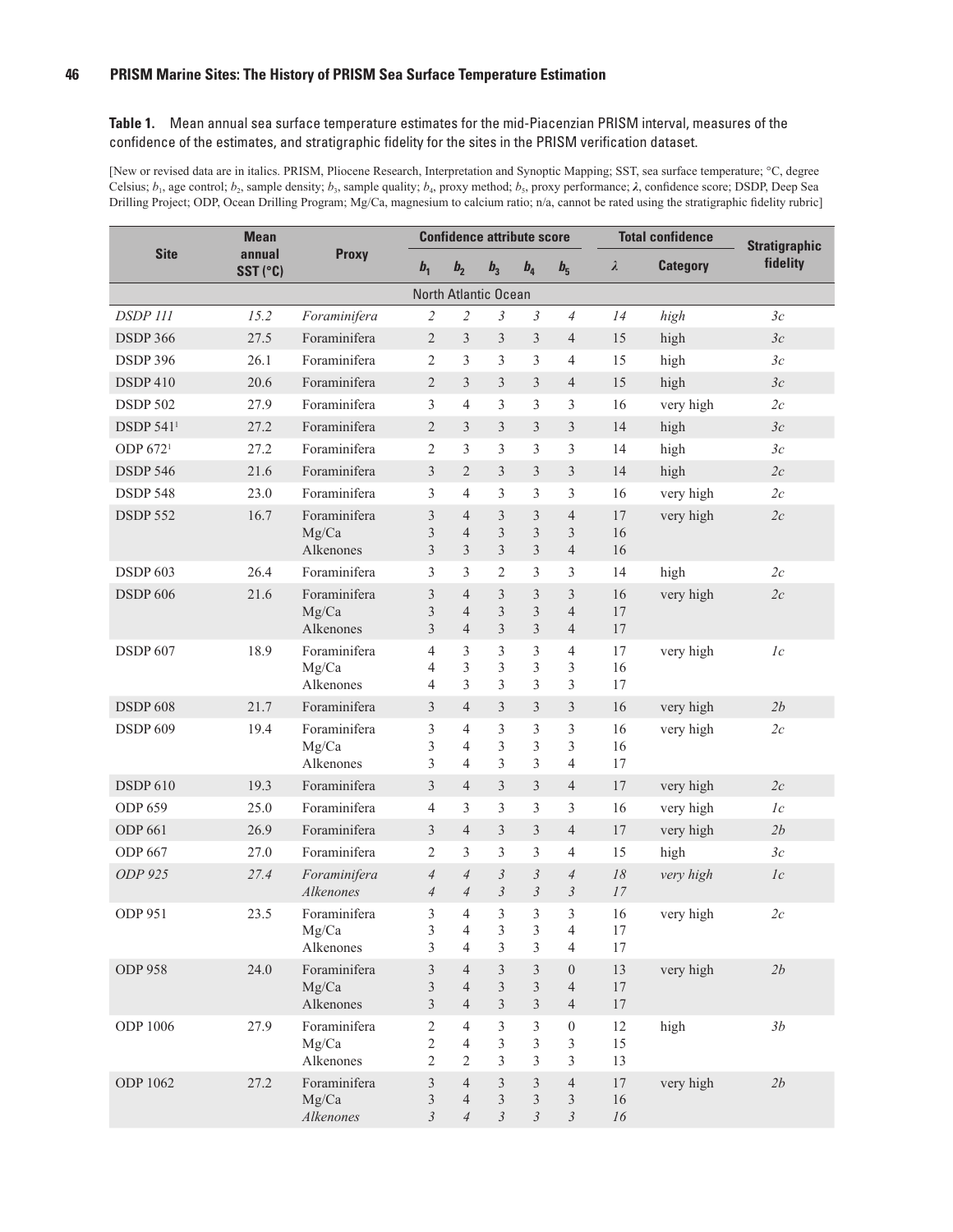#### **Table 1.** Mean annual sea surface temperature estimates for the mid-Piacenzian PRISM interval, measures of the confidence of the estimates, and stratigraphic fidelity for the sites in the PRISM verification dataset.—Continued

[New or revised data are in italics. PRISM, Pliocene Research, Interpretation and Synoptic Mapping; SST, sea surface temperature; °C, degree Celsius; *b*1, age control; *b*2, sample density; *b*3, sample quality; *b*4, proxy method; *b*5, proxy performance; *λ*, confidence score; DSDP, Deep Sea Drilling Project; ODP, Ocean Drilling Program; Mg/Ca, magnesium to calcium ratio; n/a, cannot be rated using the stratigraphic fidelity rubric]

|                       | <b>Mean</b><br>annual<br>$SST$ ( $°C$ ) | <b>Proxy</b>                                            |                                                    |                                                    |                                                | <b>Confidence attribute score</b> |                                       |                | <b>Total confidence</b> | <b>Stratigraphic</b><br>fidelity |
|-----------------------|-----------------------------------------|---------------------------------------------------------|----------------------------------------------------|----------------------------------------------------|------------------------------------------------|-----------------------------------|---------------------------------------|----------------|-------------------------|----------------------------------|
| <b>Site</b>           |                                         |                                                         | b <sub>1</sub>                                     | b <sub>2</sub>                                     | b <sub>3</sub>                                 | b <sub>4</sub>                    | $b_{5}$                               | $\lambda$      | <b>Category</b>         |                                  |
|                       |                                         |                                                         | North Atlantic Ocean-Continued                     |                                                    |                                                |                                   |                                       |                |                         |                                  |
| ODP 1063              | 23.8                                    | Foraminifera<br>Alkenones                               | 3<br>$\mathfrak{Z}$                                | $\overline{4}$<br>$\overline{4}$                   | 3<br>$\overline{3}$                            | 3<br>$\mathfrak{Z}$               | $\overline{4}$<br>$\overline{4}$      | 17<br>17       | very high               | 2c                               |
| Cayo Aqua             | 28.8                                    | Ostracods                                               | 3                                                  | 3                                                  | 3                                              | 3                                 | $\theta$                              | 12             | medium                  | 2c                               |
| <b>SEFlor</b>         | 25.7                                    | Ostracods                                               | $\overline{2}$                                     | $\mathbf{1}$                                       | 3                                              | $\overline{3}$                    | $\theta$                              | 9              | medium                  | 3c                               |
| <b>Pinecrest Beds</b> | 24.9                                    | Ostracods                                               | $\overline{2}$                                     | 1                                                  | 3                                              | $\overline{3}$                    | 3                                     | 12             | medium                  | 3c                               |
| Sarasota              | 23.4                                    | Ostracods                                               | 3                                                  | $\overline{2}$                                     | 3                                              | $\mathfrak{Z}$                    | 3                                     | 14             | high                    | 2c                               |
| Duplin                | 23.9                                    | Ostracods                                               | $\overline{2}$                                     | $\overline{2}$                                     | 3                                              | 3                                 | 3                                     | 13             | high                    | 3c                               |
| Lee Creek             | 23.5                                    | Ostracods                                               | $\overline{3}$                                     | 2                                                  | 3                                              | $\mathfrak{Z}$                    | 3                                     | 14             | high                    | 2c                               |
| Yorktown              | 21.5                                    | Ostracods<br>Foraminifera                               | $\overline{2}$<br>$\mathbf{1}$                     | $\overline{2}$<br>$\overline{4}$                   | 3<br>3                                         | 3<br>3                            | 3<br>$\overline{4}$                   | 13<br>15       | high                    | 3c                               |
|                       |                                         | South Atlantic Ocean, Gulf of Mexico, Mediterranean Sea |                                                    |                                                    |                                                |                                   |                                       |                |                         |                                  |
| <b>DSDP 516</b>       | 23.3                                    | Foraminifera                                            | 3                                                  | $\overline{4}$                                     | 3                                              | 3                                 | $\theta$                              | 13             | high                    | 2c                               |
| <b>DSDP 521</b>       | 24.1                                    | Foraminifera                                            | $\overline{3}$                                     | $\overline{3}$                                     | 3                                              | $\overline{3}$                    | $\theta$                              | 12             | medium                  | 2c                               |
| <b>DSDP 532</b>       | 20.1                                    | Foraminifera                                            | 3                                                  | 2                                                  | 2                                              | 2                                 | $\mathbf{0}$                          | 9              | medium                  | 2c                               |
| <b>ODP 704</b>        | 8.4                                     | Foraminifera                                            | 3                                                  | $\overline{4}$                                     | 3                                              | 3                                 | $\overline{4}$                        | 17             | very high               | 2c                               |
| <b>ODP 625</b>        | 25.0                                    | Alkenones                                               | $\overline{2}$                                     | $\overline{4}$                                     | 3                                              | $\overline{3}$                    | 3                                     | 15             | high                    | 3c                               |
| <b>DSDP 132</b>       | 21.0                                    | Foraminifera                                            | $\overline{2}$                                     | $\overline{2}$                                     | 3                                              | $\mathfrak{Z}$                    | 3                                     | 13             | high                    | 3c                               |
| Finikia               | 18.0                                    | Foraminifera                                            | $\overline{2}$                                     | $\overline{4}$                                     | $\overline{2}$                                 | 3                                 | 3                                     | 14             | high                    | 3b                               |
| Punta di Maiata       | 19.4                                    | Foraminifera                                            | $\overline{2}$                                     | $\overline{4}$                                     | $\overline{2}$                                 | 3                                 | 3                                     | 14             | high                    | 3b                               |
| Punta Piccola         | 21.4                                    | Foraminifera                                            | $\overline{2}$                                     | $\overline{4}$                                     | $\overline{2}$                                 | 3                                 | 3                                     | 14             | high                    | 3b                               |
|                       |                                         |                                                         |                                                    | Pacific Ocean                                      |                                                |                                   |                                       |                |                         |                                  |
| DSDP 36               | 16.8                                    | Foraminifera                                            | 3                                                  | 3                                                  | 2                                              | $\overline{2}$                    | $\theta$                              | 10             | medium                  | 2c                               |
| <b>DSDP 310</b>       | 21.6                                    | Foraminifera                                            | $\overline{2}$                                     | 3                                                  | 3                                              | $\overline{3}$                    | $\theta$                              | 11             | medium                  | 3c                               |
| <b>DSDP 445</b>       | 26.2                                    | Foraminifera<br>Mg/Ca                                   | $\overline{c}$<br>$\overline{2}$                   | 3<br>3                                             | 2<br>$\overline{2}$                            | 3<br>3                            | 3<br>$\overline{4}$                   | 13<br>14       | high                    | 3c                               |
| <b>DSDP 573</b>       | 24.7                                    | Radiolaria                                              | 3                                                  | 3                                                  | 2                                              | 3                                 | 3                                     | 14             | high                    | 2c                               |
| <b>DSDP 579</b>       | 22.6                                    | Diatoms                                                 | 3                                                  | 3                                                  | 3                                              | 3                                 | 4                                     | 16             | very high               | 2c                               |
| <b>DSDP 580</b>       | 17.7                                    | Diatoms                                                 | 3                                                  | $\overline{4}$                                     | 3                                              | $\overline{3}$                    | $\overline{4}$                        | 17             | very high               | 2c                               |
| <b>DSDP 586</b>       | 29.1                                    | Foraminifera                                            | 2                                                  | 3                                                  | 3                                              | 1                                 | $\theta$                              | 9              | medium                  | Зc                               |
| <b>DSDP 592</b>       | 19.7                                    | Foraminifera                                            | $\mathfrak{Z}$                                     | $\overline{4}$                                     | 3                                              | 3                                 | 3                                     | 16             | very high               | $2\ensuremath{c}\xspace$         |
| ODP 677A              | 27.8                                    | Foraminifera<br>Alkenones                               | $\overline{c}$<br>$\overline{2}$                   | 3<br>$\overline{4}$                                | $\overline{\mathbf{3}}$<br>3                   | $\mathfrak{Z}$<br>3               | $\mathfrak{Z}$<br>3                   | 14<br>15       | high                    | 3c                               |
| ODP 769B              | 28.1                                    | Foraminifera                                            | 3                                                  | $\overline{2}$                                     | $\mathbf{1}$                                   | $\mathfrak{Z}$                    | 3                                     | 12             | medium                  | $2\ensuremath{c}\xspace$         |
| <b>ODP 806</b>        | 29.1                                    | Foraminifera<br>Mg/Ca                                   | $\overline{4}$<br>4                                | $\overline{4}$<br>3                                | 3<br>3                                         | $\mathfrak{Z}$<br>3               | 4<br>4                                | $18\,$<br>17   | very high               | 1a                               |
| <b>ODP 847</b>        | 27.1                                    | Foraminifera<br>Mg/Ca<br>Alkenones                      | $\overline{4}$<br>$\overline{4}$<br>$\overline{4}$ | $\overline{4}$<br>$\mathfrak{Z}$<br>$\overline{2}$ | $\overline{2}$<br>$\overline{\mathbf{3}}$<br>3 | 3<br>$\overline{\mathbf{3}}$<br>3 | $\overline{4}$<br>$\overline{4}$<br>3 | 17<br>17<br>15 | very high               | 1c                               |
| ODP 852               | 29.4                                    | Foraminifera                                            | 4                                                  | $\mathfrak{Z}$                                     | $\sqrt{2}$                                     | $\mathfrak{Z}$                    | $\overline{4}$                        | 16             | very high               | 1c                               |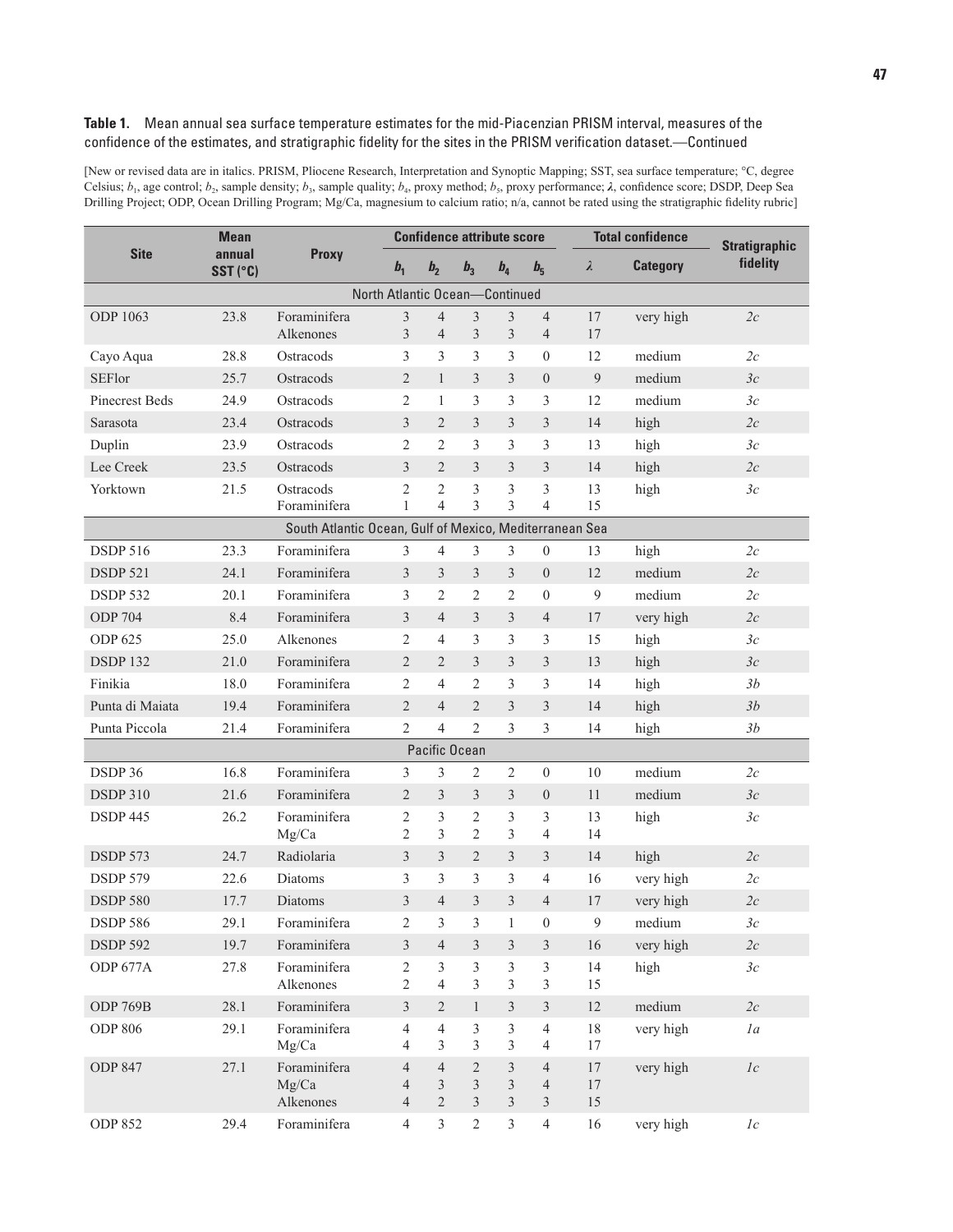#### **Table 1.** Mean annual sea surface temperature estimates for the mid-Piacenzian PRISM interval, measures of the confidence of the estimates, and stratigraphic fidelity for the sites in the PRISM verification dataset.—Continued

[New or revised data are in italics. PRISM, Pliocene Research, Interpretation and Synoptic Mapping; SST, sea surface temperature; °C, degree Celsius; *b*1, age control; *b*2, sample density; *b*3, sample quality; *b*4, proxy method; *b*5, proxy performance; *λ*, confidence score; DSDP, Deep Sea Drilling Project; ODP, Ocean Drilling Program; Mg/Ca, magnesium to calcium ratio; n/a, cannot be rated using the stratigraphic fidelity rubric]

|                             | <b>Mean</b>        |                                      |                                                    |                                       |                                       | <b>Confidence attribute score</b>                  |                                                      |                | <b>Total confidence</b> | <b>Stratigraphic</b> |  |
|-----------------------------|--------------------|--------------------------------------|----------------------------------------------------|---------------------------------------|---------------------------------------|----------------------------------------------------|------------------------------------------------------|----------------|-------------------------|----------------------|--|
| <b>Site</b>                 | annual<br>SST (°C) | <b>Proxy</b>                         | b <sub>1</sub>                                     | b <sub>2</sub>                        | b <sub>3</sub>                        | b <sub>4</sub>                                     | $b_{5}$                                              | λ              | <b>Category</b>         | fidelity             |  |
| Pacific Ocean-<br>Continued |                    |                                      |                                                    |                                       |                                       |                                                    |                                                      |                |                         |                      |  |
| <b>ODP 881</b>              | 10.1               | <b>Diatoms</b>                       | 3                                                  | 4                                     | $\mathfrak{Z}$                        | 3                                                  | $\overline{4}$                                       | 17             | very high               | 2c                   |  |
| <b>ODP 883</b>              | 9.1                | Diatoms<br>Foraminifera<br>Alkenones | $\mathfrak{Z}$<br>$\mathfrak{Z}$<br>$\overline{3}$ | $\overline{4}$<br>$\overline{4}$<br>3 | $\mathfrak{Z}$<br>$\overline{2}$<br>3 | $\overline{3}$<br>$\overline{2}$<br>$\overline{3}$ | $\overline{4}$<br>$\boldsymbol{0}$<br>$\overline{4}$ | 17<br>11<br>16 | high                    | 2a                   |  |
| <b>ODP 887</b>              | 9.7                | Foraminifera<br>Alkenones            | 3<br>3                                             | $\overline{4}$<br>3                   | 3<br>3                                | $\overline{2}$<br>3                                | $\mathbf{0}$<br>3                                    | 12<br>15       | high                    | 2c                   |  |
| <b>ODP 1014</b>             | 23.8               | Alkenones                            | $\overline{4}$                                     | 3                                     | $\mathfrak{Z}$                        | $\overline{\mathbf{3}}$                            | $\overline{4}$                                       | 17             | very high               | 1c                   |  |
| ODP 1018                    | 15.3               | <b>Alkenones</b>                     | $\overline{c}$                                     | $\overline{4}$                        | $\mathfrak{Z}$                        | $\mathfrak{Z}$                                     | $\overline{4}$                                       | 16             | very high               | 3c                   |  |
| <b>ODP 1021</b>             | 20.3               | Foraminifera                         | $\overline{3}$                                     | $\overline{3}$                        | $\overline{2}$                        | $\overline{3}$                                     | $\overline{3}$                                       | 14             | high                    | 2a                   |  |
| <b>ODP 1115</b>             | 28.3               | Foraminifera<br>Alkenones            | 3<br>3                                             | $\overline{4}$<br>$\overline{4}$      | 3<br>3                                | 3<br>3                                             | $\overline{4}$<br>$\overline{3}$                     | 17<br>16       | very high               | 2c                   |  |
| ODP 1125                    | 19.6               | Foraminifera<br>Alkenones            | $\overline{2}$<br>$\overline{c}$                   | $\mathfrak{Z}$<br>$\overline{4}$      | $\mathfrak{Z}$<br>$\mathfrak{Z}$      | $\mathfrak{Z}$<br>$\mathfrak{Z}$                   | $\mathfrak{Z}$<br>$\overline{4}$                     | 14<br>16       | high                    | 3c                   |  |
| ODP 1236                    | 25.4               | Foraminifera                         | $\overline{4}$                                     | 3                                     | 3                                     | 3                                                  | $\theta$                                             | 13             | high                    | 1c                   |  |
| <b>ODP 1237</b>             | 25.1               | Foraminifera<br>Mg/Ca<br>Alkenones   | $\overline{4}$<br>$\overline{4}$<br>$\overline{4}$ | 3<br>$\overline{2}$<br>$\overline{4}$ | $\sqrt{2}$<br>3<br>3                  | $\overline{\mathbf{3}}$<br>3<br>$\overline{3}$     | $\mathfrak{Z}$<br>$\overline{4}$<br>$\overline{4}$   | 15<br>16<br>18 | very high               | 1c                   |  |
| ODP 1239                    | 25.6               | Foraminifera                         | $\overline{4}$                                     | $\overline{4}$                        | $\mathfrak{Z}$                        | $\mathfrak{Z}$                                     | $\theta$                                             | 14             | high                    | 1b                   |  |
| Yabuta                      | 17.4               | Ostracods<br><b>Mollusks</b>         | $\overline{2}$<br>$\overline{2}$                   | $\overline{4}$<br>$\overline{4}$      | 3<br>3                                | 3<br>3                                             | $\boldsymbol{0}$<br>$\overline{0}$                   | 12<br>12       | medium                  | 3c                   |  |
| Sasaoka                     | 16.3               | Ostracods                            | $\overline{2}$                                     | $\mathbf{1}$                          | 3                                     | 3                                                  | $\mathbf{0}$                                         | 9              | medium                  | 3c                   |  |
| Rangitikei River            | 17.6               | Foraminifera                         | $\overline{2}$                                     | $\overline{4}$                        | $\overline{2}$                        | $\overline{2}$                                     | $\overline{0}$                                       | 10             | medium                  | 3c                   |  |
| East Kam-chatka             | 7.5                | Ostracods<br>Mollusks                | $\mathbf{2}$<br>$\overline{2}$                     | $\overline{4}$<br>$\overline{4}$      | 3<br>3                                | $\mathbf{1}$<br>$\mathbf{1}$                       | $\mathbf{0}$<br>$\mathbf{0}$                         | 10<br>10       | medium                  | 3c                   |  |
| Karaginsky                  | 8.2                | Ostracods<br>Mollusks                | $\overline{c}$<br>$\overline{2}$                   | $\overline{4}$<br>$\overline{4}$      | 3<br>3                                | $\mathbf{1}$<br>$\mathbf{1}$                       | $\theta$<br>$\overline{0}$                           | 10<br>10       | medium                  | 3c                   |  |
|                             |                    |                                      |                                                    | <b>Indian Ocean</b>                   |                                       |                                                    |                                                      |                |                         |                      |  |
| ODP 709                     | 27.6               | Foraminifera                         | $\overline{4}$                                     | $\overline{4}$                        | $\mathfrak{Z}$                        | $\mathfrak{Z}$                                     | $\overline{4}$                                       | 18             | very high               | 1c                   |  |
| ODP 716                     | 27.2               | Foraminifera                         | 3                                                  | $\overline{4}$                        | $\mathfrak{2}$                        | 3                                                  | 3                                                    | 15             | high                    | 2c                   |  |
| ODP 722                     | 25.7               | Foraminifera                         | $\overline{4}$                                     | $\mathfrak{Z}$                        | $\overline{2}$                        | $\mathfrak{Z}$                                     | $\mathfrak{Z}$                                       | 15             | high                    | 1c                   |  |
| ODP 754                     | 25.7               | Foraminifera                         | $\mathfrak{Z}$                                     | $\overline{4}$                        | $\mathfrak{Z}$                        | $\mathfrak{Z}$                                     | $\theta$                                             | 13             | high                    | 2c                   |  |
| ODP 757                     | 26.6               | Foraminifera                         | $\mathfrak{Z}$                                     | $\mathfrak{Z}$                        | $\overline{2}$                        | $\mathfrak{Z}$                                     | $\overline{4}$                                       | 15             | high                    | 2c                   |  |
| ODP 758                     | 27.2               | Foraminifera                         | $\mathfrak{Z}$                                     | $\overline{4}$                        | $\mathfrak{Z}$                        | 3                                                  | $\theta$                                             | 13             | high                    | 2c                   |  |
| ODP 763                     | 27.2               | Foraminifera                         | $\overline{4}$                                     | $\overline{4}$                        | $\overline{3}$                        | $\mathfrak{Z}$                                     | $\overline{4}$                                       | 18             | very high               | 1 <sub>b</sub>       |  |